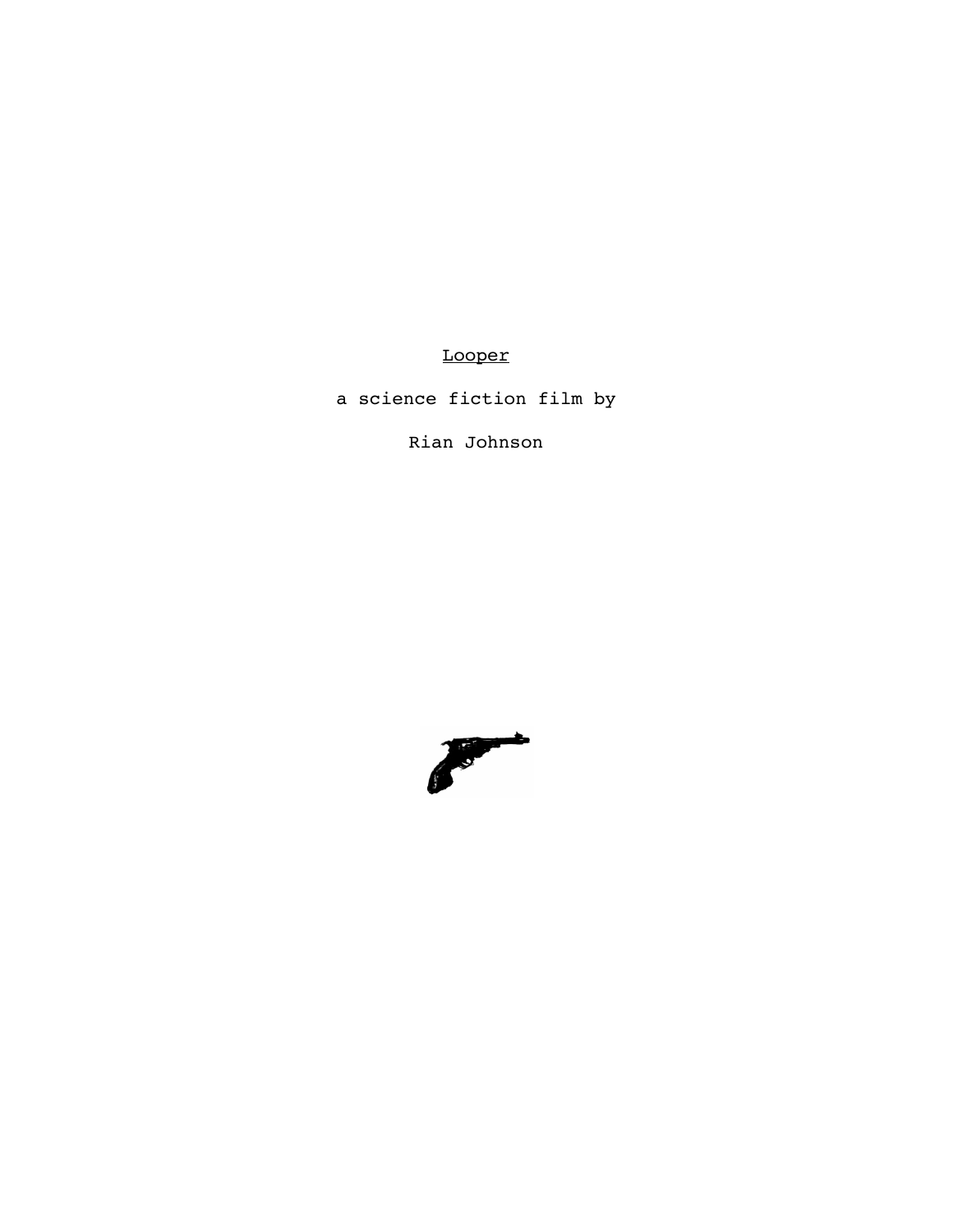## **EXT. EDGE OF CANE FIELDS - DAY**

A pocket watch. Open. Ticking. Swinging from a chain.

Held by a young man named JOE in a clearing beside an endless field of thick sugar cane. Sky pregnant with rain.

Waiting. Practicing French with audio lessons on wireless earbuds.

He checks the watch, removes his earbud headphones, stands.

Without much ceremony a BLOODIED MAN in a suit appears from thin air, kneeling before the young man. Hands and feet tied. Burlap sack over his head. Muffled screams, gagged.

With no hesitation Joe raises a squat gun and blows the man apart with a single cough of a shot.

# **LATER**

Cuts open the back of the body's jacket, revealing FOUR bars of silver taped to the dead man's back. Joe takes them.

> JOE (V.O.) Time travel has not yet been invented. But thirty years from now it will have been. It will be instantly outlawed, used only in secret by the largest criminal organizations.

## **EXT. INDUSTRIAL PLANT - DAY**

Massive, in the middle of nowhere. Black smoke.

JOE (V.O.) It's nearly impossible to dispose of a body in the future. I'm told. Tagging techniques and whatnot. So when these future criminal organizations in the future need someone gone, they use specialized assassins in our present, called loopers.

Joe drives up and parks his truck, removes the wrapped corpse from the flatbed.

## **INT. INDUSTRIAL PLANT - DAY**

Cavernous and empty. Joe carries the body to an iron hatch, opens it, and dumps him in.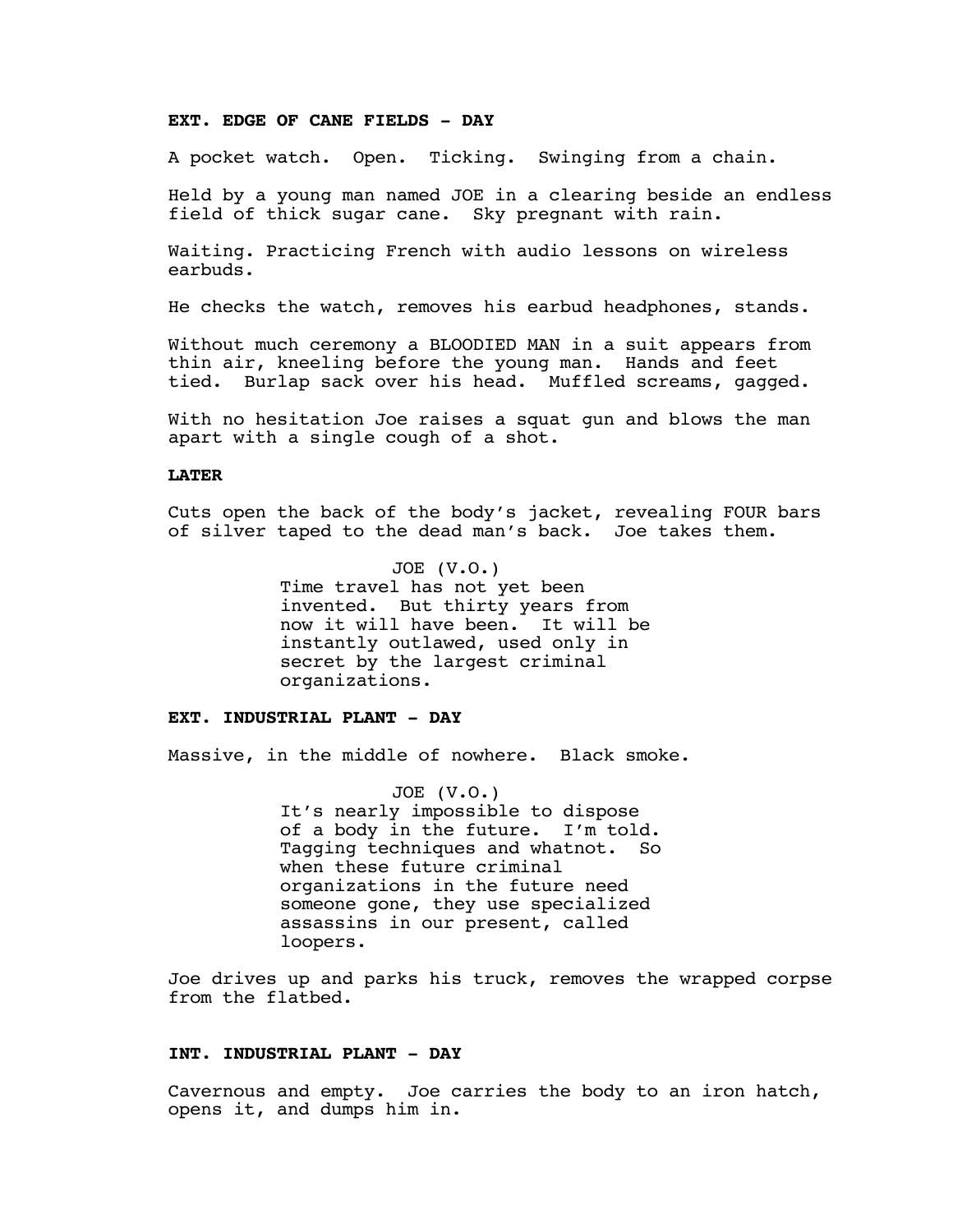JOE (V.O.) And so. Thirty years from now. My employers in the future nab the target, they zap him back to me, their looper. He appears, hands tied and head sacked, and I do the necessaries. Collect my silver. So the target has vanished from the future, and I've just disposed of a body that technically does not exist. Clean.

The body slides down a long chute. Vanishes in a little flare of angry red fire.

#### **EXT. DINER - DAY**

A sidecar roadside diner in the middle of nowhere. Joe's truck in front.

#### **INT. DINER**

Nearly empty, Joe at a booth listening to headphones. A waitress sets down coffee.

Her bright red name tag: BEATRIX.

BEATRIX Bon jour, Joe.

JOE Bon jour, Beatrix.

BEATRIX How's the French?

JOE Slow. How's the coffee?

BEATRIX

Burnt.

Cream in the coffee. White clouds boil deep down.

## **EXT. FARMLAND ROAD - DAY**

Joe's truck zooms from the flat fields towards a mid sized city on the horizon.

## **EXT. PAWN SHOP - DAY**

A dingy pawn shop facade, set in city streets teeming with vagrants. A hover bike (called a "slat bike") zooms by.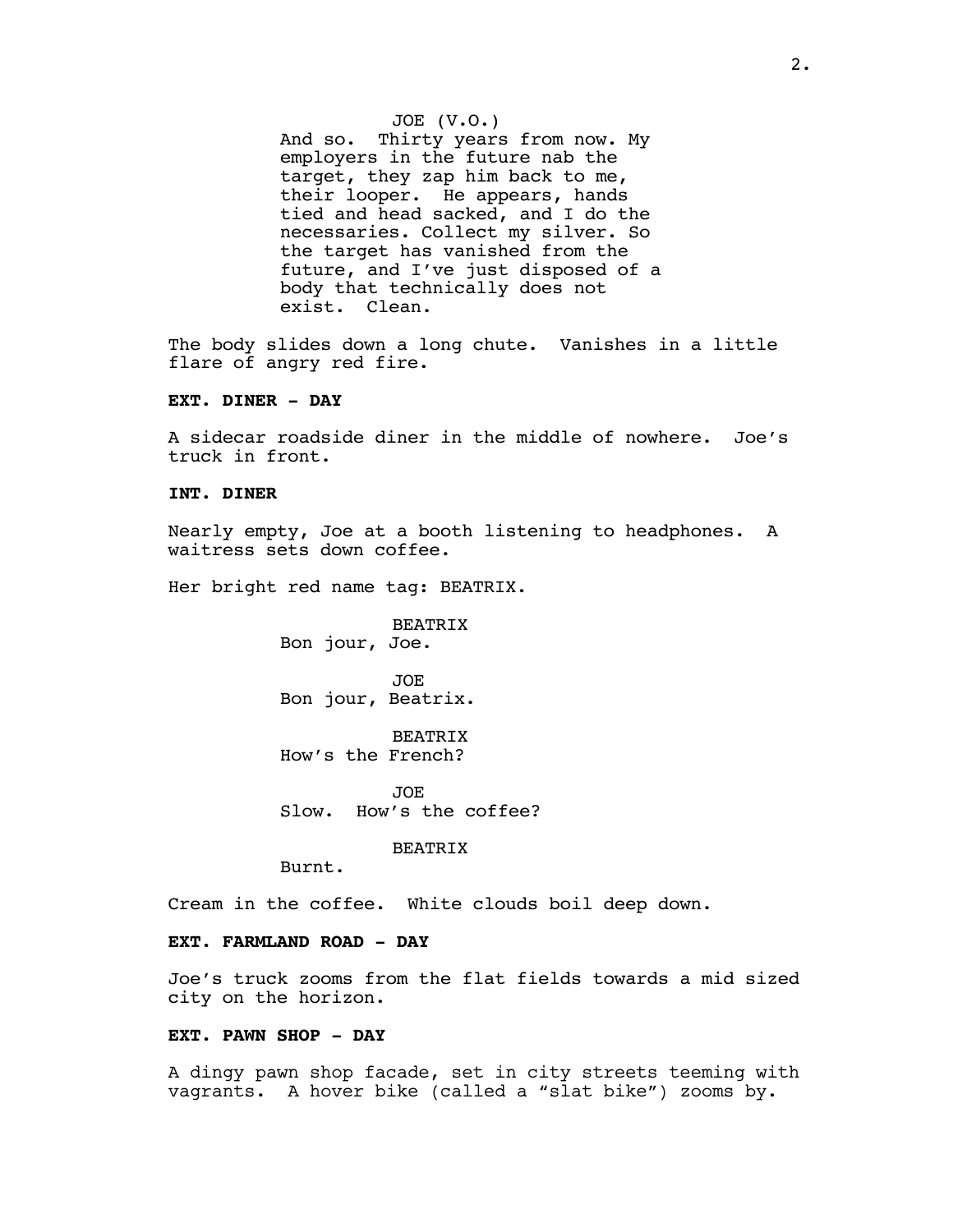# **INT. PAWN SHOP - DAY**

Grungy, heavily fortified. Joe enters and puts his gun in a basket labeled "LOOPERS - BLUNDERBUSSES HERE"

Slips down a narrow passage, which ends at a steel wall with a protruding duct taped camera and microphone.

JOE

Two, Jedd.

Joe fishes the two silver bars from his jacket.

A small narrow slot slides open in the wall, and gnarled old hands take the silver bars. It slides shut again.

In the background the front door to the pawn shop dings open.

The slot slides open and Jedd's hands push a wad of cash.

Joe pockets it, and backs around Dale, another Looper.

DAL<sub>E</sub> Hey Joe. Be at the club tonight?

JOE

Yup.

Dale hands four silver bars through the slot as Joe retrieves his gun and exits.

DAL<sub>E</sub>

Four, Jedd.

## **INT. JOE'S APARTMENT - AFTERNOON**

High ceilings, big clean windows overlooking a sooty city.

Smokes, eats pineapple out of a can. Studying from a French book. A soul LP plays on a turntable.

### **LATER**

On the bed, shooting at the ceiling with his fingers.

JOE Bon jour, mademoiselle. Bang!

#### **INT. CAR GARAGE - LATE AFTERNOON**

Suit-and-tie Joe pulls a tarp off a cherried-out 1992 Mazda Miata. Lingers over it. His baby.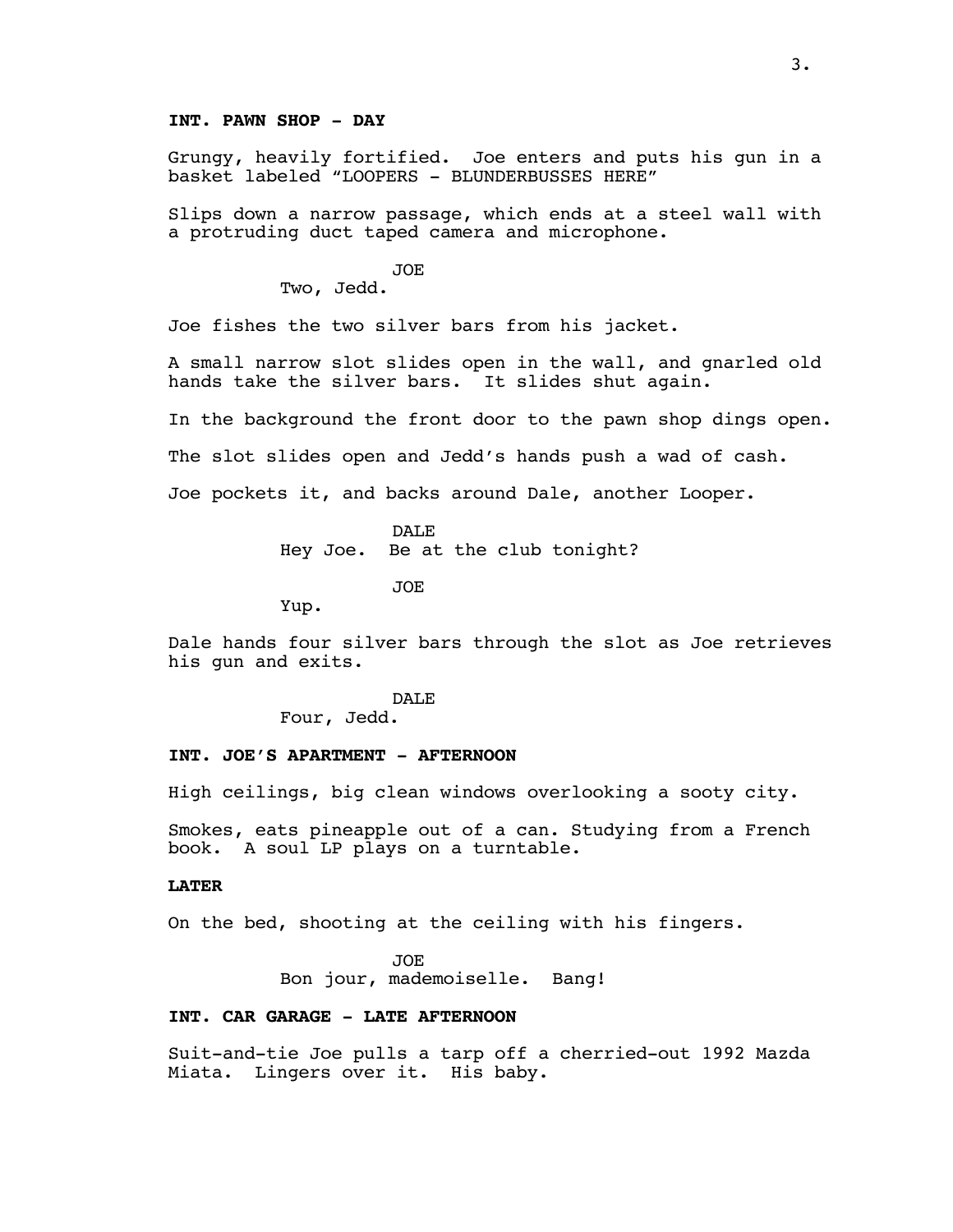## **EXT. CITY STREETS - LATE AFTERNOON**

Joe drives through the sooty city streets.

Around a broken down BUS. Dirty vagrant kids in the windows, a FATHER working on the engine. A vagrant THIEF grabs a suitcase off the hood and runs, and the Father shoots him in the back. Wild wild west.

#### **EXT. SETH'S APARTMENT - LATE AFTERNOON**

A young looper named SETH on the side of the road, kneeling beside a motorcycle without wheels called a SLAT BIKE. He kicks it in frustration.

A VAGRANT approaches and SETH pulls a gun, identical to Joe's.

> SETH Walk around! Around, I'm not kidding. Wide around, ya shit.

The vagrant crosses the street. Joe pulls up.

JOE

Seth.

SETH

Hi Joe.

JOE That's new.

Seth kicks the bike.

**SETH** Thanks. Goddamn thing. You going to the Belle?

## **EXT. DRIVING THROUGH THE CITY STREETS**

Seth and Joe.

JOE So you bought a slat bike.

SETH

Yeeeeup.

JOE How much did that thing set you back? How much?

Seth holds a quarter idly in his palm.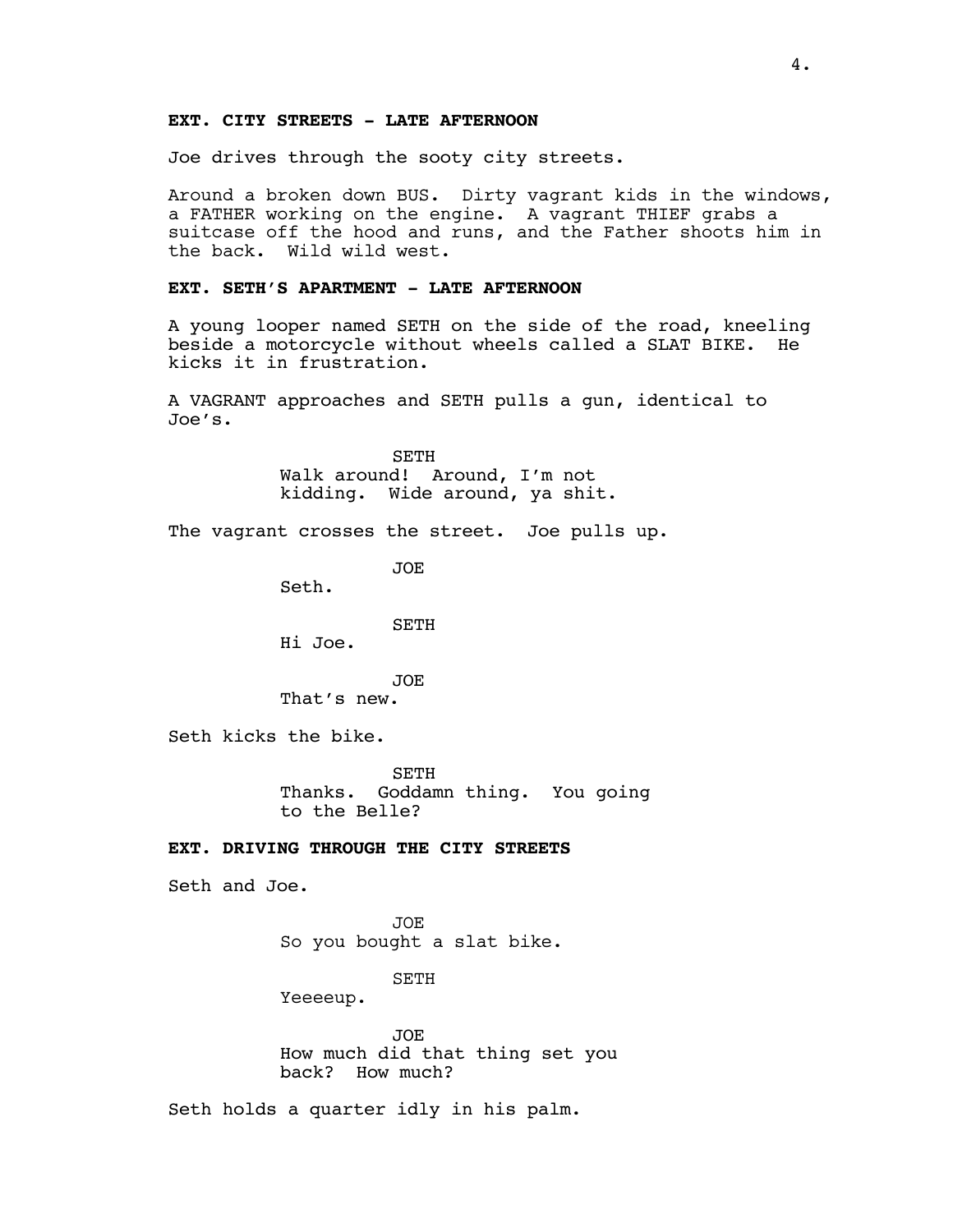**SETH** I was gonna pull up in it. Tonight. The coin lifts, floats several inches in the air, quivering. JOE Congratulations. You're pulling up with me instead. And don't, if we're going in, don't do that. SETH Chicks dig TKs. JOE They do not. SETH Yes they do JOE It's tacky, don't do it. Seth catches the quarter, sullen. JOE (V.O.) (CONT'D) When the TK mutation started appearing in the general populace it was on every magazine - "Next

Step in Evolution, what's next." Everyone got tested. But turns out this was it, and now it's just a bunch of assholes think they're blowing your mind by floating quarters.

#### **EXT. LA BELLE AURORE - DUSK**

A shitty but bright nightclub in the heart of the city.

Flashy people shiver behind a velvet rope, huge black cars, big rollers in odd suits swept in by the bouncers.

All trying very hard to be big time.

JOE (V.O.) That's like this whole town. Big heads. Small potatoes.

Drives past, revving the engine.

### **EXT. PARKING LOT - MOMENTS LATER**

Down the street. Joe tosses the keys to an attendant.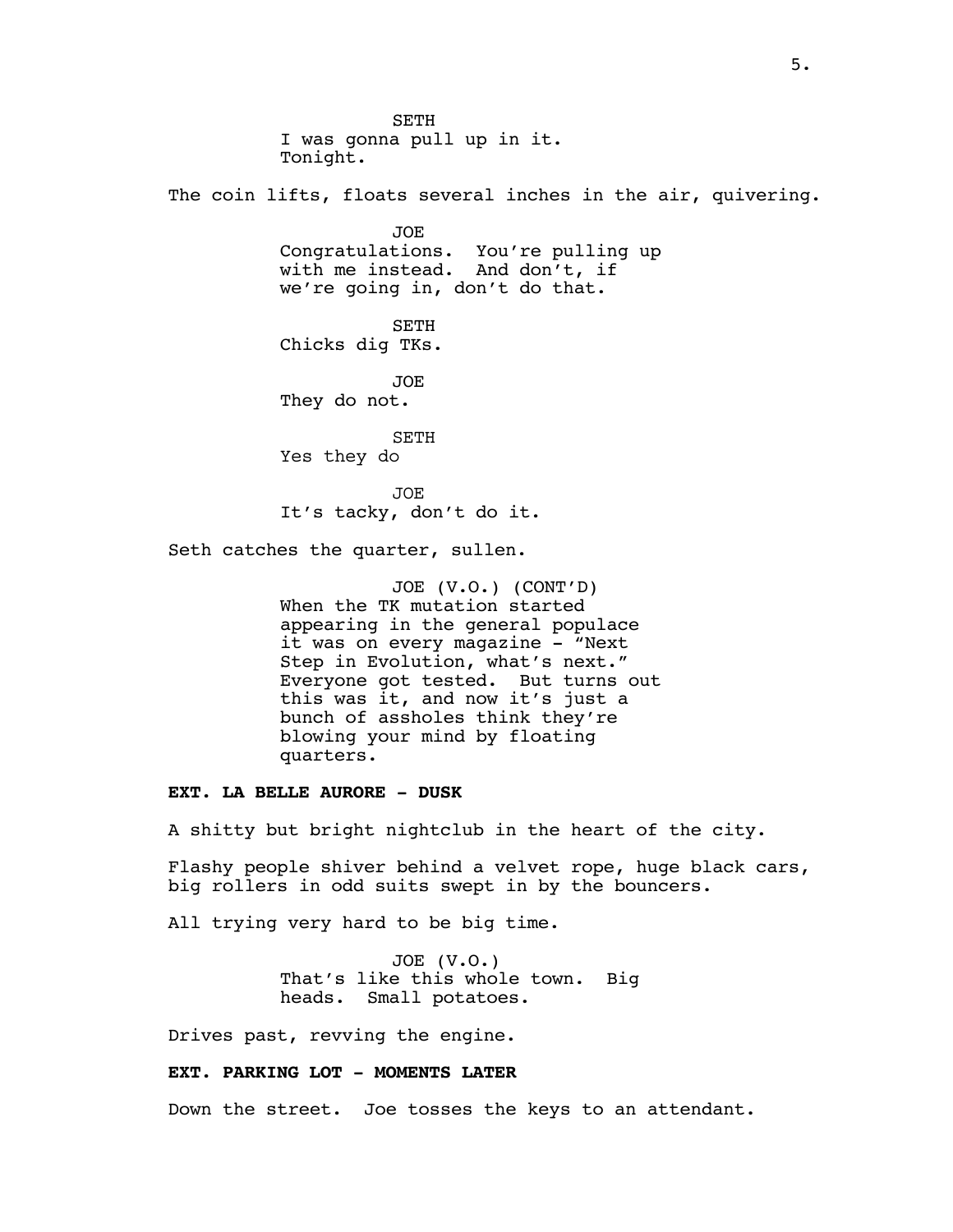## **EXT. LA BELLE AURORE SIDE ENTRANCE**

A dingy stage door in back of the building. Joe and Seth ring a buzzer, smile for a camera, and the door opens.

## **INT. COAT CHECK**

A long dark hallway leads to a tiny antechamber with a coat check room used for guns. BIG CRAIG leans out of it, and stops the two.

> BIG CRAIG Full house tonight Joe.

Seth backs towards the door, Joe stops him.

JOE We'll stick backstage, just meeting up. In and out.

BIG CRAIG Packing your blunderbusses?

JOE Hardly. Right Seth?

SETH Hardly. I'm with Joe.

Big Craig pats them down, waves them in.

#### **INT. BACKSTAGE PASSAGE**

A claustrophobic maze of twisty halls and passages. DANGEROUS MEN and half naked SHOW GIRLS weave through.

Joe expertly navigates the turns, going someplace. Seth struggles to keep up.

#### **INT. BACKSTAGE**

Suzie weaves towards her dressing room. Joe catches her.

SUZIE

Hey.

Yeah.

JOE You working a shift tonight?

### SUZIE

(realizes) Yeah, but one of the gat men bought me out already. For the night.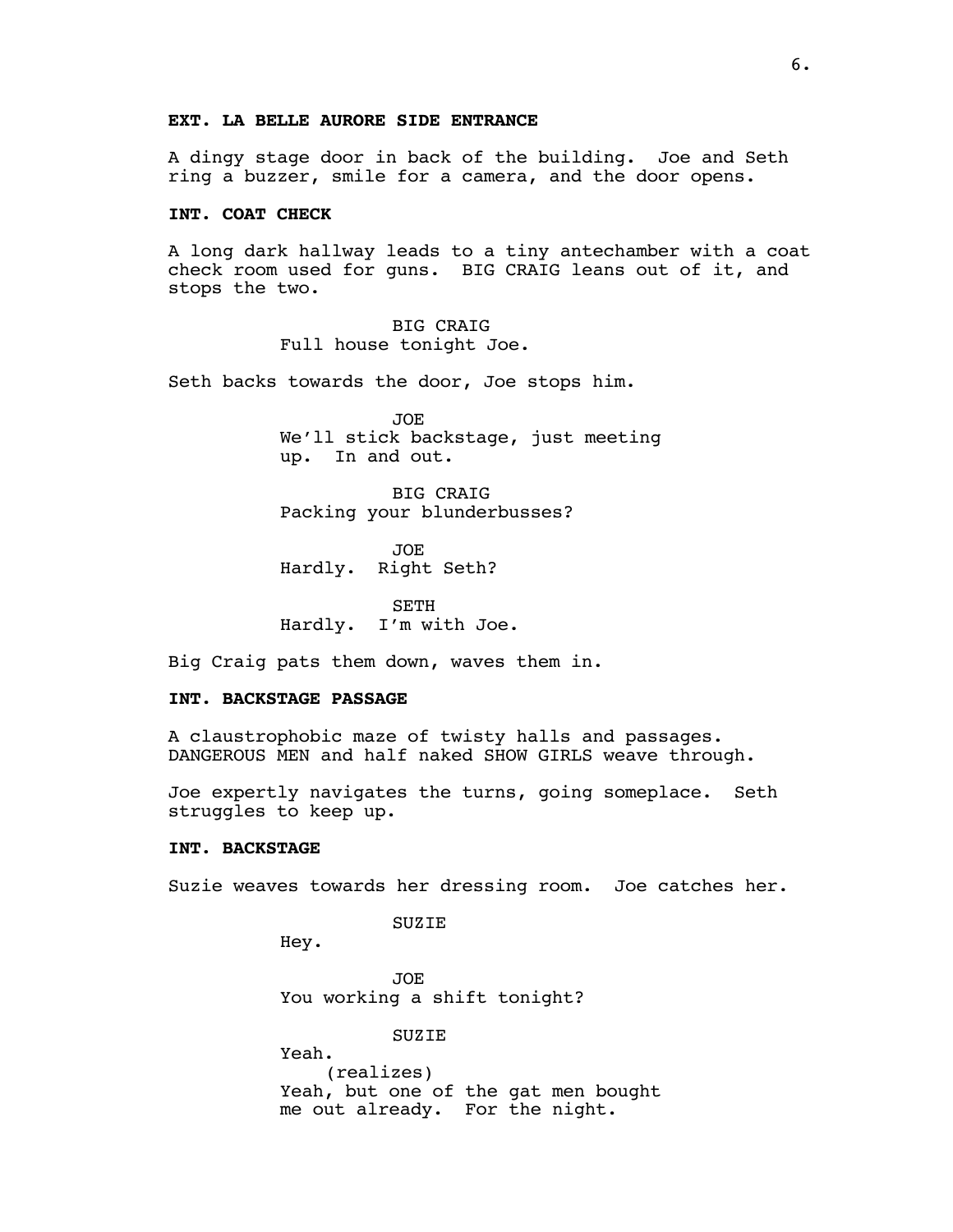JOE

Oh.

SUZIE Sweetie. I gotta work.

She leaves him watching her go.

### **INT. BACKSTAGE**

Joe plods. Dale, the Looper from the pawn shop, passes fast. Curious, Joe follows.

## **INT. STEEP STAIRS**

A starkly lit steep stairwell leads down. Five or six young loopers gather at the top. Joe and Dale join them.

JOE

What?

DALE Zach. In there right now, with Abe.

Dale makes a quarter float above his palm. Joe rolls his eyes.

> JOE For what?

DAL<sub>E</sub> He closed his loop.

This lands heavily on Joe.

JOE

No shit?

The door at the bottom of the stairs opens, and ZACH, another looper, steps out. An OLDER MAN'S HAND pats his shoulder then retracts into the door.

The loopers watch him in awe.

JOE (V.O.) (CONT'D) There's a reason we're called loopers.

# **EXT. ABANDONED LOT - DAY (FLASHBACK)**

Zach stands waiting, checking his wristwatch, gun in hand. Obviously performing a similar ritual to Joe's.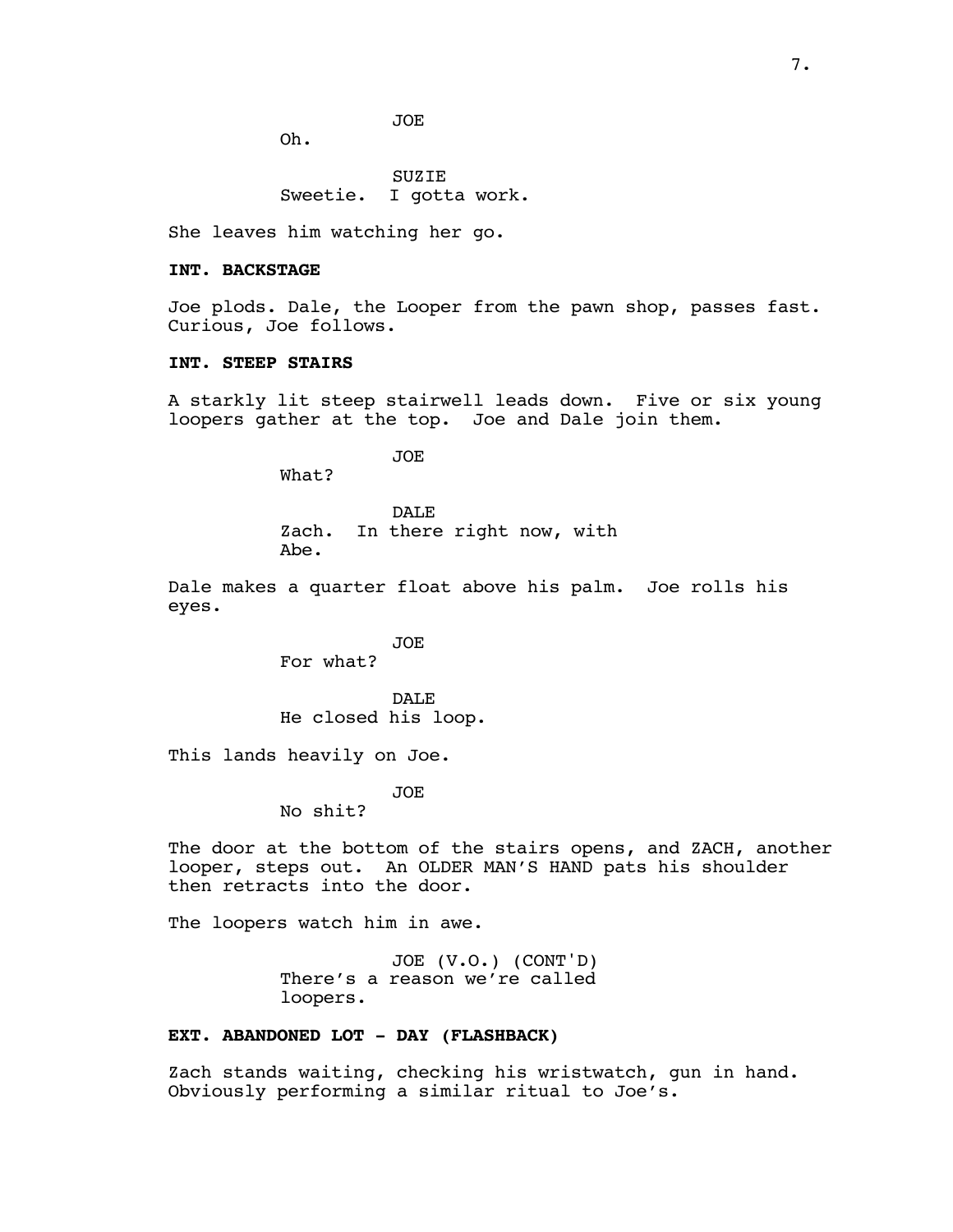JOE (V.O.) Time travel in the future is so illegal, that when we sign up for this job we agree to a very specific proviso.

Zach raises his gun.

JOE (V.O.) If our employers in the future want to close our contracts, their first priority is going to be erasing any trace of their relationship with us ever existing.

Out of nowhere a HOG TIED MAN with a sack over his head appears kneeling in front of Zach.

Zach fires, and the man's chest explodes.

JOE (V.O.) So. If we're still alive 30 years from now, they'll find our older self and zap him back to us, like any other job.

Zach rips open the back of the corpse's jacket, revealing several dozen bloody GOLD bars sealed in plastic his back.

> JOE (V.O.) This is called closing your loop.

Zach freezes. Looks at the shape of the corpse's face through the sack.

> JOE (V.O.) And you get a golden payday, and you get a handshake and get released from your contract. Enjoy the next 30 years.

### **INT. STEEP STAIRS**

Zach reaches the top of the stairs, a grin on his face.

JOE (V.O.) This job doesn't tend to attract the most forward thinking people.

ZACH So are we celebrating?

Whoops and cheers. Top of the world.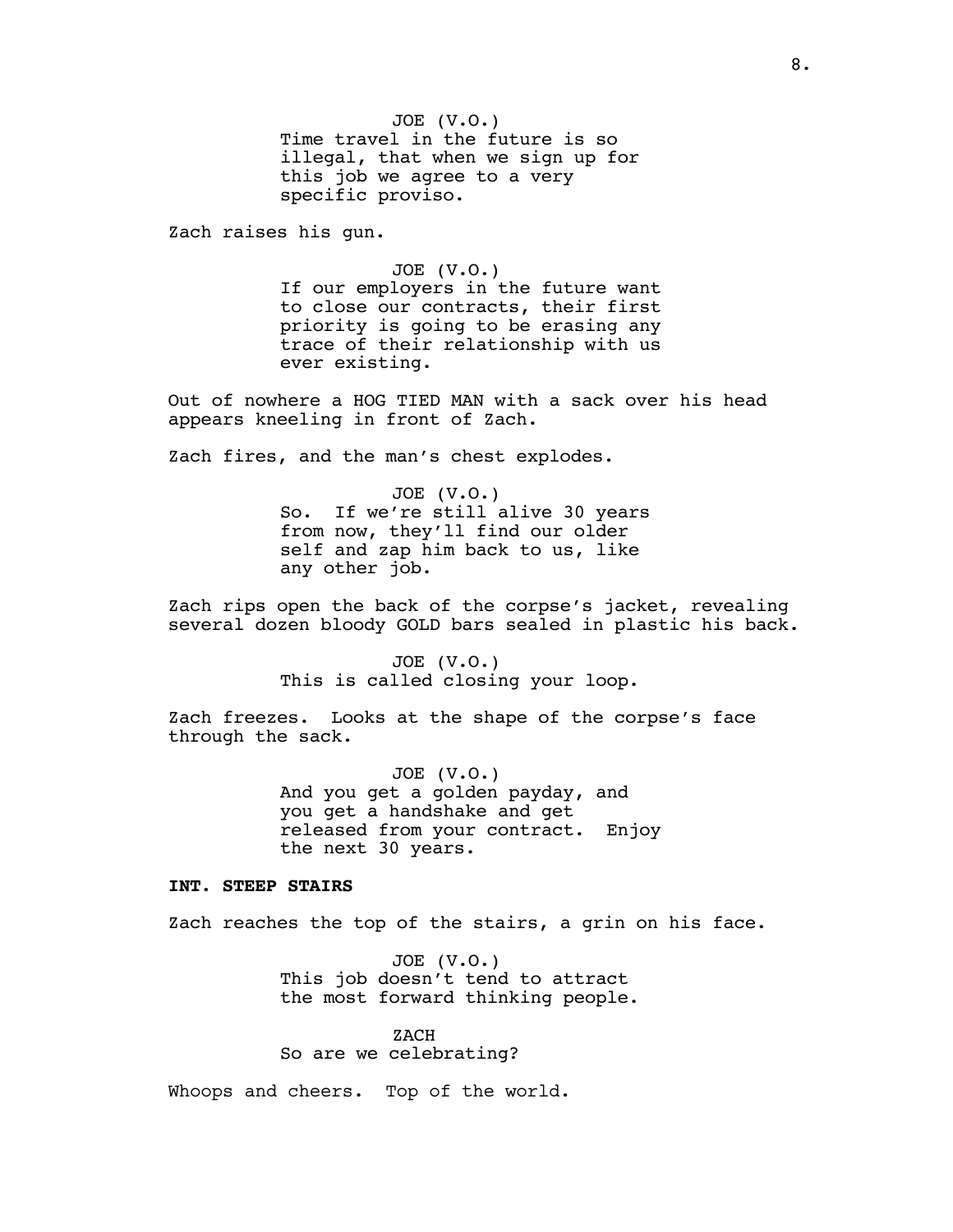## **INT. LA BELLE AURORE BATHROOM - NIGHT**

Joe and several other Loopers pass around an EYE DROPPER. Pupils slacken. The drug spins him into a slurred revelry.

#### **INT. LA BELLE AURORE CLUB**

Joe staggers out on the dance floor. Miles high.

#### **EXT. CITY STREETS - NIGHT**

Joe's Miata screams through the abandoned city streets, racing with several other loopers in trucks and sports cars.

### **IN THE CAR**

Jammed with Seth and Loopers, Joe at the wheel. Still so high. Suddenly one of the Loopers SHOUTS -- Joe slams the brakes

#### **EXT. UNDERPASS - NIGHT**

Screaming to a halt just shy of a malnourished BEGGAR KID.

Caught in the headlights.

#### **IN THE CAR**

Joe stares at the kid, frozen. A moment. Then spins the wheel, peels out. The Loopers hoot and shout.

JOE'S FACE - serene and focused. Going somewhere.

### **INT. JOE'S APARTMENT - MORNING**

An alarm wakes Joe, red-eyed.

#### **INT. JOE'S APARTMENT ENTRYWAY - MORNING**

In his bathrobe, Joe checks his apartment mailbox. A slip of folded paper inside, with "11:30" handwritten on it.

#### **INT. JOE'S APARTMENT**

Dressed now, Joe double-checks his french book for a phrase and heads out.

#### **EXT. FARMLAND ROAD - DAY**

Joe's truck zooms away from the city, into cane fields.

#### **EXT. CANE FIELD**

Joe's pocket watch at 11:29, ticking away.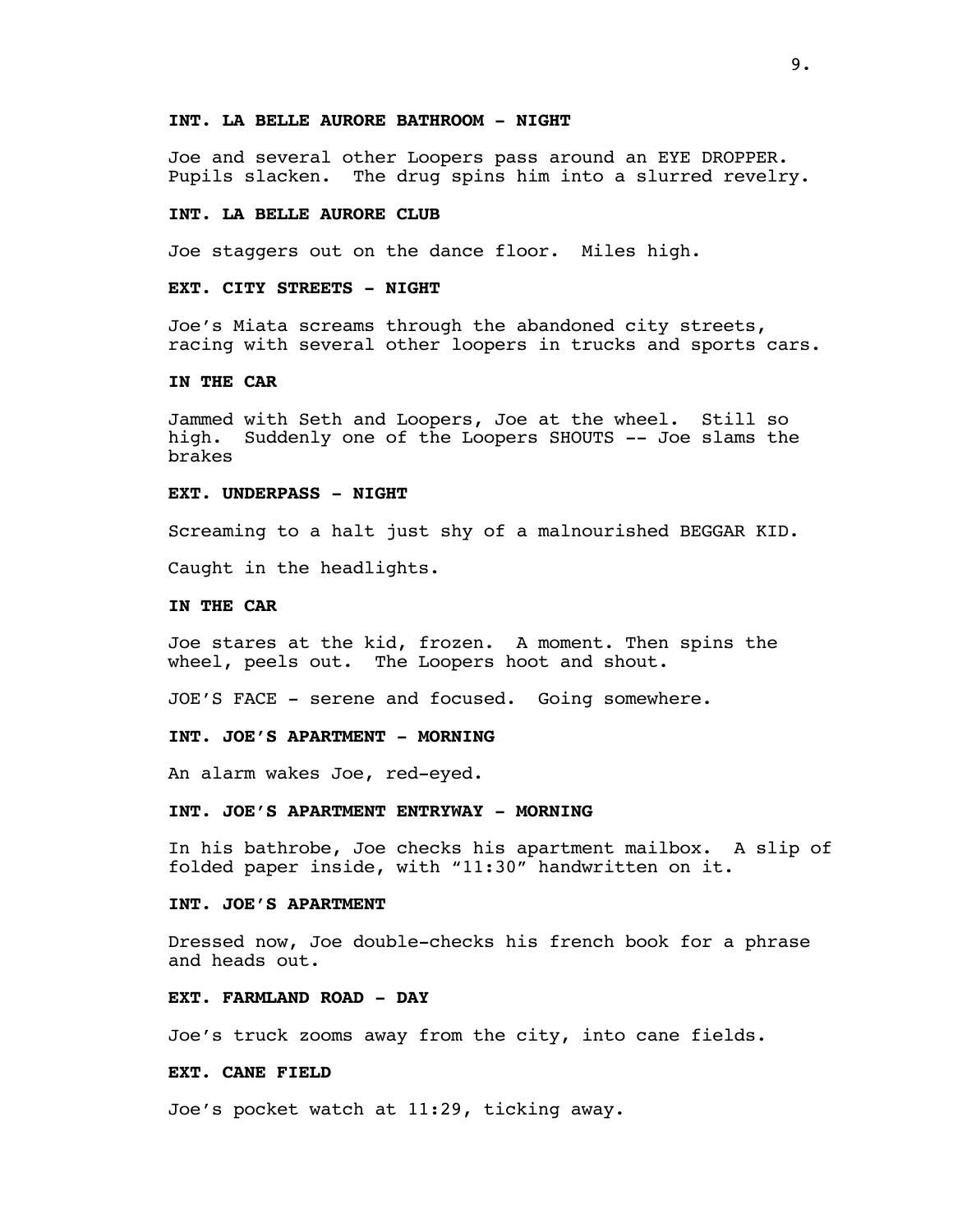A hog-tied MAN with a sack on his head appears before Joe. Shoots the man in the chest, without hesitation.

### **INT. DINER - DAY**

Joe sits at a booth, the waitress Beatrix brings his coffee.

BEATRIX Bon jour Joe.

JOE Ravi de te voir, Beatrix.

**BEATRIX** 

Ooh la la.

## **INT. LA BELLE AURORE CLUB - NIGHT**

Joe drinks with Dale, watches a group of Loopers celebrating at another table.

> DALE What's that, fourth loop closed this month?

Dale casually makes a fork float above his palm, lifting his eyebrows at passing ladies.

JOE

Fourth.

On the stage, flinging her legs with a line of can-can dancers, is Suzie. Joe watches.

#### **BEGIN MONTAGE:**

A. Joe in the field, he shoots a hog-tied man.

B. Joe in his floor safe, setting more silver bars.

C. Joe in the club, drinking, watching more loopers celebrate around Dale, who has closed his loop.

D. Joe in the field, BANG.

E. Joe in the club, watching Suzie with her red hair.

F. Joe in the field, BANG.

G. In the plant, a body sliding into the fire.

H. Joe in the field, BANG. BANG. BANG. His face more determined with each shot.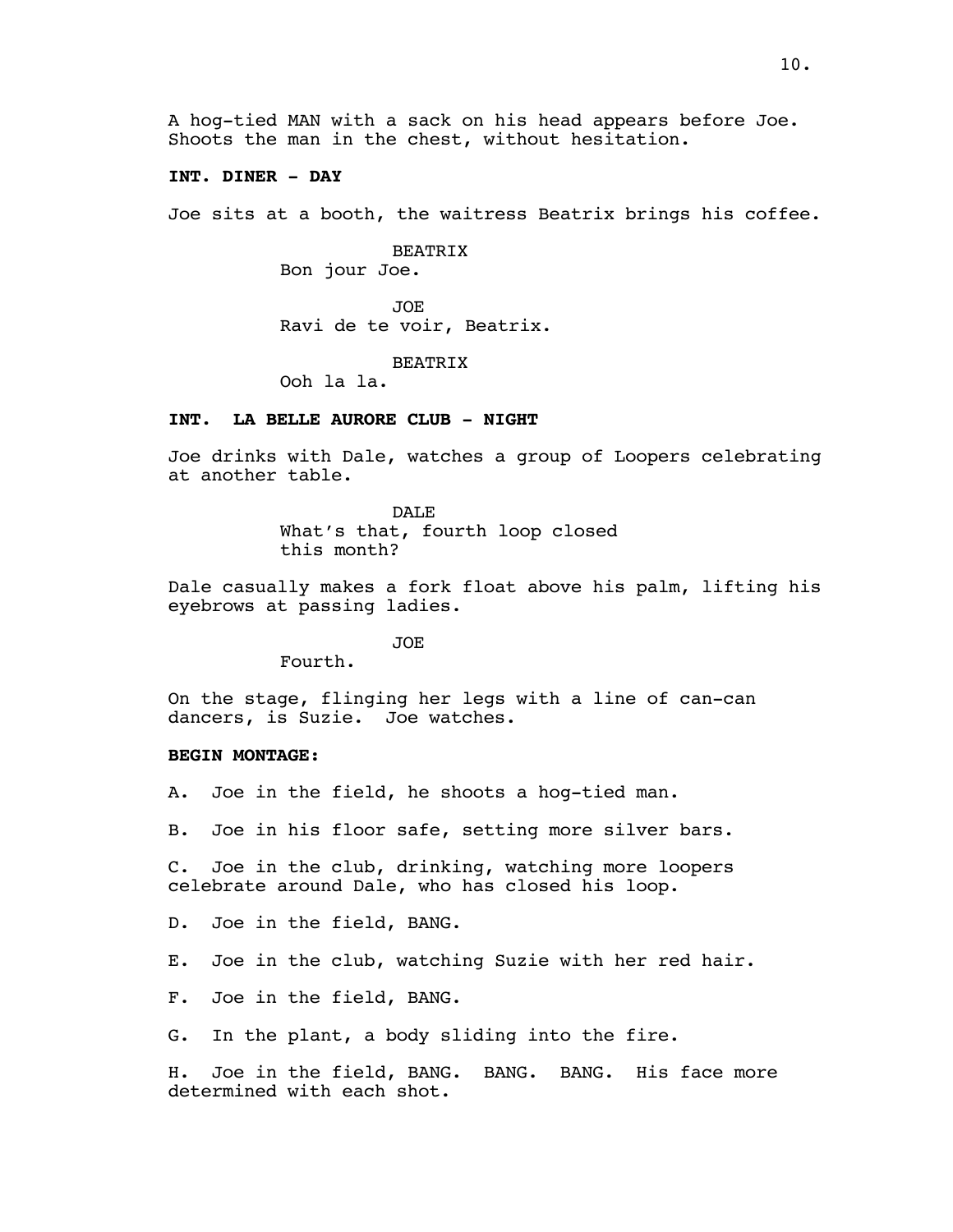I. Joe bursts through the club with a vengeance.

## **INT. JOE'S APARTMENT - NIGHT - LATER**

Joe staggers in. Not doing so hot.

## **INT. JOE'S APARTMENT - LATER THAT NIGHT**

A harsh POUNDING.

Joe, flopped on the bed, stirs. Then wakes with a jump, shaky on his feet.

Goes to the door. A screen shows nobody in the hall outside.

Still punch-drunk, Joe listens. POUND POUND POUND. The window. Joe slides it open. Seth tumbles in off the fire escape.

> JOE Jesus, Seth.

SETH They're gonna be here any minute, are they here?

JOE No, they're not here. Who?

SETH Christ. Joe. Christ.

Joe's eyes focus a bit, he tunes in to the situation. Turns the apartment lights off.

> SETH (CONT'D) (re: the lights) What are you doing? Right. That's smart.

JOE Seth, sit down here.

CRASH! Seth knocks something over in the dark. Joe opens the fridge, pale light. Seth sits at the kitchen table.

> SETH You can protect me a little, right? Just so they don't... jeez. Oh jeez. This is like a nightmare. This is a nightmare.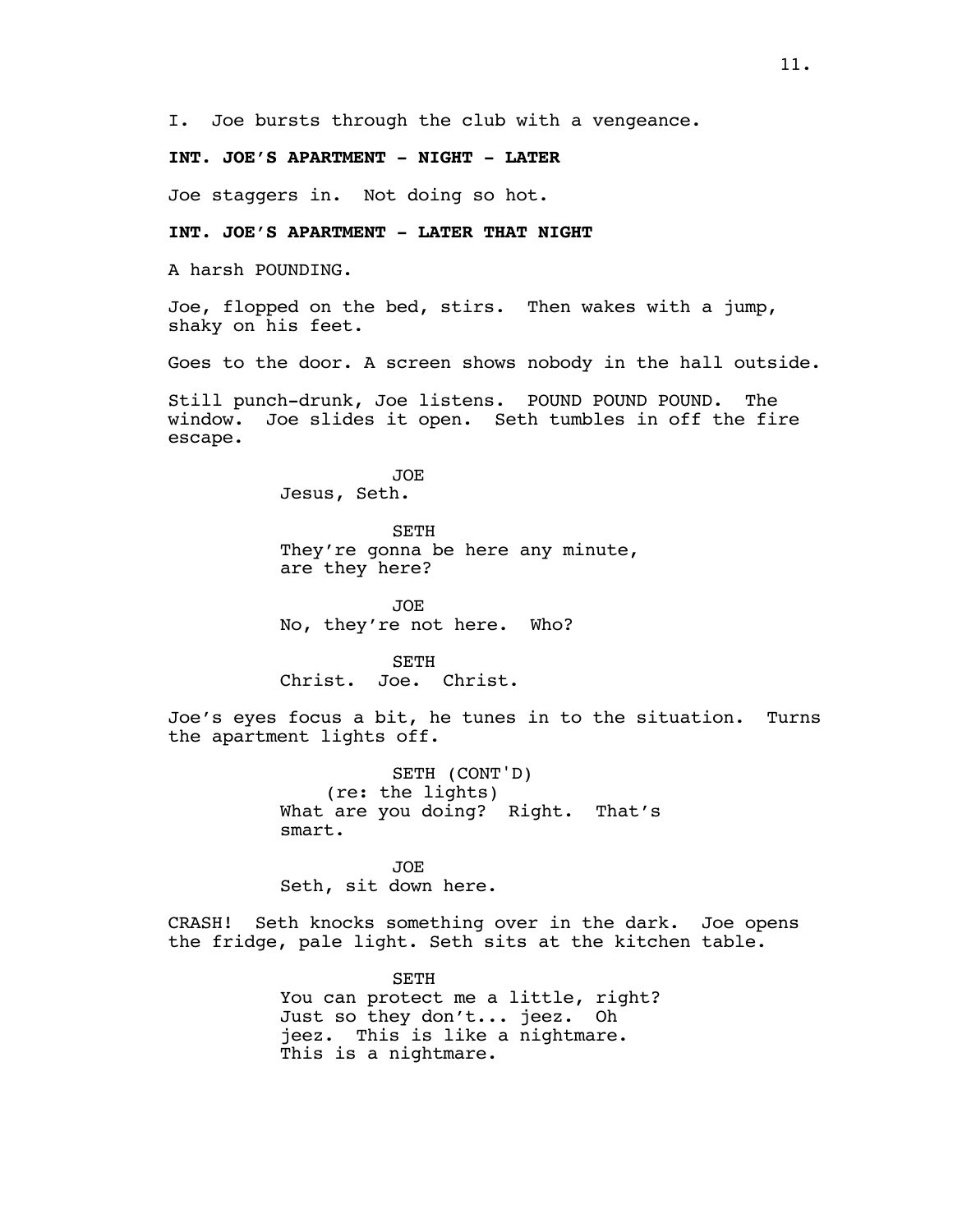JOE (V.O.) I knew then what he did so I don't know why I asked.

JOE What did you do?

Seth lifts his eyes to Joe.

SETH He was singing.

### **EXT. ABANDONED LOT - DAY (FLASHBACK)**

A hog-tied man with a sack over his head appears.

Singing.

Seth, with his gun raised, hesitates.

SETH (V.O.) Through the gag and sack, but I could hear the tune. Deep memories, my mom in a dark room, takin care of me, singing. And once I knew it was him... Joe I couldn't. I couldn't. I had to see.

Seth pulls the sack off the man's head.

#### **INT. JOE'S APARTMENT**

SETH

He told me. I remember, there's a new holy terror boss-man in the future, and he's closing all the loops. The Rainmaker, they call him. He told me. Then he wanted a cigarette and I untied him, and he gives me this look. And he just starts running.

### **EXT. ABANDONED LOT - DAY (FLASHBACK)**

Seth standing with his gun in his limp arm, receding behind us as we run away.

> SETH (V.O.) And I had my blunderbuss so I know he's got about fifteen strides till he's out of my range. And they come and go, and I just watch him till he's gone.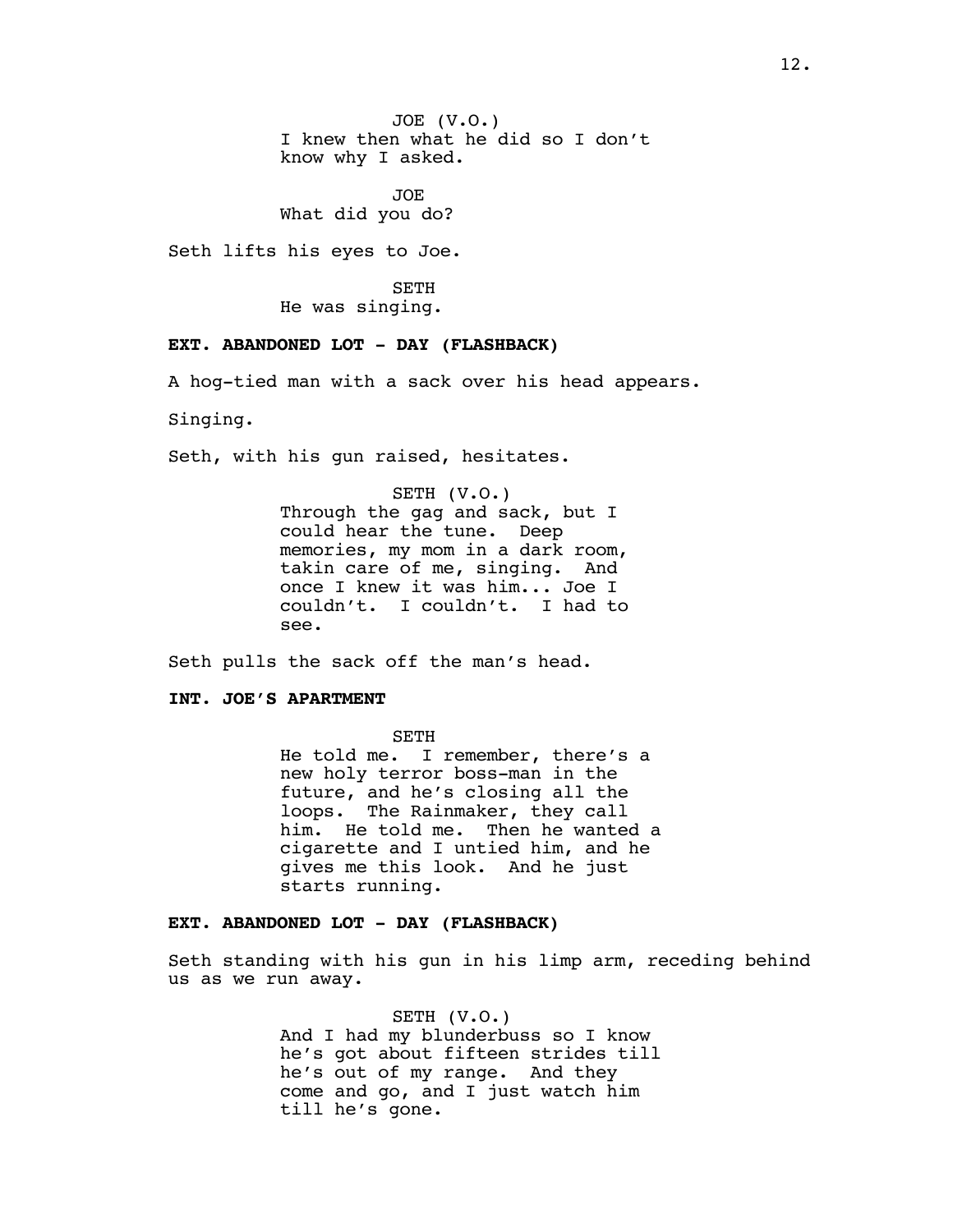### **INT. JOE'S APARTMENT**

Seth breaks down crying.

JOE (V.O.) This is called letting your loop run. It's not a good thing.

SETH What do I do? You're the only friend I got Joe you gotta help me

JOE You fucking idiot coming here.

Seth, sucker punched.

JOE (CONT'D) You can't be here, I'll give you a little money but you gotta

SETH Joe? A little - where am I gonna -

JOE You hop a freight train, you beat it the hell out

POUND POUND POUND. On the door this time. Seth makes a sound like he's going to die, Joe closes the fridge, hisses

> JOE (CONT'D) Shut up. Don't move.

Goes to the door. Two GAT MEN and a ratty gat man in jeans named KID BLUE stand outside.

> KID BLUE Open up Joe! (to the gat man) Watch the window.

Joe spins from the door. Considers briefly.

JOE I can't do anything for you Seth.

Seth crumples to his knees, grasping Joe's hand.

SETH No! You gotta hide me! Joe, hide me, please Christ please Joe please hide me tell em something to buy time and I'll leave please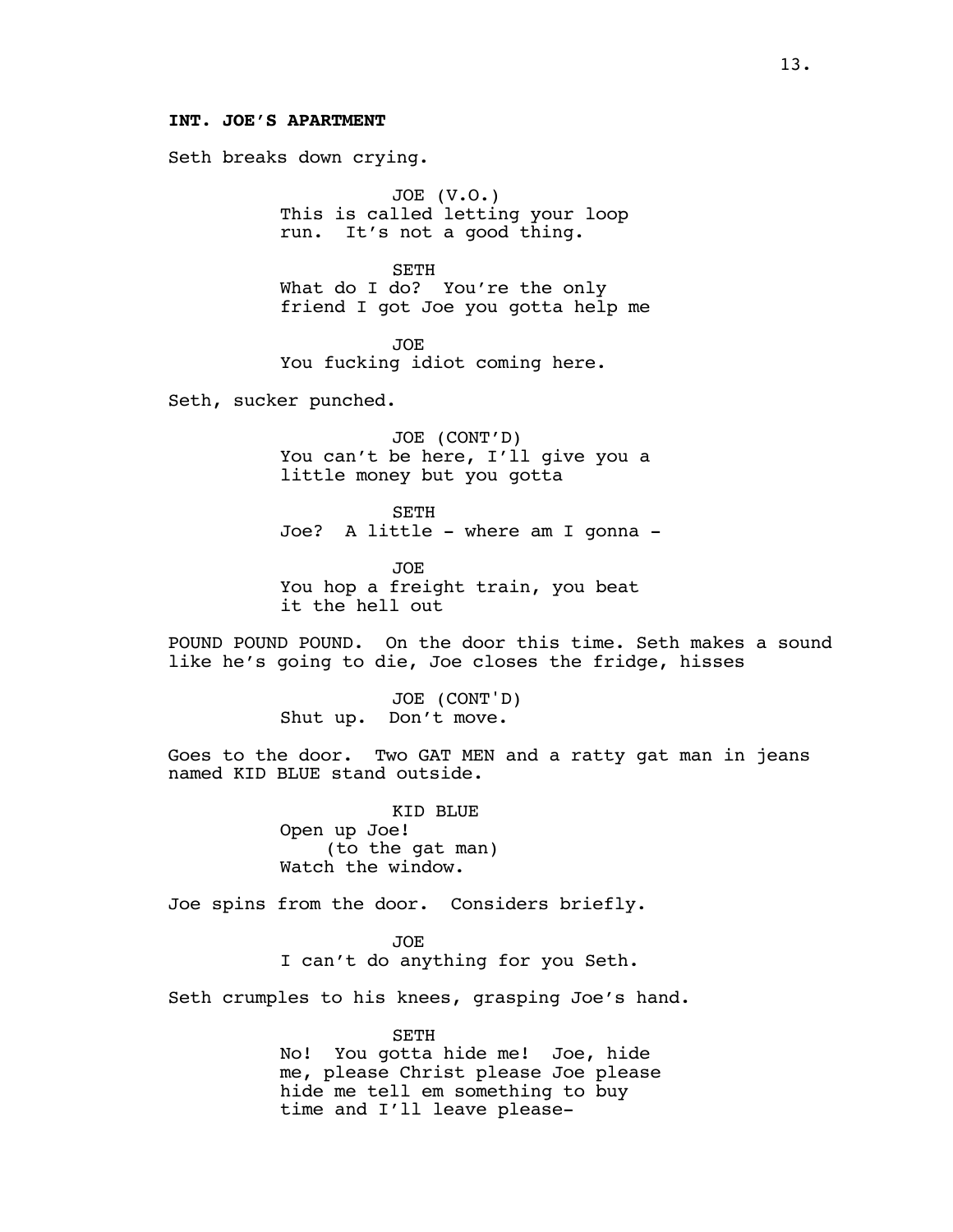POUND POUND POUND.

# JOE

Hold on!

Watching Seth, Joe's face breaks in a moment of decision. He flips the lights on, and briskly pulls back his oriental rug.

A FLOOR SAFE with a touch pad. He enters a code, opens it. Wide and deeper than you'd expect, lined with silver bars. Big enough for a man. Seth scrambles in.

Joe takes one last look at Seth's frightened, grateful face, framed by the silver bars, then closes the safe and smooths the oriental rug.

POUND POUND POUND- Joe opens the door.

Kid Blue storms in, his gun drawn, sweeping through the apartment with over-eager purpose.

One gat man stays outside, the other (TYE) casually sits at Joe's kitchen table and tools on his phone. Kid Blue gets in Joe's face.

> KID BLUE That took awhile.

JOE You think it's easy looking this good?

KID BLUE Tye's going to watch your apartment while we go have a talk with Abe.

Joe grabs a jacket.

JOE There's coffee in the tin.

TYE Thank you.

**EXT. LA BELLE AURORE - NIGHT - ESTABLISHING**

#### **INT. STEEP STAIRS**

Kid Blue leads Joe down the stairs and into the door at their base.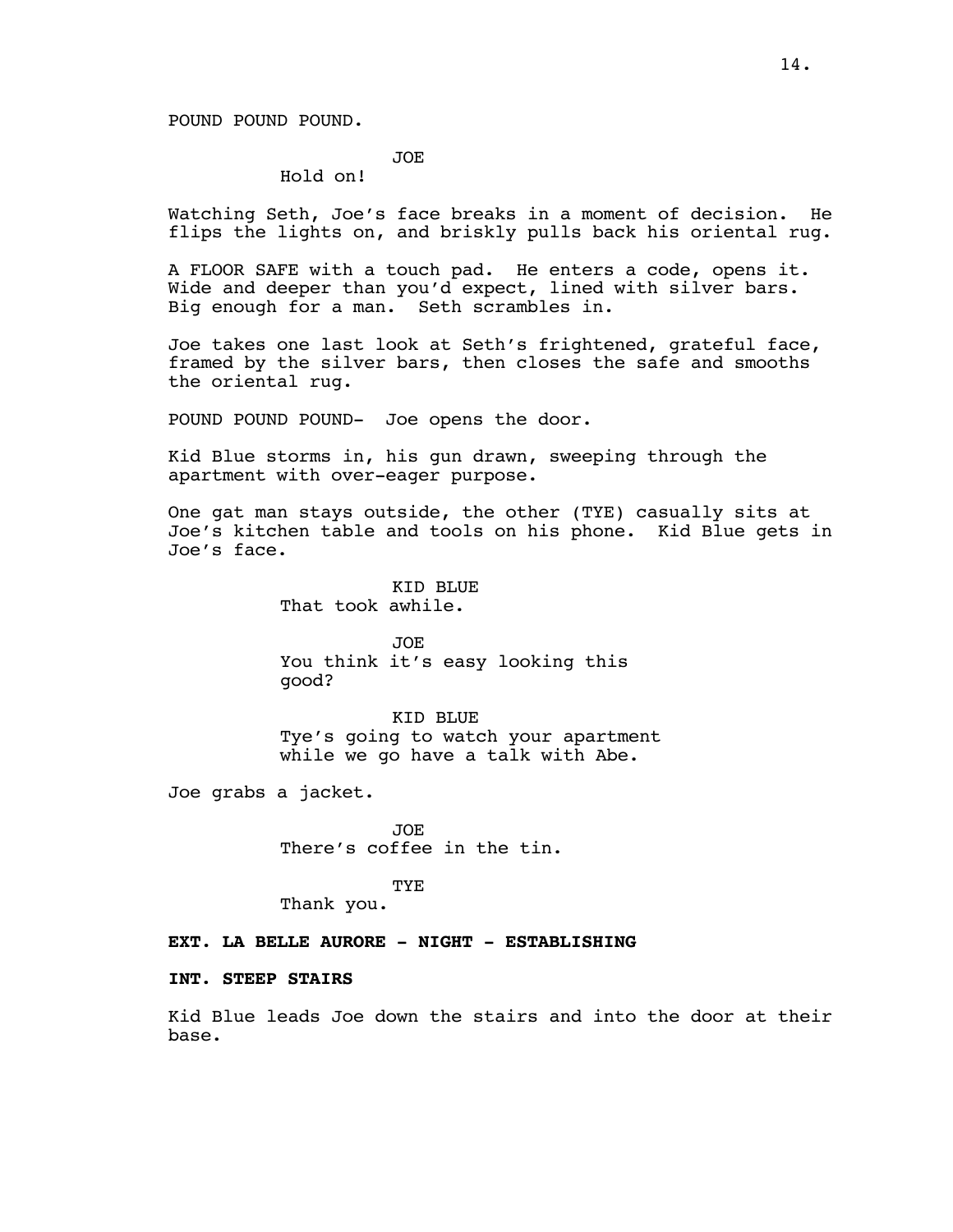Dingy with a few benches. In one wall three steep stairs lead to a high door. Kid Blue knocks. Muffled voice from within:

> ABE (O.S.) Two minutes.

#### **LATER**

Joe and Kid Blue on benches, facing each other. The Kid stares daggers and spins his gun. Joe tries his best not to engage.

> KID BLUE You know why they call that pea shooter a blunderbuss? Cuz it's impossible to hit anything farther than 15 yards, and impossible to miss anything closer. A gun for fuck up turkeys. Not like a gat. A gat has range. Accuracy.

His gun spinning gets fancier. His gun meaner looking than Joe's blunderbuss, long and slim and chrome.

> JOE Alright, cut it out Kid. You're gonna blow your foot off again.

In a flash, the Kid stands and draws on Joe as if to fire. Joe flinches in fear.

Frozen in that tableau a moment, the Kid savors his victory. Lowers his gun.

> ABE (O.S.) What the hell is going on out there-

The high door swings open fast, SMACKING Kid Blue hard on the side of the head. His gun goes off, firing into the wall.

Out of nowhere three gat men burst into the room, guns drawn. ABE, a sallow man in his 50s, appears in the high doorway.

> KID BLUE S'alright, s'alright.

Humiliated, the Kid tries to stand, but falls over again. After a moment everyone realizes what's happened, and the tension breaks.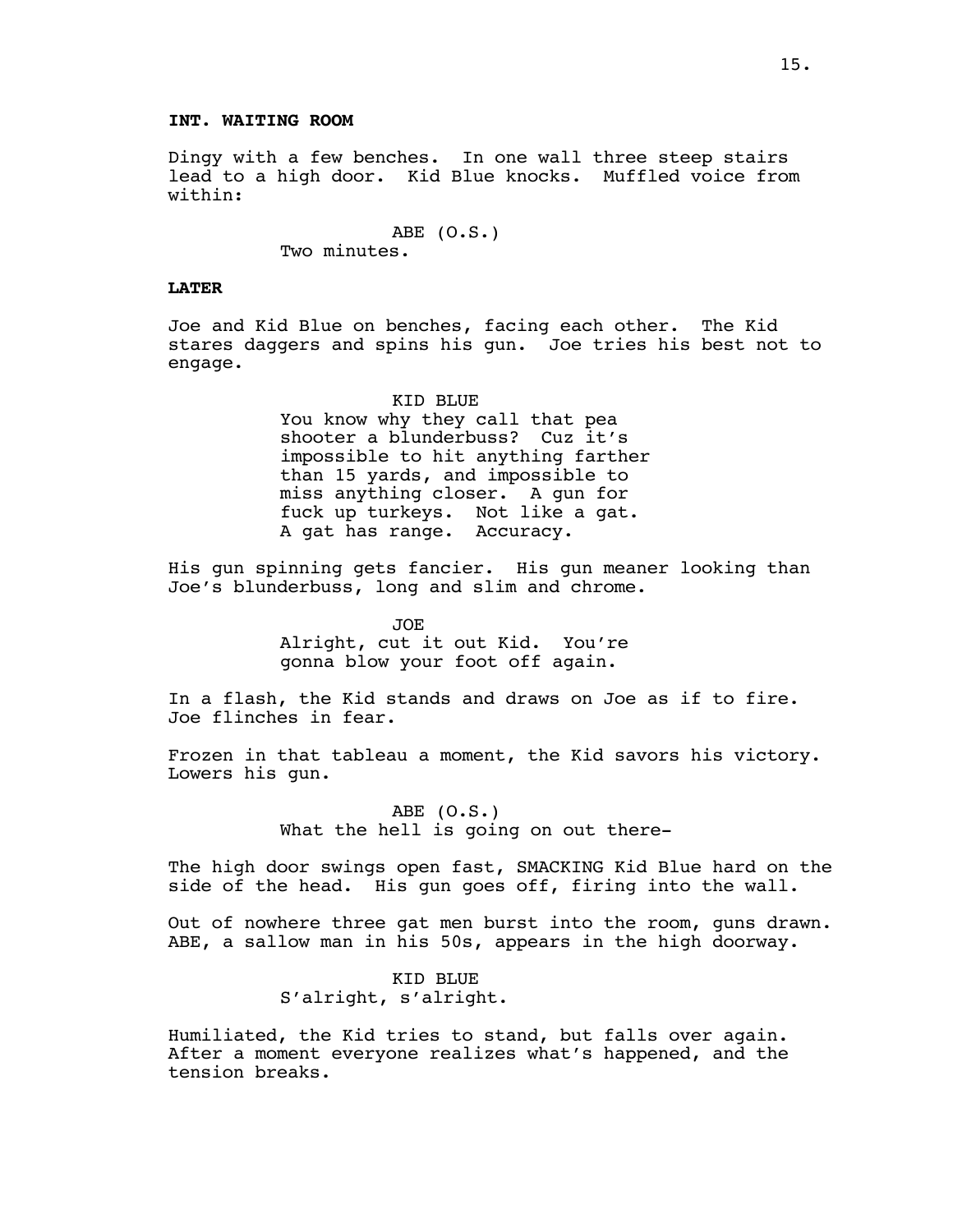Joe climbs into the doorway. Kid Blue stands shakily.

ABE (CONT'D) You didn't shoot your other foot off, didja kid?

The door closes, and the gat men laugh at the Kid.

# **INT. ABE'S OFFICE**

Cluttered, with a big desk. Joe sits.

ABE My great grandfather always told my grandfather, men's like spiders. It's the little ones you gotta be careful of.

JOE Dunno I agree with that.

ABE Oh yeah? Well. What the fuck did my great grandfather know.

#### JOE (V.O.)

This man is from the future. He was sent back here by the mob, a one way ticket, to run the Loopers. That's low effort even for Abe, so to pass the time he recruited some real muscle, the Gat Men. Now he runs the city. Any other city, that'd be impressive.

Abe settles in his chair. Regards Joe.

ABE

How can you kids stand those chokers? This, the cravats.

### JOE

Ties.

ABE Ridiculous. You're aware we don't have a dress code.

JOE

(shrugs) Fashion.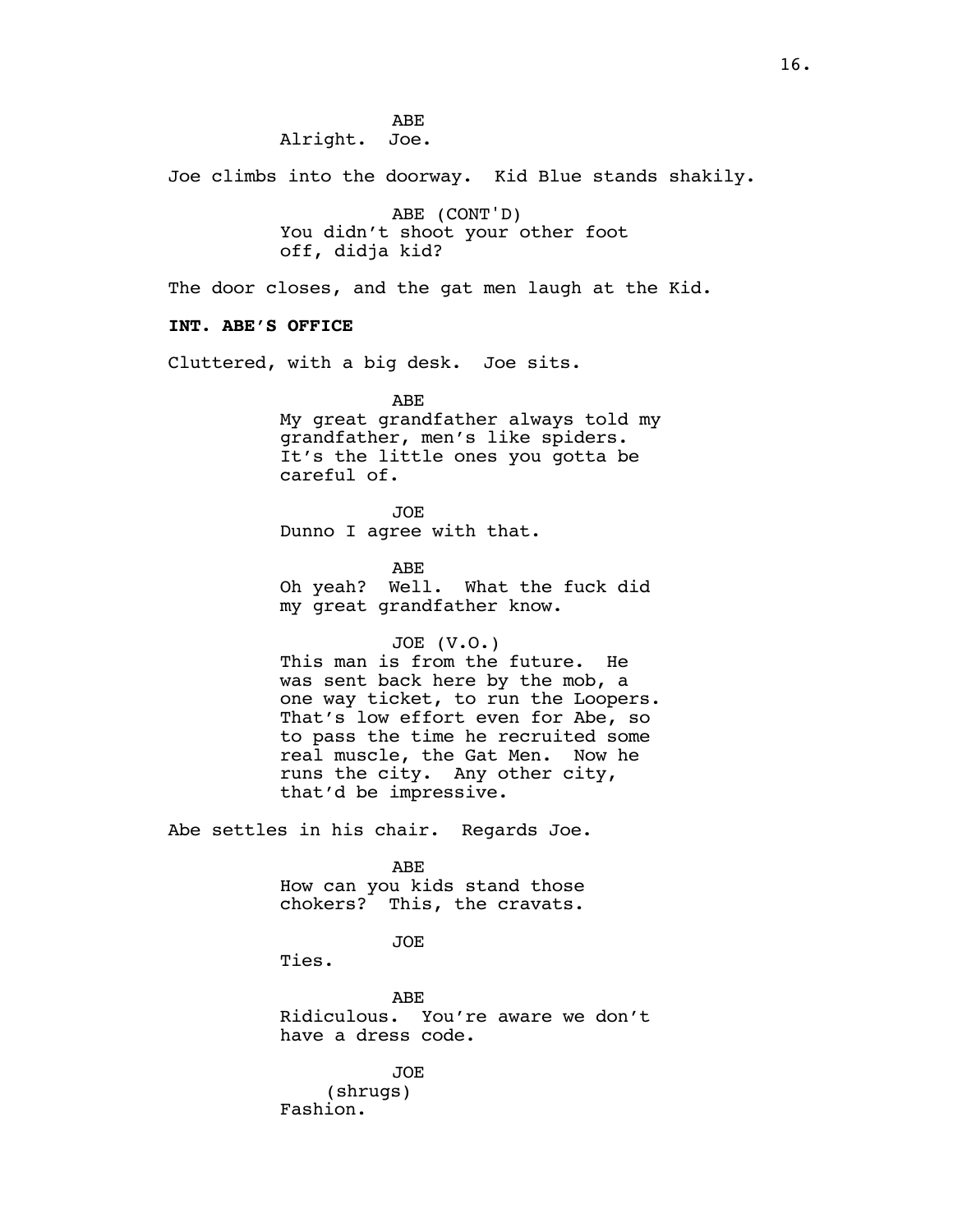You know, you don't know, the movies you're dressing like were copying other movies. Goddamn 20th century affectations, do something new. Put a glowing thing around your neck or use... rubberized.. (waves at Joe's suit) Be new.

JOE

Okay.

A beat of silence.

JOE (CONT'D) Well it was nice chatting with you Abe.

ABE

I do like you, Joe. But we're sure enough Seth paid you a visit we're gonna hafta do something about this.

JOE

Seth?

ABE

You're expecting we're gonna break your fingers with a hammer or something awful, and I'm going to diffuse that tension right now, that isn't going to happen. What's going to happen is, I'm going to talk for a little, not even that long, then you're gonna give up your friend.

JOE My friend Seth? I'm confused.

ABE

Well then I'll talk a little. You know you were the youngest looper I ever hired? You looked goddamn ridiculous they said, the blunderbuss up to here on you. But I remember they brought you in, I forget what it was for,

JOE Watch shop.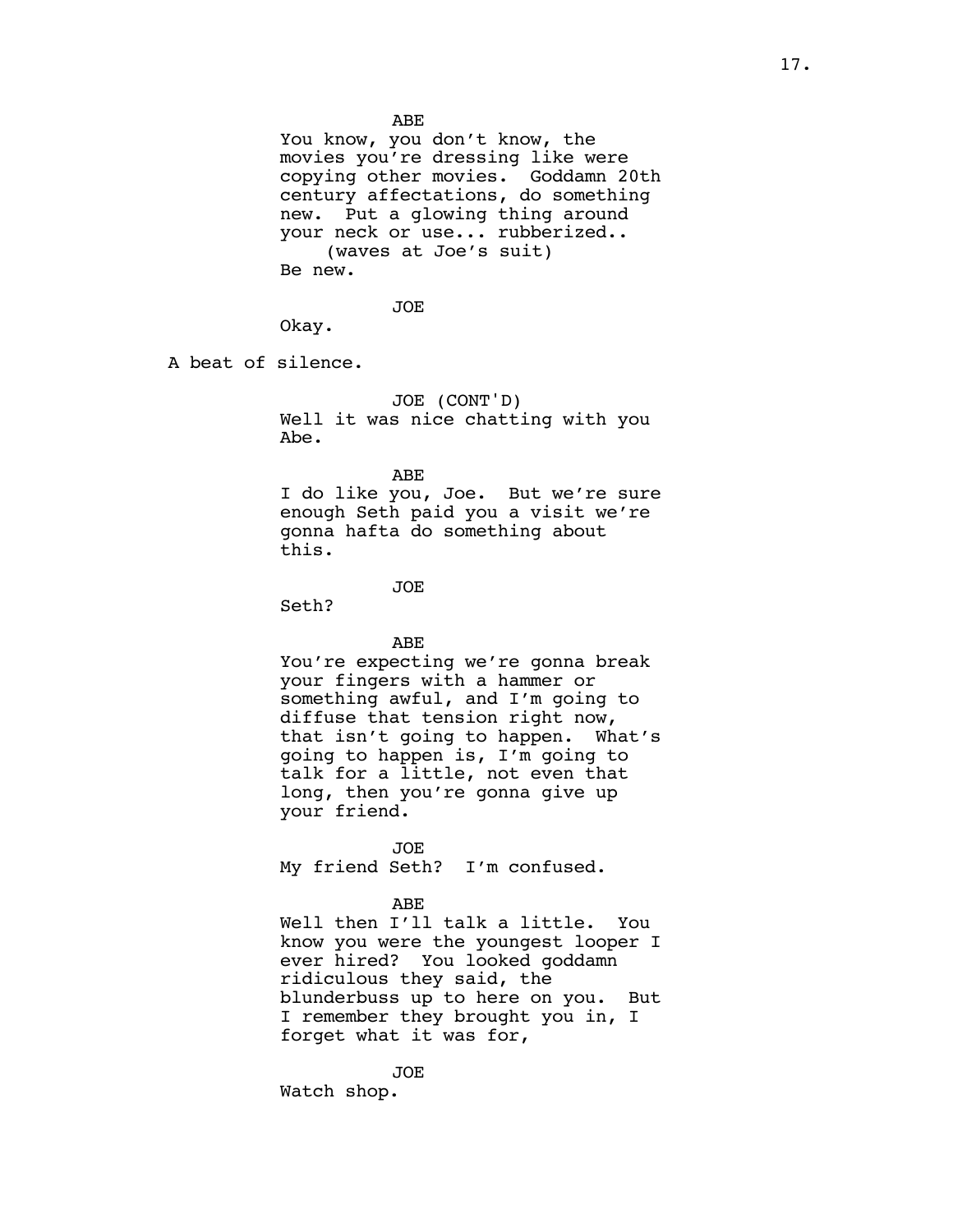That's yeah, you had rolled one of our fronts, a watch shop. And they had you, your arms pinned, this kid. Like an animal. But you looked at me, your hair stuck to half your face so just this one eye looking at me. And I could see, like seeing it happen on the tv, I saw the bad path in front of you, the bad version of your life. Like a vision I saw it happen, how you'd turn bad. So I changed it. I cleaned you up and put a gun in your hand. I gave you something that was yours.

JOE You know I'm grateful, Abe.

Genuine. But Abe shakes his hands, not where he's going.

ABE

I gave you something that was yours. And I remember that kid, and I think when you ask yourself you ask who would I sacrifice for what's mine, I think Seth is deep and cozy inside that circle. (a beat) Show you how much I know you, I'm not even gonna break you, just set you back a ways. We know you've been stashing half your bars. Which is smart. Gonna get out, go overseas, right? Studying up your Mandarin?

JOE

French.

ABE French? (scoffs - why the fuck French?) You give him up, or you give us half your stash. You willing to dump your silver in the dirt? For Seth?

Joe holds Abe's gaze for a moment, then his eyes drop and it's over.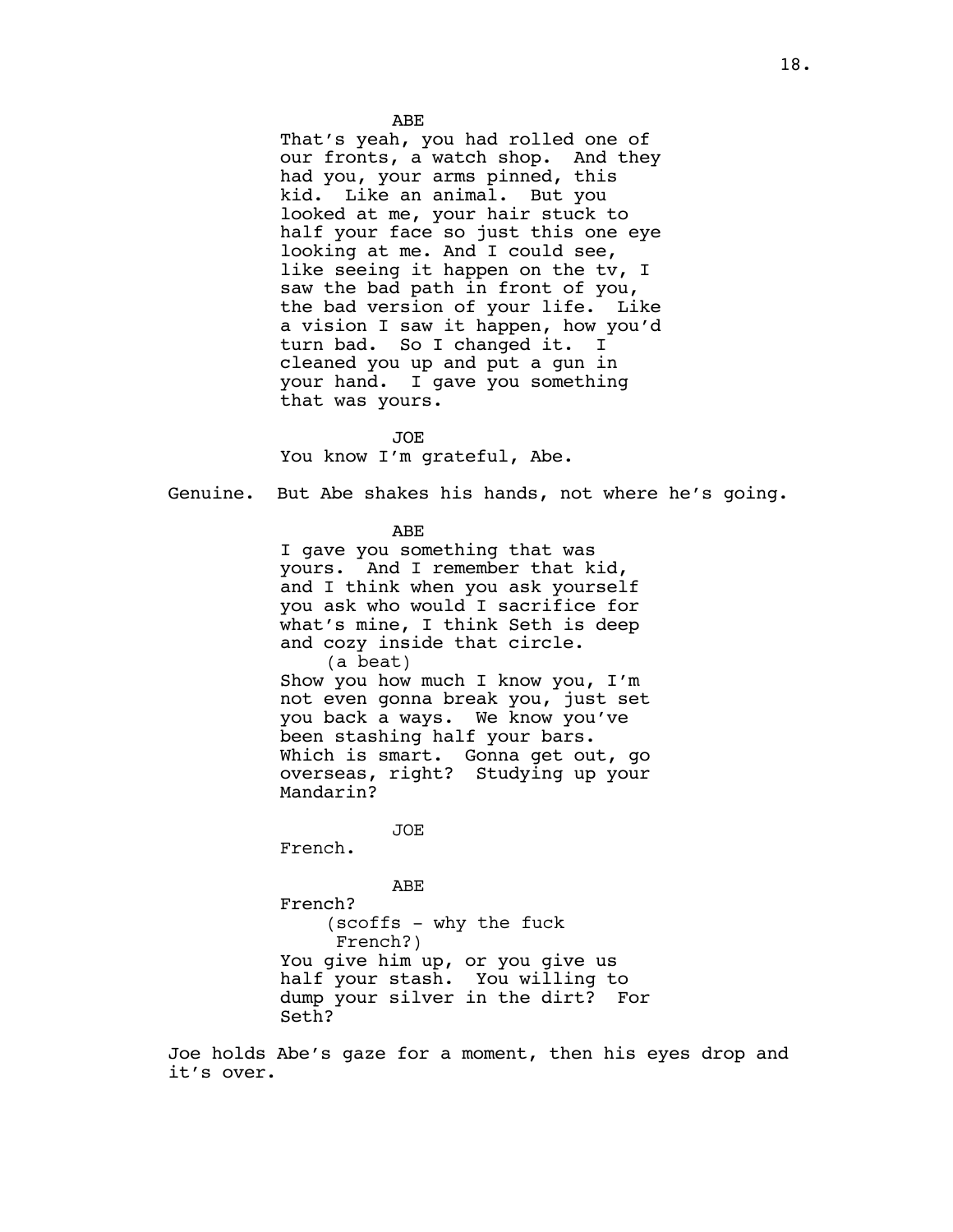JOE Will you kill him?

ABE

Not if we can help it. Would be too cataclysmic a change to the future. What we'll do is dangerous in that regard, but not as dangerous as killing him. On top of which, a man from the future runs free long enough the time travel shit fries his brain like an egg why the fuck French?

JOE I'm going to France.

ABE You should go to China.

JOE I'm going to France.

ABE (deliberate) I'm from the future. You should go to China.

JOE I'm going to

ABE You're going to.

Silence.

JOE Floor safe, beneath the rug. 6742.

One of the gat men quietly exits.

ABE It's the little ones that get you.

# **INT. WAITING ROOM**

Abe leads Joe out, past gat men and Kid Blue, smirking again.

ABE Why don't you kill an hour, Joe. On the house.

After Joe exits, Abe and Kid exchange looks.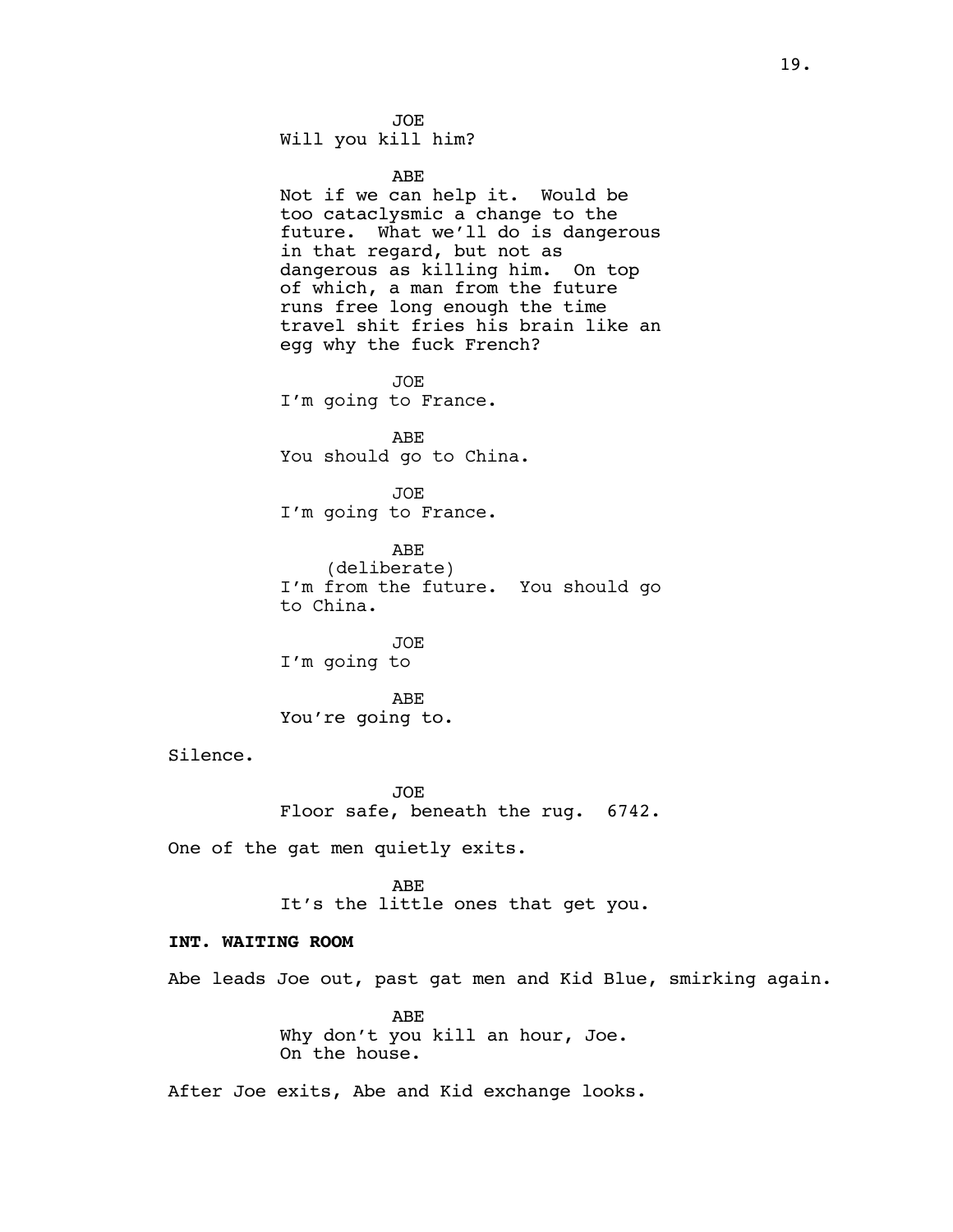ABE (CONT'D) Call the doc.

#### **EXT. TRAIN YARD OUTSKIRTS - NIGHT**

A hunched figure sprints through an abandoned lot towards a train yard.

It is a 55 YEAR OLD SETH. He limps up to a razor-wire fence bordering the train yard.

Surveys the sharp wire, rips the lining from his jacket and wraps first his left hand then his right.

But stops.

On the palm of his right hand, a WEATHERED SCAR. Clearly carved in the shape of an arrow, pointing down to his wrist.

Old Seth squints at it, confused. He pulls back his sleeve, revealing his clean bare forearm.

Then his face changes.

Because his arm is no longer bare. Suddenly, out of nowhere, more intricate scarring has appeared down its length.

The scars spell out clearly: "BE AT 75 WIRE ST - 15 MINUTES"

Old Seth's breath returns, jagged. He pulls his sleeve up and hoists himself up the fence, climbing fast.

He reaches the top, gets a good grasp on the wire to hoist himself over... and stops again.

His right hand is missing a finger. The ring finger is just gone, its stump worn with age.

Old Seth stares. And now his middle finger is gone as well.

A freight train whistle moans. The cars, open and inviting, leading out of town. Behind him, the city.

Terror and indecision seizes his chest, so much so that it takes a moment for him to realize the sound of his breathing has changed to a ragged whistle.

He lifts his hand, now with just two fingers, to his face... and the smooth scarred hole where his nose used to be.

### **EXT. STREET - NIGHT**

A car blazes down the street, Seth at the wheel.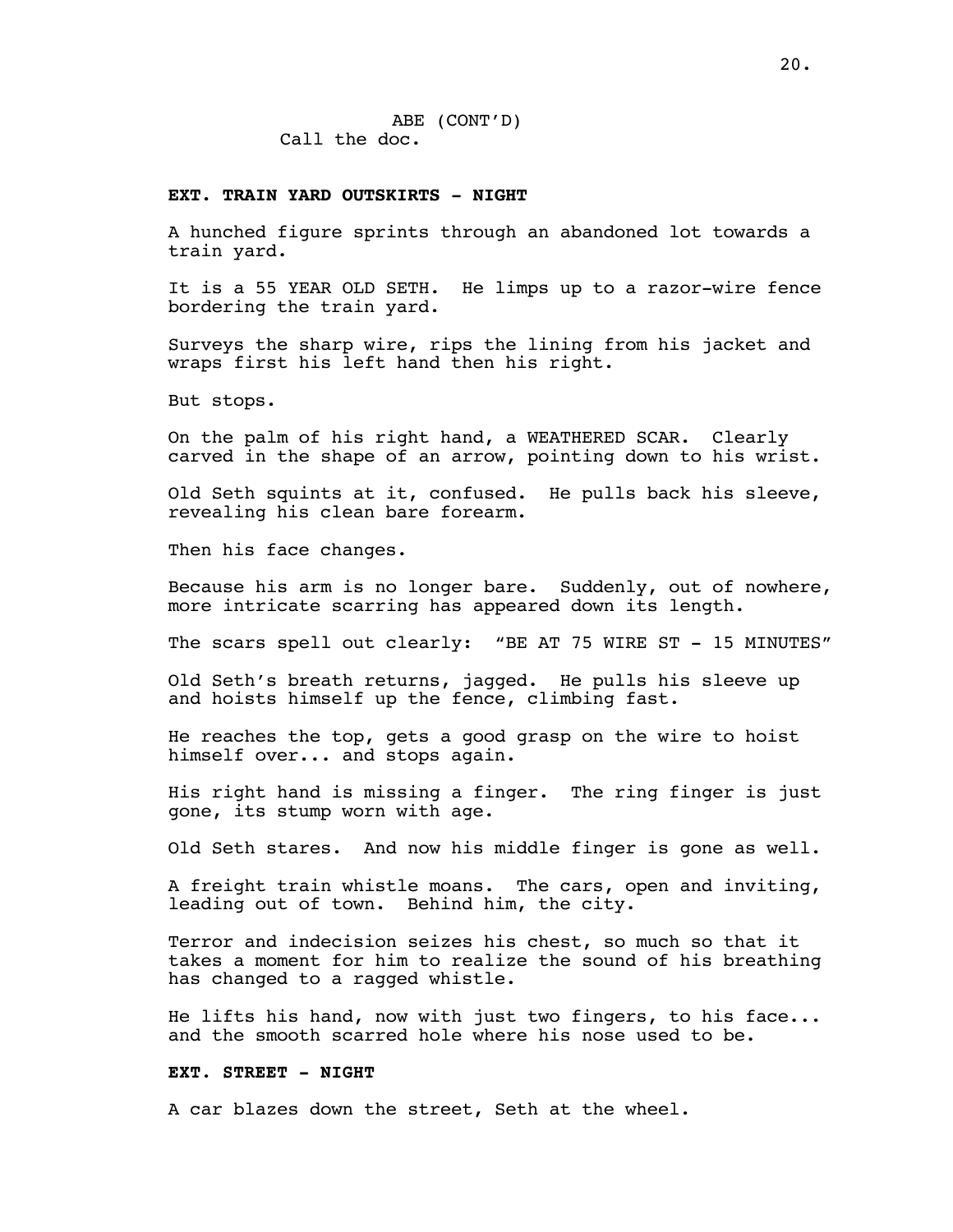### **INT. IN THE CAR - NIGHT**

Speeding through the streets, face scarred, ear missing, all old wounds. More appearing every second. Hands slipping on the wheel, down to a few fingers.

A street sign whizzes by - "WIRE STREET."

His pant leg crumples. Empty boot tangling with the pedals.

### **EXT. WIRE STREET**

The car hits a pole.

Out climbs what's left of Old Seth, his face mangled, missing a foot, one arm gone to the elbow.

He runs. Howling, missing his tongue.

Then falls as his leg goes to the knees. And he's crawling, an animal form, bellowing wordlessly.

## **EXT. 75 WIRE STREET DOORWAY**

Old Seth makes it to an iron street-side door. 75. And with his one arm, slams it.

Slumps against it, heaving. After a long moment it swings open.

With no hesitation, a BLAST from the darkened doorway, and Old Seth's head mists open. He slumps to the pavement.

Kid Blue steps from the doorway, drags the body inside.

Deep in the dark doorway we glimpse a DOCTOR in a surgical frock smeared with bright red blood. The door SLAMS.

### **INT. SUZIE'S BEDROOM - LATER**

Suzie naked at the mirror. Checks her compact clock - 4:30am. She goes to Joe, lying on the bed, distant. Puts drops in his eyes.

> JOE I can't remember my mother's face. I remember her touching my hair. Like this.

He takes Suzie's hand strokes it over his hair. She smiles briefly, tired, then climbs on top of him and starts touching him aggressively. He doesn't respond. She stops.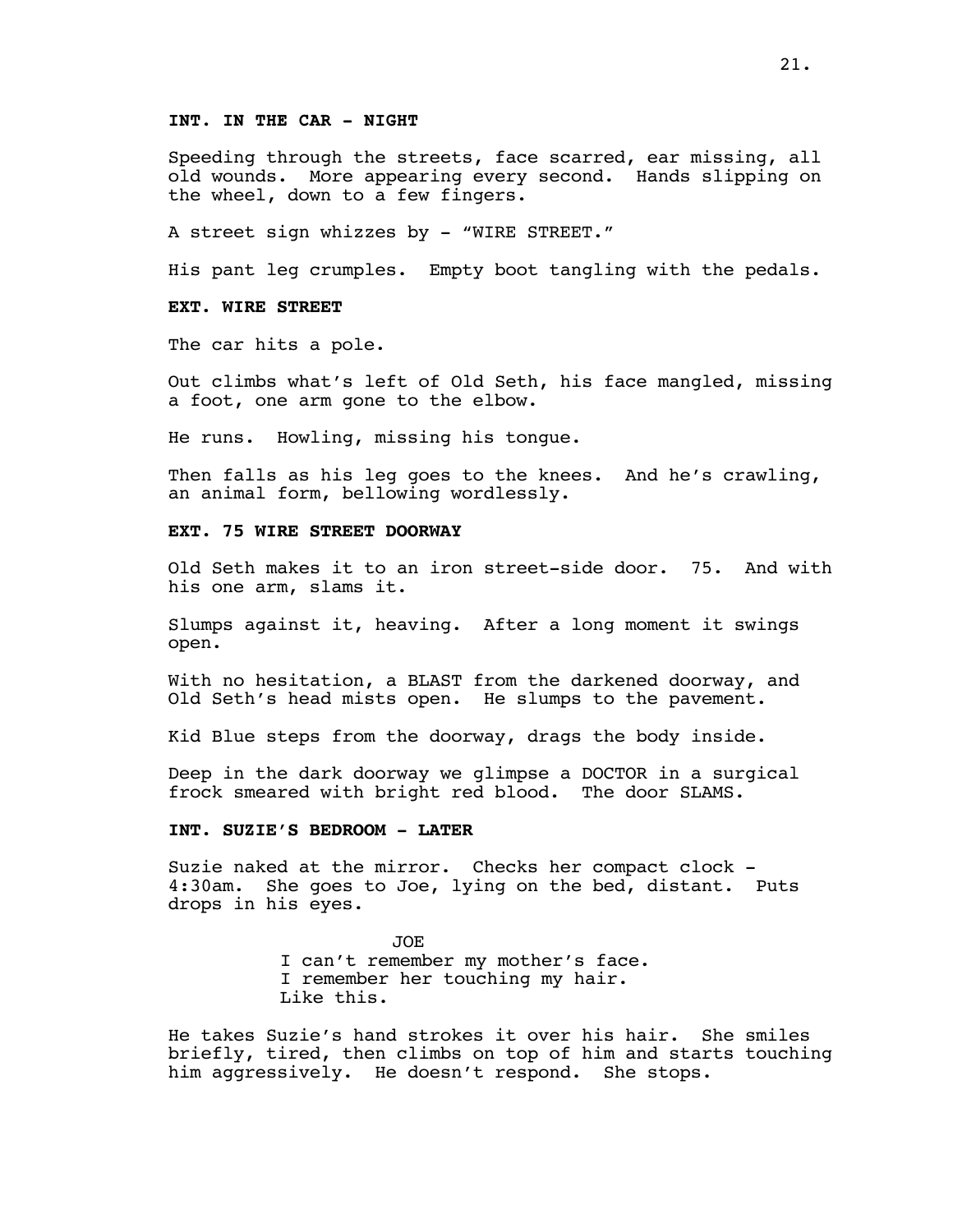JOE (CONT'D) I maybe let my best friend get killed tonight. For silver.

SUZIE

Shit.

JOE Yeah. Shit.

SUZIE

I'm sorry.

Suzie's eyes betray impatience - grief therapy isn't her job. She tries to engage him physically again, but he stops her.

> JOE I want to give you money. I've been stashing silver for years, I want to give you half of it. To raise your kid right.

She rises, puts on her robe.

**SUZIE** 

You wanna give me half your silver? Silver's got strings. I got my job, you got yours, it's sweet of your to worry but I'm doing fine. Let's keep it to services rendered.

Suzie touches Joe's hair, the way he showed her.

SUZIE (CONT'D) This is what you want?

Joe lies still, her hand running through his hair. But it isn't right, and he feels nothing but alone.

Suzie's eyes, tired. She looks at the clock.

Ticking.

## **INT. JOE'S APARTMENT - NIGHT**

Joe gets home. Empty, quiet. Everything in place. He goes to the rug, pulls it aside. Opens the safe. Hits a few buttons, changing the code.

Inside - all the silver, and nothing else. One bar juts from the side, knocked out of place.

He pushes it back, and when he lifts his fingers they have a bright smear of fresh red blood.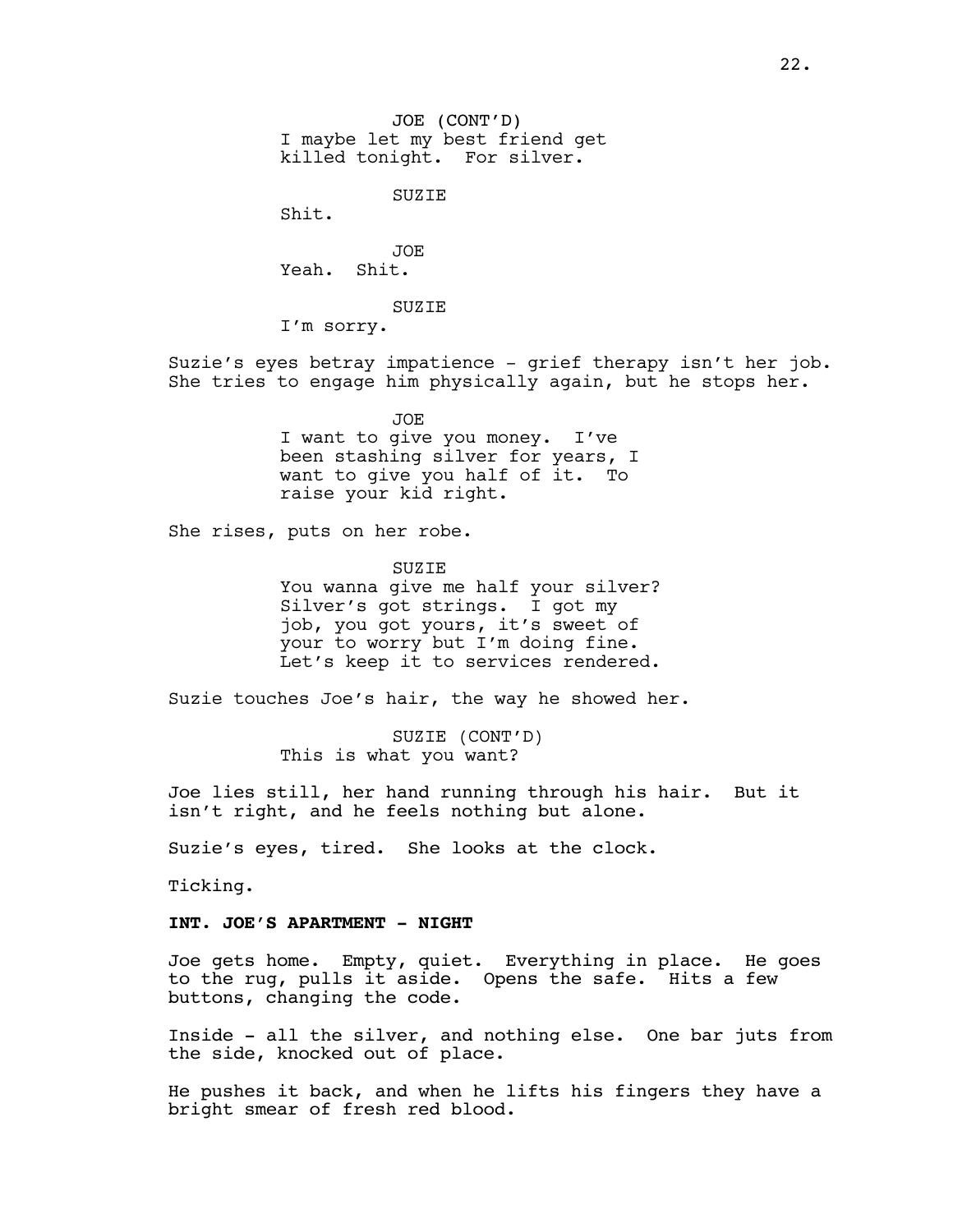### **INT. JOE'S APARTMENT - MORNING**

Joe wakes with a start.

#### **INT. JOE'S BATHROOM - NIGHT**

Looks at himself in the mirror. Eyes red as candy. He pops open a hidden drawer next to his medicine cabinet, pulls out an eye dropper and puts one in each.

## **EXT. CANE FIELD - DAY**

Joe in the cane field, in his stance, ready to draw.

But nothing happens. Silence. Joe checks his watch, confused.

2:30 and change. Waits. Watching the blank space where the man is supposed to appear.

Hand on his gun. Breathing shallow. Something is wrong.

2:32. An eternity. Then, there he is.

But different. Not kneeling. The man's hands are UNTIED. Holy shit.

Joe raises his gun, scared. Time slows. Finger tightens on the trigger.

Then he sees: the man has NO SACK ON HIS HEAD. And the face that stares back at Joe is his own.

57 YEAR OLD JOE. His eyes fixed on Joe. And for just one split second, Joe's face slackens, and his finger eases on the trigger.

It's all the hesitation Old Joe needs. He throws his body into a spin.

Joe snaps out of it, and PULLS THE TRIGGER.

The shot catches Old Joe square in the back, and the impact blows him forward. But instead of blood beneath his torn jacket's back, six extra-large GOLD BARS spill out. They caught the blast.

In what seems like one fluid motion Old Joe's fingers grab one of the bars, he spins again, throwing handfuls of dirt and the bar back towards Joe.

Joe flinches, again just for a moment, and when his eyes focus again and his arm steadies the gun it's too late.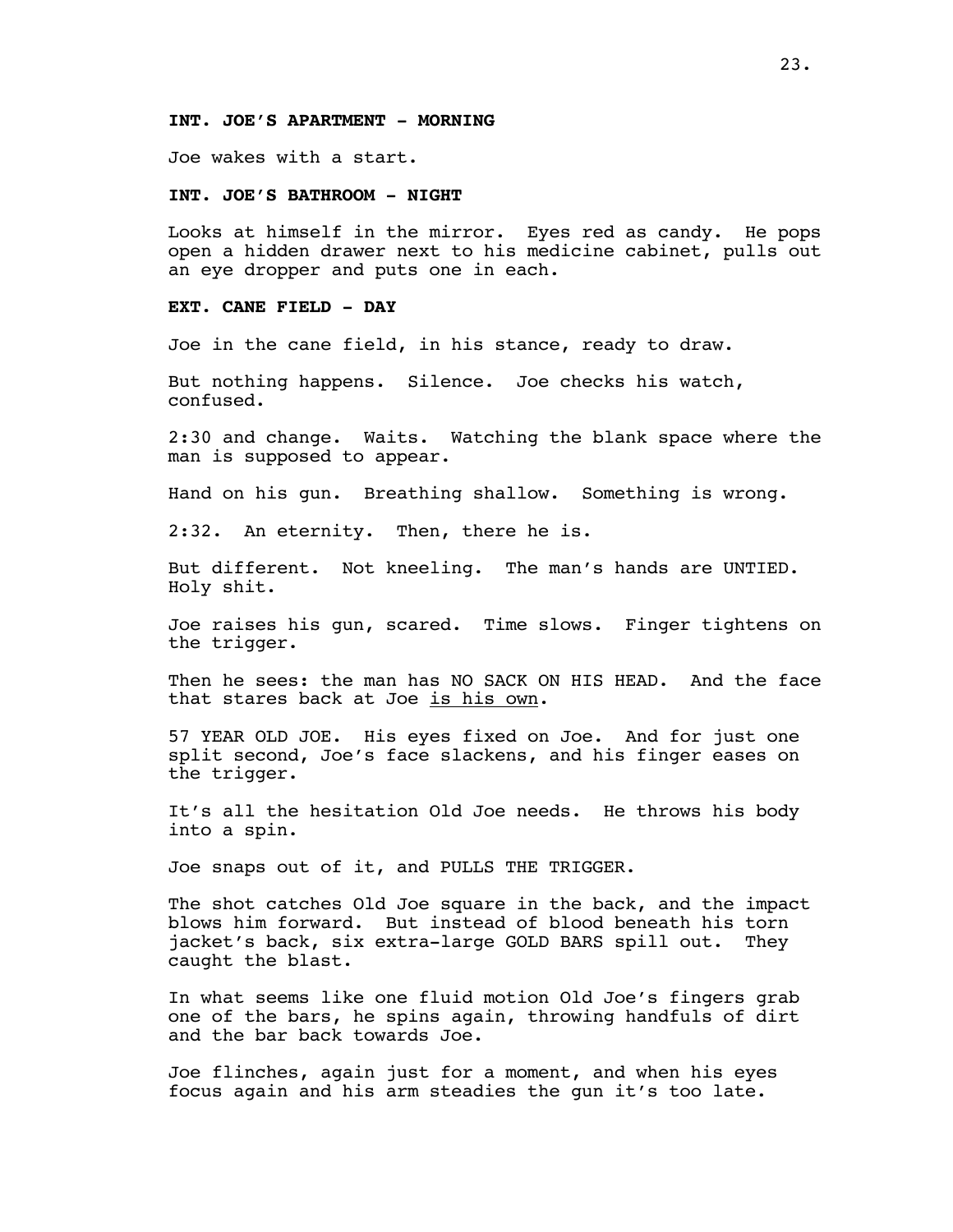Old Joe is on top of him, with a heavy blow knocking the gun aside, and with an even heavier one swinging down on Joe's head, a fist and then

#### **THE CANE FIELD, HOURS LATER**

Joe wakes. Blood caked on his face. Headphones beside him, still squawking French lessons. Sits up.

JOE

Oh god.

A loose piece of paper on his chest flutters to the ground. No gold bars. No Old Joe. And no truck. Joe staggers to his feet, shaky. Head thick. But realizing.

He picks up the paper, opens it. Scrawled - "HOP A TRAIN. GET OUT OF TOWN. RUN."

#### **EXT. FARMLAND ROAD - LATE AFTERNOON**

Joe runs, shaky, towards town.

### **EXT. CITY ALLEYWAY - NIGHT**

Joe crouches in an alleyway. He fishes his cell phone from his pocket and SMASHES it on the concrete with a rock.

Looks up at the city, distant sirens blare.

#### **EXT. JOE'S APARTMENT BUILDING - NIGHT**

Across the street, Joe huddles behind a car, breathing hard. Looks up at his lit window. Debating.

## **INT. JOE'S APARTMENT**

Holding his breath, Joe edges in. It's ravaged, torn to pieces. The floor safe is open, about half the gold bars missing. But the apartment seems empty.

Exhaling, Joe works quickly. Knocks a tile aside, pulls a wad of cash from the wall. A heavy jacket from the closet.

Eyes dart around the room - what else? But too late - footsteps in the hallway. Joe ducks into the bathroom just as Kid Blue and a TALL GAT MAN enter the apartment.

### **INT. JOE'S BATHROOM**

Joe crouches. Outside, Kid Blue piles the man's arms full of gold bars.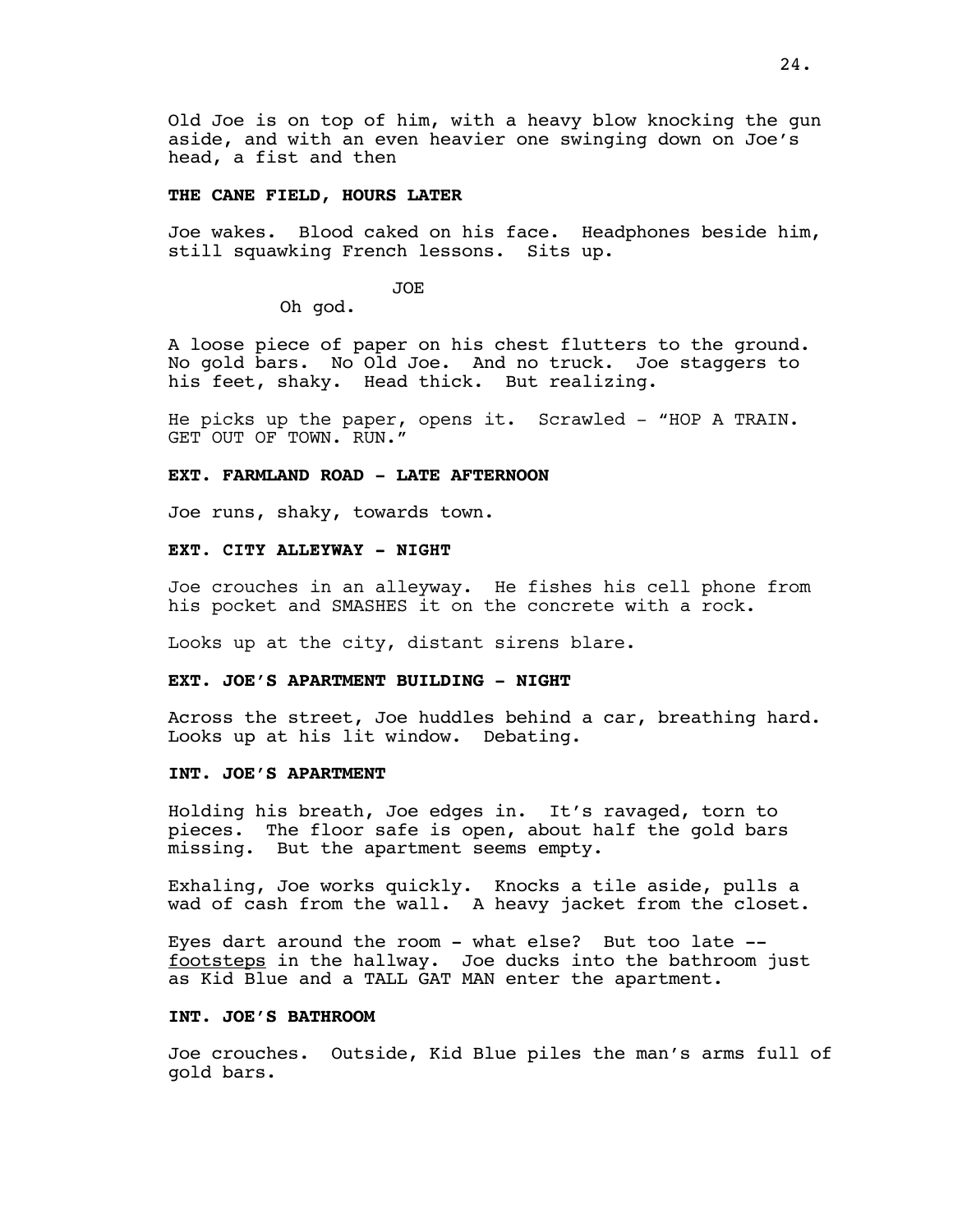KID BLUE (O.S.) That's twenty four there. I'm keeping count.

TALL GAT MAN (O.S.)

Uh huh.

KID BLUE (O.S.) Two more trips should do it.

Joe gently lifts himself off his haunches.

### **INT. JOE'S APARTMENT**

The Tall Gat Man exits, Kid Blue stays crouched over the floor safe hefting out bars, his back to the bathroom. In the distance, a GUNSHOT. Kid Blue's head perks up.

CREAK! From the bathroom. Quick as lightning, the Kid draws his gat and spins - but Joe is already upon him, full sprint. SLAM! Joe tackles the Kid backwards. But while Joe uses his momentum to leap over the OPEN FLOOR SAFE, the Kid tumbles back into it, vanishing inside with a painful thud.

Joe scrambles to a stop, lifts the heavy safe trap door and SLAMS it down - just as the Kid's hand grasps the open edge. With a sickening CRACK, the trap door closes on the Kid's fingers.

A bellowing howl, his fingers withdraw, and the safe door clicks shut. The ELECTRIC BOX rigged to the code pad to crack it clatters off, and whirrr, CLICK. Locked. Joe, crack it clatters off, and whirrrr, CLICK. Locked. panting, goes on hands and knees to the safe door and shouts clear and earnest:

> JOE Kid listen Kid. I'm sorry. Tell Abe I'm going to fix this. Tell him keep my bars safe cause I swear to god I'm going to fix this, I'm going to find my loop and I'm gonna kill him. Tell Abe-

CRACK CRACK! The wood paneled floor above the safe door splinters upwards with gunshots, and a chunk of Joe's right ear explodes.

More blood than you'd think spills down his neck, Joe falls back. Three more shots - CRACK CRACK CRACK! And now footsteps running down the hall.

Joe on his feet, slipping in his own blood, sprints across the apartment.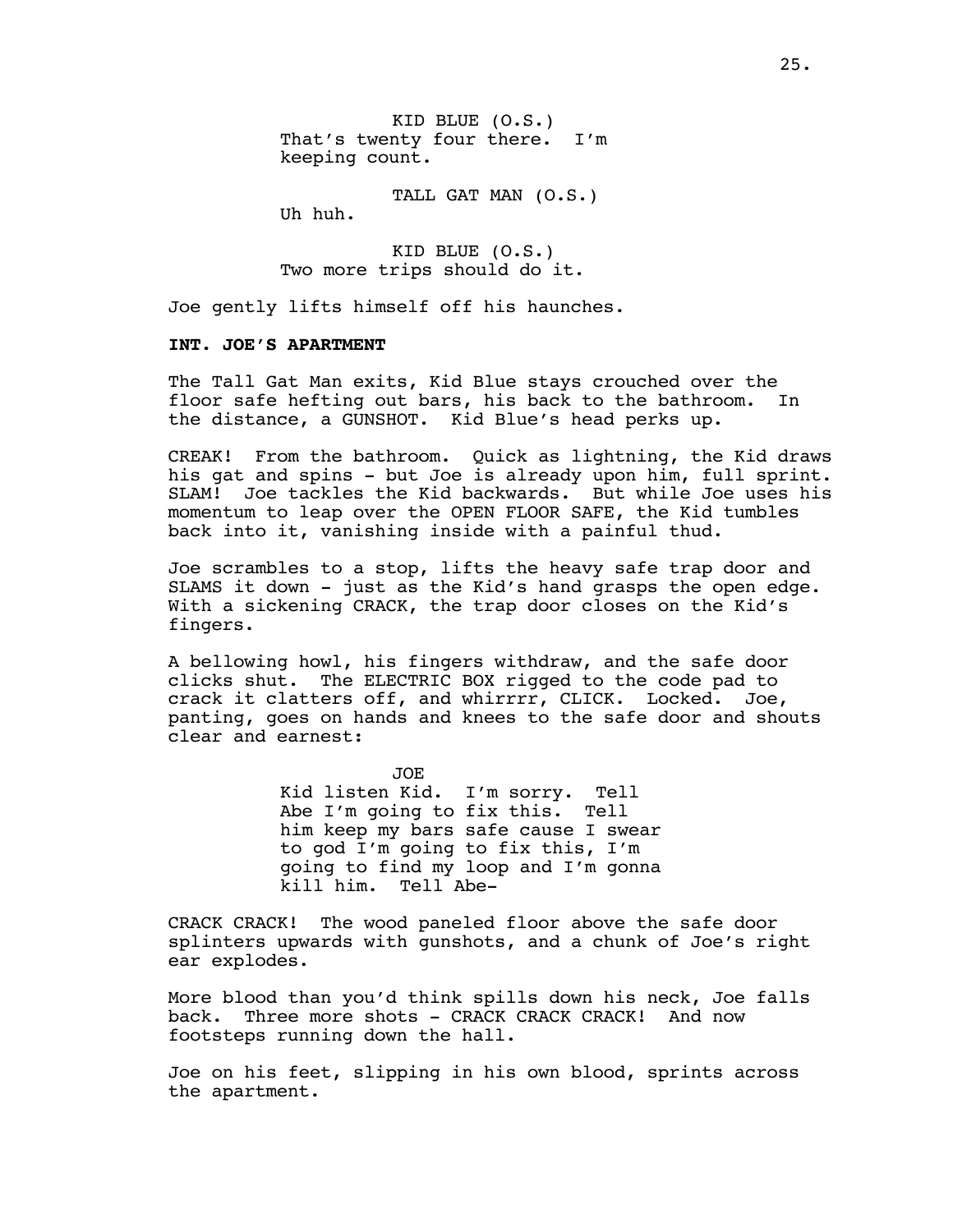The TALL GAT MAN appears in the doorway, shooting blindly at Joe, chunks of wall and plaster exploding as Joe doesn't stop but JUMPS OUT THE WINDOW.

#### **EXT. JOE'S APARTMENT WINDOW - NIGHT**

5 floors up, Joe leaps out, hits the fire escape, bullets shattering the window. Blind with blood, ears ringing, Joe barrels down the fire escape. A confused blur of iron steps, slipping and scrambling down, but now the tall gat man is out the window and shooting down at him.

Somehow Joe slips and rolls, grabs at thin air, falling three stories at least, falling.

When he hits the ground the world goes away.

# **EXT. CANE FIELD - DAY**

We abruptly CUT ON to a very familiar scene.

Young Joe stands alone in the cane field, in his stance, ready to draw. But nothing happens. Silence. Joe checks his watch, confused. 2:30 and change.

This is exactly the scene where Old Joe appears, being replayed before our eyes. But when Old Joe does APPEAR, it's different: his hands are tied, his head covered with a sack.

And something very different happens:

Joe raises his gun and without hesitation PULLS THE TRIGGER. Old Joe's chest explodes. He falls dead.

Joe approaches the body, and slows. Sensing something. He pulls off the sack. The face of his older self. Old Joe. He flips him over. Gold bars CLINK beneath a bloody jacket.

Joe has closed his loop.

#### **INT. JOE'S APARTMENT - MORNING**

TITLE CARD - YEAR 1

His belongings in boxes. Joe unloads the GOLD BARS from the trap door.

### **EXT. CARGO SHIP DECK - DAY**

Out at sea. Joe, bundled against the cold, leans on a railing, eagerly watching the horizon.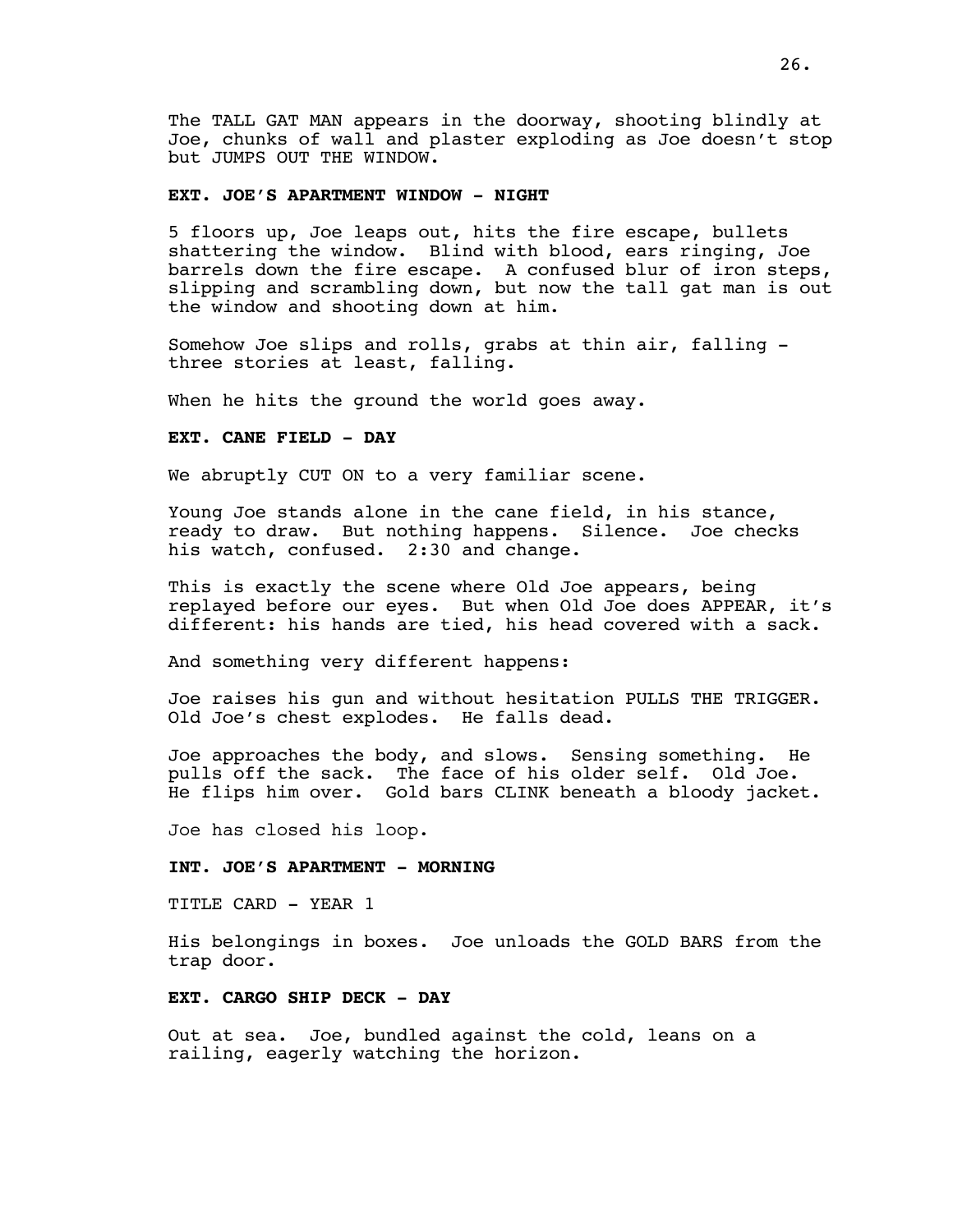### **INT. SHANGHAI APARTMENT - DAY**

Joe smoking in window of an empty apartment, half unpacked.

### **EXT. SHANGHAI STREETS - DAY**

Joe walking the city streets, breathing deep. Alive.

### **INT. SHANGHAI APARTMENT - DAY**

TITLE CARD - YEAR 5

Joe's apartment, unpacked and lived in. Joe smokes.

In a NOOK behind a wall panel - stacks of CASH.

## **INT. SHANGHAI CLUB - NIGHT**

Loud and dark. Joe shotguns eye drops right out in the open, dances like a madman.

## **EXT. SHANGHAI STREETS - DAY**

TITLE CARD - YEAR 12

Cloudy and cold. Joe wanders alone. Buffeted by strangers.

## **INT. SHANGHAI APARTMENT - DAY**

Joe takes money from the stacks in the nook, which have grown drastically low.

LATER - sets a hypo down in the ashtray.

### **EXT. SHANGHAI STREETS - DAY**

Dark and menacing.

TITLE CARD - YEAR 15

### **EXT. SHANGHAI STREETS - DAY**

A shoot-out between rival gangs. Joe is one of them. His guns blaze.

A remorseless killer. Blasting away, cold and skillful. Smashing up shops that won't pay protection. He's muscle.

## **INT. SHANGHAI GANG HEADQUARTERS**

A dingy dark hallway. Distant thumping bass indicates it's maybe behind a club.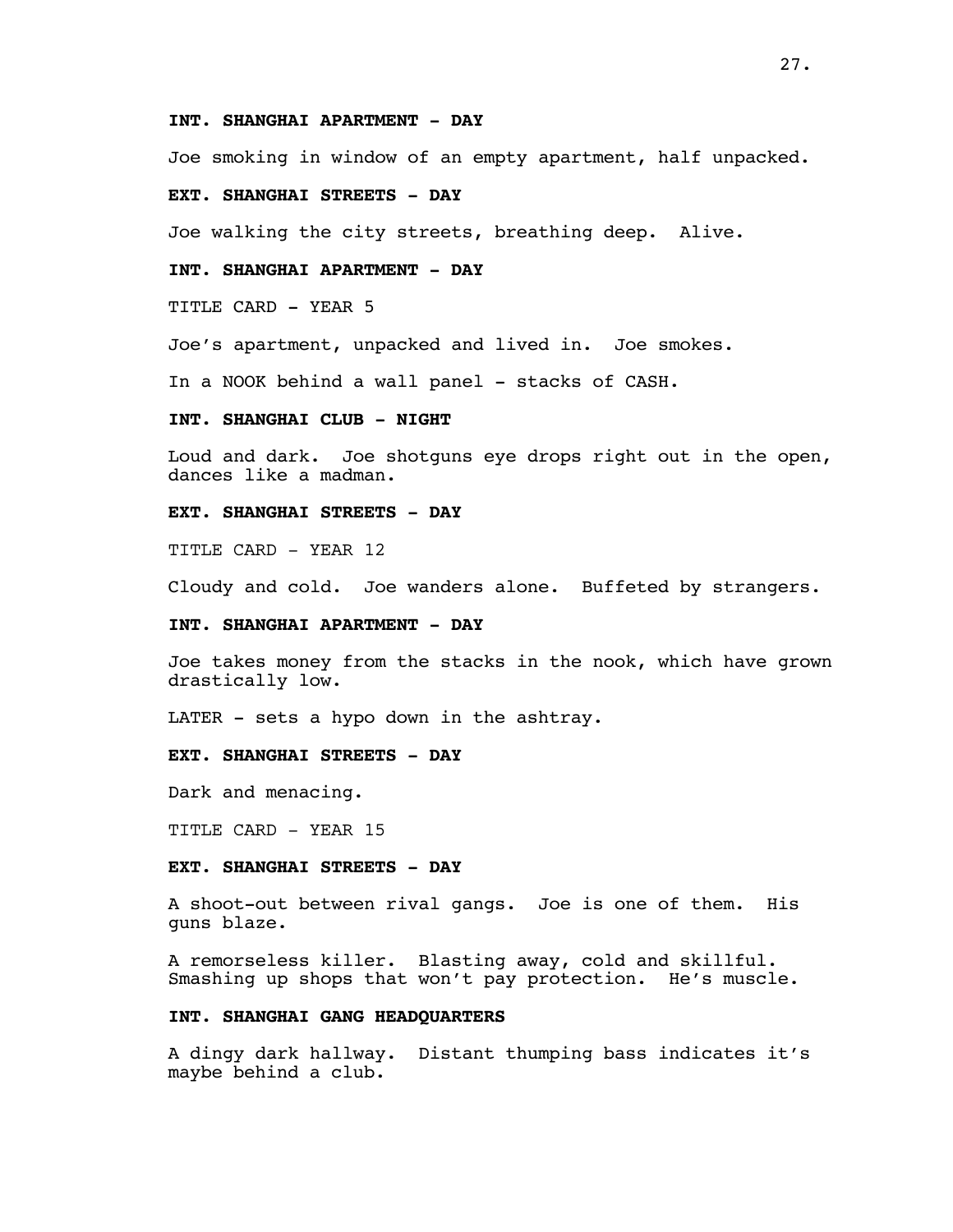The hall is lined with Chinese Gangsters, all similarly dressed. Reminiscent of the Gat Men. It takes us a moment to find Joe among them.

In his EARLY 40s now. His face a hard weathered mask. A soldier. (Note - it is here we transition from the actor playing Young Joe to the one playing Old Joe.)

### **EXT. SHANGHAI STREETS - DAY**

TITLE CARD - YEAR 22

Snow on the ground.

### **INT. SHANGHAI CLUB - NIGHT**

Old Joe high as a kite, in an all out brawl. Punched to the ground. Laughing his ass off.

A bar fight blossoms in slow motion all around.

Old Joe looks up, sees the woman who will be his WIFE for the first time. In a green dress. She flees the fighting, towards the exit.

Transfixed and high, Old Joe follows her. Puts his hand on her shoulder. She turns, looks him over. Flips him off. Leaves. Old Joe watches her go. In love.

#### **INT. SHANGHAI BEDROOM - DAY**

Old Joe in bed with his future Wife. They kiss. A ring goes on her finger.

#### **EXT. CHINESE COUNTRYSIDE - DAY**

A cottage in the country.

#### **EXT. CHINESE COTTAGE - SUNSET**

Old Joe in his mid 50s, his Wife lying on a hammock with him, reading. Hands lazily entwined. A good life.

# **INT. CHINESE COTTAGE KITCHEN - MORNING**

TITEL CARD - YEAR 30

The Wife cuts vegetables. Headlines (in Chinese) scroll across a small floating screen, against images of destruction. "Gangland Terror Spreads, Who is The Rainmaker"

She turns it off.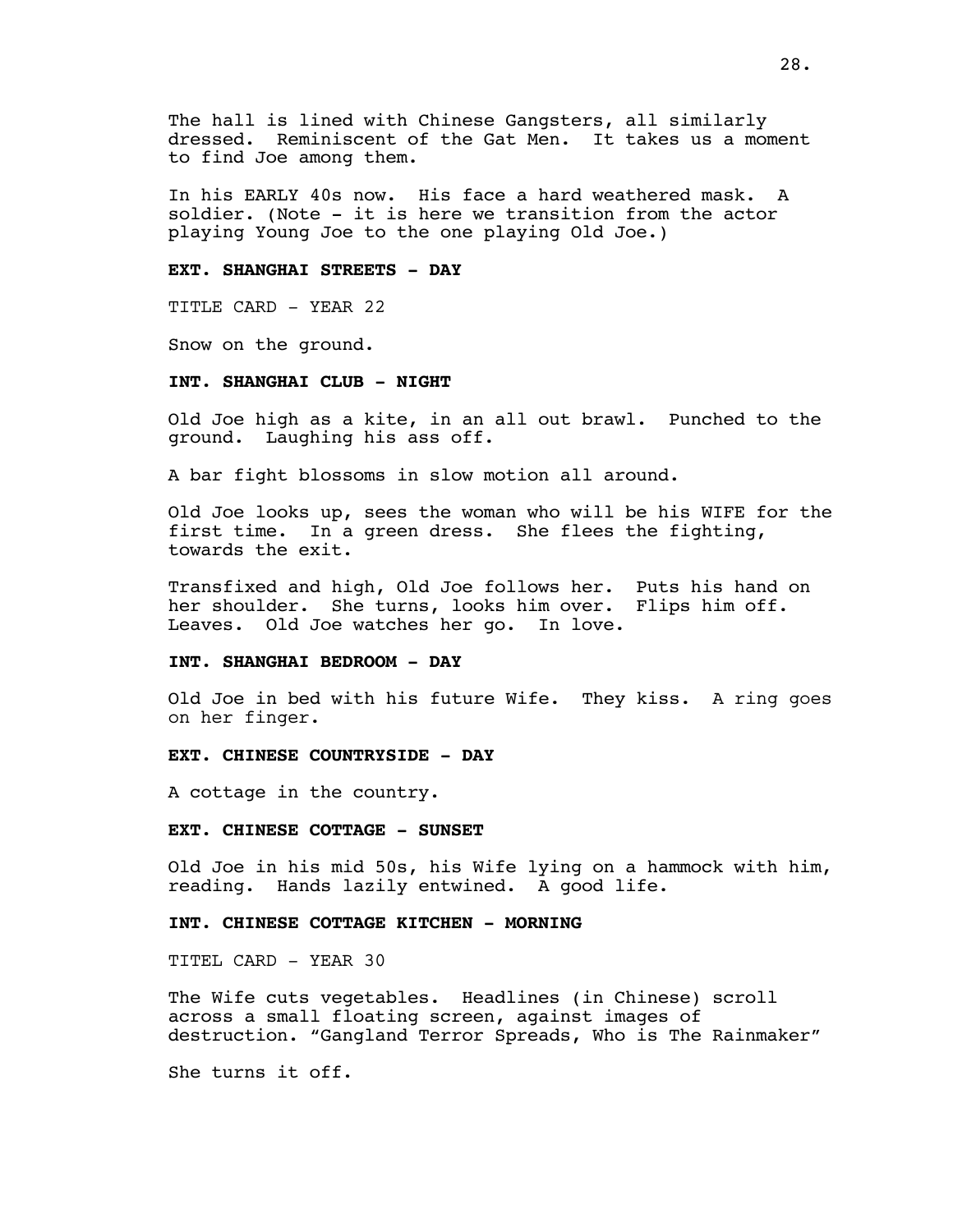#### **INT. CHINESE BEDROOM - MORNING**

Lazy, dust motes hanging in the sunlight through the windows. Old Joe in bed, in his late 50s.

His Wife walks through, says something inconsequential, puts her hand on his foot. Draws it away, fingers sliding off gently. And is gone. Out the back door. Off on a bicycle.

We stay with Old Joe. His deep breath. The sun warming the sheets. Sleeps. Then wakes.

His eyes focus on his hand. Written in faded ink on the palm is a number we do not recognize: 07153902935.

A long moment.

With all the violence in the world, the cottage's green front door is KICKED OPEN.

Old Joe steps out of the bedroom half dressed. The RAINMAKER'S MEN, Caucasian, enter with guns. But Old Joe raises a calm hand, then goes down on his knees, hands behind his head. Accepting.

#### **EXT. CHINESE COTTAGE - CONTINUOUS**

Dark cars parked out front. We watch the quiet facade for a moment too long.

Then the door BURSTS open and Gangsters drag Joe out, sobbing thrashing, the sack over his head.

A moment later flames lick from inside the cottage windows, and fire spreads to the roof.

#### **INT. BASEMENT - DAY**

Concrete, nondescript. The Gangsters carry Joe in, a sack over his head.

Lead him towards a machine, an iron monstrosity with a hatch.

One of the men taps his watch - hurry. Another man pulls a large lever, and the machine hums, warming up.

Joe's face, covered with the sack. Breathing. Remembering: flashes of his WIFE, screaming.

Then Joe LUNGES and somehow his hands are loose, he PUNCHES one man, tears off the sack, PUNCHES another man, a flurry and then it's over. He stands among a pile of broken men.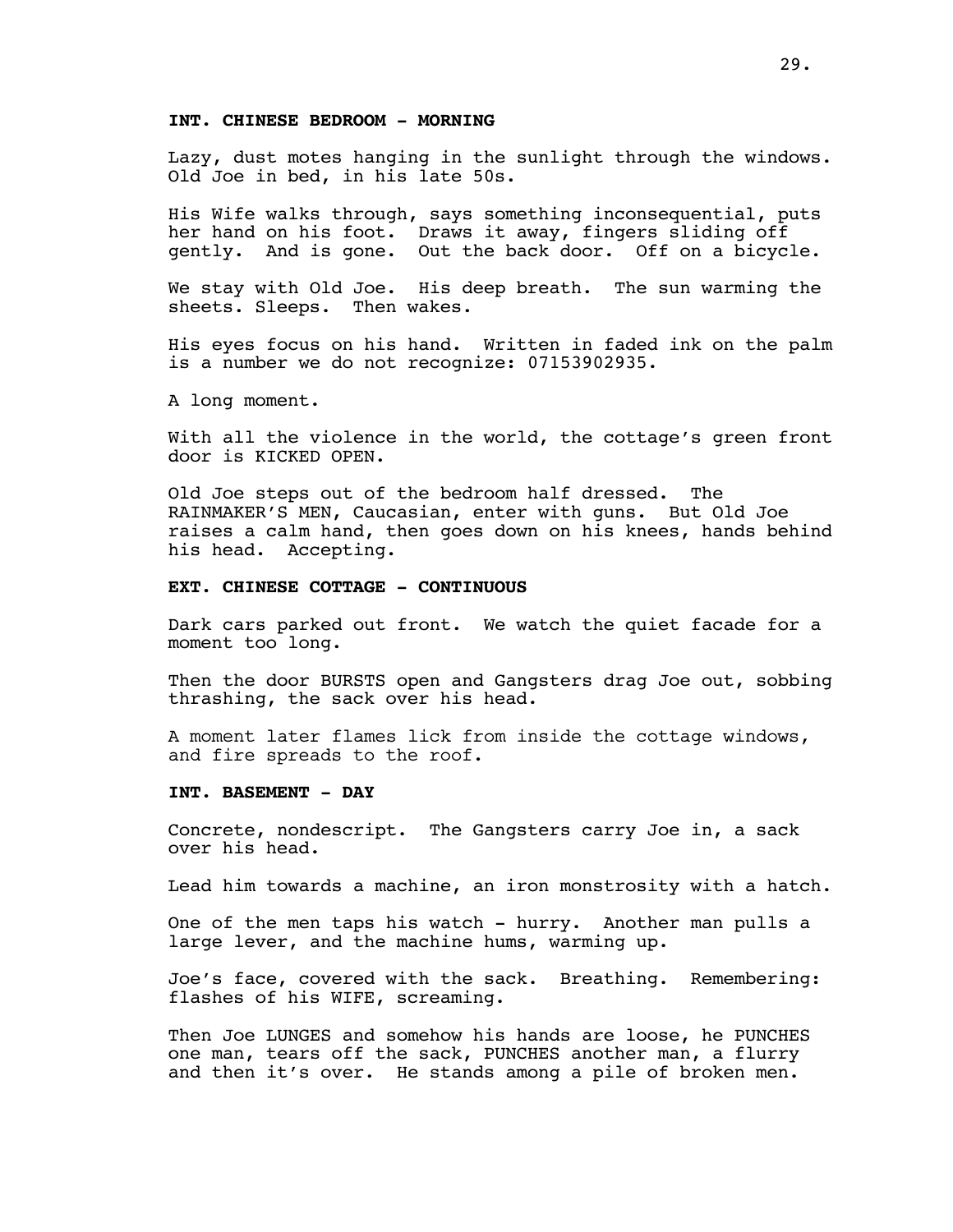Slowly takes stock. Looks at the exit. Looks at the faded number on his blood-smeared hand.

A million things in his mind. But just one choice. The machine hums angrily. Ready.

## **INT. TIME MACHINE - CONTINUOUS**

Like an iron coffin. Old Joe climbs inside. Braces himself. Closes the hatch behind him.

Flash and crack and he is sent.

## **EXT. CANE FIELD - DAY**

And appears in front of his younger self.

The scene now plays out as it did the first time. Joe hesitates, Old Joe gets the upper hand, knocks him out.

Old Joe looks around, gets his bearings. Stares at his younger self a moment. Then goes to the truck.

### **EXT. HIGHWAY - DUSK**

Old Joe drives the truck into the city.

## **INT. BODEGA - NIGHT**

Cramped. Old Joe walks in quickly, gets aspirin, wrapped sandwiches, bandages, big bottles of water. Removes his torn jacket, dumps it.

At the register, the CLERK bags everything up. Old Joe pulls the blunderbuss on the clerk.

> OLD JOE And your jacket.

### **EXT. ALLEYWAY - NIGHT**

Wearing the clerk's jacket, Old Joe takes four aspirin. Holds his head a minute, rocking gently. Suddenly a FLASH as he remembers --

# **EXT. CITY ALLEYWAY - NIGHT (OLD JOE MEMORY)**

From young Joe's POV we see the exact same action of smashing his cell phone on the pavement with a rock. Then (still from his POV) he looks up at the city. Distant sirens.

### **EXT. ALLEYWAY - NIGHT**

Old Joe reacts to seeing this with a scowl.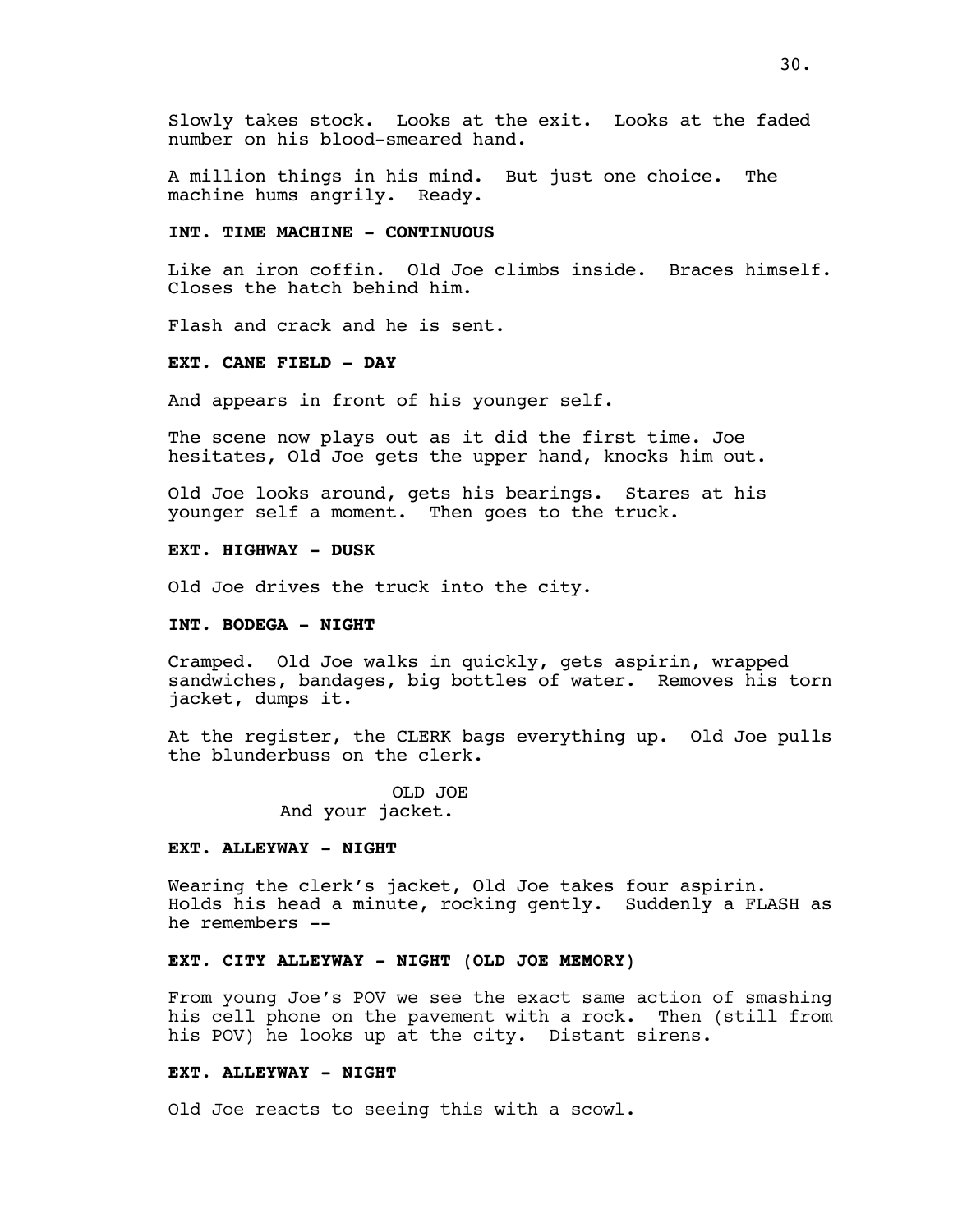OLD JOE What are you doin Joe I told you to run

He takes off running.

## **EXT. JOE'S APARTMENT - NIGHT**

On the street outside the building. Old Joe approaches, watching the window high above. Weighing his options.

He scans the street. Spots an ARMORED VAN in the alleyway. Movement from behind it  $-$  Kid Blue and the Tall Gat Man loading their bars in the back.

OLD JOE

Shit.

Old Joe turns to go, but STOPS when his eye catches movement between parked cars.

It's Joe. Young Joe, hid between the cars, looking up at the apartment building weighing his options.

> OLD JOE (CONT'D) (sotto) Don't do it. Idiot. Don't do it.

After a moment Joe dashes across the street and into the building. Old Joe stays still a moment, watching him go.

Ducks into shadows as Kid Blue and the Tall Gat Man step from the alleyway, wiping their hands.

> KID BLUE Two more trips.

They enter the building.

Old Joe takes a breath, then casually walks down the sidewalk, past the alleyway, scoping the Armored Van. A GAT MAN DRIVER in the driver's seat.

#### **INT. ARMORED VAN**

The Gat Man Driver watches Old Joe disappear from view.

Suspicious, he uncovers a GAT on the seat beside him.

When he looks back up Old Joe stands in his headlights, blunderbuss raised. BANG! The windshield shatters, the Gat Man Driver is torn apart.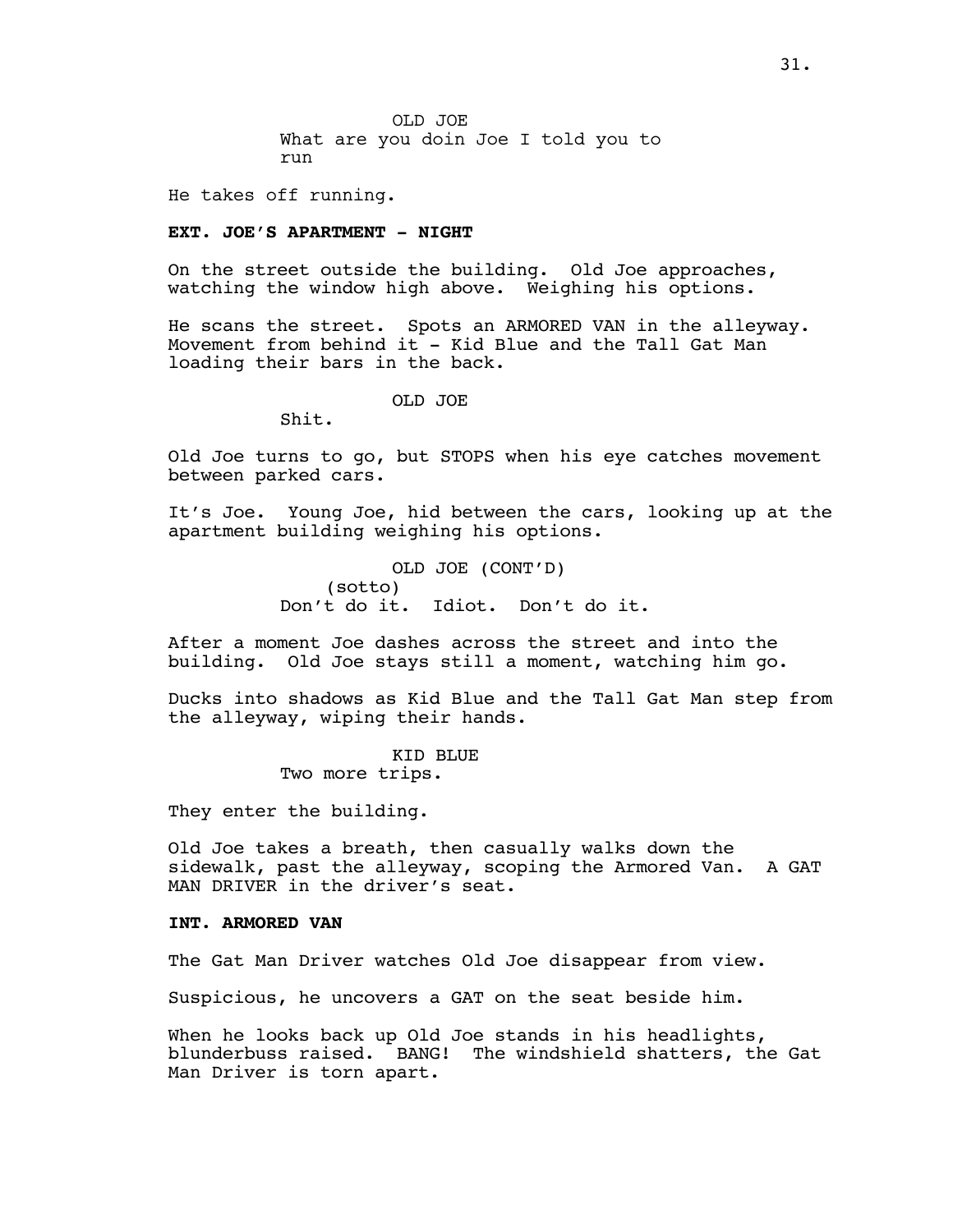Old Joe runs up, flings open the door, digs through the bloody mess frantically, finding the GAT.

### **EXT. JOE'S APARTMENT**

Old Joe dashes out onto the street as gunfire cracks from the high apartment window. Sharp eyes will notice that Old Joe's right ear is now clipped off, an old wound.

He dashes towards the apartment door, gun in hand, but stops when the window five stories above shatters with qunfire.

Old Joe backs up, and sees Joe scrambling down the fire escape as the TALL GAT MAN fires down at him.

Old Joe takes expert aim with the gat, and fires three shots upwards. The Tall Gat Man's gunfire stops.

Joe slips on the fire escape, falls two stories and lands on the hood of a parked car.

Old Joe goes to him, checks his pulse.

Behind them the TALL GAT MAN hits the sidewalk with a SPLAT.

Old Joe goes to the tall gat man's remains, picks another gat out of them, and goes back to Joe's inert body on the car hood.

> OLD JOE Stupid little shit.

He drags him off the car.

### **INT. LA BELLE AURORE BACKSTAGE**

A swarm of activity, Gat Men rushing in and out.

ABE (PRE-LAP) He ain't dumb like the last, we gotta get lucky now. Cover the roads out of town. Sweep the streets, pull in his social circle, pound the pavement.

### **INT. ABE'S DEN**

Map spread on a table. Gat men gathered around Abe.

ABE Sweep the train yard. Every second that passes is bad, go.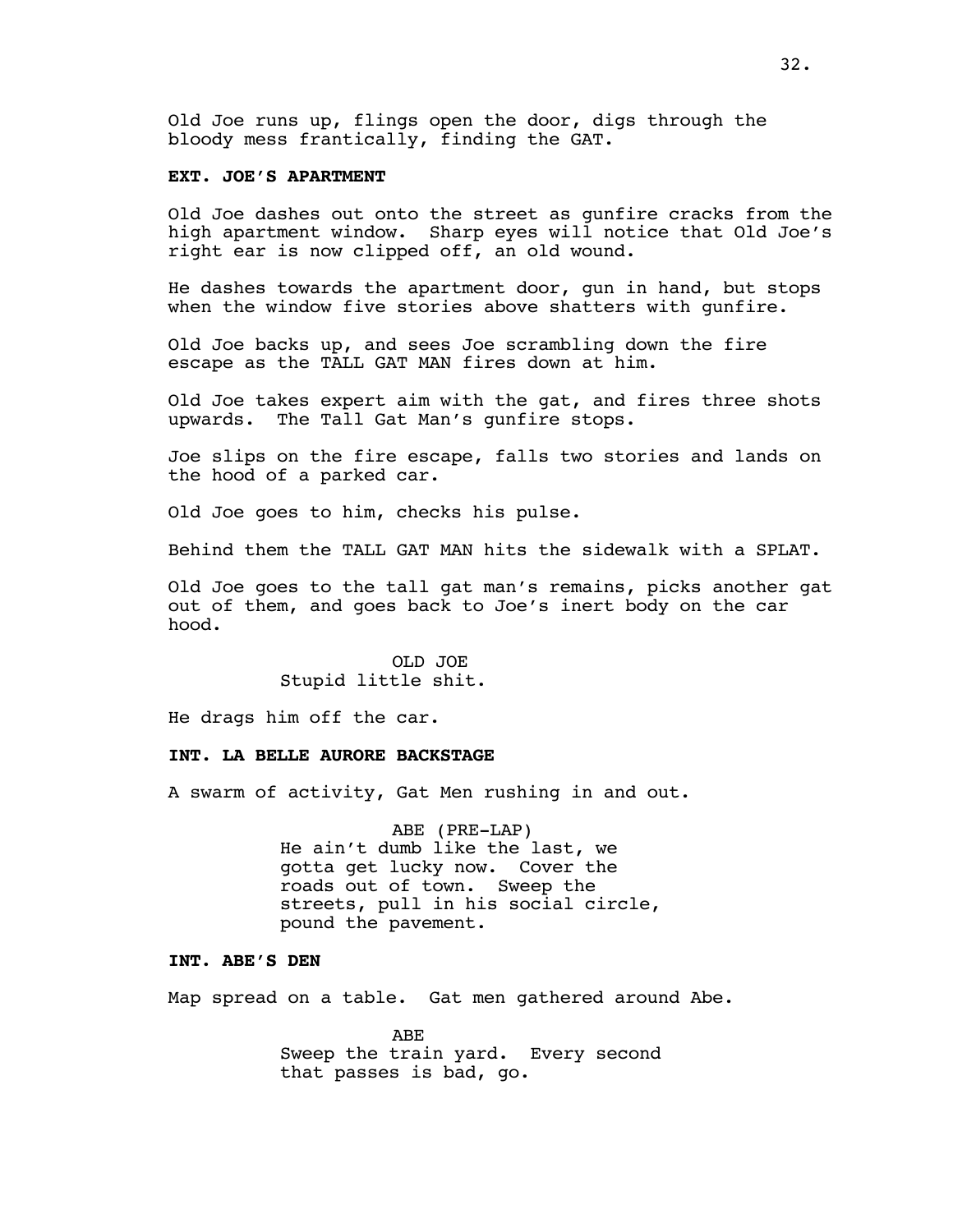Kid Blue slumps in a chair, holding a rag to a wound on his head. Eyes wet from crying. Abe storms in.

> ABE Stupid little shit.

KID BLUE I can fix this. I can find him.

ABE Go home and let the grown ups work. Kid Blue.

# **EXT. CITY OUTSKIRTS - NIGHT**

Joe wakes slowly, pained. Lying alone in an abandoned lot on the outskirts of town.

Slowly he takes stock of himself. Nothing broken. A tight bandage on his ear.

A mournful train whistle, and he turns. Through a chain link fence, the train yard. He was put here for a reason.

Stands shakily. And walks **away** from the train yard.

Something like a HELICOPTER sweeps overhead, a spotlight zigzagging the area. Joe ducks into shadows, heading towards the city.

## **EXT. CITY STREETS - NIGHT**

More helicopters sweep the streets, searchlights blazing. Cars with Gat Men circle slowly, shining spotlights themselves.

Joe leaps from the shadows, ducks behind a dumpster. Barely avoiding the light. He won't last long out here.

> JOE Old bastard. How do I find you.

He sprints into an alleyway, but Gat Men are coming down the other side with flashlights.

Goes back the way he came, turns a corner.

## **INT. PUBLIC LIBRARY - NIGHT**

A window shatters inward, punched through by a wrapped fist.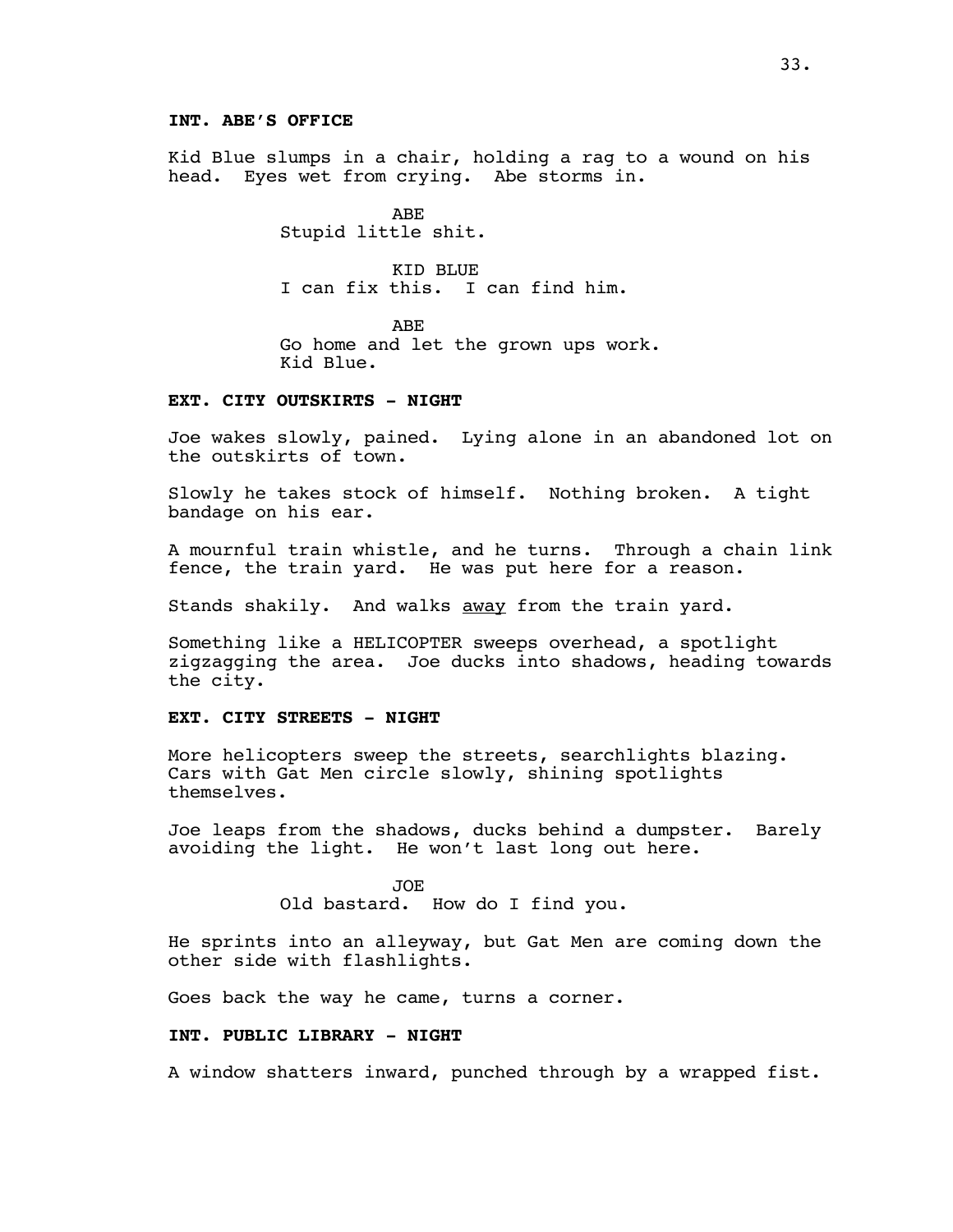A big reading hall, empty and dark. The broken window opens, Old Joe slides in. Weaves his way past the reading tables, finds what he's looking for at a desk.

A suspended sheet of thin plastic turns out to be a computer.

Checking his hand, he inputs the number. Navigates menus and windows, information flashing, searching.

LATER

Old Joe finishes printing several large documents that look like maps. He folds them up, pockets them.

Dashes to the window, starts to heft himself up - And stops. On his hand, a smooth aged scar. Of an arrow. Pointing to his wrist.

Old Joe's breath catches. He pulls down his sleeve, revealing "B" then "E"

Then "A then "T"... He bares his arm, reading the entire message.

### **EXT. DINER - EARLY MORNING**

Old Joe emerges from the cane fields bordering the sidecar roadside diner. Regains his footing. Walks around the diner cautiously.

Parked in back behind a dumpster, SETH'S SLAT BIKE.

#### **INT. DINER**

Joe sits at a booth. Old Joe enters, steps up slowly, sits. A moment of silence.

Along with his ear, Joe's hand and arm are now wrapped in bloodied bandages. Joe's eyes go to Old Joe's arm. Old Joe pulls his sleeve back and shows him the scar spelling "BEATRIX."

Beatrix the waitress steps up breezily.

**BEATRIX** 

Coffee?

OLD JOE Please. Black. And water.

BEATRIX Anything else?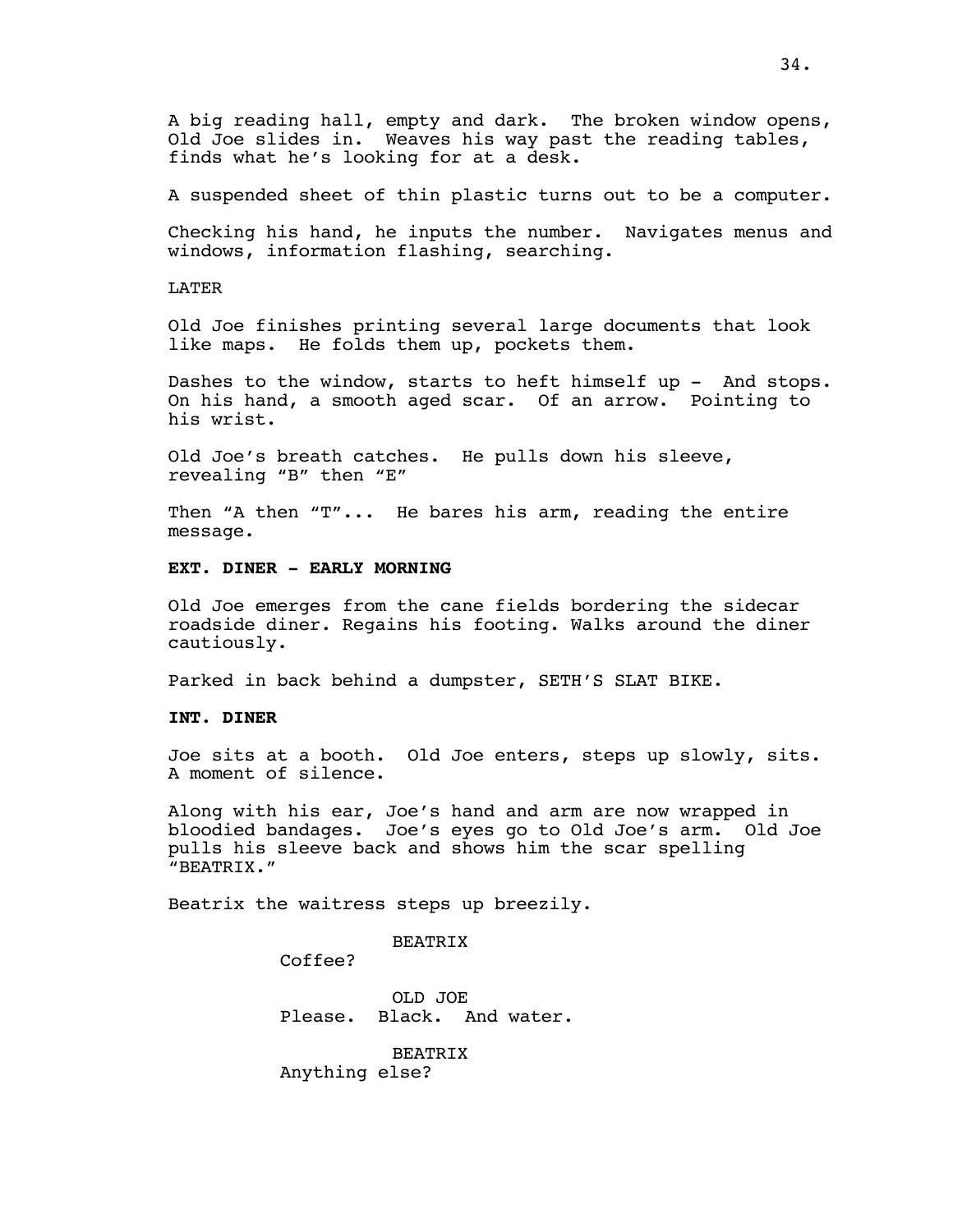OLD JOE (to Joe) Are we eating? JOE I ordered something. OLD JOE Steak and eggs, rare and scrambled. BEATRIX Two steak & eggs coming up. OLD JOE Must hurt. JOE Yeah. Didn't know if you'd remember her OLD JOE I put it together. Clever. (beat) There's another girl here on weekends you know. JOE (realizes) Jen. OLD JOE Right. Less letters JOE That'd be better. OLD JOE How's the French coming? JOE Good. You gonna tell me I aughta be learning Mandarin? OLD JOE I never regretted learning French. (fast in French, subtitled) Je sais que vous avez une arme entre vos genoux. No? Well you'll get there eventually. Obviously. JOE Alright listen, we both know how this has to go down.

(MORE)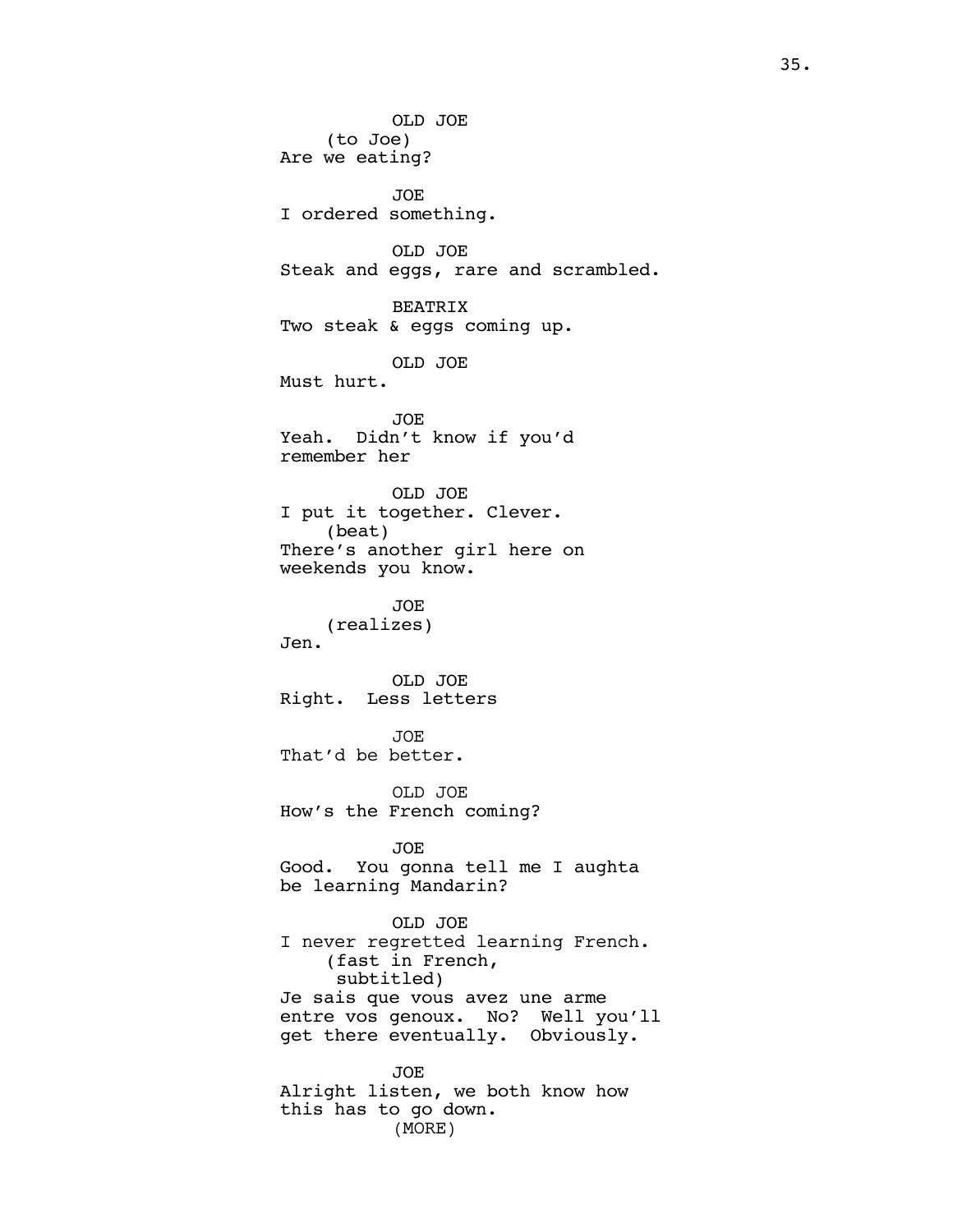#### JOE (CONT'D)

I can't let you walk away from this diner alive. This is my life now, I earned it, you had yours already. So why don't you do what old men do, and die

#### OLD JOE

Why don't you take your little gun out from between your legs and do it? Boy. (beat) It's hard to look into your eyes. It's too strange.

JOE Your face looks backwards.

OLD JOE

Yeah.

JOE Do you know what's going to happen? Have you already done all this, right now, as me?

#### OLD JOE

I don't want to talk about time travel shit, because we'll start talking about it and then we'll be here all day making diagrams with straws. It doesn't matter.

JOE

When I hurt myself now, it changes your body. Do my actions change your memories?

OLD JOE

It doesn't matter. (his headache hits) My memory is cloudy, there's a cloud. Because my memories aren't really memories, they're one possible eventuality now, and they grow clearer or cloudier as they become more or less likely. I can remember what you do after you do it. And it hurts.

JOE So when we're apart you can remember what I do. After I do it.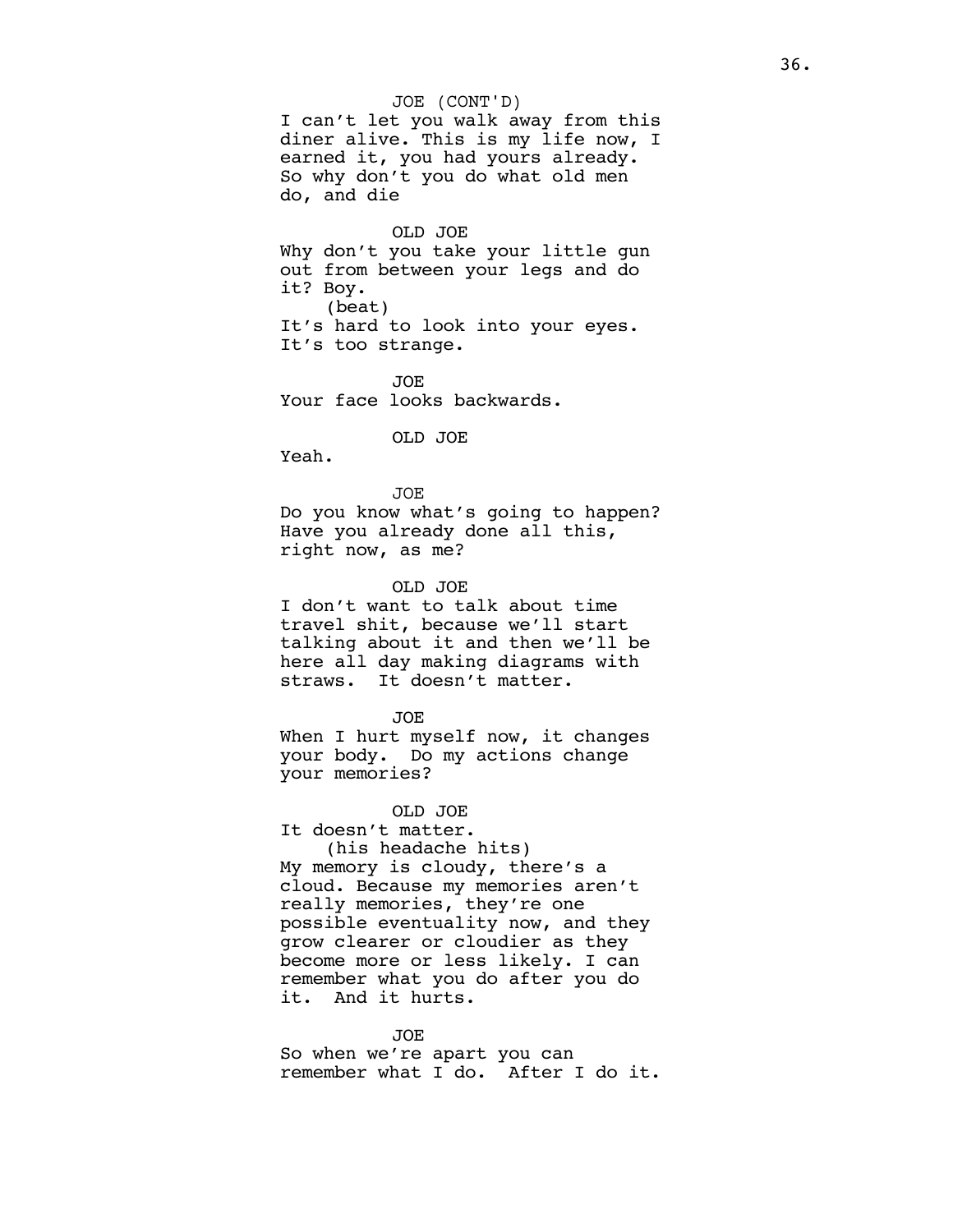#### OLD JOE

Yeah. But this is a precise description of a fuzzy mechanism. All I know for sure are 2 things: I know what's happening in my head. And I know that you're still going to meet her.

JOE

Who?

Old Joe takes out a POCKET WATCH, identical to Joe's. He opens it, and looks at a photo (which we cannot see) tucked into the lid.

> OLD JOE She's gonna save your life. (long beat) For a long time at the beginning she thought we'd have a baby. She would have been a great mother. She wanted that so much.

> JOE She's. How is she, you said she's gonna save my life.

### OLD JOE

Your life. Let's look. At your life. You're a killer and a junkie. And a fucking child mentality, "My life," "what's mine." Save your life, you're asking how? The question is why. Why would someone sacrifice a good life to love you?

JOE Alright cut the sanctimonious bullshit, my life is my own, I don't need it saved

OLD JOE

Shut your fucking child mouth. You're so self absorbed and stupid, she's going to clean you up and you're going to take her love like a sponge and think maybe I'm clear of the past, maybe I'm safe. (beat) Yesterday.

JOE Yesterday what?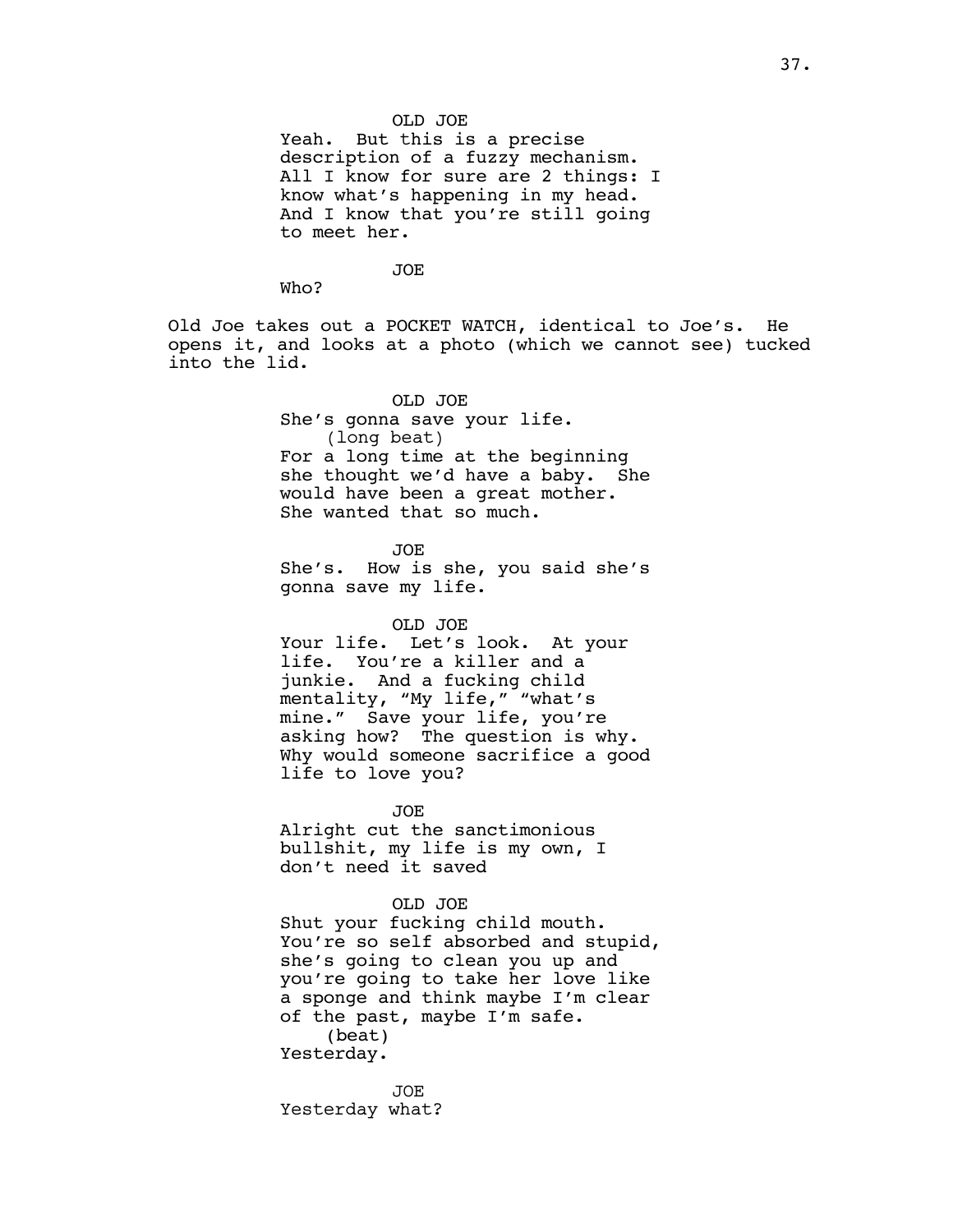Thirty years from now is yesterday. And I can remember it, it's going to happen and I'm gonna tell you what happens to this beautiful woman who saves your worthless fucking life.

# **INT. CHINESE COTTAGE - MORNING (FLASHBACK)**

Old Joe on his knees. The Rainmaker's Men approach him. He's resigned to being taken.

Then:

Suddenly one of the Rainmaker's Men turns - sees a flash of movement on the back porch through the glass doors - and his gun GOES OFF. Bullet through the glass. A moment of shock all around.

Old Joe turns, and sees his Wife on the back porch, holding what looks like a gun. She collapses, blood spreading from her stomach, and we see that she was holding a GARDENING TOOL.

He RUNS for her but the Men shoot him with a TASER GUN and he collapses, frothing at the mouth, unable to move but seeing as the Men drag his Wife in, arguing amongst themselves.

His wife, feet away from him on the carpet, still alive, in shock. Shot in the stomach. He can't move. Can't do anything.

A sack comes down over Old Joe's head.

# 131 **INT. DINER** 131

OLD JOE Have you heard of the Rainmaker?

JOE

Seth said, that night. A new boss in the future, he said. Used the words "holy terror."

OLD JOE Yeah. A reign of holy terror. Mass executions, vagrant purges, and everywhere at once. Legend is the Rainmaker came out of nowhere and in the span of six months took total control of the five major syndicates.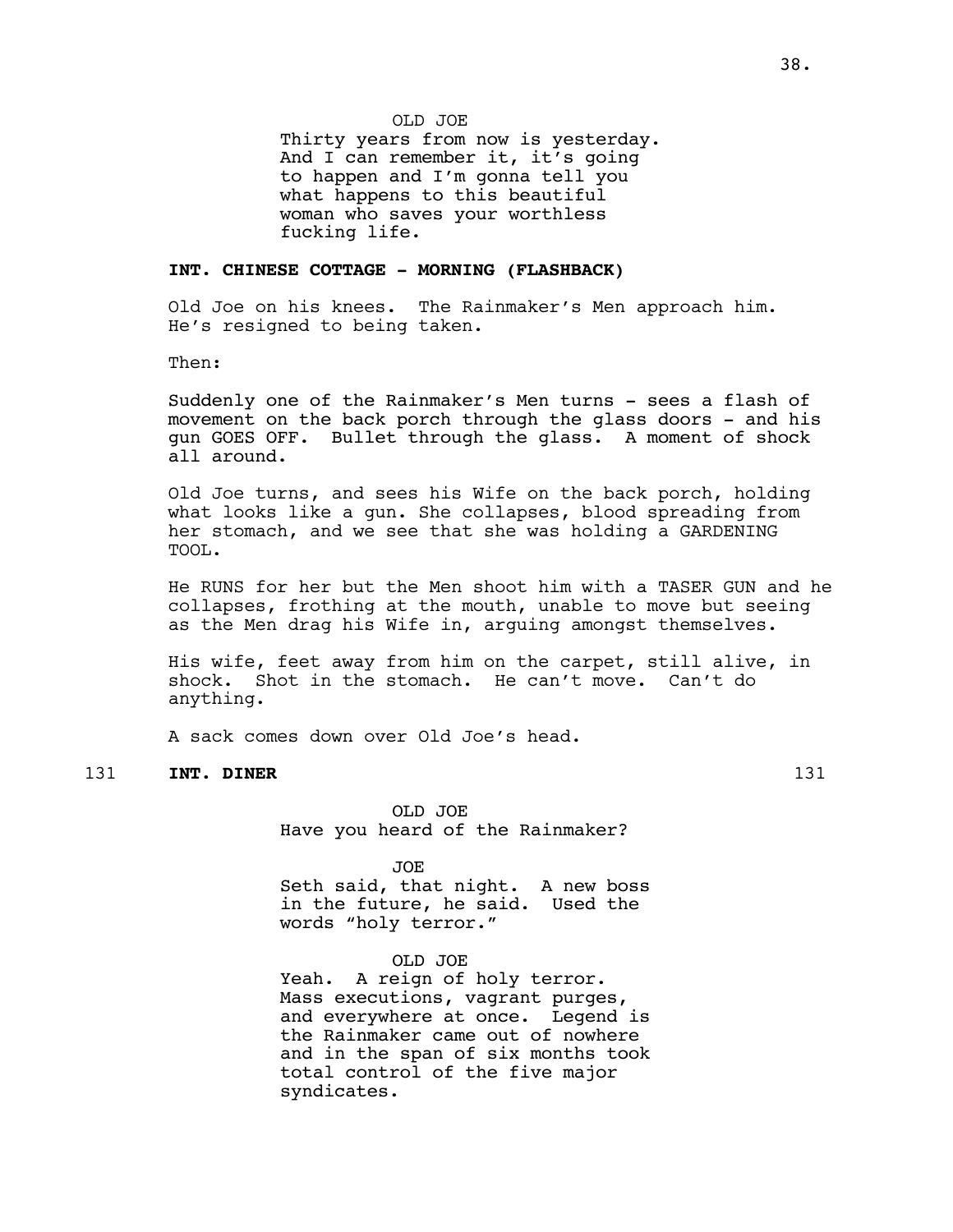JOE That would take an army.

OLD JOE But he didn't have an army. That's the mystery. Story goes he did it alone. Alone alone.

JOE How did he do it?

### OLD JOE

Right. No one knows. Not only that, there's no pictures of him. If it even is a him. It's insane. There's stories he has a synthetic jaw. Saw his mom shot. Things like that. But word spread quick about him through the ex-looper grapevine, because the first thing he did was start closing loops. All of them. Shut down the whole program. Sound familiar? Do you know what this is? This number.

Old Joe pulls the folded papers he printed at the library out of his jacket, puts them on the table. On the back of his papers he scrawls the number: 07153902935. As he writes it, a phone starts ringing, bringing us into:

#### **INT. OFFICE - DAY - FLASHBACK**

An 8th story office, under siege. Gangsters down in the street fire up at the windows with guns. Helicopters pass by. The office door is blocked shut with a filing cabinet.

On the phone - the looper DALE, but in his mid 50s. Battered and terrified. Holding a piece of paper, reading off it, on the phone with Old Joe.

> OLD DALE It was in the hospital records Joe it could lead us right to the rainmaker! Write this down - zero seven one five three nine zero two nine three five

The wall with the door in it EXPLODES inward.

# **INT. CHINESE LIVING ROOM - CONTINUOUS - FLASHBACK**

The line goes dead. Old Joe hangs up. Looks at his hand, with the number.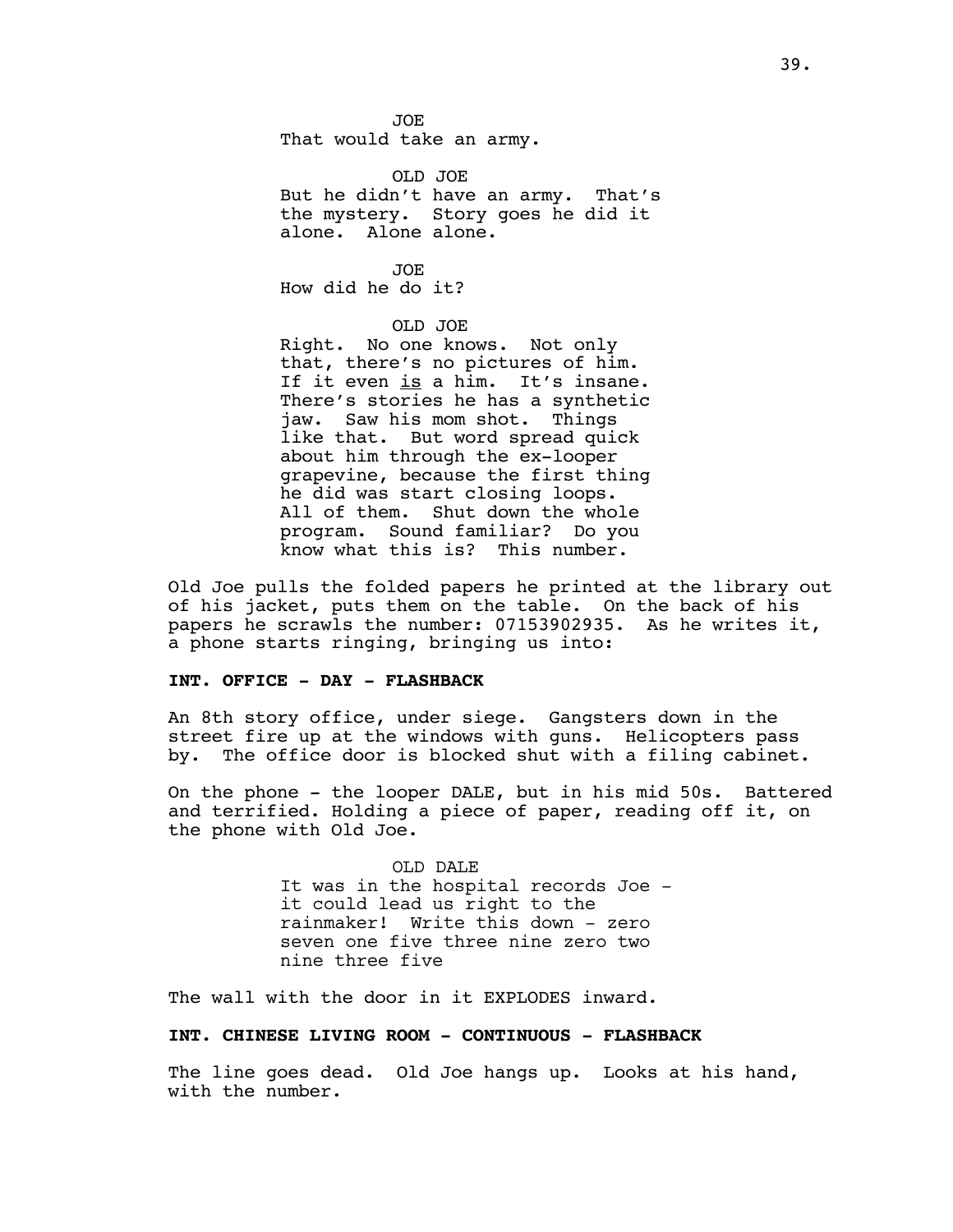Standing in his cottage, before he was sent back. Through the window, his wife working in the garden. Old Joe closes his hand.

### **INT. DINER**

Old Joe showing the number to Joe.

#### OLD JOE

This is a piece of identifying information on the Rainmaker. He's alive right now, living here, somewhere in this county. And I can find him with this. I'm gonna find him, I'm gonna kill him, and I'm gonna stop him from killing my wife. I need you to lay low, stay out of my way and not get caught.

JOE

Fuck you and your wife. None of this concerns me. We're done here

OLD JOE This is going to happen to you, you stupid little shit

JOE

It happened to you, it doesn't have to happen to me.

(points: the pocket watch) You got her picture in there? Show it to me. Show me her picture. And when I see her I'll walk away, I'll fuckin marry someone else. I promise. So the instant I look at her picture that fog in your brain'll swallow up the memories of her and she'll be gone. If you give her up, she'll be safe.

#### OLD JOE

Give her up.

JOE

Yeah give her up. You're the one who got her killed. If she never meets you she'll be safe.

#### OLD JOE

We don't have to give her up. I'm not gonna give her up. I'm gonna save her.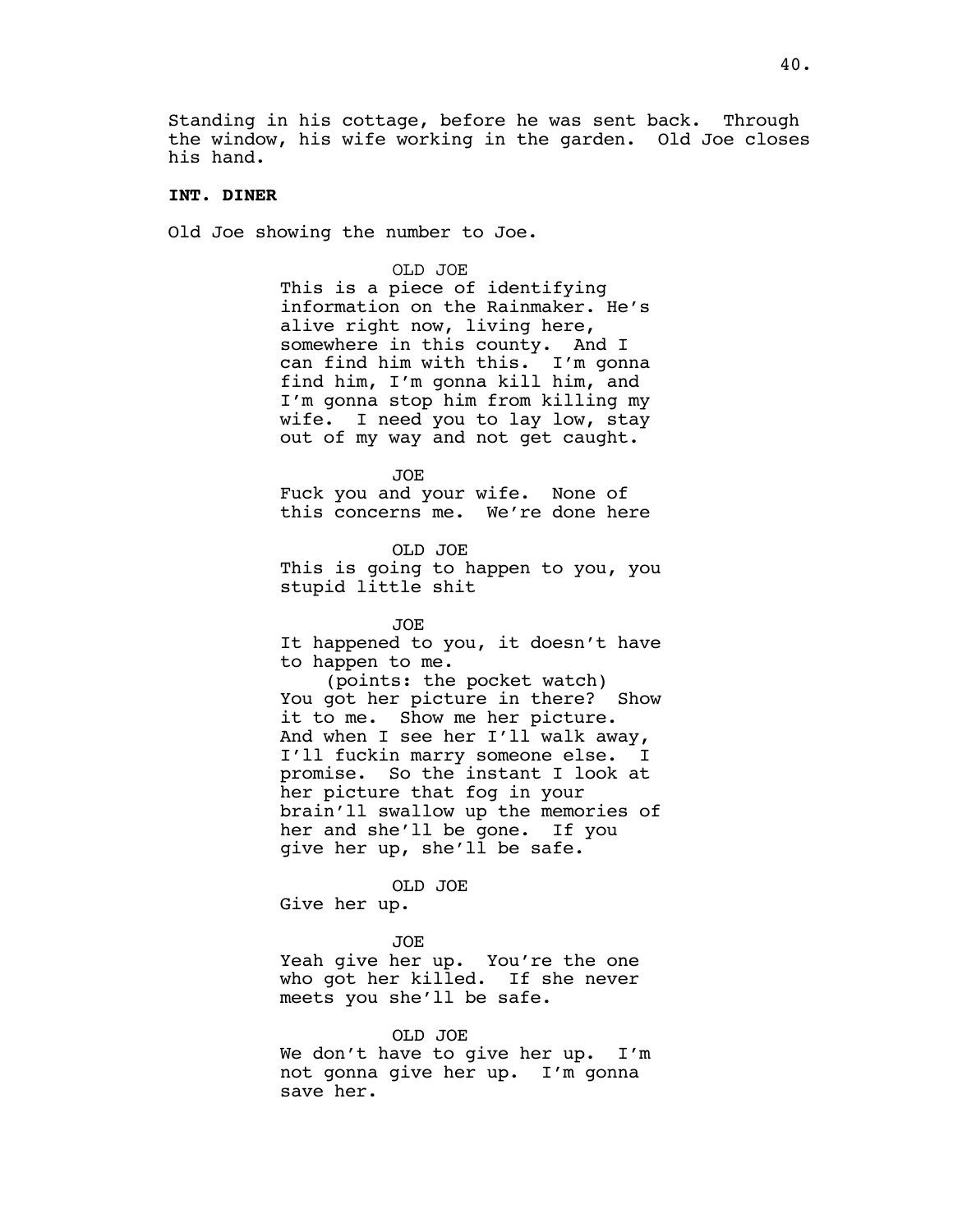A quick beat in which both men realize their conversation is over.

Joe goes for his gun.

But Old Joe is fast, he jams his foot into Joe's crotch, crushing the hidden gun into him. Joe cries out, Old Joe grabs his hair and plants his face into the table.

When Joe's hands go to his face Old Joe grabs them and pulls. Foot in his crotch, pulling his arms tight over the table.

And in that brief moment of stillness, they both realize that the diner is entirely, eerily empty.

Beatrix and the staff have all quietly left. Fled.

Old Joe swings out of the booth, still holding Joe by the hair, dragging him like a doll.

> OLD JOE (CONT'D) Get to the fields - you can lose them in the fields

A GAT MAN barrels in, his gat blazing. With an expert shot Old Joe shoots him down.

> OLD JOE (CONT'D) Hope a train, get out of town!

He tosses Joe behind the cover of a booth.

Joe grabs at the papers, but Old Joe holds tight and they tear, and Joe hits the ground holding a torn-off top sheet.

Joe scrambles away, down the length of the diner behind the booths, back to their table, as the Gat Men and Old Joe have their fire fight.

Joe rises, holding one of the fallen Gat Men's gats.

OLD JOE (CONT'D)

Shit.

Joe shoots, and Old Joe takes cover. Old Joe shoots out a window, makes his break, sprints for the broken window, jumps...

### **EXT. BACK OF DINER - MORNING**

...and hits the dusty parking lot running. Towards the cane.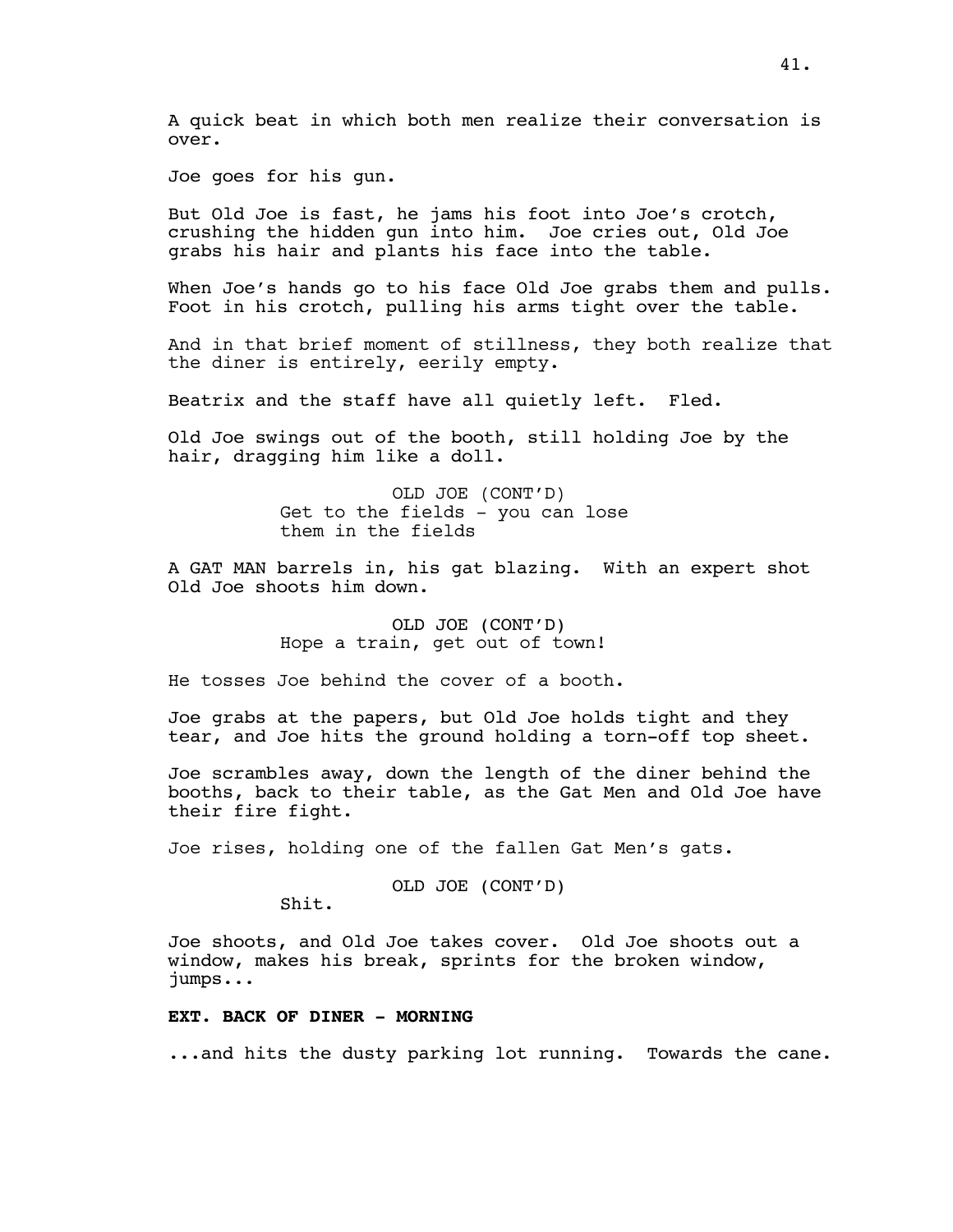# **EXT. FRONT OF DINER**

Kid Blue squats on his haunches with four more Gat Men, their guns trained on the diner door. Three Gat Men burst out, followed by Joe.

> DINER GAT MAN The back, he's running!

> > JOE

Around back!

They all run around back, where Old Joe is halfway to the cane but not there yet.

The seven Gat Men and Kid Blue and Joe fire their guns after him while running but they're too far away (and they're running) so nothing hits. Joe blasts at the old man blindly, sprinting with all his might, eyes streaming tears in the dust.

When Old Joe hits the wall of cane he seems to vanish. Four of the Gat Men follow him in, while the remaining pursuers slow to a stop, doubled over, panting. Defeated.

It takes a few seconds for Kid Blue to realize that Joe is there with them. It takes another second for Joe to realize that the dynamic has changed. He turns and runs back towards the diner, Kid Blue and the Gat men in pursuit. One of the Gat Men raises his gun.

#### KID BLUE

NO, alive!

Joe makes it to the Slat Bike, jumps on, hits the ignition. CLICK.

> JOE No fuck no fucking piece of shit

CLICK CLICK. The Kid and the Gats closing in, and just the moment that Kid Blue lays his hands on the back of the bike the engine turns over with a ROAR.

The back of the bike kicks up, heat and air blasts from the open slats beneath, blowing Kid Blue back on his ass. The bike HOVERS a few feet off the ground.

Joe roars off into the cane. The Kid is on his feet running back to the Gat Men.

> KID BLUE The tracker! Get the tracker!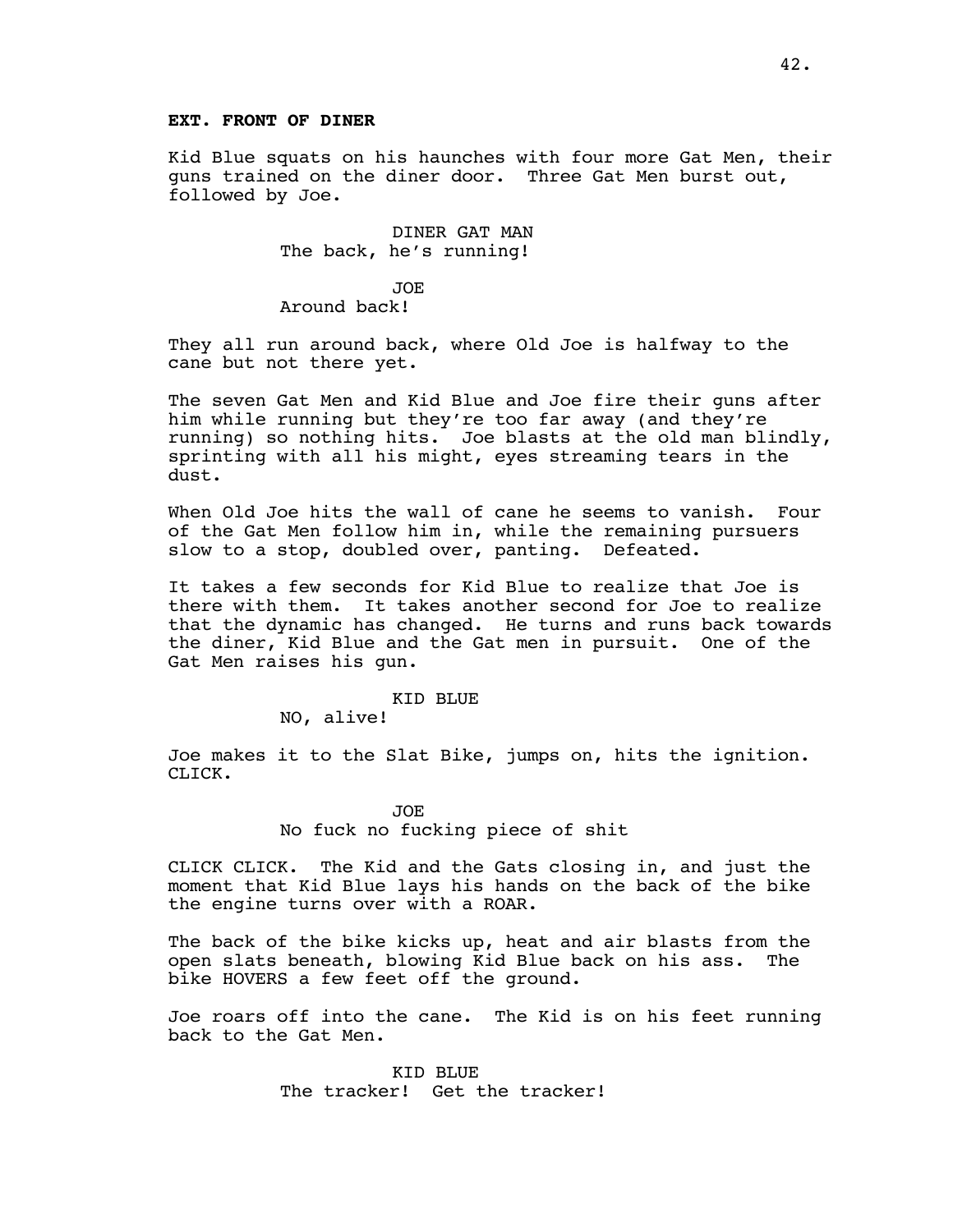#### **EXT. CANE FIELD**

Joe riding at full speed through the thick cane. He BAILS, snapping through cane and rolling to a painful stop. The bike ZOOMS onward through the stalks, quickly out of sight.

Pained, Joe lies still, breathing hard. Pulls Old Joe's torn paper from his pocket. On one side, the number Old Joe scribbled: 1027363259 He flips it over. It's a map.

Mostly of empty farm land, bisected by a bold highway and scattered farm houses.

One of them is CIRCLED IN BLACK.

#### **EXT. FIELD - DAWN**

A bare field of churned chocolatey earth. Near its edge juts the dead stump of an old tree.

A YOUNG WOMAN in work clothes named SARA chops away at the trunk with a large axe. Over and over, splintering it apart.

Endless plains of cane surround the field. In the near distance, a two story farm house with an adjacent barn.

Sara focused on her work as the sun rises.

### **EXT. CANE FIELD - EARLY MORNING**

Sara fiddles with a garbage can sized DEVICE, and with a crackle of mechanic thrusters it floats up and over the cane fields, spraying something chemical.

# **INT. FARM HOUSE KITCHEN - EARLY MORNING**

Sara makes coffee.

#### **EXT. FARM HOUSE PORCH - EARLY MORNING**

She sits on a rocking chair, and mimes smoking an invisible cigarette.

Our first good look at her face. Clear and beautiful, but it has been here for awhile.

The morning light changes from steel blue to pale white.

Rocking gently, fake smoking and drinking coffee. Not going anywhere.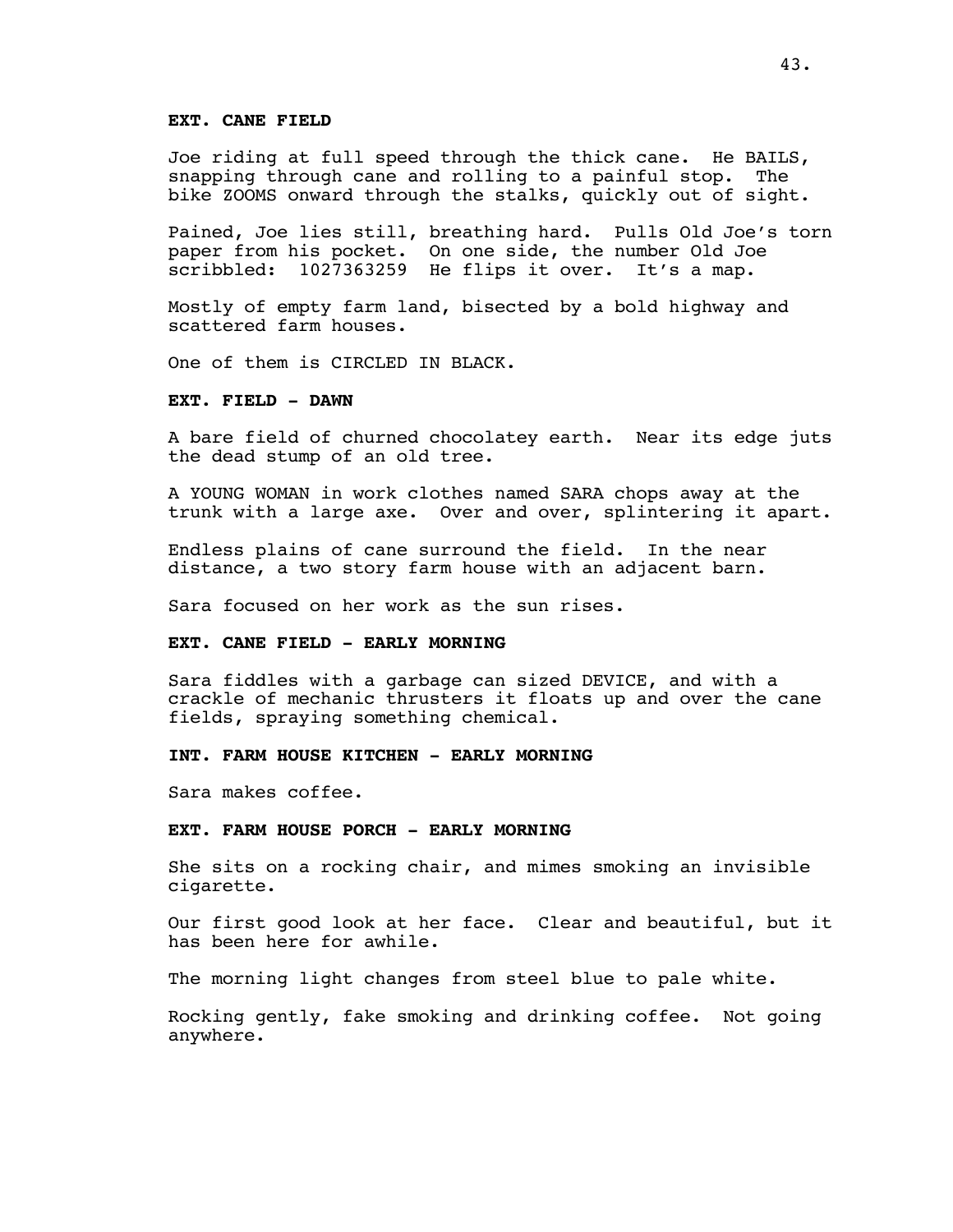# **INT. FARM HOUSE BEDROOM - MORNING**

Blinds drawn, dark. A FIGURE lies in bed. Sara steps in, puts her hand on the sleeping figure's foot.

SARA

C'mon baby. Time to get up.

### **INT. FARM HOUSE KITCHEN - MORNING**

Cooking eggs. The front door bangs. She looks up.

# **INT. FARM HOUSE FOYER**

The screen door bangs in the wind. Sara inspects it. The latch is broken. She sighs.

Then freezes.

Through the screen door, some fifty yards across the front lawn, the dark figure of a MAN stands at the edge of the cane fields. Watching her.

She watches right back for a long moment.

Then grabs a shotgun mounted above the door and with no hesitation at all plows outside.

The dark figure vanishes into the cane fields.

#### **EXT. FARMHOUSE FRONT LAWN**

Sara storms down the porch and stalks across the lawn, shotgun extended. Not fucking around.

Does not slow her pace until she is ten yards from the cane fields, where she plants herself and shouts:

> SARA Listen up fucker. I have shot and buried three vagrants in the past year. If you want to know the Christ's honest truth I'm starting to get a taste for it. So I don't care what hobo sob story you've got, I get a dozen a week and it cuts no cash with me. But if you show your face again I will cut you the fuck in half.

Silence. Just the wind in the cane. A long beat. Then Sara turns, walks briskly back.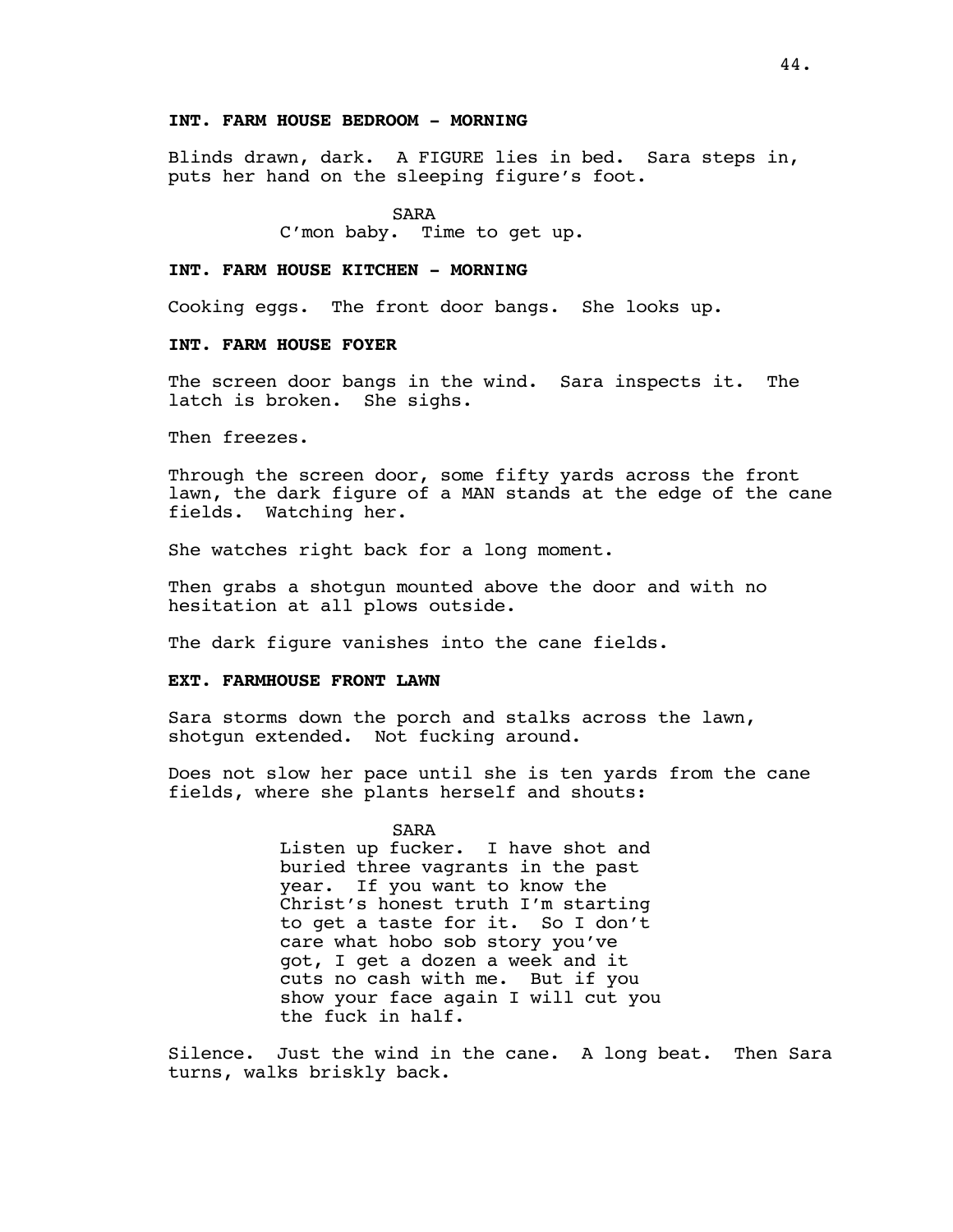### **LATER**

Joe sits in the same spot, a few feet in the cane but with a clear sight line at the house.

His gun on his knee.

JOE'S FACE - Pale, sweating. Something's wrong. He winces. Pinches his eyes. Headache.

The sun pounds down.

### **EXT. CITY - ESTABLISHING - DAY**

Helicopters sweep by.

# **INT. ABE'S OFFICE**

Abe stands fuming, flanked by two Gat Men. Kid Blue sits like a kid in detention.

> ABE Well. You found him. And you russeled up a posse and went to git 'em. Like a good little cowboy from one of your movie movies. Without telling me.

KID BLUE I can do it again.

ABE

You can fuck up again? Really. You know what happens to me if I don't get that old bastard? I got too much riding, Kid, I can't afford a fuck-up playing cowboy. Put your gat on the table.

Fighting tears now, Kid puts his gun on the desk. But he doesn't take his hand off it.

> KID BLUE I wanted you to say I did good, that's all I wanted. This is all I have.

Abe puts his hand on the gat. Kids' finger still on the trigger. A tense moment. Abe pulls the gun away, across the table.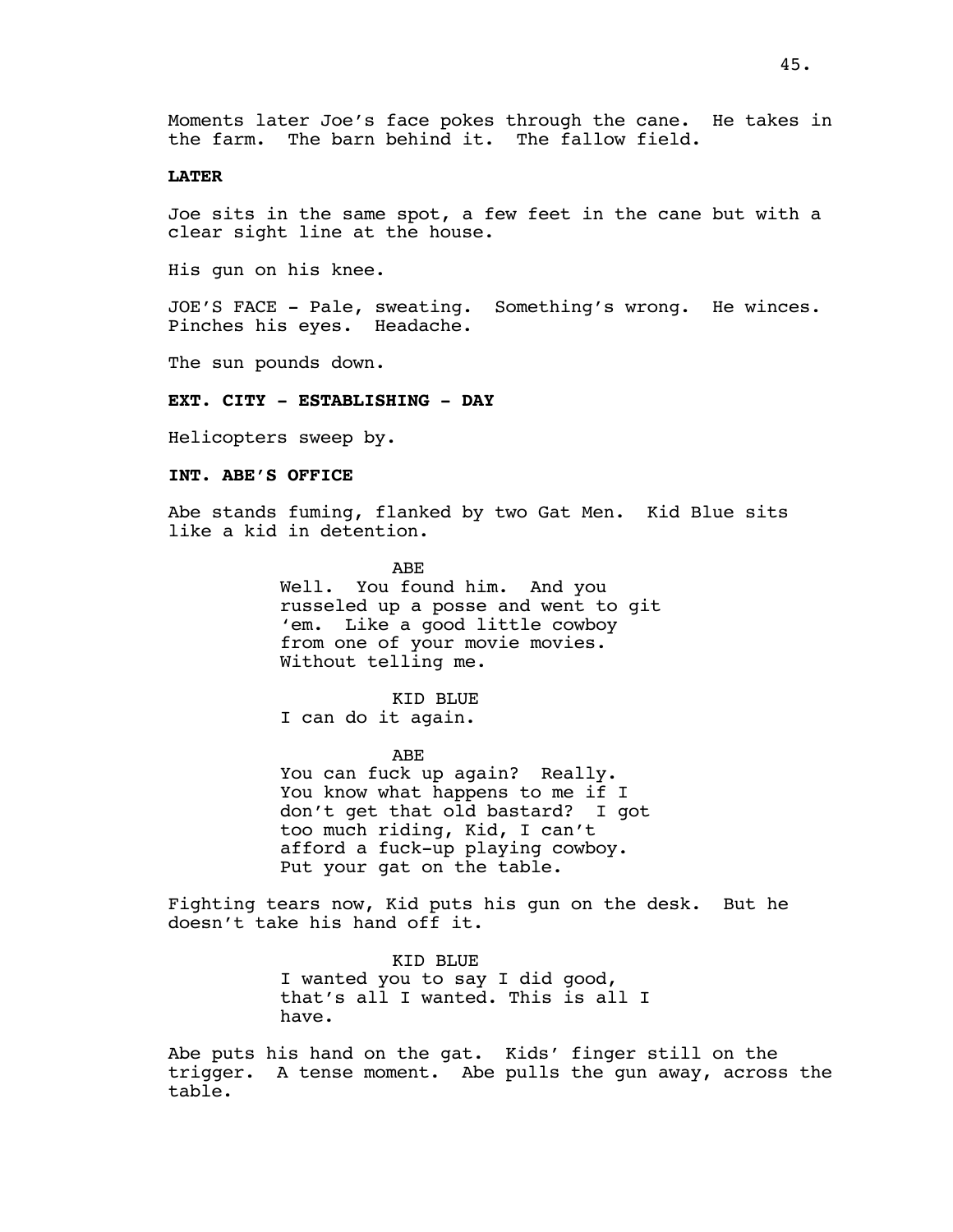KID BLUE (CONT'D) Please just give me one more chance, I'll bring him here alive and hold him and you can put a bullet in his brain yourself-

Abe grabs the hammer. SLAMS it on Kid's bad hand, crushing it. Kid howls, the Gat Men grab him. Drag him out.

Abe's head droops, weight of the world.

DISSOLVE TO:

### **EXT. FARM HOUSE - NIGHT**

Silent and still. Sara comes out onto the front porch. She gathers up a few things, turns out the porch light.

Notices a floodlight still lit on the BARN across the yard. She turns the porch light back on.

The dark cane fields, silent and vaguely threatening. She steps back in the house, emerging again with the shotgun.

### **EXT. FRONT LAWN - NIGHT**

Sara stalks towards the barn, shotgun in hand. Shadows loom across the yard. All is silent.

#### **EXT. BARN - CONTINUOUS**

She reaches the barn. A hard pool of light from a mounted floodlight falls off to inky darkness.

Hits a metal switch near the barn door and the light snaps off. In its absence the darkness swarms.

She briskly walks back towards the house, but slows. Stops. Turns. In the darkness by the barn, crunch crunch. Crunch. And maybe a shape. Deep in the swarming dark.

> SARA Hey. Who's there.

Sara levels the shotgun at the darkness, and steps back.

Quiet but definite - crunch crunch. And now, definitely a shape. A man. coming towards her.

> SARA (CONT'D) Stop right there. Stop!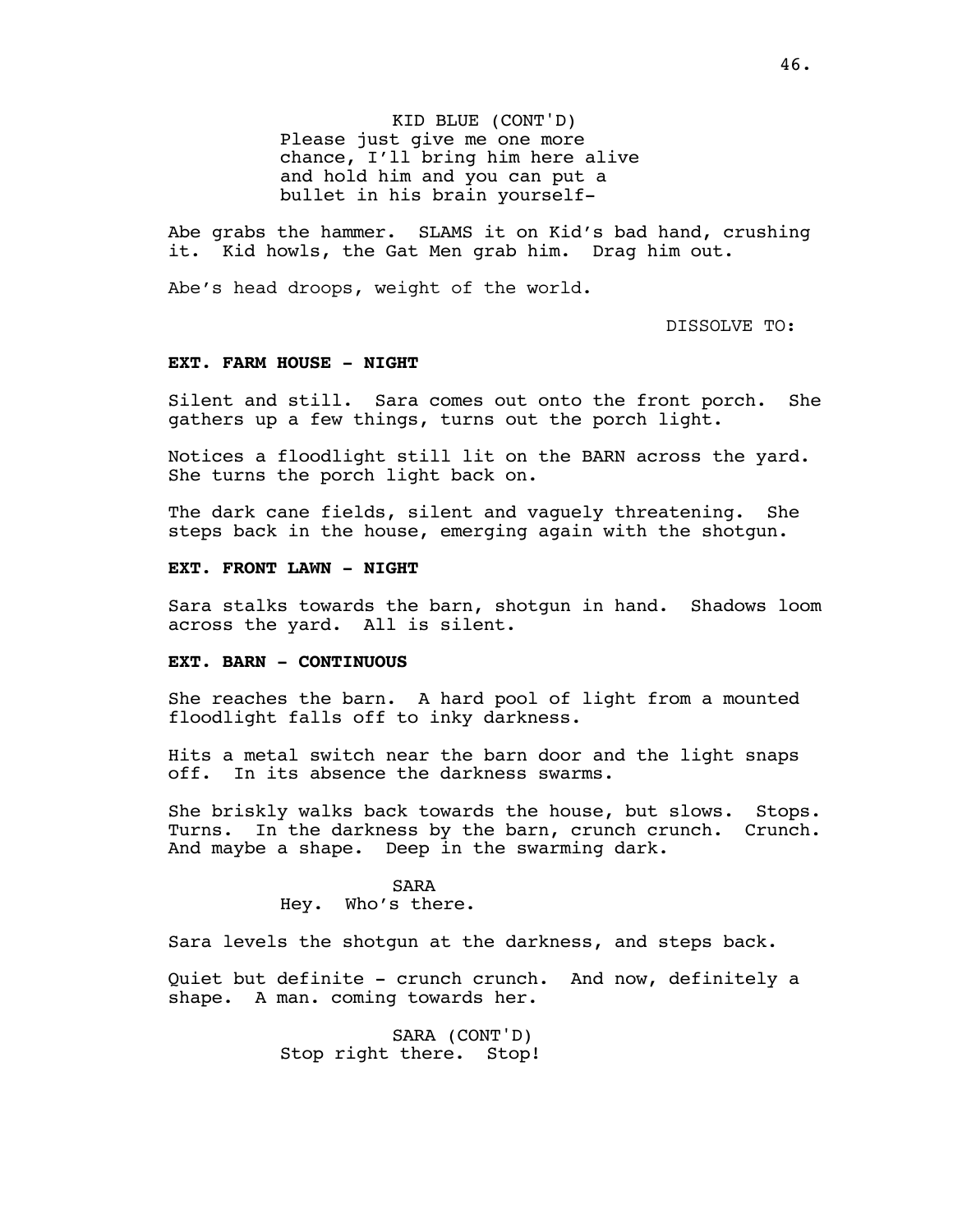#### **EXT. CANE FIELD - CONTINUOUS**

Joe slumped over unconscious where we left him, in the cane.

Sara's shout wakes him with a start. Sweating, pasty. Disoriented. Something is wrong with him.

In a flash of panic he parts the cane, sees Sarah backing away from the barn. The dark hulking figure of a man pursues her slowly but steadily.

JOE

Shit

His hand goes to his holster but his gun has fallen out, he scrambles in the dirt for it.

### **EXT. FRONT LAWN**

Sara backing up still, shotgun leveled. The man, still in darkness, comes towards her.

SARA

You stop right there, you stop!

She fires her gun in the air. The man pauses, but then continues towards her. She trips on a root, FALLS.

# **INT. 2ND STORY BEDROOM - NIGHT**

From a CHILD'S POV - We run across a darkened bedroom to the WINDOW. A child's hand smacks the glass, and framed through the pane, through the unseen child's eyes, this is what we see:

Sara on the ground, fumbling the gun. In trouble. The DARK MAN, advancing towards her menacingly.

At the last moment, from the sugar cane fields, JOE runs into the light and steps directly between them, shouts, his gun raised at the Dark Man.

And the Dark Man STOPS.

### **EXT. FRONT LAWN - CONTINUOUS**

Joe's gun leveled, face set. But the porch light on the man's face: it is <u>not</u> Old Joe.

It is a man in his 30s, filthy, with Down's syndrome. A greasy sign around his neck: "PLEASE HELP MUWTE FOOD \$ GOD BLESS YOU"

Joe lowers his gun, face melting.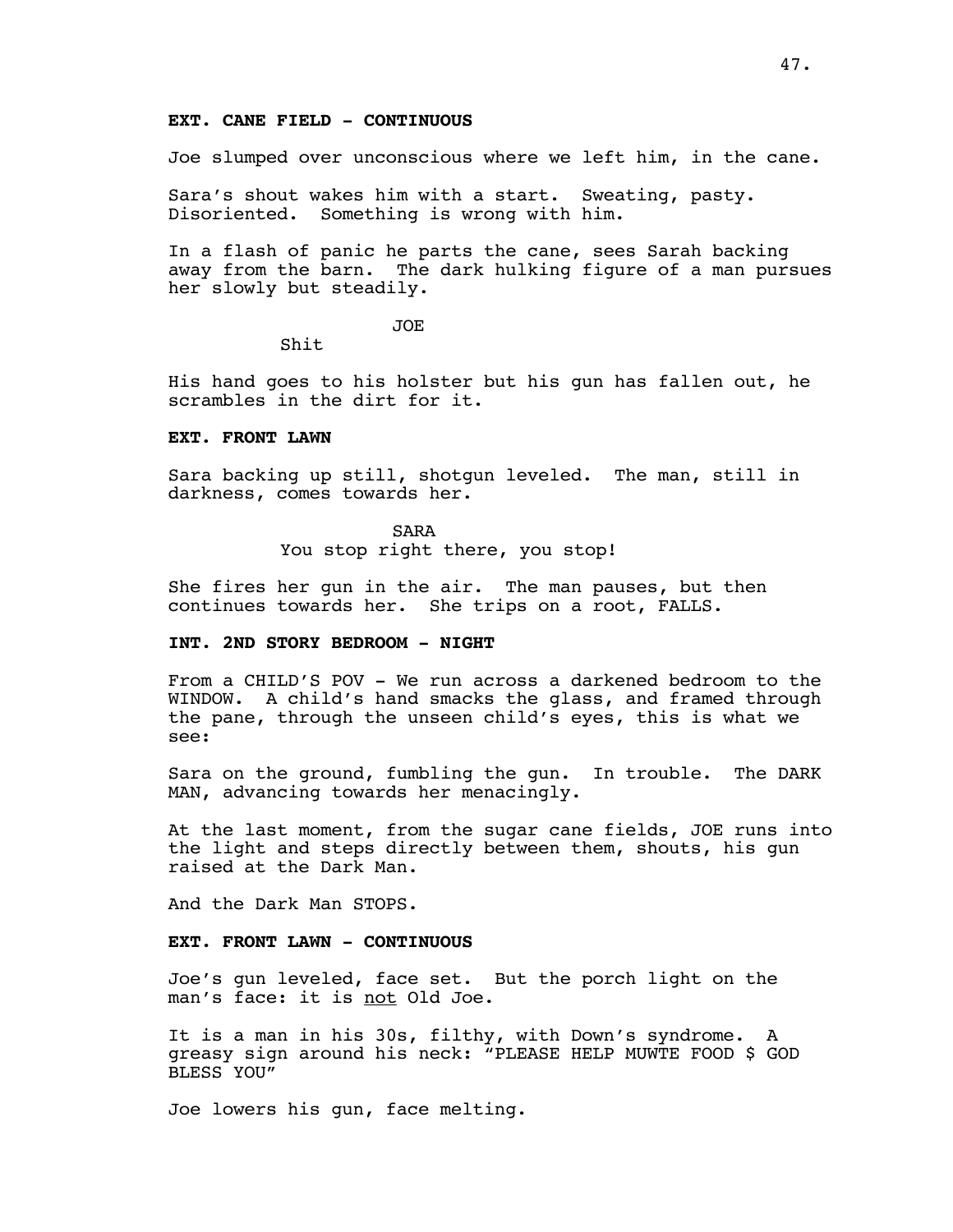Jee sus. (to the MUTE VAGRANT) Hey, hey. I'm going to get you some food-

But the man scampers off, leaving his sign.

SARA (CONT'D)

...great.

### **EXT. SECOND STORY BEDROOM WINDOW**

The child, in darkness, watching. He recedes into the bedroom, his hand slipping off the glass.

# **EXT. FRONT LAWN**

Joe turns away from her quickly, but doubles over, crumpling to a heap on the grass. Sara checks his face.

> SARA Hey. Look at - hey. The fuckehh.

Joe PUKES.

# **EXT. FRONT PORCH - MOMENTS LATER**

She drags Joe up onto the porch, under the light.

SARA Hey. Up here, at the light. Hey.

Sara SLAPS HIM. Hard. His eyes snap open. He sees her face. She feels his head. Checks his eyes. Cherry red and veined, swollen under the lids.

> JOE (totally gone) My head... splitting apart... time eventualities, he said-

SARA How long since you dropped?

JOE

Dropped

Sara mimes an eye dropper.

SARA

Dropped.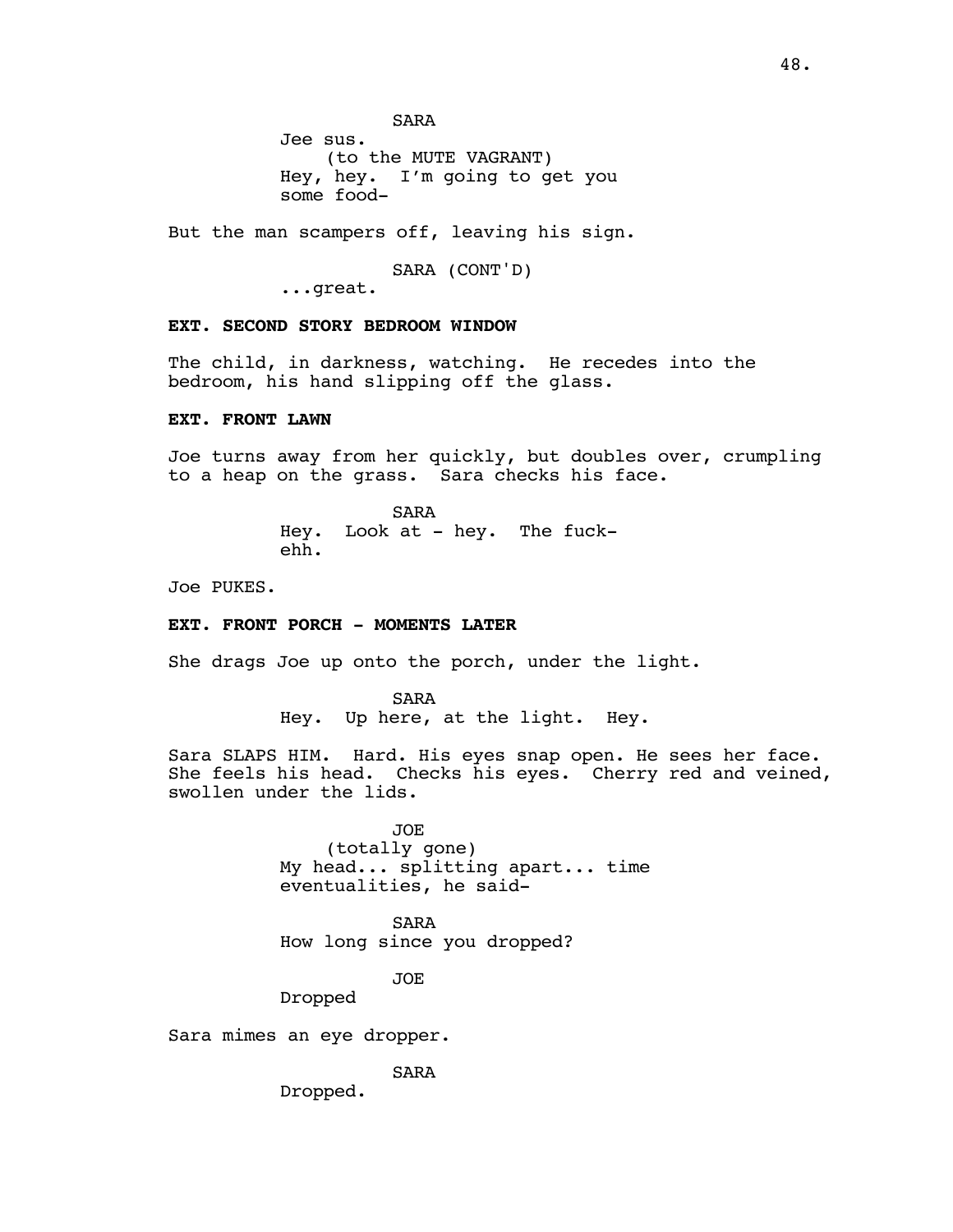A day.

SARA One day. Wow.

She leans back on her haunches, looks at him, deep in thought. Deciding what to do. Joe lies prone, shaking, sweating.

> JOE Thirsty. I can't feel my legs

SARA Cause you're going through withdrawals, ya fucking junkie.

JOE I'm gonna die. Don't let me die. Please.

Her eyes linger on his gun. They turn cold.

She stands quickly without a word, vanishing into the house. Joe lies still, breath shallow. Turns his head, hazy.

> JOE (CONT'D) Thirsty. Thirsty.

Soft footsteps approach. Small bare feet padding towards him through the front door. A young boy steps out onto the porch, 5 years old, named CID.

Cid looks Joe over. His eyes linger on Joe's gun. Then he kneels, his small hands feeling Joe's sweaty face. Pushes a straw to Joe's lips. Joe's hands clasp around a plastic cup with a cartoon tiger, and he drinks.

> SARA (O.S.) (sharp) Cid. C'mere monkey.

Cid goes back into the house, leaving his cup with Joe.

# **INT. FARMHOUSE FOYER - CONTINUOUS**

Sara tries to pick Cid up but he dodges, walks up the stairs.

 $CTD$ Who's that man?

SARA Just a vagrant babe.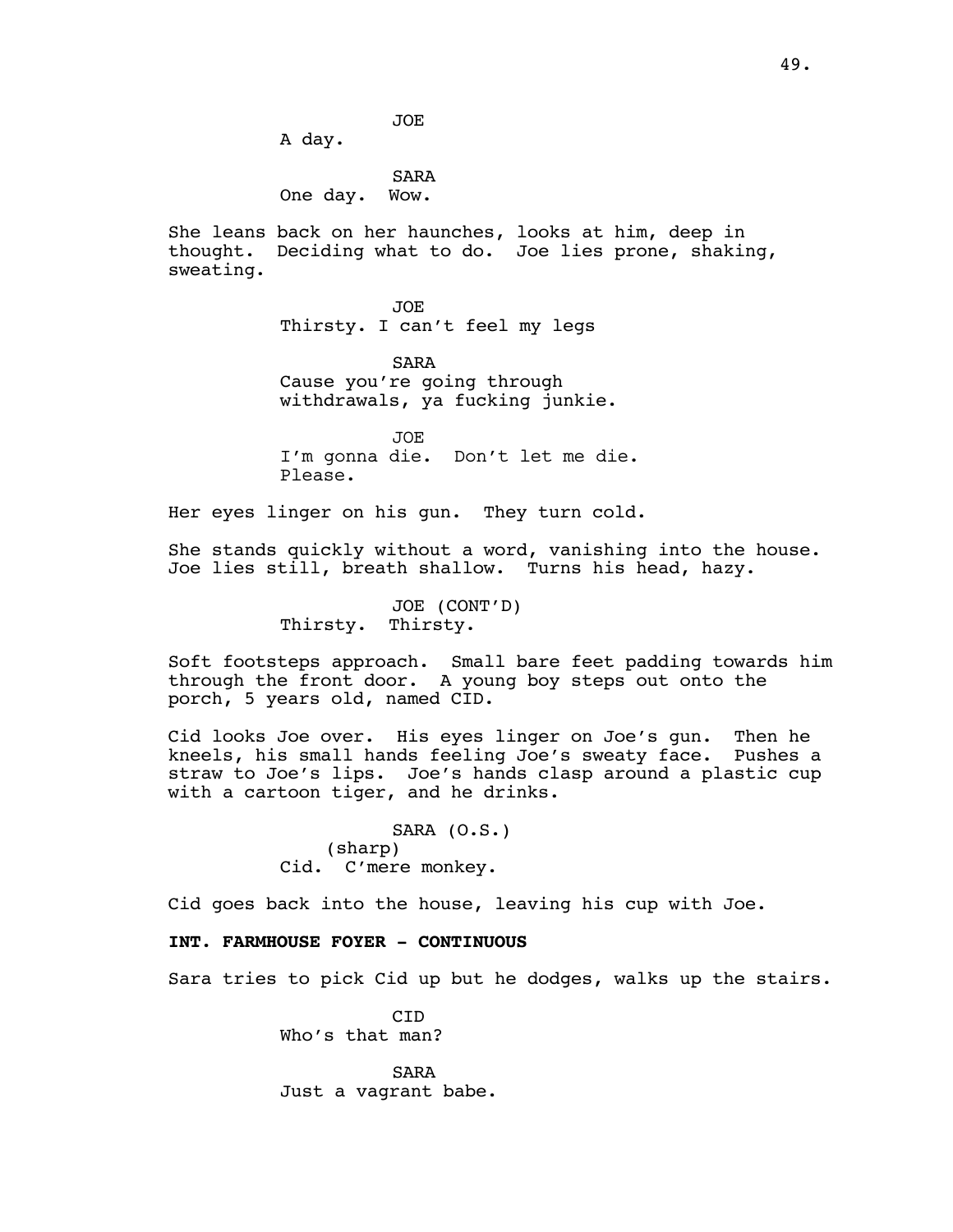# **INT. FARMHOUSE UPPER HALL**

Sara leads him down the hall and into his bedroom.

CID No he's not.

SARA

Oh yeah?

CID His shoes are too shiny.

SARA Well aren't you a smart monkey.

# **INT. CID'S BEDROOM**

He gets in bed.

**C<sub>TD</sub>** Is he sick?

SARA

Yup.

CID Will he get better?

SARA

Yup.

CID Promise?

SARA Go to sleep. Okay. Night baby boy.

Kisses him.

CID Night Sara.

Lingers over him in the pale light. Then goes.

# **EXT. CITY STREETS - NIGHT**

Exhausted Gat Men dutifully patrol the streets with flashlights, stopping every passerby.

On the outskirts of the city. Vagrant fires burn distant orange. A large drainage pipe drips into a brackish creek.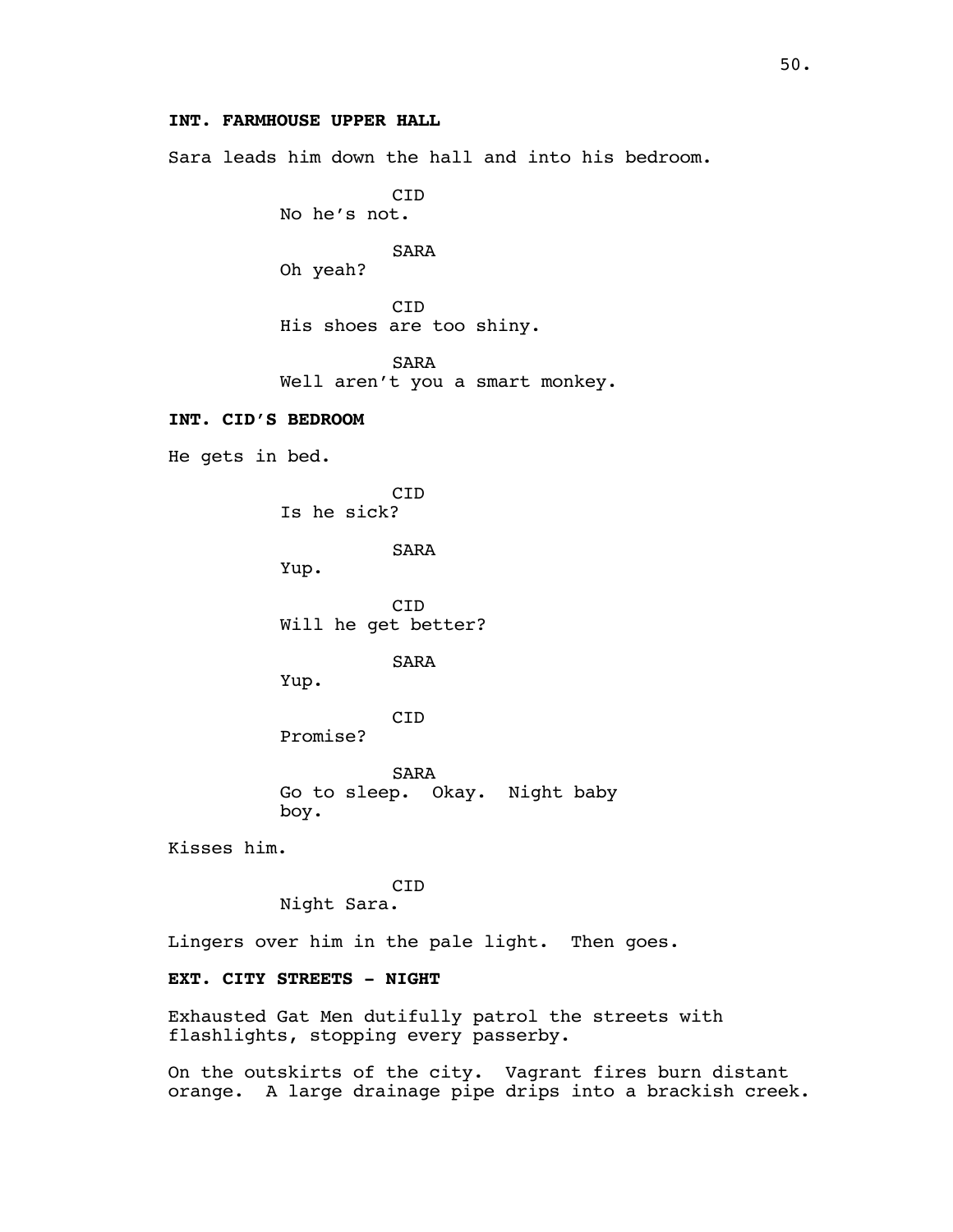# **INT. DRAINAGE TUNNEL**

Underground. We move through it.

### **INT. RUNOFF ROOM**

Cavernous space beneath a high street grating, damp and cold.

Old Joe sits on the ground, methodically cleaning and loading his gun. He finishes. Places the gun on top of his folded, torn maps. Closes his eyes. Sees:

### **EXT. FRONT PORCH - NIGHT (OLD JOE MEMORY)**

A bank of fog clears, revealing Sara's face looking down at us. She slaps us hard.

SARA

Hey.

#### **INT. RUNOFF ROOM**

Old Joe touches his temple. Head aching. Remembering.

OLD JOE The first time I saw her face.

#### **EXT. FRONT PORCH - NIGHT (OLD JOE MEMORY)**

Sara's face. SLAP!

#### SARA

Hey.

# **INT. RUNOFF ROOM**

OLD JOE

No. No no.

His POCKET WATCH sits open in front of him. He picks it up.

### **EXT. FRONT PORCH - NIGHT (OLD JOE MEMORY)**

Sara's face. SLAP!

### **INT. RUNOFF ROOM**

Old Joe holds his pocket watch tight like a talisman. Fingers dug deep in his head.

> OLD JOE No. The first time I saw her face.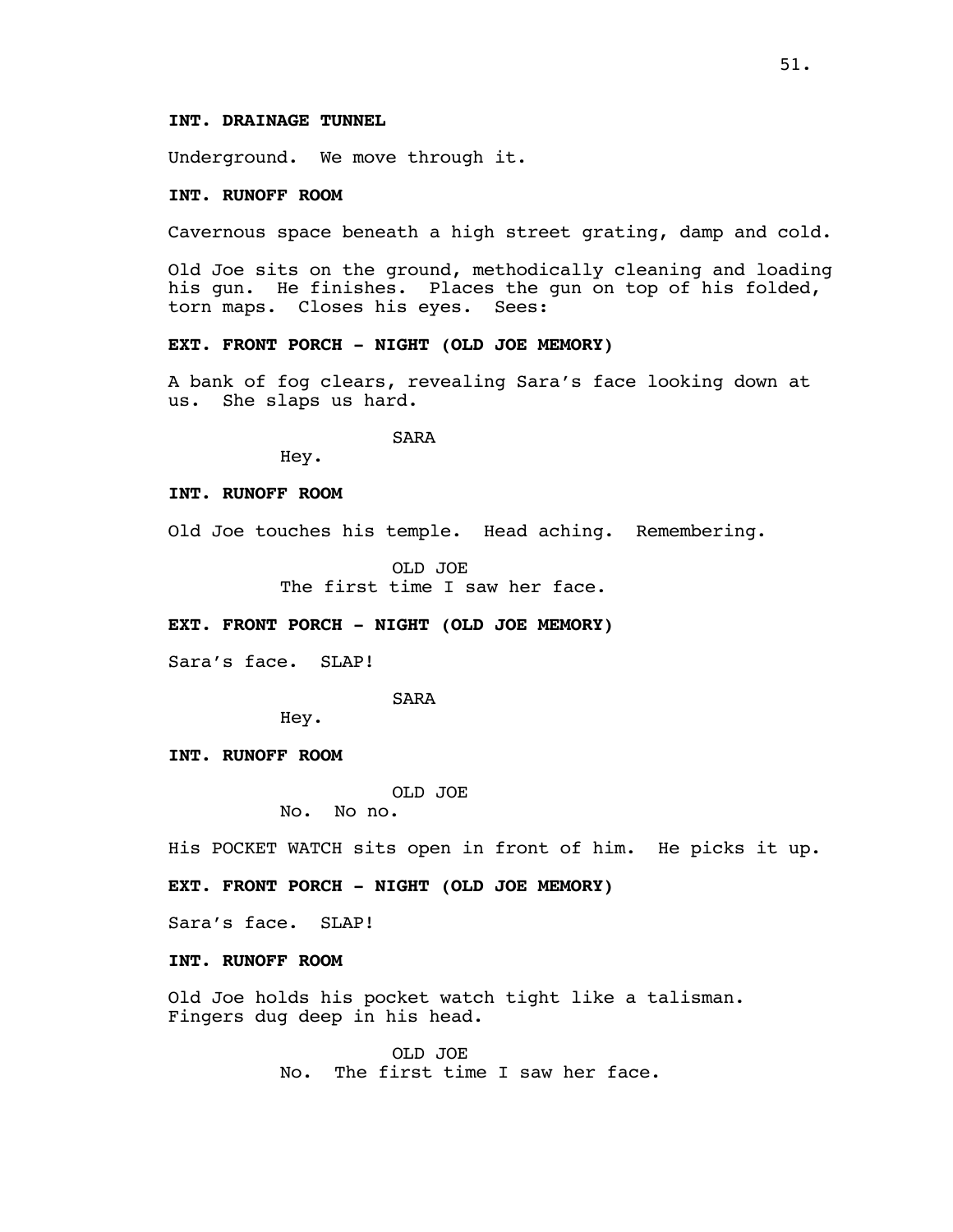# **INT. SHANGHAI CLUB - NIGHT**

A fist comes straight at us. SMACK!

We reel back, revealing: the Shanghai club, crowded and rowdy. A piece of Old Joe's life that we've seen before.

Joe (mid 40s) lies on the ground, lip bloodied, laughing hysterically at a YOUNG PUNK who has just hit him. A bar fight blossoms in slow motion all around.

Joe looks up, sees the woman who will be his Wife for the first time. In her green dress.

### **INT. RUNOFF ROOM**

Inside Old Joe's pocket watch, a picture. Of his WIFE.

The sun breaks in through the grate above. Old Joe closes the pocket watch, holds in tight. Then he stands and picks up the gun and goes.

CUT TO:

A child stands in a massive doorway with blinding white light beaming through.

JOE'S FACE - wrecked, but his eyes flutter. Blink.

#### **INT. BARN - MORNING**

Joe lies on the cot. Blinks. The barn doors, the morning sun rising through. If the child was there, he's gone now.

# **INT. FARMHOUSE KITCHEN - MORNING**

Cid draws at the kitchen table. Sara enters.

SARA Morning monkey.

CID The man's up.

Sara stiffens, looks out the window.

CID (CONT'D) Is he staying here now?

SARA

No.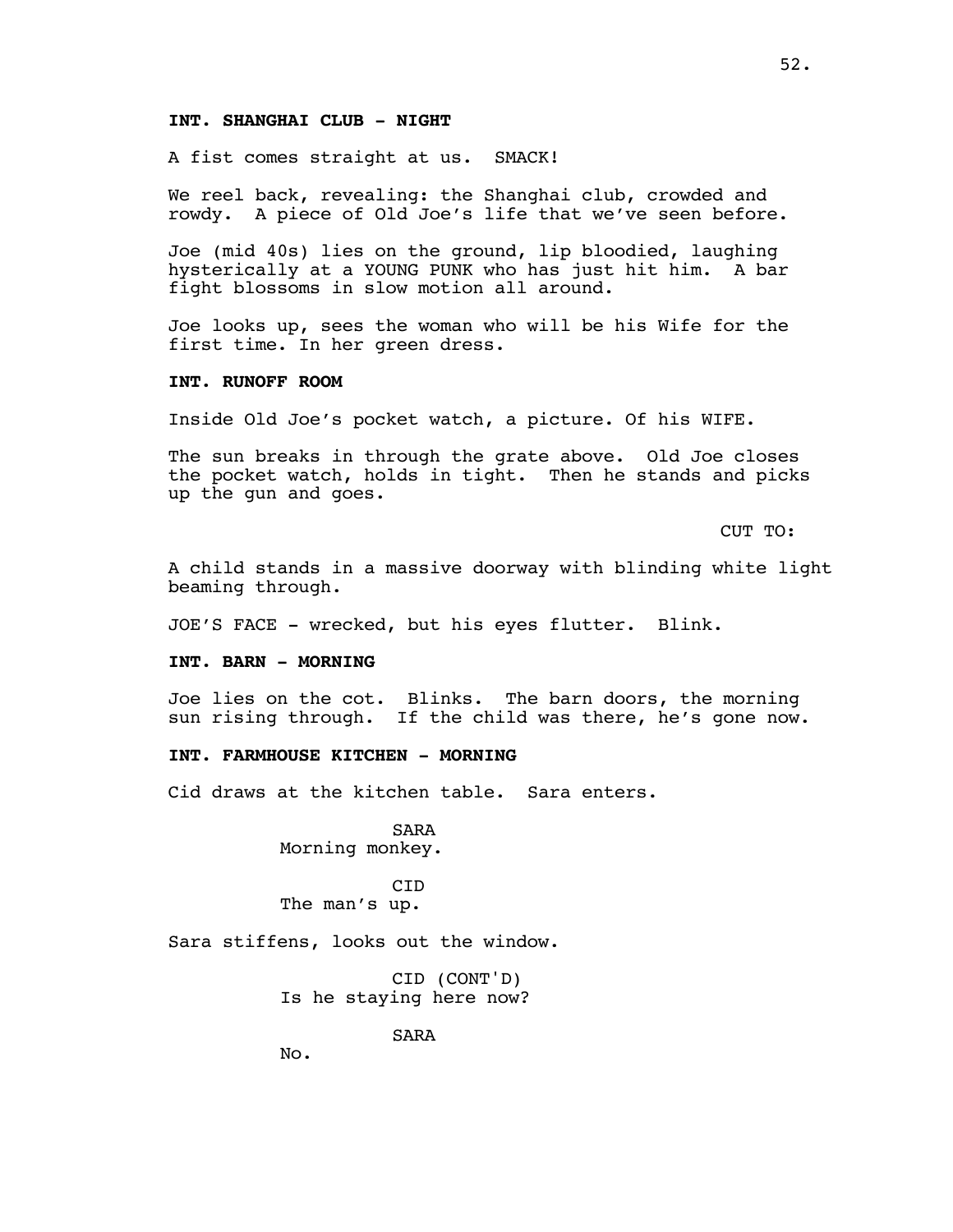Sara approaches the barn, her shotgun in hand.

Joe sits on the ground just outside the open barn door, the metal cot behind him still handcuffed to his wrist.

Methodically cleaning and loading his gun.

SARA

Toss it.

Joe freezes. Then, half annoyed

JOE I just finished cleaning - alright.

Tosses it into the dirt. Sara lowers the shotgun slightly.

SARA How do you feel?

JOE I'm at thirty percent.

SARA Take it slow and by the end of the week you'll be at fifty.

She tosses him a key, he unlocks his handcuff.

SARA (CONT'D) I took you in so you wouldn't die, and now you're not going to die. So take the morning to rest, then you need to get off my farm.

JOE I can't do that.

SARA I'm sorry?

JOE I need to stay here for a little while longer.

SARA I am not cool with that.

JOE Well I'm sorry.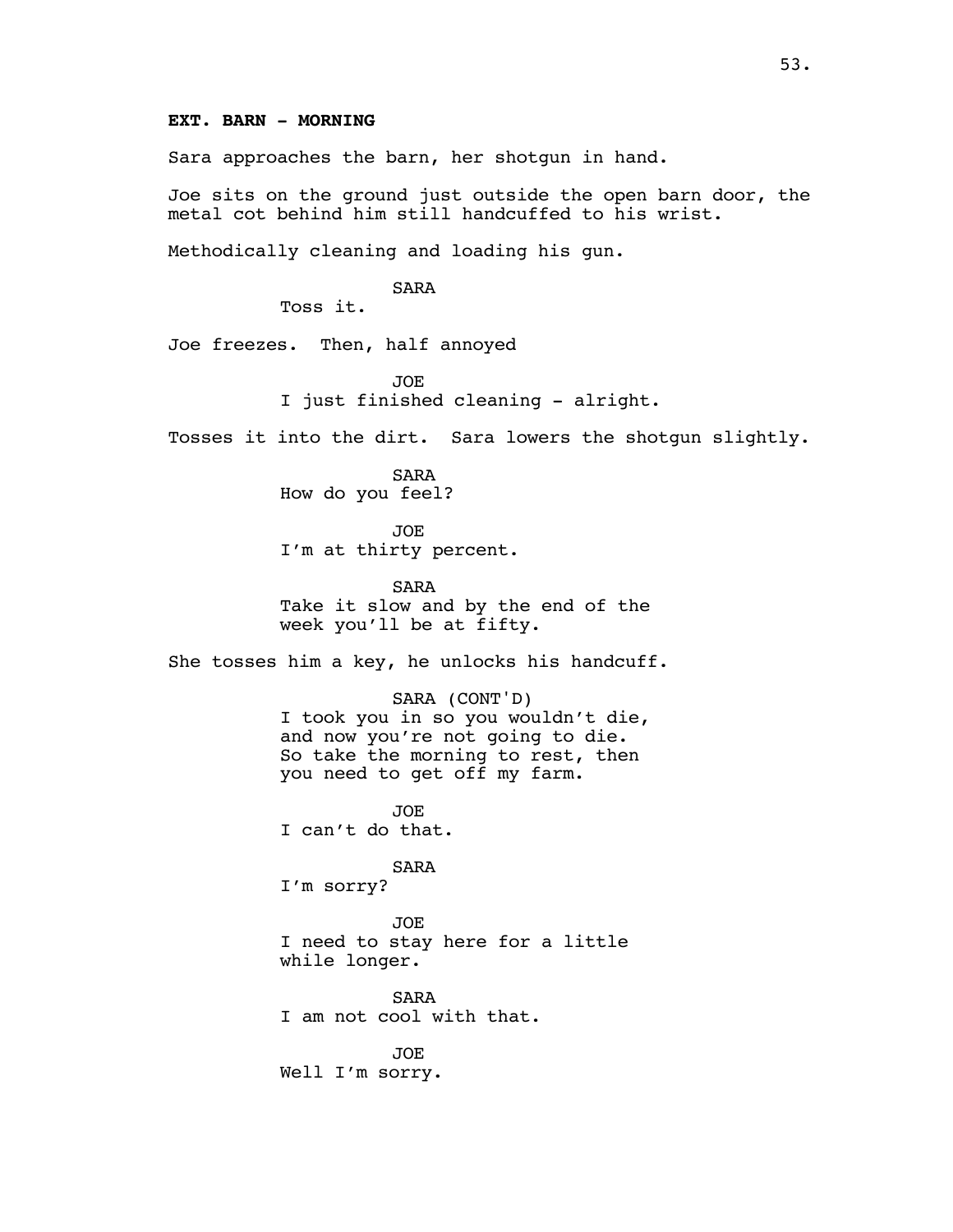SARA

Well I'm sorry too, you just lost your take the morning to rest privileges, get off my farm.

JOE

No.

Sara raises the shotgun.

SARA Get off my farm.

JOE

You couldn't scare a retarded hobo with that thing. Literally.

SARA

This is a Remington 870, one blast could cut you the fuck in half.

JOE

And that's, that's telling. You're holding a gun. I say I'm not afraid, so you describe the gun to me. But it's not the gun I'm not afraid of. (beat) What are you gonna shoot in the

air? Blow a hole in your barn? To scare me? Go ahead. But you couldn't let me die, you won't kill me.

SARA So now I saved your life that makes me weak?

JOE

Look I'm not a threat to you or your boy. I need to be on your property but I'd prefer to not have any contact with you at all, I'll stay in the fields. There's just one thing you need to do for me, and you won't have to deal with me again.

He takes the map from his pocket, unfolds it. Tosses it over to her.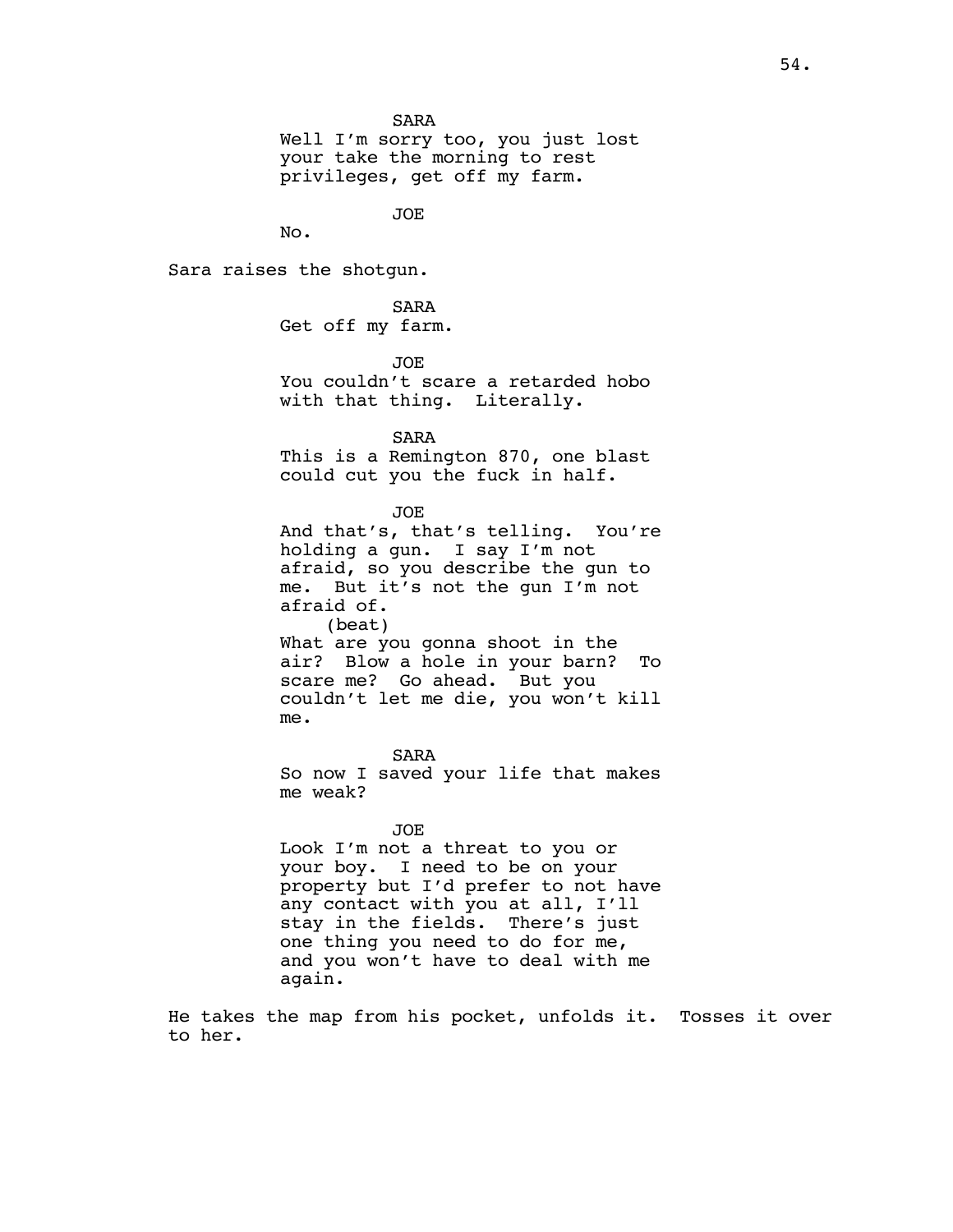JOE (CONT'D) Just, verify for me that's your house on the map. So I know I'm in the right place. SARA What is this? JOE A map. SARA That's my house. Why is it marked? JOE Doesn't matter. Ok. I'll be out of the barn in an hour, if you can spare it I'll take the water jug with me. Does that well have water? I'll fill it from there.

Sara turns the map over. Sees the NUMBER that Old Joe wrote on the back. 07153902935.

And everything changes.

SARA What is this.

She shows him the number. She is not asking what the number is - she knows. Joe is suddenly not so relaxed.

> SARA (CONT'D) What is this.

JOE Does that mean something to you?

For the first time in their conversation, Joe looks in her eyes. Sara stares daggers, searching. Very different than she was ten seconds ago.

Joe scoots back

JOE (CONT'D)

Hey-

And without hesitating Sara hefts the shotgun and SHOOTS HIM. BLAST! Rips his shirt open bloody, blows him back screaming.

### **EXT. PARK**

Old Joe STOPS in his tracks, children running around him.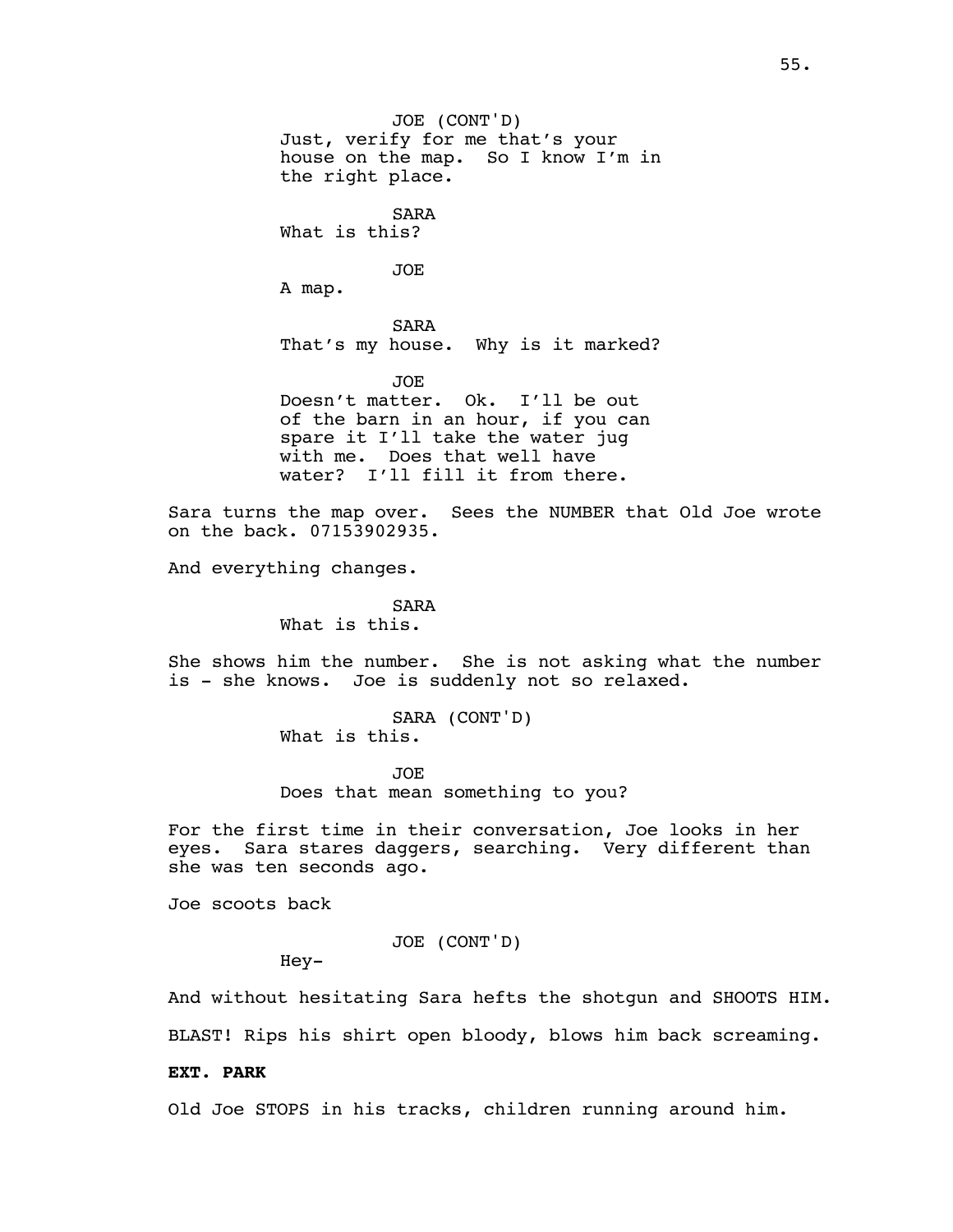His hand goes to his temple.

# **EXT. BARN - DAY (OLD JOE MEMORY)**

Fog clears from Sara blasting us with her shotgun.

# **EXT. PARK**

Old Joe's hand runs from his temple to his neck. Feels a new but old scar, just a little divot behind his ear.

### **INT. BARN**

Sara drags Joe in by the foot. She heaves the barn door closed. In the lamp lit dark Joe rolls and groans in the dirt.

> SARA Who are you?

She shoves the shotgun barrel in his face, a rush of fury

SARA (CONT'D) You're right I'm not a killer but I am fine with how a blast of rock salt to your face won't kill you. Who are you and what are you here for? Who are you?

Joe breathes hard, bleeding in the dirt with a shotgun in his nose. But he forces calm. A beat. Then he starts talking.

> JOE Time travel hasn't been invented yet. But in thirty years it will be-

SARA You're a looper?

#### **A WALL OF LEAVES**

Fingers part the green, and Old Joe peers through the dense foliage.

# **EXT. SUBURBAN STREET - MORNING**

Old Joe hides in the trees across the street from a suburban track home.

A young boy in a bright jacket runs out the front door and off down the street.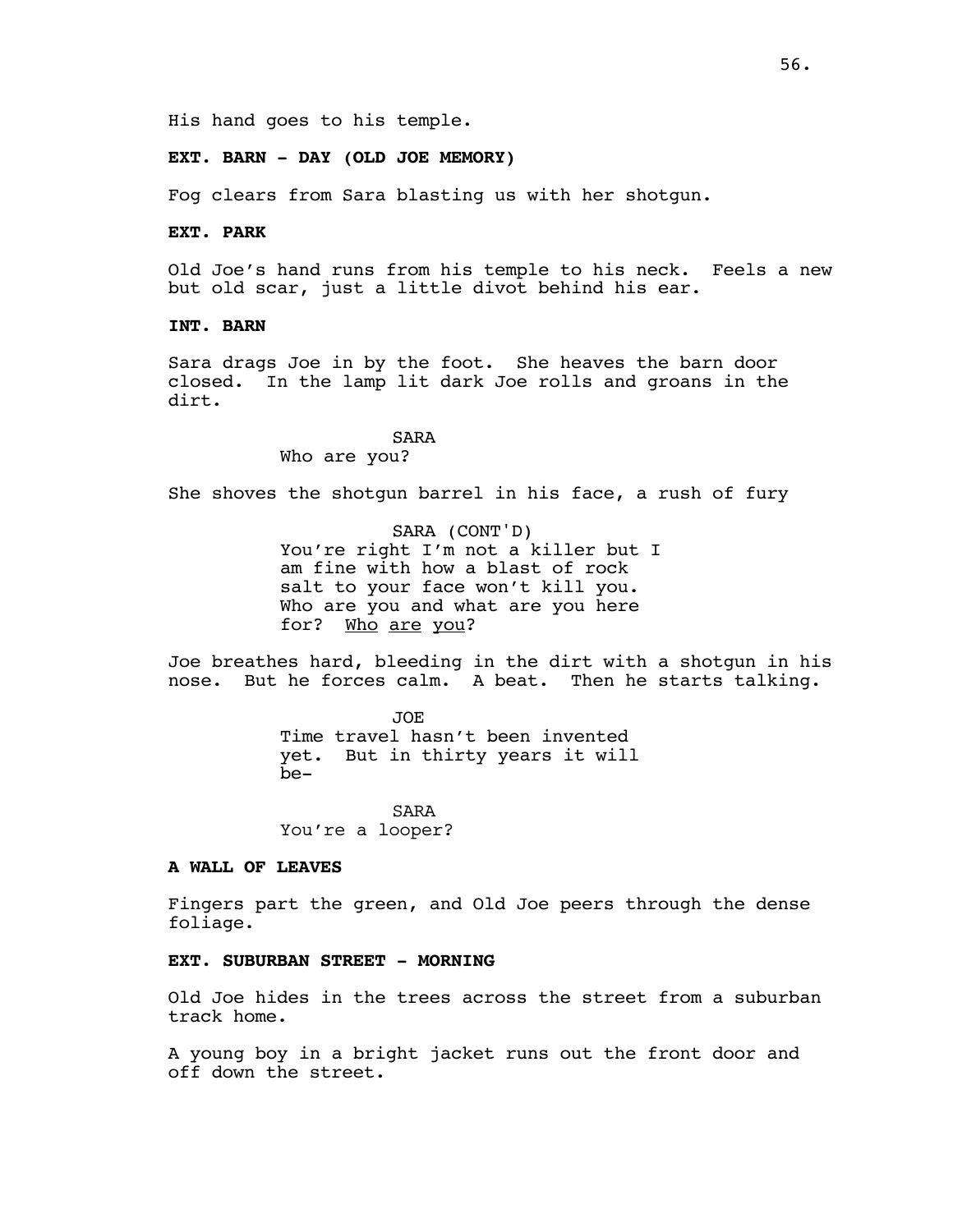Old Joe checks the folded map in his trembling hands. On it, this house is circled in black, exactly like Sara's farm.

### **INT. BARN**

Sara sits. Joe weakly talks, the end of a long explanation.

JOE I can't go back to the city and find him cause Abe, the boss, all his men are going to search the streets 24/7 till they turn up me or... him. All I have is this map. And that he's coming here.

Sara stands. Paces away. Deep in thought.

JOE (CONT'D) So you know about Loopers, what we do

SARA So he's coming here to murder me and my son because he thinks we might be this Rainmaker. And once he kills the Rainmaker, what happens?

JOE I think... he thinks, the instant the rainmaker dies, he'll never have been sent back, so he'll just vanish, and be back with his wife.

# **EXT. SUBURBAN STREET**

The track home, Old Joe's POV through the trees. A 5 year old boy named DANIEL trots towards it, coming home.

# **INT. BARN**

SARA Who is he? The guy you let run? Just some random guy from the future?

JOE Yeah. Someone. You know what these numbers mean.

Sara takes a pen from a workbench. Shows Joe the numbers:

07153902935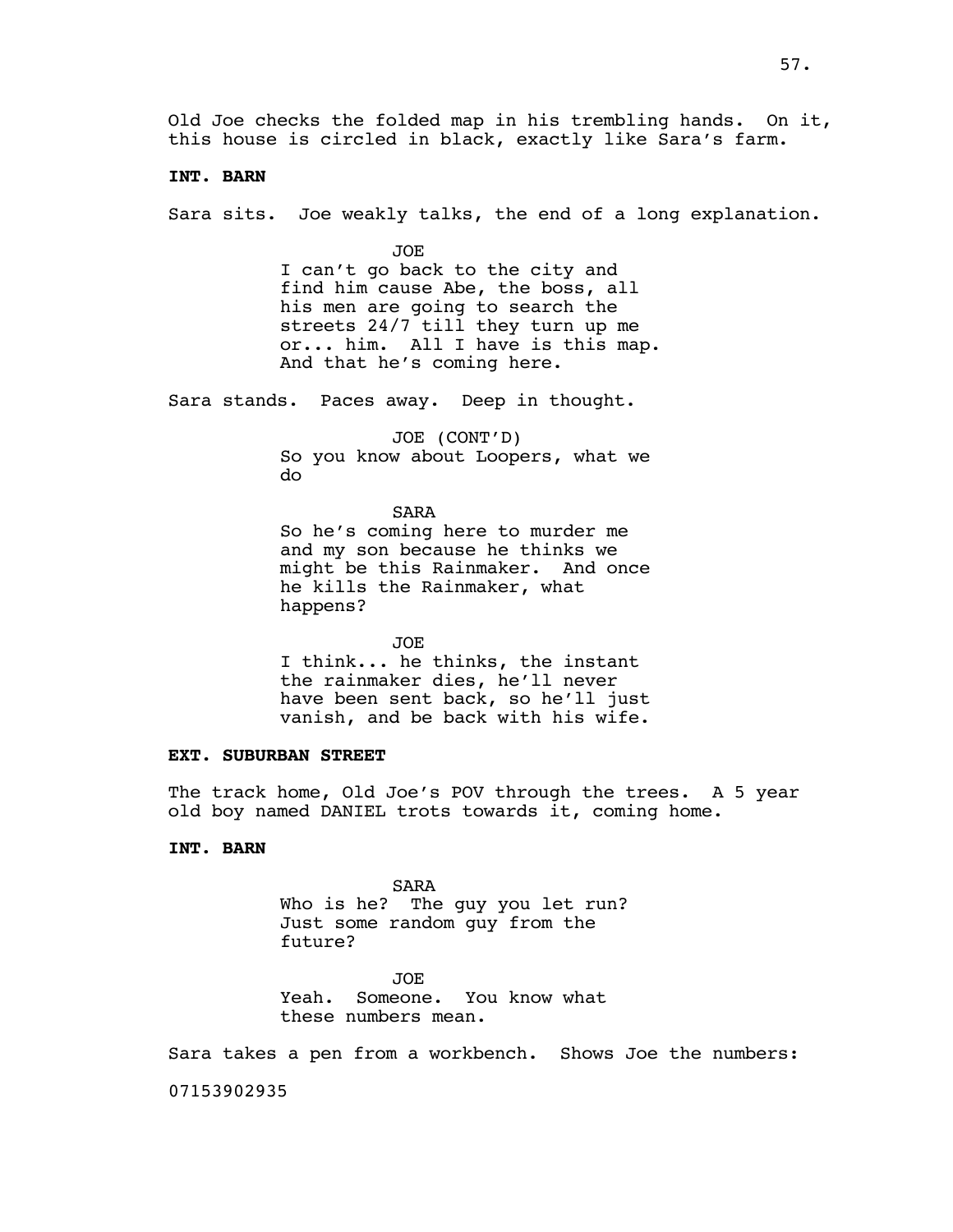07/15/39[02935]

SARA This is Cid's birthday. And this is the hospital he was born in.

Joe's face, taking this in.

# **EXT. SUBURBAN HOME BACK YARD - DAY**

Well tended by someone who loves growing things. Laurels, ivy on trellises, flowers and trees.

Daniel comes through the side gate. Lifts the back door matt, revealing a dusty key.

### **INT. BARN**

JOE How many kids? Born that day, in that hospital? With your son? Two?

SARA Sounds right.

JOE Three kids, three houses on his map. He knows one of them is the Rainmaker but he doesn't know which.

SARA What is he going to do?

JOE

Oh god.

### **EXT. SUBURBAN HOME BACK YARD**

Old Joe. Sitting in a corner of the yard. Face set hard.

Daniel stands, key in hand. Drops the matt. Slow motion. Turns. Sees Old Joe, standing now.

Stillness between them. OLD JOE'S FACE. Struggling to be stone, and then it is.

He raises his gun. Hesitates. Then FIRES.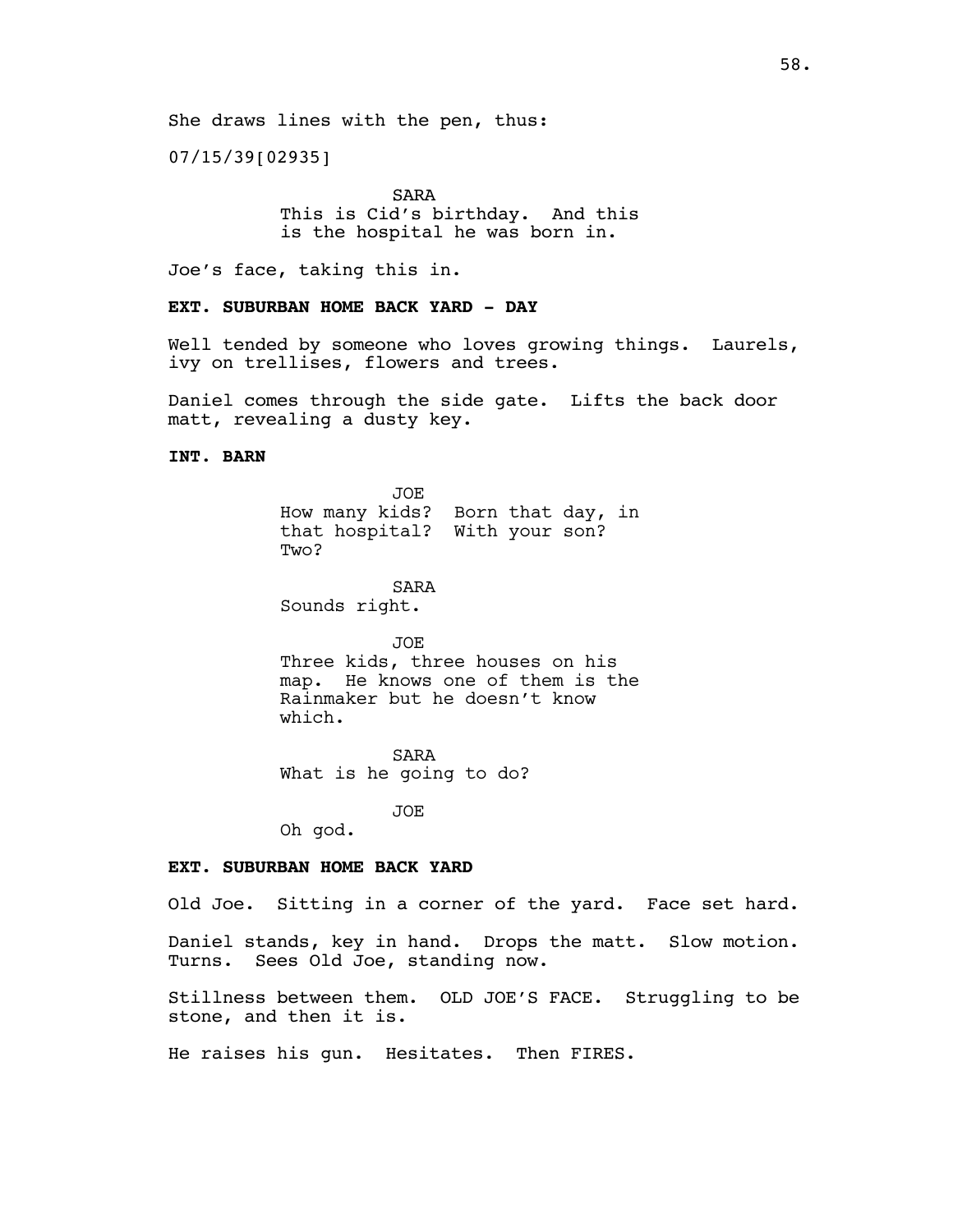# **EXT. PARK - MOMENTS LATER**

Old Joe emerges from a backyard fence, walks across a park. Map in his hand. Children play in the distance. Children's voices all around.

Old Joe spins, his breath up into his head.

The map falls to the ground. The park around him, green and full of children.

He keels over onto his knees and cries. Grabs the grass, holds it in his fingers, thick and green.

### **INT. SHANGHAI APARTMENT - AFTERNOON**

On the bed. Old Joe and the Wife. Faces close. Drifting into sleep. From a neighboring apartment, a BABY CRIES. Loud and insistent.

His wife's face, her smiling eyes, listening to the neighbor's baby cry. Like she's listening to music. She touches his hand.

# **EXT. PARK**

Old Joe. Staring at the grass. On the map beside him: three circled houses around the city. And the torn corner.

#### **INT. BARN**

Sara holds the torn piece of map in her hands. Their house circled.

> SARA Would he do this?

JOE Think about what doing this would fix. What he thinks it would fix.

Sara caught that, and she did not like it.

JOE (CONT'D) He'll kill the other two or however many and then come here last. Put off facing me.

She turns the paper over in her hands.

SARA If he comes here will you stop him? If I believed all this - I'm asking can I trust you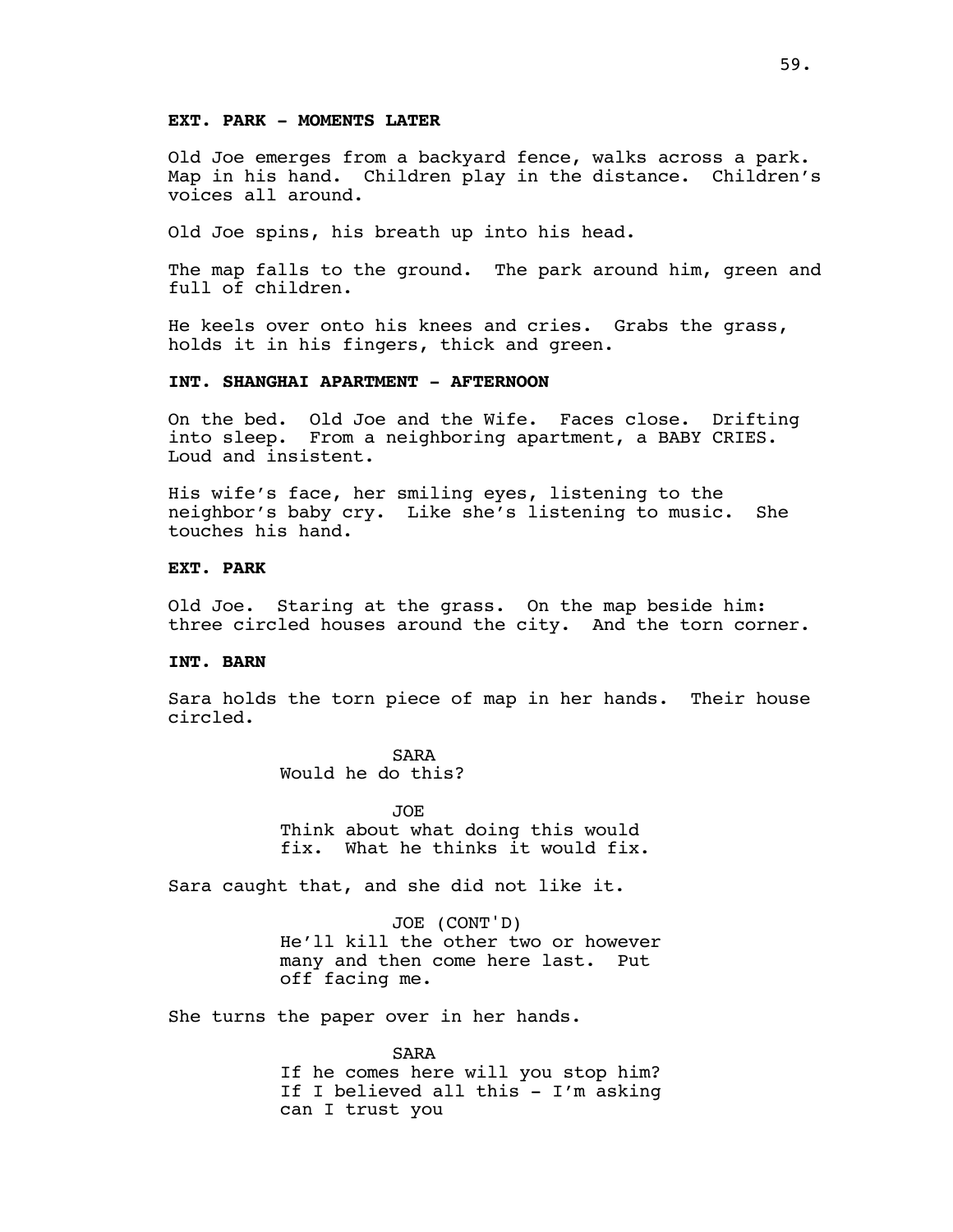JOE I don't care if you trust me, I don't care about your son. I've lost my life. I kill this man, I get it back.

# **EXT. FRONT PORCH - LATER**

They sit on the steps, Joe stripped to the waist. Sara picks salt chunks from his chest with tweezers and antiseptic.

Joe surveys the surrounding land, cleaning his gun.

JOE We're surrounded by cane, that leaves us blind. He can get within fifty yards of the house without a hawk spotting him. (beat) What makes sense is, we burn the fields, level them.

Sara realizes he's seriously asking.

SARA No you cannot burn down my cane fields.

JOE Stuff's half dead anyway-

SARA Yeah it's seed for next year. It's not gonna happen. Fuckin nut.

Joe finishes assembling his gun. Sara's eyes flick to it.

SARA (CONT'D) You use what you need, set up anywhere. But one thing, I don't want you talking to Cid. I watch my son, you watch the cane. That's the deal.

JOE Good by me.

He hisses as she applies antiseptic to a gash in his arm.

SARA Hold still. Easy for things to get infected on a farm, start falling off. (MORE)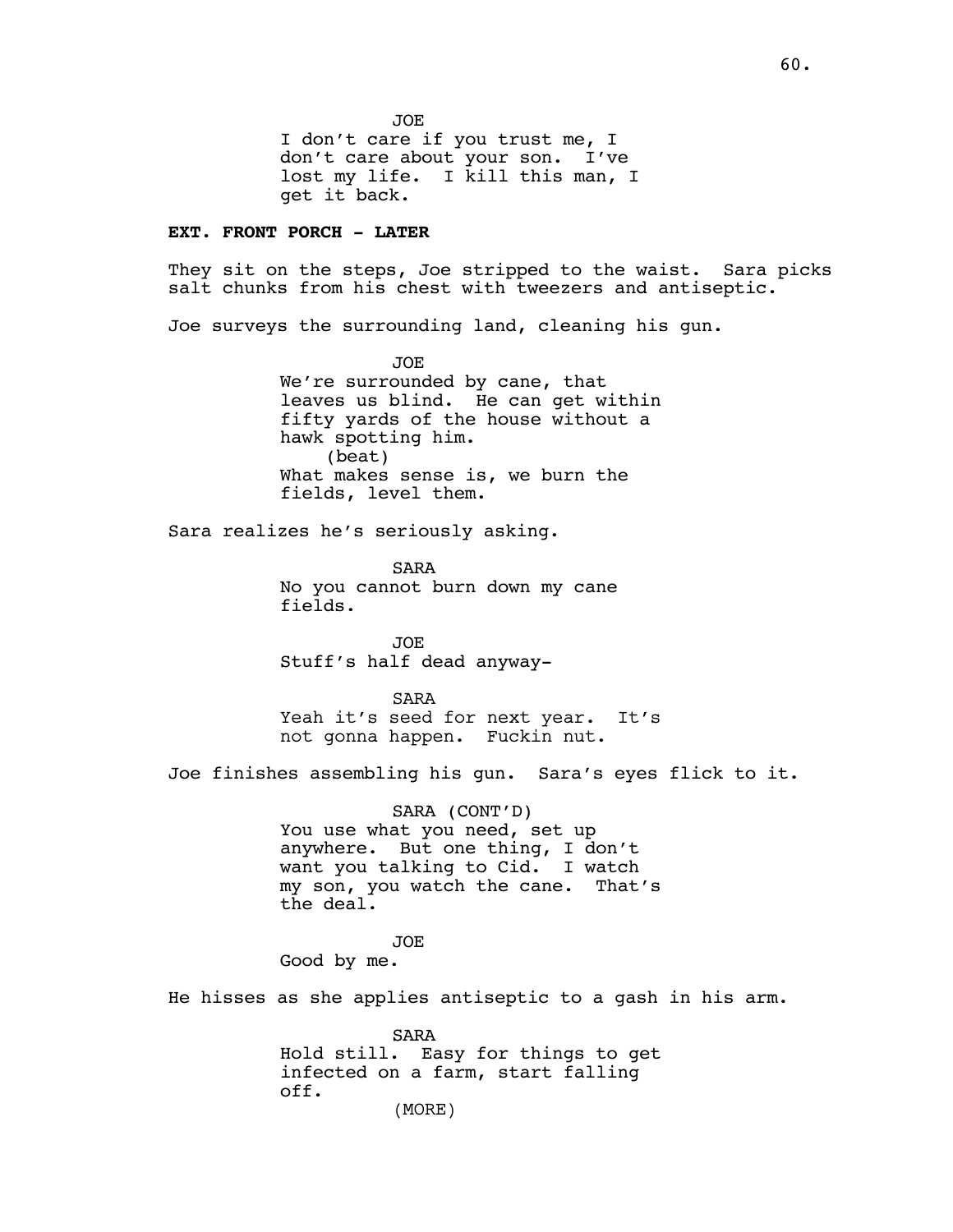(sotto) Pussy. Caught off guard, Joe almost smiles. Then grimaces. JOE If I'm out here and you're in the house we're gonna need some way to communicate. SARA There's a dinner bell down by the barn, ring that if someone's coming, I'll hear it. JOE Dinner bell. We need walkies, or buzzers. SARA Dunno what we've got but I'll look. She spots Cid at the screen door, watching them. SARA (CONT'D) Cid. She goes to take him inside. **INT. FARMHOUSE FOYER - CONTINUOUS** Sara leads Cid back into the house. SARA How's the maths coming? CID I wanna help the man. SARA Help him what? CID I could help him with my toys. SARA Baby. Listen. I need you to stay away from that man. Okay? Let himhey Cid squirms out of her grasp, bats her away with a light but angry slap. She grabs his arm harder. SARA (CONT'D)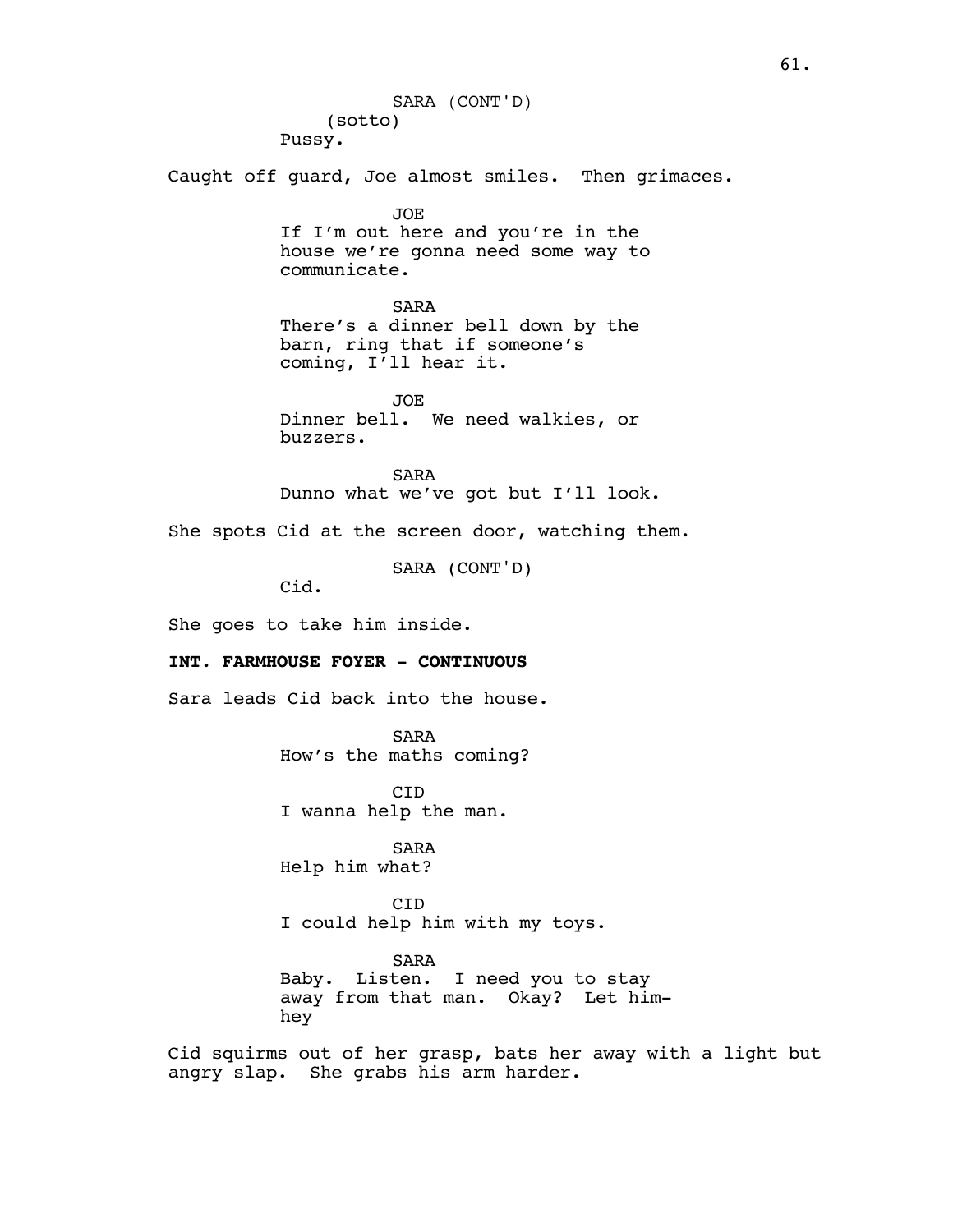SARA (CONT'D) Let him do his thing, but you stay with me.

CID Is he not good?

SARA Well we're gonna see what he is. But you stick with me. Yeah?

Cid pads off to the kitchen. She watches him go, then turns troubled eyes to Joe.

#### **INT. DRAINAGE TUNNEL - EVENING**

Old Joe's little hide-out. He violently washes his hands in a trench of water.

Slumps back, eyes blood red. Streaks of tears down his face. Reddish light fading to blue through the grating high above.

Runs fingers across his forehead, spreading cooling water. His eyes close. His breathing shallows.

In one hand he holds his pocket watch. He places the other on the gat. The map beneath it.

Two circled locations on the map CROSSED OUT. One other remaining. And the missing corner, edge torn.

CLOSE ON Old Joe's face. Slipping to sleep.

Then from nowhere a CHILD'S HAND enters frame and rests on his forehead. Old Joe's eyes gasp open with terror

#### **EXT. PORCH - NIGHT**

but it's Joe who wakes up with a start. Slumped against the steps, gun in hand.

Cid's hand on his forehead. Cid steps back quickly, puts his finger to his lips. Shhh.

### **INT. FARMHOUSE FOYER - NIGHT**

Cid leads Joe inside, beckoning him to follow.

#### **INT. FARM HOUSE KITCHEN**

Dark. Cid leads Joe to the kitchen table. Laid out on it: an arrangement of toys.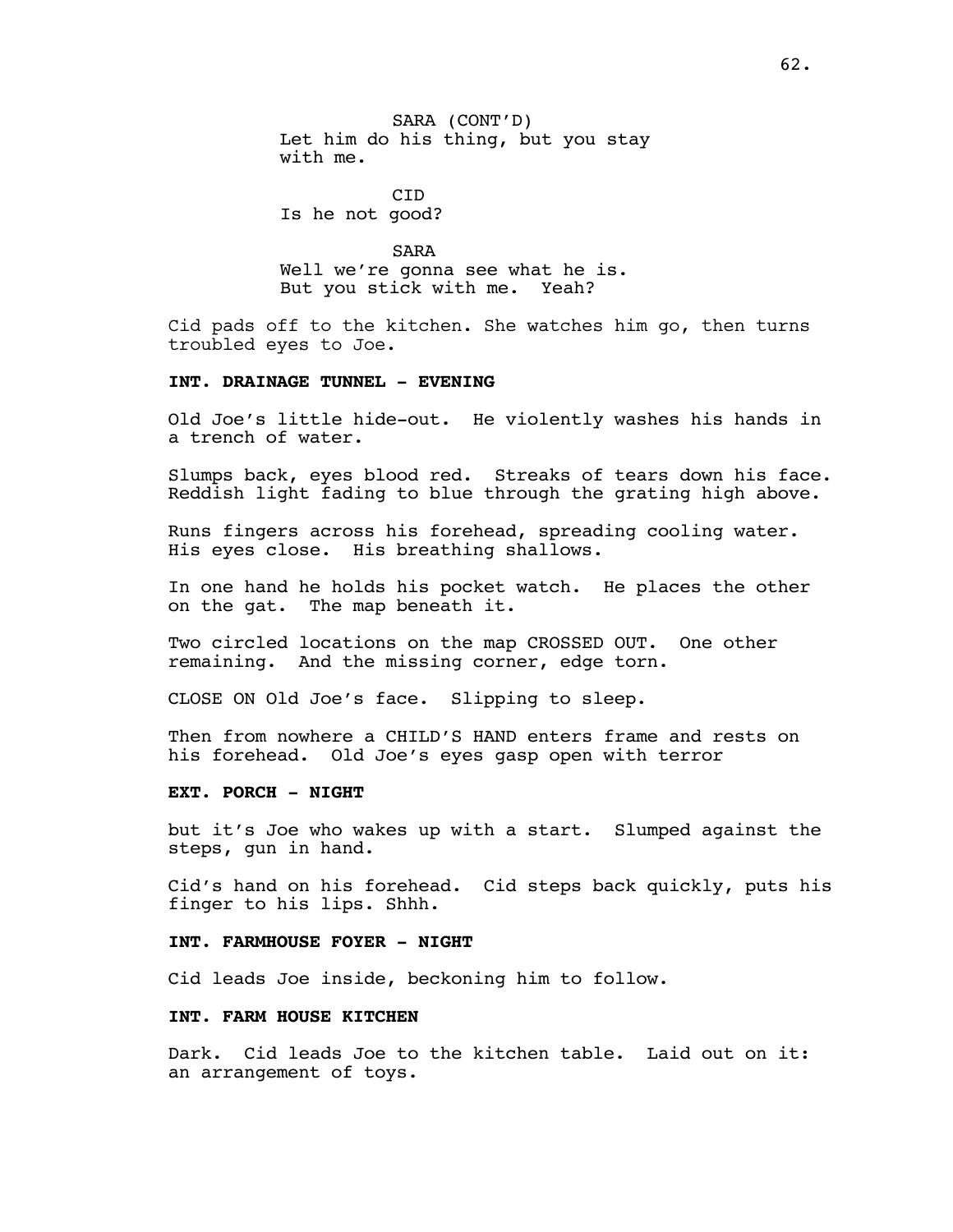Works on several toys, cracking open cases, pulling out wires. Hands moving fast. Joe sits, watching Cid.

> CID Hand me that Phillips.

Joe hands him the screwdriver. Cid keeps working.

CID (CONT'D) Tell me if you hear her coming.

JOE What are we doing here?

CID Commundication.

He pushes a button on a small plastic box in his hands, and an identical one next to Joe lights up.

The way Joe looks at Cid changes slightly.

CID (CONT'D) But I need to make it stronger.

JOE How do you do that?

**C<sub>TD</sub>** Bigger battery.

Joe idly fingers a toy.

JOE

Smart.

CID Do you kill people?

Joe half laughs. Cid keeps working, his face in shadows.

After awhile:

JOE Let's say I kill people.

CID With your gun?

JOE Uh huh. You want a gun like mine?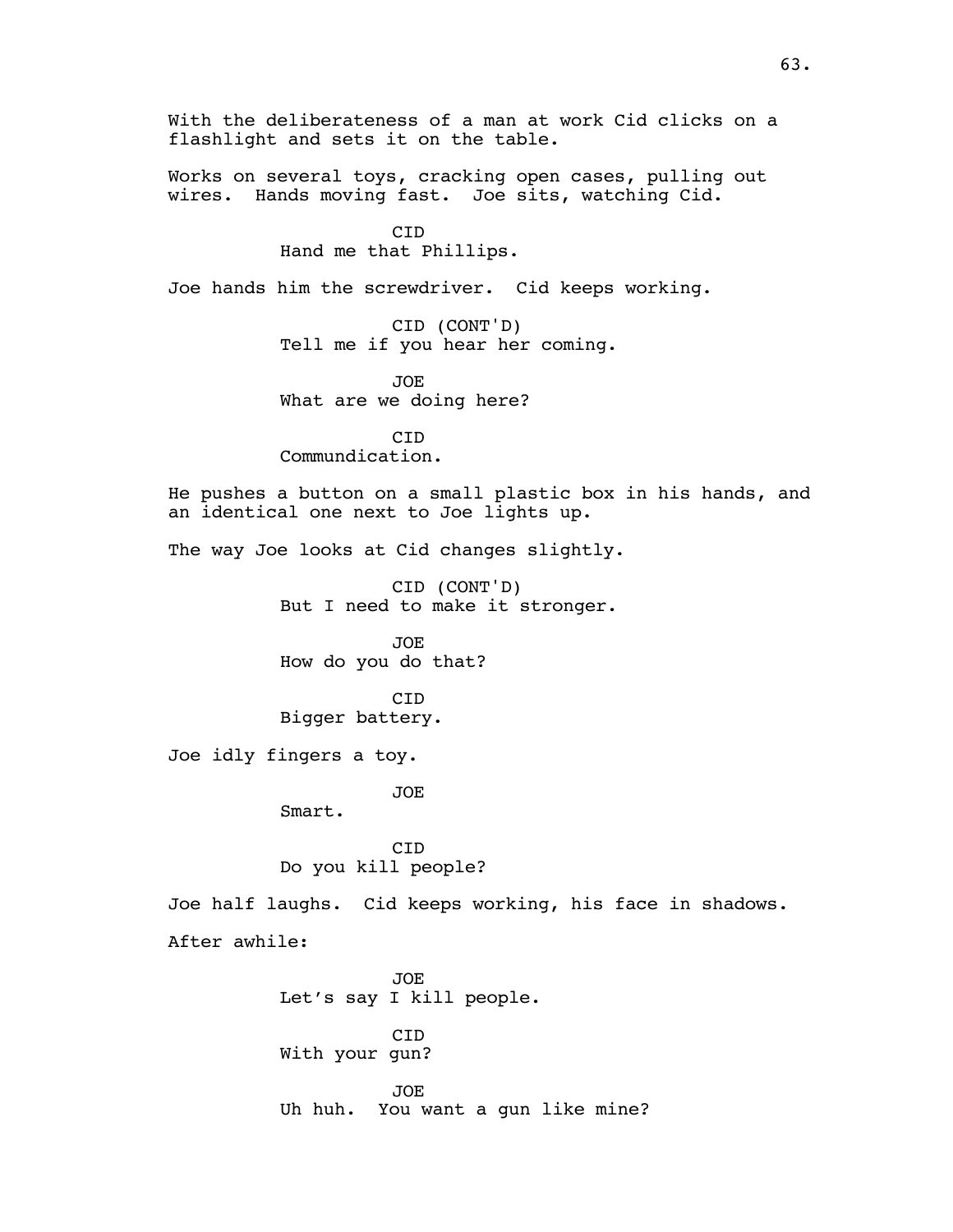CID

Yeah.

JOE What are you going to do with it, pole vaulting? It's bigger than you.

**CTD** Stop bad things from happening.

A beat, Joe studying Cid's face.

Broken by a PIERCING NOISE.

They both jump - the toy truck Joe has idly played with is shrieking, sirens blaring.

Joe fumbles with it, Cid reaches over and switches it off, they both freeze.

And look up at the ceiling.

Silence in the house.

With a look of reproach beyond his years, Cid takes the truck from Joe and finishes up his work.

> JOE How long have you and your mom been on the farm?

CID She's not.

JOE She's not what?

Cid sets the two finished BUZZERS on the table.

CID Sara doesn't think I remember cause I was a baby. But I remember my real mom. I couldn't stop it.

JOE Couldn't stop what?

CID I couldn't stop her getting killed. It tried to, but I couldn't. I wasn't strong enough.

Joe has never been more at a loss.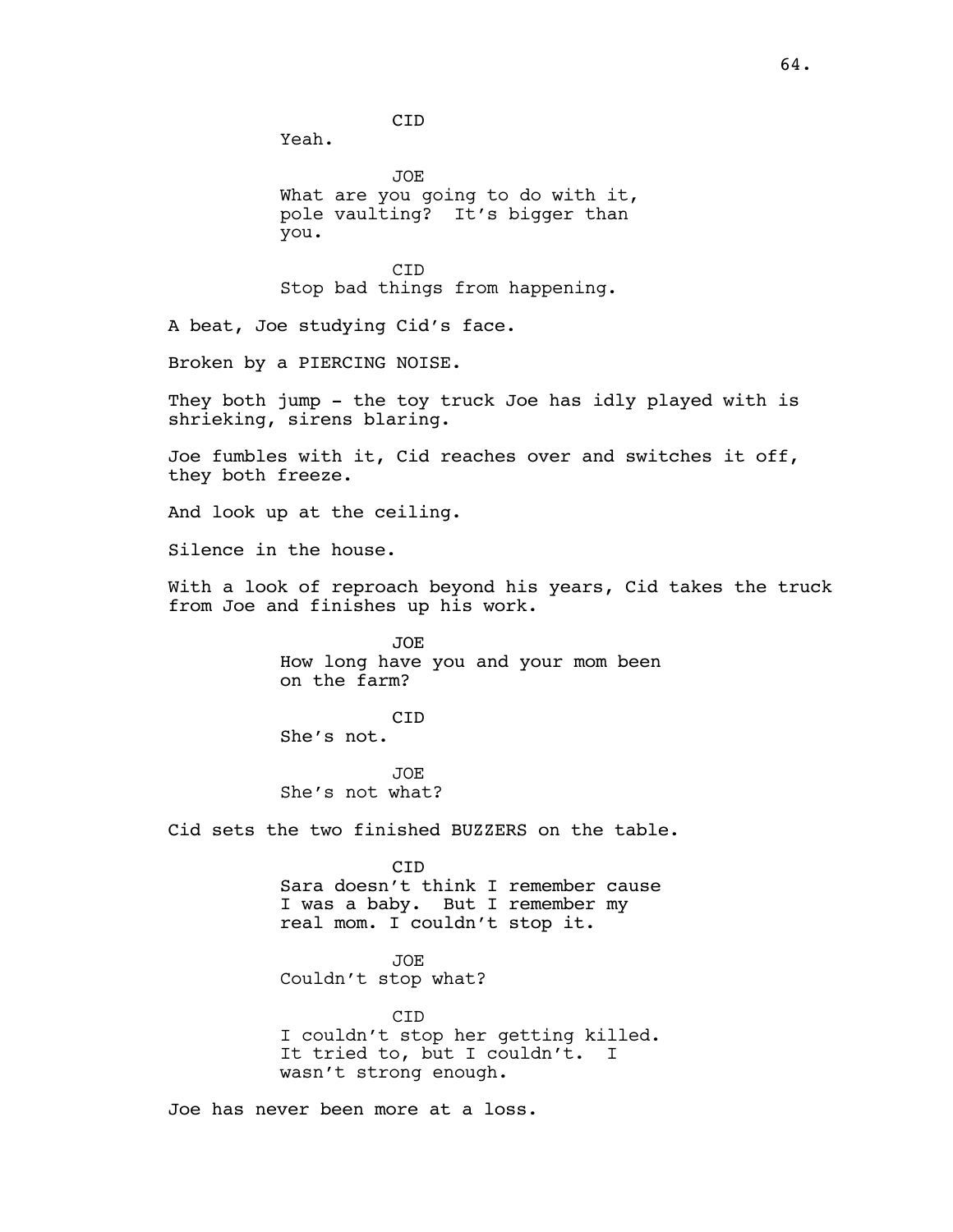JOE

You should talk to your mom about this.

CID She's not my mom. She's a liar.

Locking eyes with Joe. Joe doesn't know what to think.

SMASH CUT TO:

### **EXT. CITY OUTSKIRTS STREET - NIGHT**

Old Joe. Running hard. Sirens, flashlights behind him. Being chased.

Zig zags through an alleyway, a pursuing car smashing up behind him.

Bursts out onto the street, nearly hit by another car. Shouts all around, a few shots. Surrounding. He runs.

# **INT. ABE'S OFFICE**

A Gat Man briefing Abe, who hasn't gotten much sleep lately.

GAT MAN 1 -spotted him coming out of a sewer tunnel on the west end, he's on the run

### **EXT. CITY STREETS - SEEN FROM HIGH IN THE AIR**

Cars, motorcycles, cop prowlers, all roar to life and blaze through the city streets in one direction.

### **INT/EXT. HALF BUILT HIGHRISE**

Kid Blue, squatting in the 10th story of a half finished highrise, looks down on the activity in the streets.

Spread on the floor are maps with notes. He's been searching for Old Joe.

And now his eyes are alight. In his hand, a small RECEIVER. Pressing his hand to his ear he hears-

> GAT MAN 1 (ON RECEIVER) ...Talbott street, between Spellman & Elm, we think he's going west, do we have a visual?

He dashes for the stairs.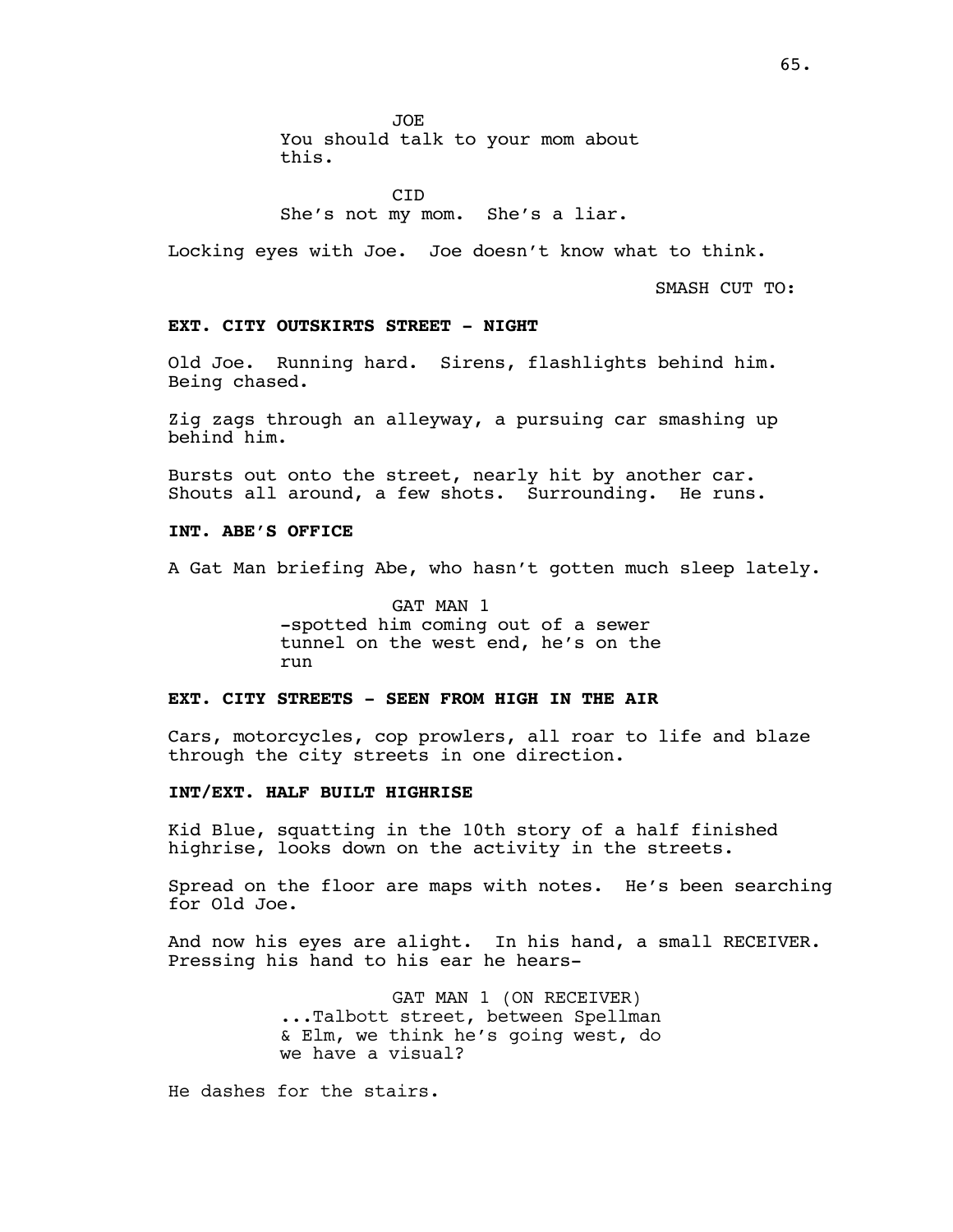# **EXT. FIELD - EARLY MORNING**

Sara chops the dead tree trunk in the field, greatly diminished but still formidable. Joe approaches.

> JOE Can't you pull that out with a plow?

> > SARA

Uh huh.

She keeps chopping.

JOE I found a, in the barn I found some parts, and I made a, thing.

Joe pushes one of Cid's BUZZERS into her hands, which we now see is a colorful plastic frog toy with a light bulb nose.

> JOE (CONT'D) If you see anything, just push that, and,

Joe pushes the button on his buzzer, and Sara's lights up and vibrates. She regards the toy, then stares hard and cold at Joe.

> JOE (CONT'D) It's important.

> > SARA

When?

JOE Last night. He woke me up. Don't tell him I told you though, he...

Sara rolls her eyes, turns away. Starts chopping again. Joe doesn't leave.

SARA

What?

JOE You said you were his mom.

SARA

Uh huh.

JOE He told me you're not.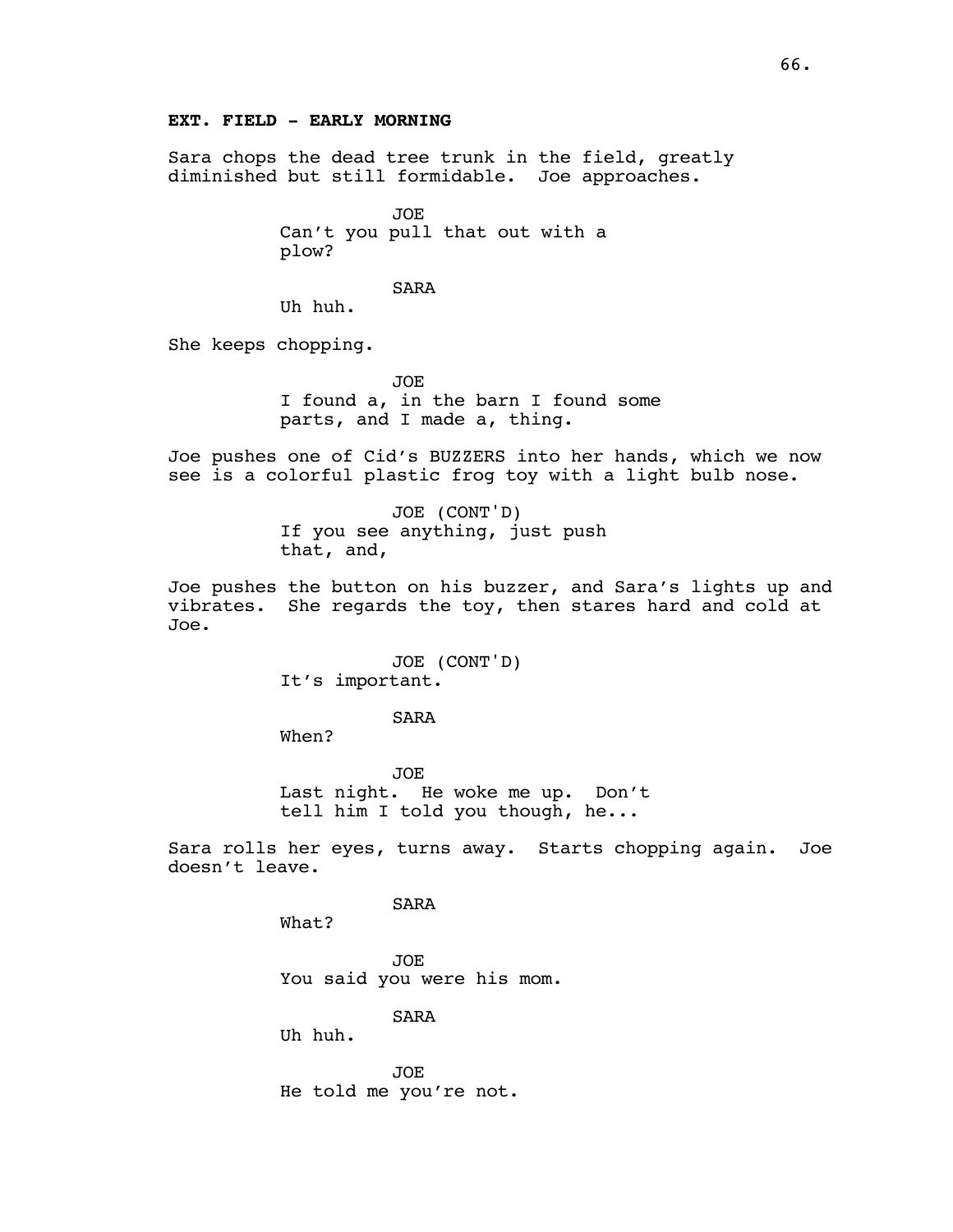This hits Sara hard. She resumes chopping to cover it.

SARA He said that? JOE If he's not your son who is he? SARA (sharp) He's my son. (beat) I had Cid when I was twenty two. But I didn't want to give up my life. In the city. The word "city" has weight for her. Implies volumes. SARA (CONT'D) So I dropped Cid with my sister on the farm. And she saw how I was living and she took him. My sister raised him here, she loved him. He called her mom. JOE How'd she get killed? When Sara's eyes hit him they're daggers. SARA Jesus Christ JOE He remembers it. You have to talk to him about it. Icy silence from Sara, and an odd stare. SARA I told you one thing, I told you to stay away from my son. JOE He asked about my gun SARA Stay out of it. Stay the fuck away from my son.

She goes back to chopping. Joe lingers, then leaves. She hacks away.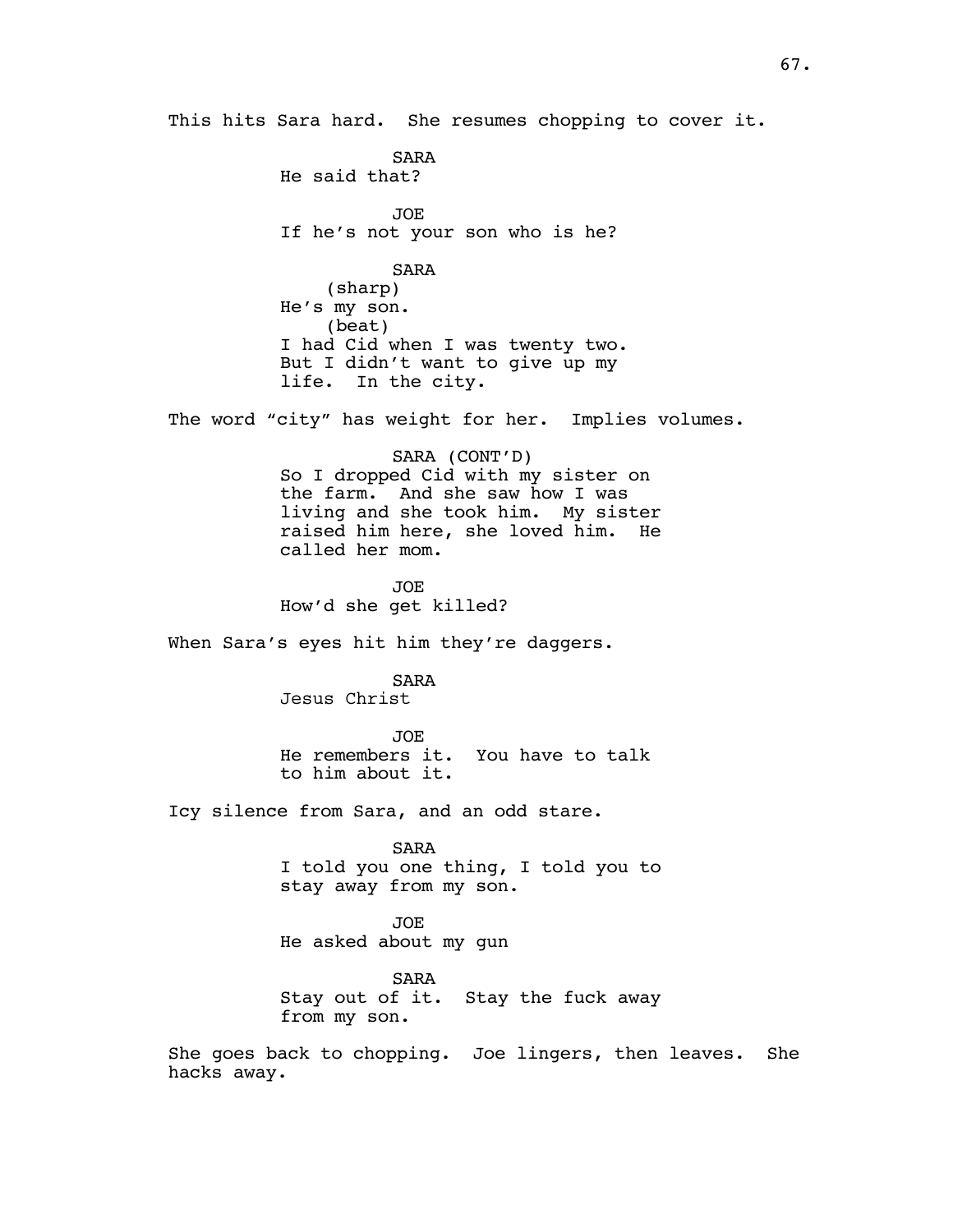# **INT. CID'S BEDROOM - LATE AFTERNOON**

Sara sits on the floor with Cid, putting numbered tiles on a plastic multiplication table.

> SARA Where does 56 go? Good. 21.

CID How long can you not sleep?

SARA I don't know, awhile. That's a good question. Where's it go. Good, there. 32.

CID We should help Joe watch.

SARA

Joe?

**C<sub>TD</sub>** Cause he can't stay awake all the time.

SARA He isn't our business.

CID He's keeping us safe

SARA

Baby. Let's do this now. You have 32 there, I know you know this one.

CID I want to help him.

Sara is distracted by a distant bell-like DINGING.

SARA

Cid. 32.

She goes to the window, looks out, nervous.

But it's just a loose LAUNDRY LINE down in the yard, whipping in the wind against its metal pole. In the distance, Joe paces the yard.

Relieved, Sara returns to Cid. He sets the tile, petulant.

SARA (CONT'D) No. Eight times three is what?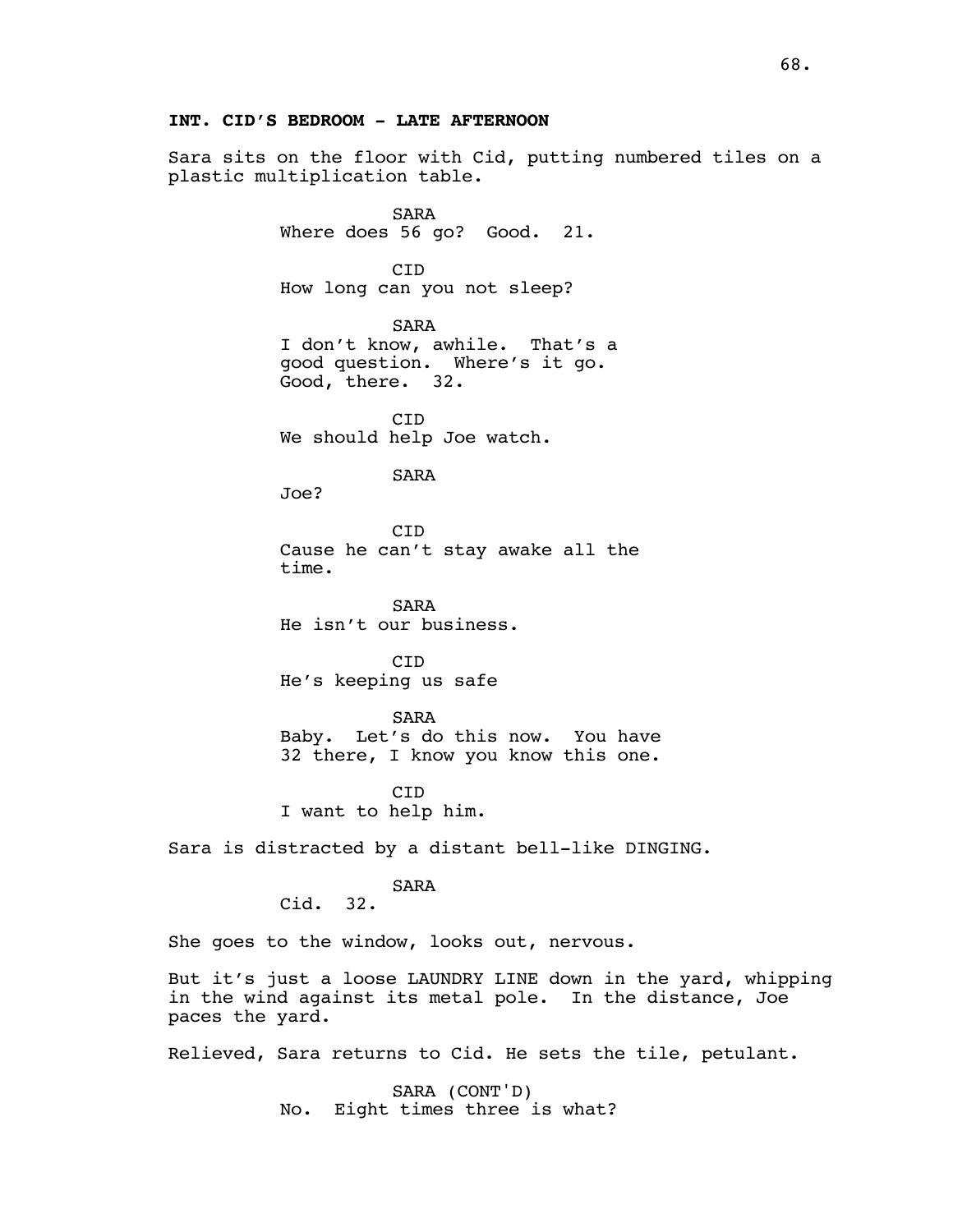CID Thirty two. SARA Eight times three is what? CID Thirty two. SARA I want you to count three eights. CID Eight. Sixteen. Thirty two. SARA Are you telling me you want alone time? CID No. SARA Okay. Why don't you put that where it belongs? Deliberately, Cid lifts the tile and sets it straight back down on the same spot. SARA (CONT'D) Alone time. Then like a knife in a fist fight: CID He's protecting us cause you can't do it. SARA Ok. I told you to stay away from him CID I never did anything SARA Do you think I'm stupid? CID So? SARA I told you already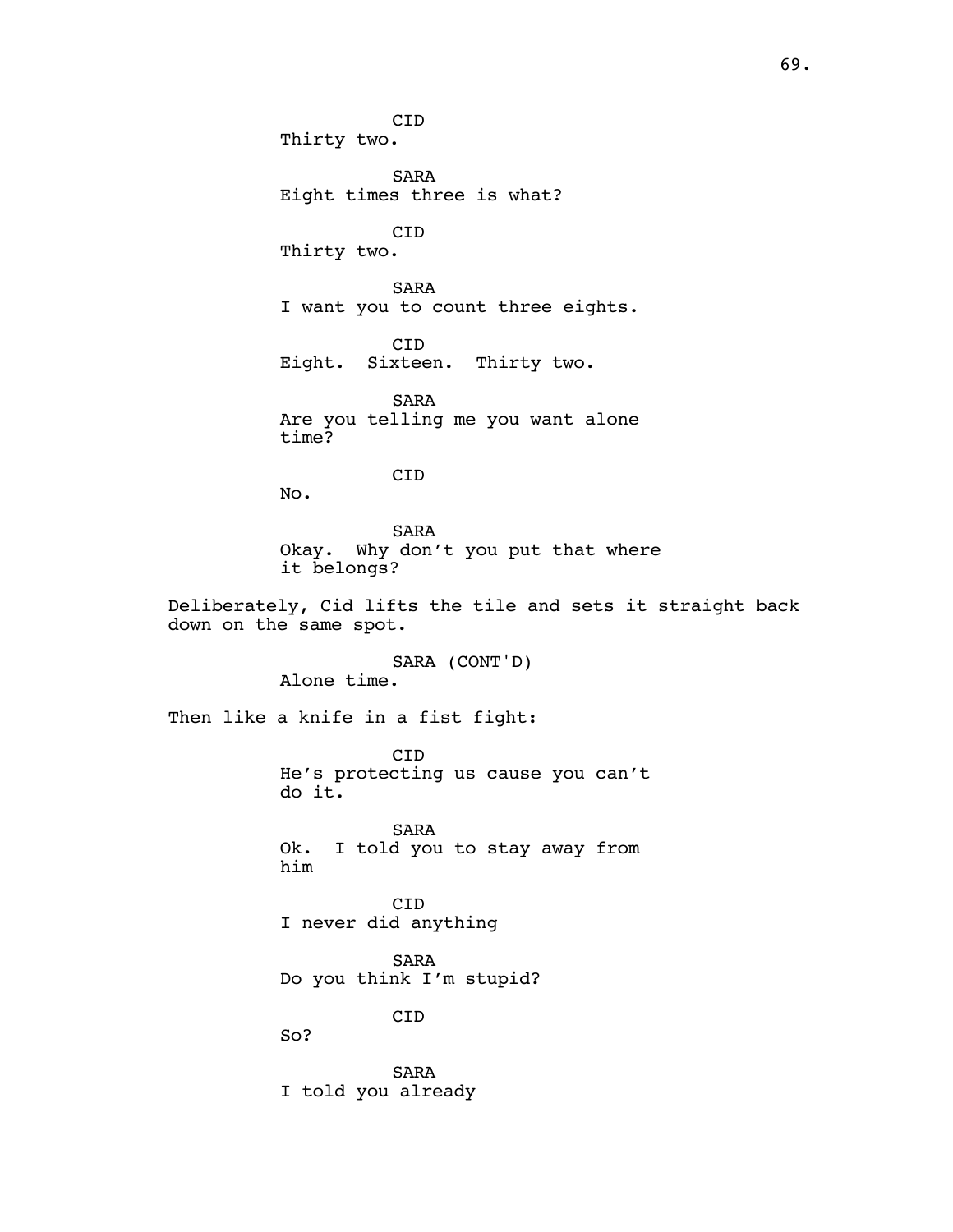Cid is building into a temper tantrum fast.

**C<sub>TD</sub>** 

So?

SARA You do what I tell you

CID You can't tell me what to do you're not my mom. (a deadly beat) You're not my mom! You're a liar and you're gonna get killed and you won't stop lying!

Cid lunges at her, Sara slaps him back.

Not hard, but Cid scoots back, eyes furious.

SARA

Cid baby

CID You're a liar! Liar! I hate you because you're lying! I hate you! Liar! You're lying to me!

Sara scoots back.

SARA

Cid

CID You're lying!

Cid stands, balls his fists, SCREAMING at her. Sara pushes back away from him.

Maybe a cloud passed over the sun. The room darkens.

And we see it now, in her eyes: Sara is afraid. She bolts out of the room.

# **EXT. UPSTAIRS HALLWAY**

Sara walks fast down the hall

**INT. SARA'S BEDROOM**

Not slowing, through her bedroom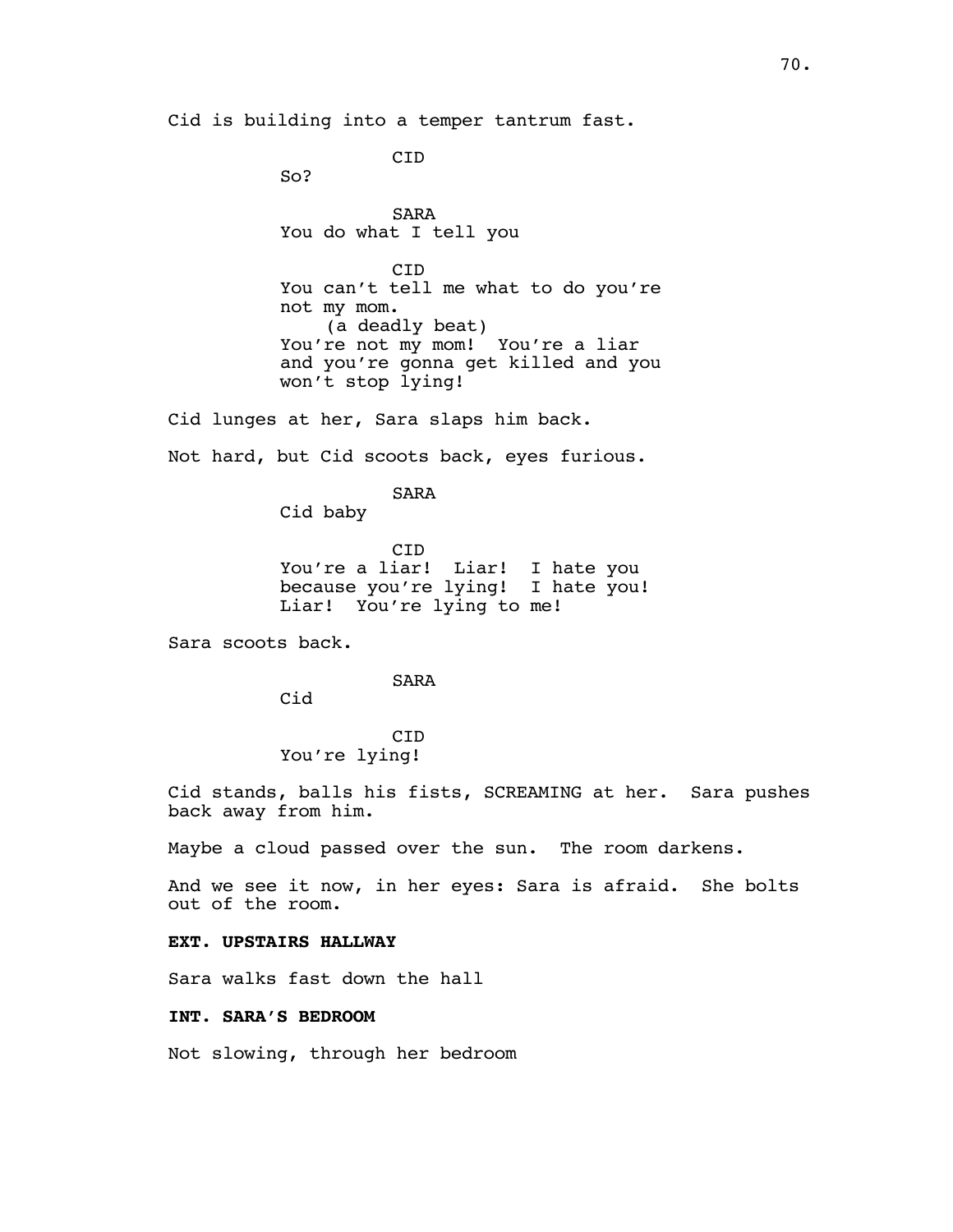### **INT. SARA'S CLOSET**

Into her walk-in closet, to a huge steel safe tucked in back. She opens the safe with trembling hands. And climbs inside.

#### **INT. SAFE**

Closes the heavy door. Turns on a small LED light.

And waits. Cid's screams distant but not lessening.

# **EXT. BARN - CONTINUOUS**

Cid's screams from the house, clear as day.

Joe paces in front of the barn. Turns his head back towards the house, not sure what to think.

The screams stop. Joe turns uneasily back to the swaying cane.

# **INT. CID'S BEDROOM**

The math game scattered, numbered tiles everywhere. Cid lies face down on the bed, cried out.

Sara enters quietly. Sits on the bed beside him. Strokes his hair. He folds into her, and they're holding each other tight.

CID

I'm sorry.

# **EXT. CHEAP APARTMENT BUILDING - EARLY MORNING**

A motel style building. Gat Men in cars pass occasionally with spotlights and radios, but the activity has calmed.

Old Joe slips around a corner. Staying hid. Checks the address on the map. 12 Talbott Dr, #205.

Makes a break for stairs leading to the 2nd level. But just at that moment a car pulls into the building's lot.

Old Joe ducks under the stairs. Holding his breath.

The car parks. Door slams. Footsteps. A WOMAN. Slumping exhausted, up the stairs.

And through the slatted steps Old Joe sees her face flash by.

It is Suzie, the girl from Abe's brothel. Old Joe's face, pure disbelief. He recognizes her instantly. It can't be.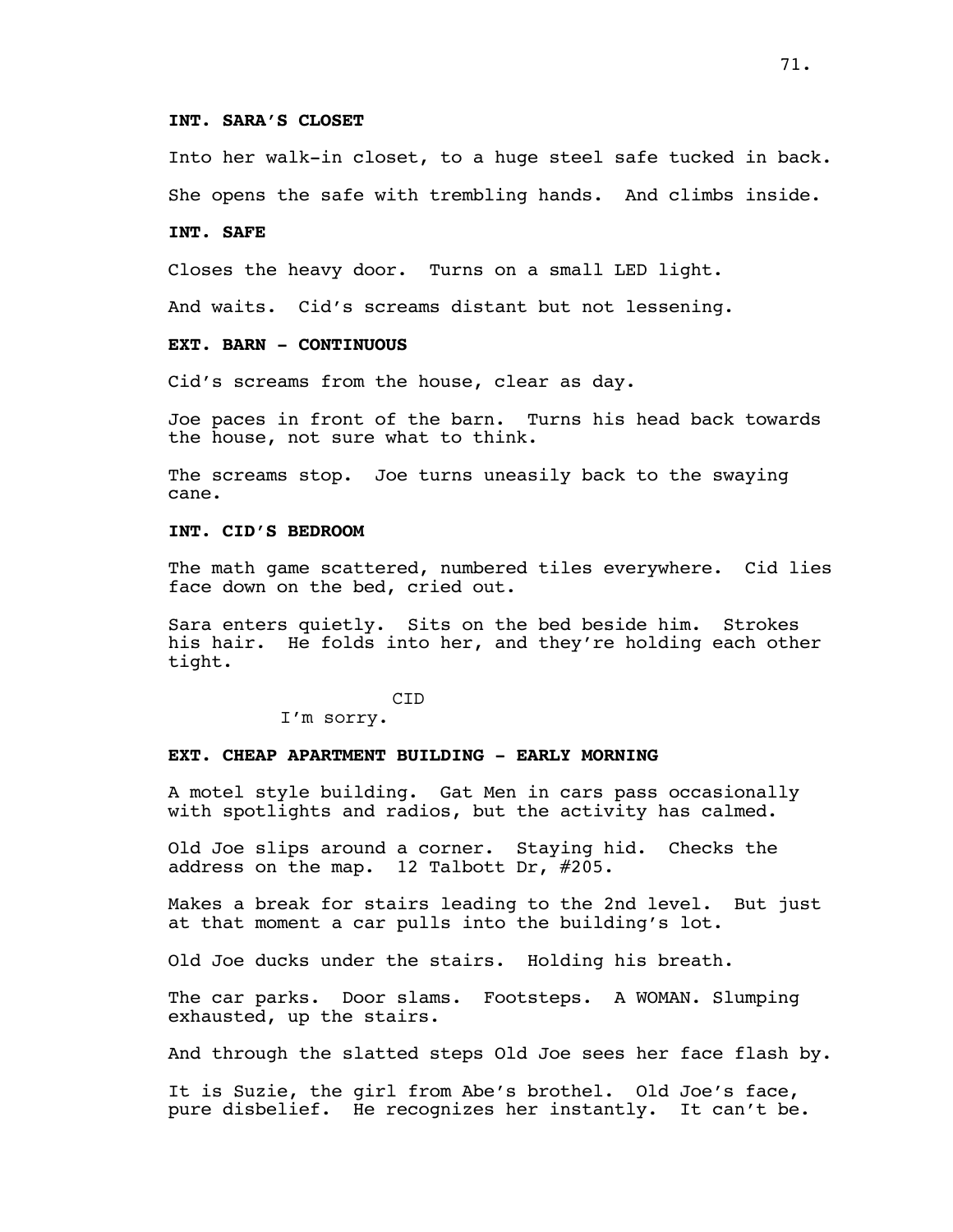He gingerly steps half a foot out. Looking up he can see the apartment doors above. Suzie walks down the landing. Towards apartment 205.

Jesus it can't be.

Then she passes it. Keeps walking. Old Joe's eyes, relieved.

She stops at the next door over, knocks. It opens, vaguely indistinct conversation between her and the girl that answers.

> **SUZIE** Sorry, I know I promised five, you know how it gets.

> GIRL NEIGHBOR Don't worry sugar. She was no problem. Gat men searched through here, lookin for god knows...

Suzie disappears into the apartment. Re-emerges, holding a sleeping 6 year old girl. She whispers goodbye to the neighbor and walks back to APARTMENT 205. She enters.

Old Joe, frozen. Gun in his hand. Face numbly: "You have to be shitting me."

He climbs the stairs. On the 2nd story landing. To 205. Breath held, back against the wall. Peeks in the window.

On the couch, Suzie holding her daughter. Head in her lap. Stroking her hair. Suzie's back is to us, and with her long red hair down, she is eerily reminiscent of Old Joe's wife.

Old Joe watches them for a long time.

### **INT. CID'S BEDROOM**

Sara lies with Cid, both asleep.

Distant but sharp, a knocking at the door. Sara's eyelids flutter. She hears. Stiffens.

She stands, careful not to wake Cid.

#### **INT. FARMHOUSE FOYER - CONTINUOUS**

Sara rushes quietly down the stairs.

The Frog Buzzer unseen on the living room coffee table, lit up and buzzing.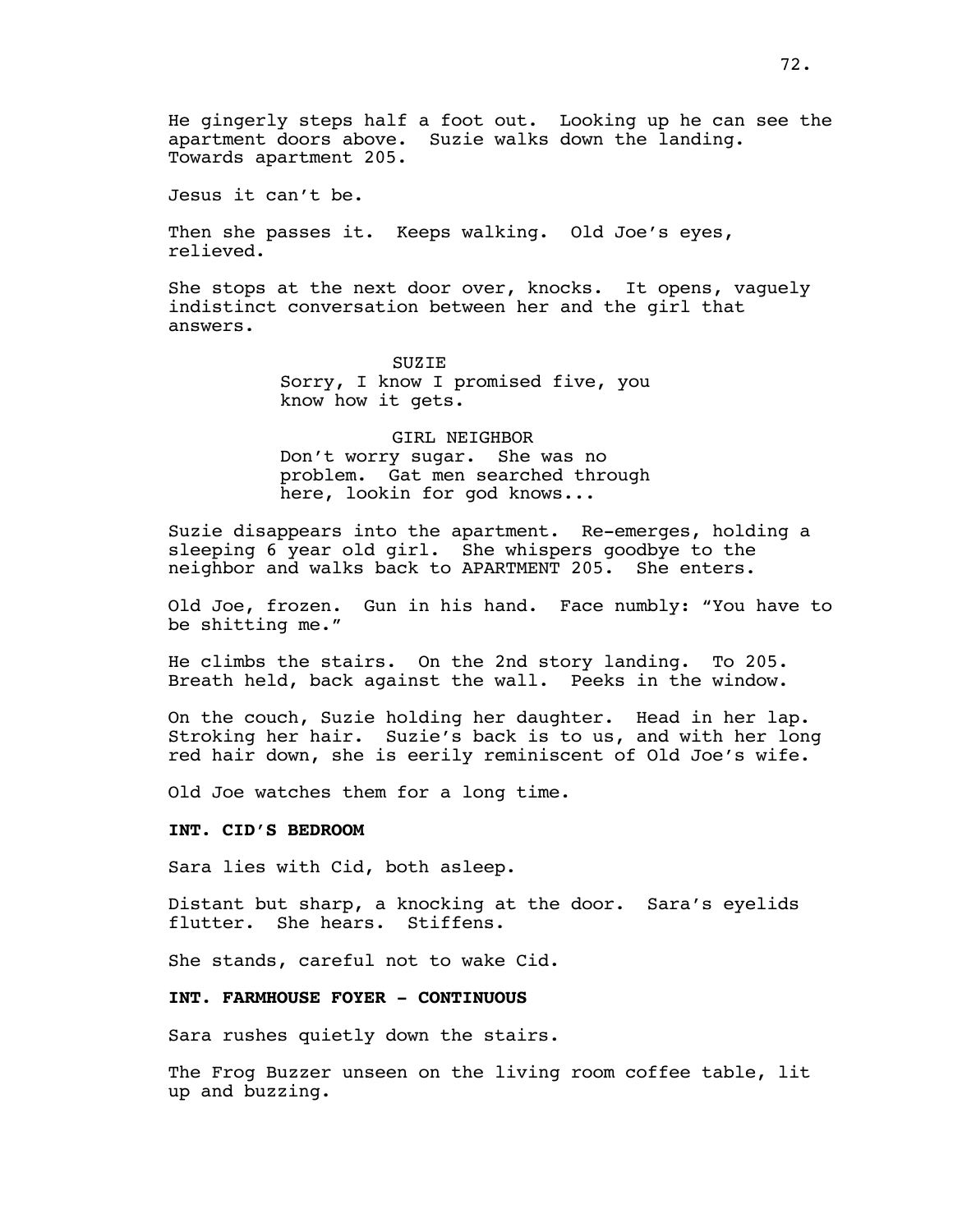She goes to the front door, throws it open. And is face to face with a tall Gat Man named JESSE. She freezes.

JESSE

Evenin ma'am.

SARA Evenin. How can I help you?

Joe is nowhere in sight.

JESSE

You can start by accepting my apologies re the hour, I hope I didn't catch you in supper.

SARA

No, that's fine.

### JESSE

Yours was the last house on my list today, been walking between empty farms all day in the hot sun. Thought I'd tick this off my list, not have to come back tomorrow.

SARA

What's this about?

Back in the house somewhere, a screen door bangs.

**JESSE** You alone here, ma'am?

SARA My husband should be back from the city, any time now.

JESSE Happy to hear. Could I trouble you for some water?

SARA Course. I'll get some, you can take the glass with you.

JESSE

Actually ma'am, my business tonight, this ticking off the list business, it's gonna require me coming in. If that's alright.

Jesse shifts his weight, and Sara notices his heavy boot is now a few inches over the door jam.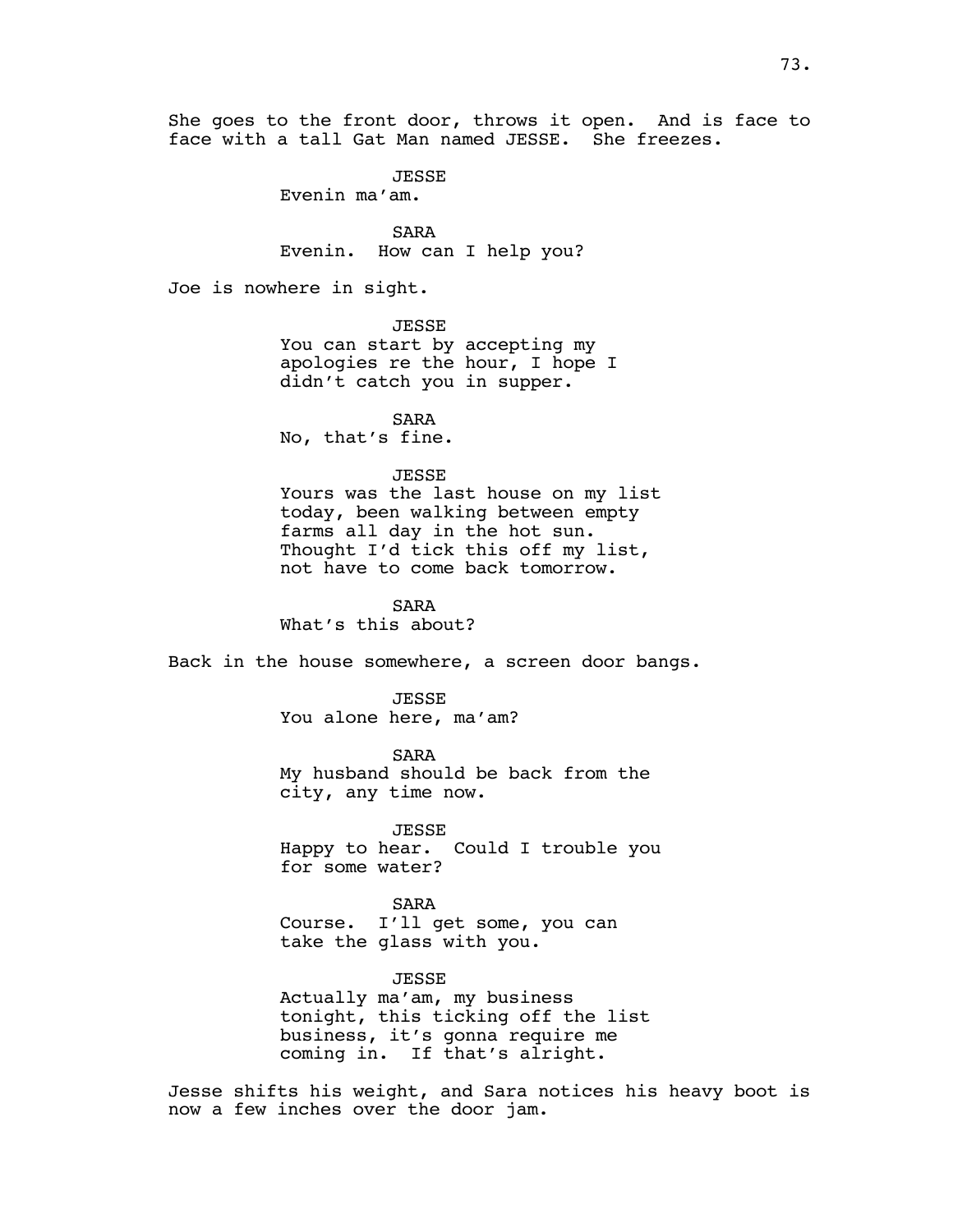SARA Will you tell me what this is about?

JESSE I will, yes. Can I come in?

Hanging above the door, just over Sara's head: the shotgun. Possibilities whirling through her mind.

JESSE (CONT'D)

Ma'am?

Silent decision, and she steps aside to let him enter.

# **INT. FARMHOUSE KITCHEN - CONTINUOUS**

Joe slips in through the screen door, gun in hand. Freezes in the kitchen, listening.

> JESSE (O.S.) I'm a deputized police officer, we're looking for an escaped criminal, just doing a sweep. Seen anyone through here the past two days, vagrants?

> SARA (O.S.) No, vagrants are always passing but nobody near the house.

Footsteps, as they walk deeper in the house. Joe can't tell if they're coming through the living room or hall. He hesitates.

> JESSE (O.S.) This man, here.

SARA (O.S.) He's young. No.

Then at the last moment Joe slips out the hallway door, as they enter from the living room.

Sara leads Jesse in, holding a photograph of Joe. She pours him some water. Jesse hands her a second photograph.

> JESSE We're looking for his father too, similar look and build but late 50s. May or may not be travelling together.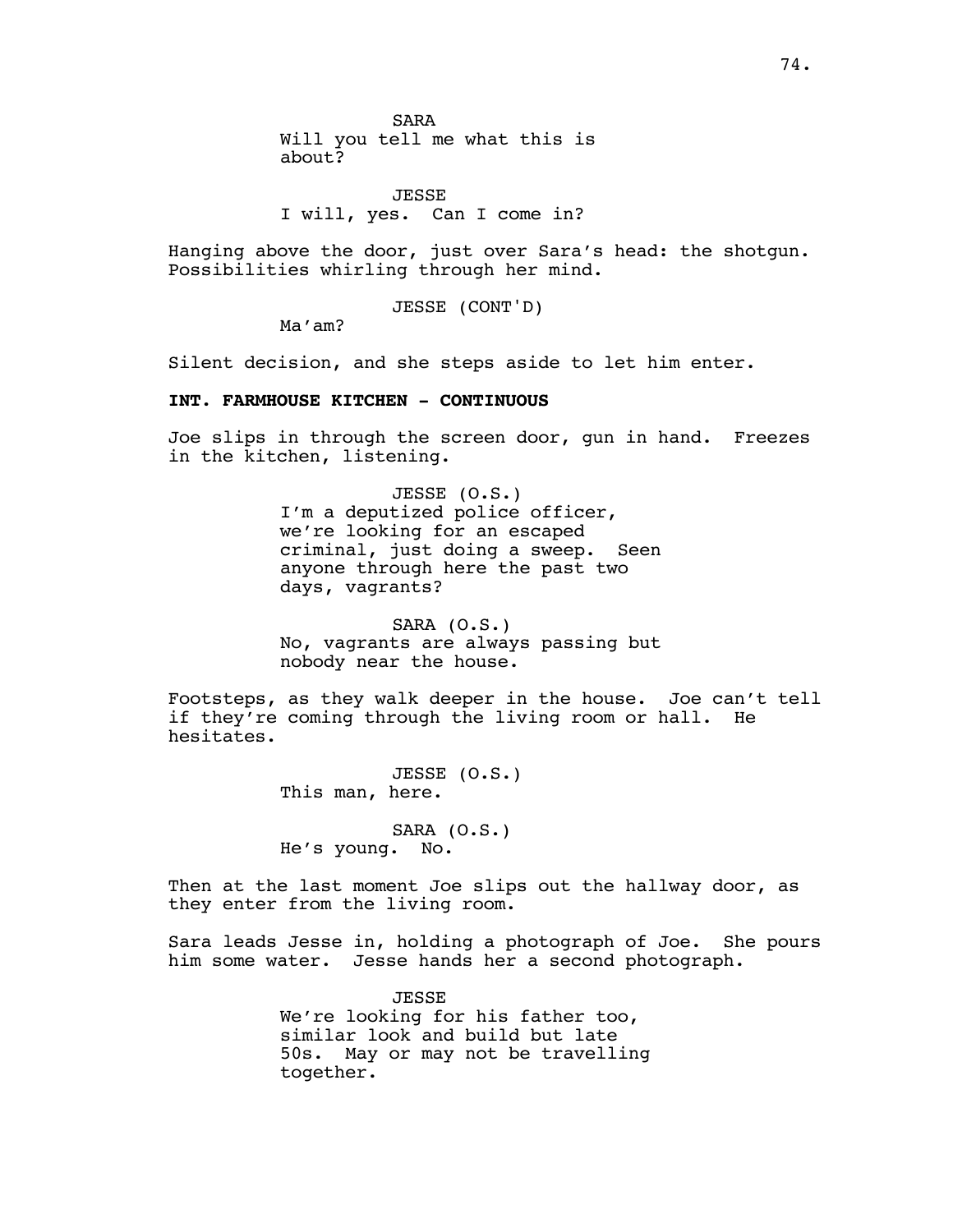This one is a print-out from a security camera in the Bodega, of Old Joe holding a gun on the checkout clerk.

Sara's eyes linger on Old Joe's photo, side by side with Joe's. Mind spinning. Maybe making the connection, we're not sure.

SARA

No.

She tries to hand the photos back but Jesse doesn't take them. He notices the toys on the table.

> **JESSE** Keep em. Kids with your husband?

SARA Yeah. Just one.

### JESSE

How old?

# SARA

Eight.

Jesse pokes his head into the hallway, just missing Joe slipping through the hall and into the living room.

He lifts his glass, drinks.

#### JESSE

Thank you.

SARA I'll show you the barn, then the house, then you can be on your way.

Sara holds the screen door open for him.

JESSE

I took the liberty with your barn. Apologies. So, the house.

Jesse strolls into the living room, and we follow him.

# **INT. FARMHOUSE LIVING ROOM**

He sits on a couch, taps on a small folding phone. Sara follows him.

> JESSE Eight, you said? Your boy? And your husband. (MORE)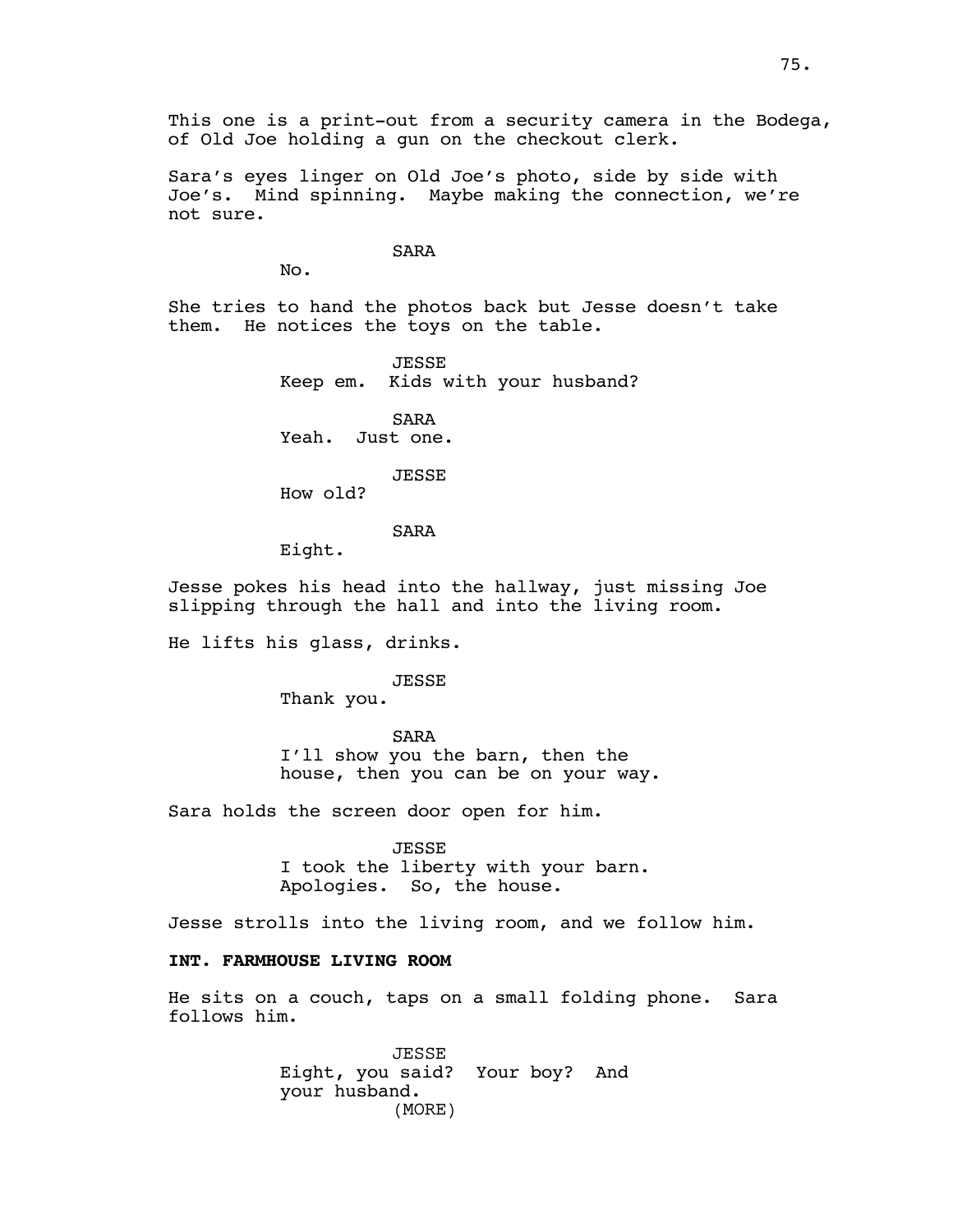Just gotta, check in. With the home office. This goddamn thing. JESSE (CONT'D)

Behind the couch, Joe crouches unseen. He looks up and sees Cid in the foyer, standing halfway down the stairs.

If Jesse turned his head he would see Cid clear as day.

Joe motions for Cid to get out. Cid points to Jesse, makes a GUN with his hand. Asking Joe.

Joe shakes his head, sharply motions: get out! Cid silently creeps down the stairs.

He is in full sight of the living room. Sara stands and crosses the room, drawing Jesse's gaze up from his phone and away from Cid.

SARA

This man dangerous?

JESSE

He shoots men down for a living. Stone cold killer. My boss has half the city's looking for him. Half the city and me. So. And if you find him, there's a helluva price. Chunk of money like that. Think on it.

SARA

I will.

Cid vanishes down the hall. Jesse looks up, stands.

JESSE Alright, show me upstairs.

The screen door in the kitchen creaks and bangs. Jesse looks sharply at Sara.

#### SARA

Drafts, in the house.

Jesse is already moving fast to the kitchen. The instant Jesse exits, Cid appears again in the hallway.

Opens a small door under the stairway and beckons Joe.

Joe hesitates, then silently dashes over and in.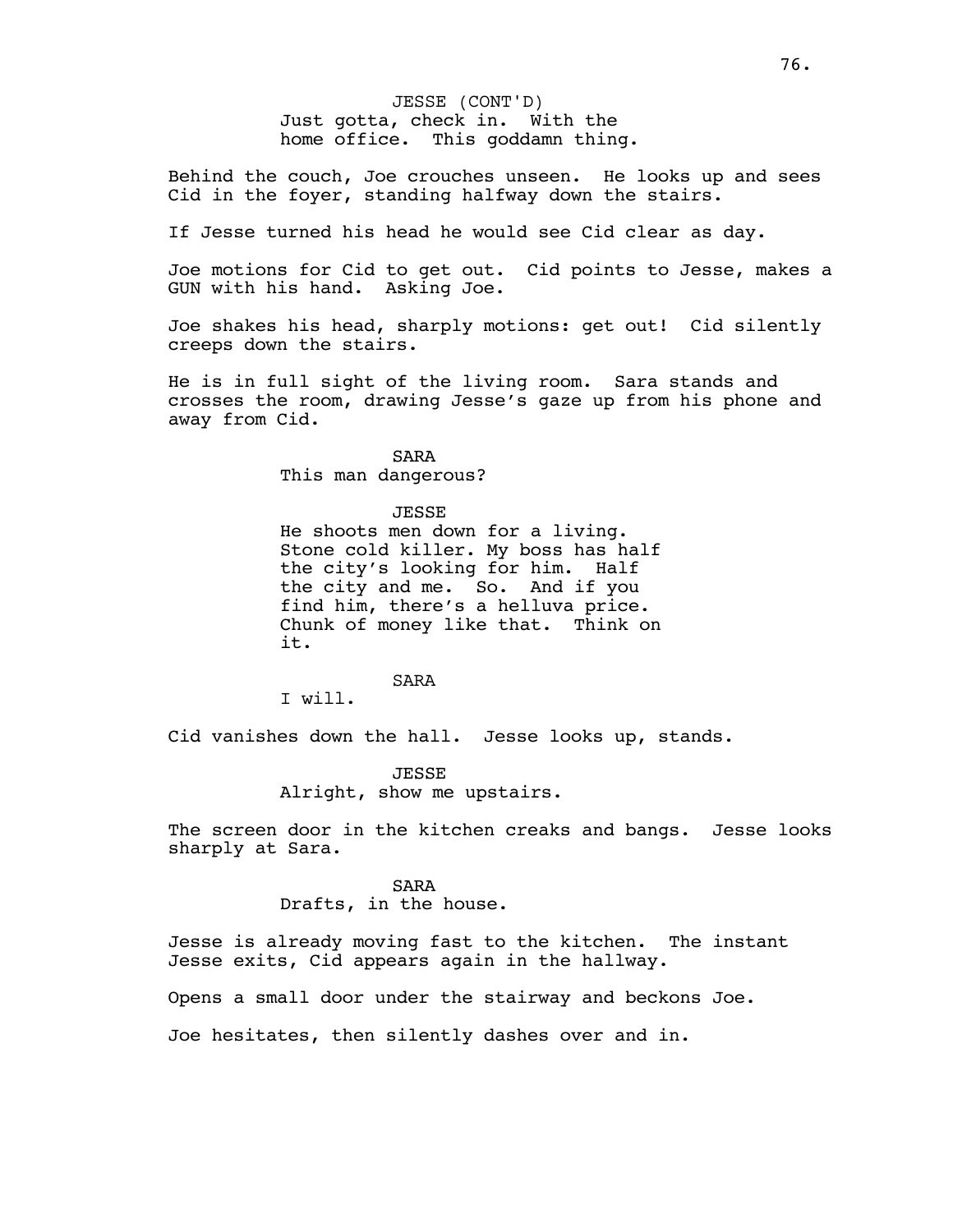Just outside the barn, a trap door covered with earth opens two inches. Joe and Cid prop it open, and peer out at the house.

# **INT. CRAWL SPACE - CONTINUOUS**

A deep large hole capped with a wooden trap door. Joe squats, Cid stands.

> CID My granddad built it, when the vagrant raids got bad. Nanna said he was nuts.

JOE Thank you granddad.

CID That wasn't the man.

JOE

No. I know him, that's what's funny. His name's Jesse. I like him. He'll go away when he doesn't find me, he won't hurt your mom. Sarah.

They watch in silence for awhile. In the distance, Jesse leaves the house alone and scopes the grounds before walking back towards the highway.

CID

Where's your mom?

#### JOE

My mom. Gave me up. I was younger than you. We were vagrants, and she was alone, for a long time I thought she was stupid for getting on the drug she was on, it was bad stuff, it probably ended up killing her. But now I see, she was so alone. And it was what she had. She sold me. To a panhandle gang. But I got away. And I ran and I ended on a train, sitting in the dark in an empty freight, going to the city, and I saw myself over and over killing those men who bought me and who got my mom on what she was on. Finding them and tearing them apart. Saving my mom.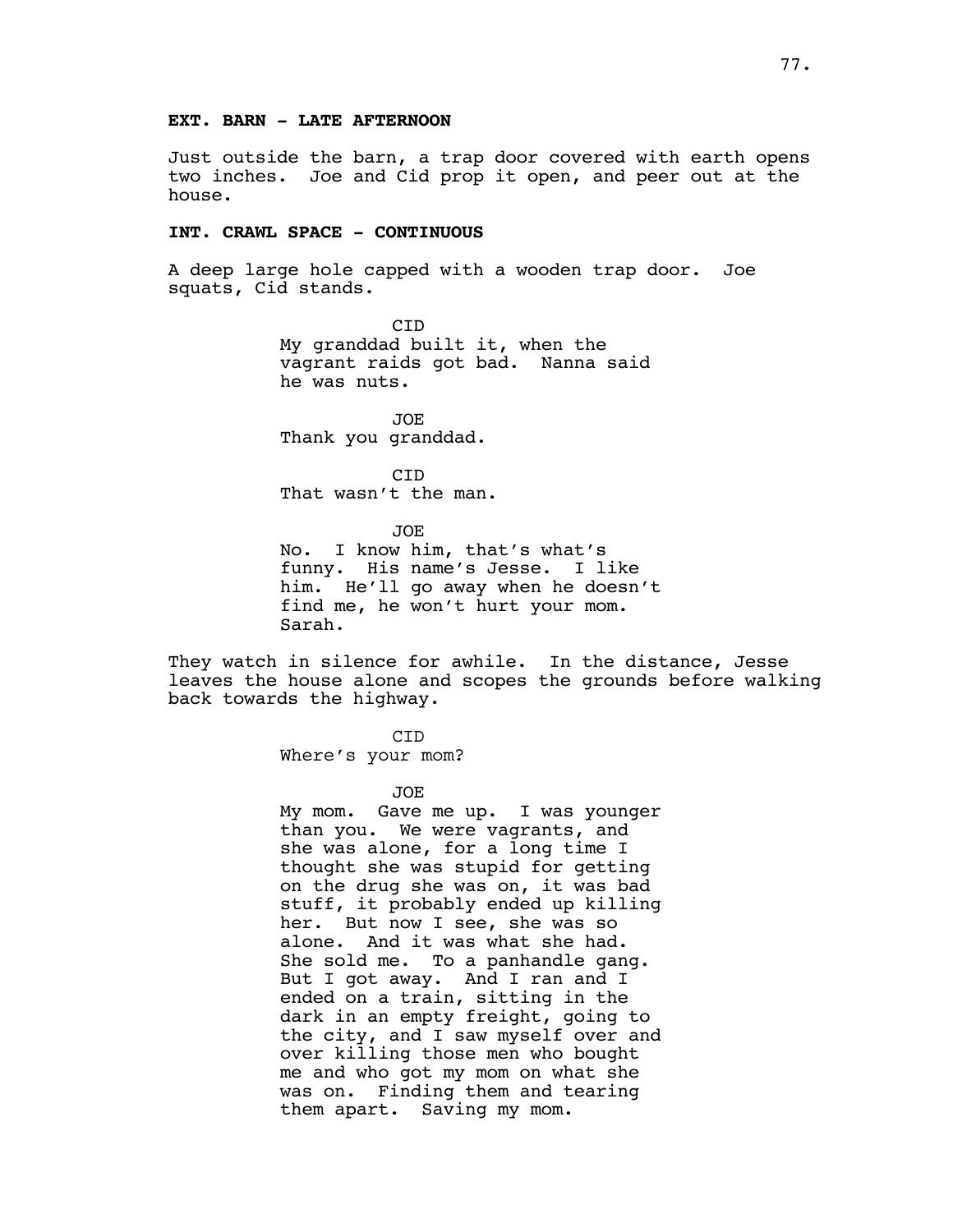**CTD** But you didn't.

JOE

A man in the city found me, put a gun in my hand, and gave me some things. I didn't have my mom anymore. I had my work, my money. My plans. For my life. That's what I'd kill for. Not something I don't have, and can't ever get back. (beat)

There's just men figuring out what they'd do to keep what's theirs, what they got. That's the only kind of man there is.

CID I'm not gonna let Sara get killed.

Joe looks at him. Wants to put his hand on his shoulder but doesn't.

> JOE I think we're clear.

He opens the trap door, climbs out.

#### **EXT. BARN**

Joe reaches down to help Cid out. Looking down at Cid in a hole with a trap door. Like Seth.

He grabs Cid's hand and lifts him out.

Sara comes out, sees Cid and her face breaks with relief. Cid runs to her, and in the distance they embrace.

Sara and Joe share a look. Joe quickly turns his eyes back to the cane fields.

### **INT. SECURITY MONITOR ROOM - LATE AFTERNOON**

A tiny, dark concrete room. Kid Blue watches a screen, his hand on a toggle wheel. A security cam view of Suzie's apartment building upper landing. Playback of last night. It scans quickly forward.

The APARTMENT SUPER leans against the wall behind him, counting money.

> KID BLUE All working girls, yeah?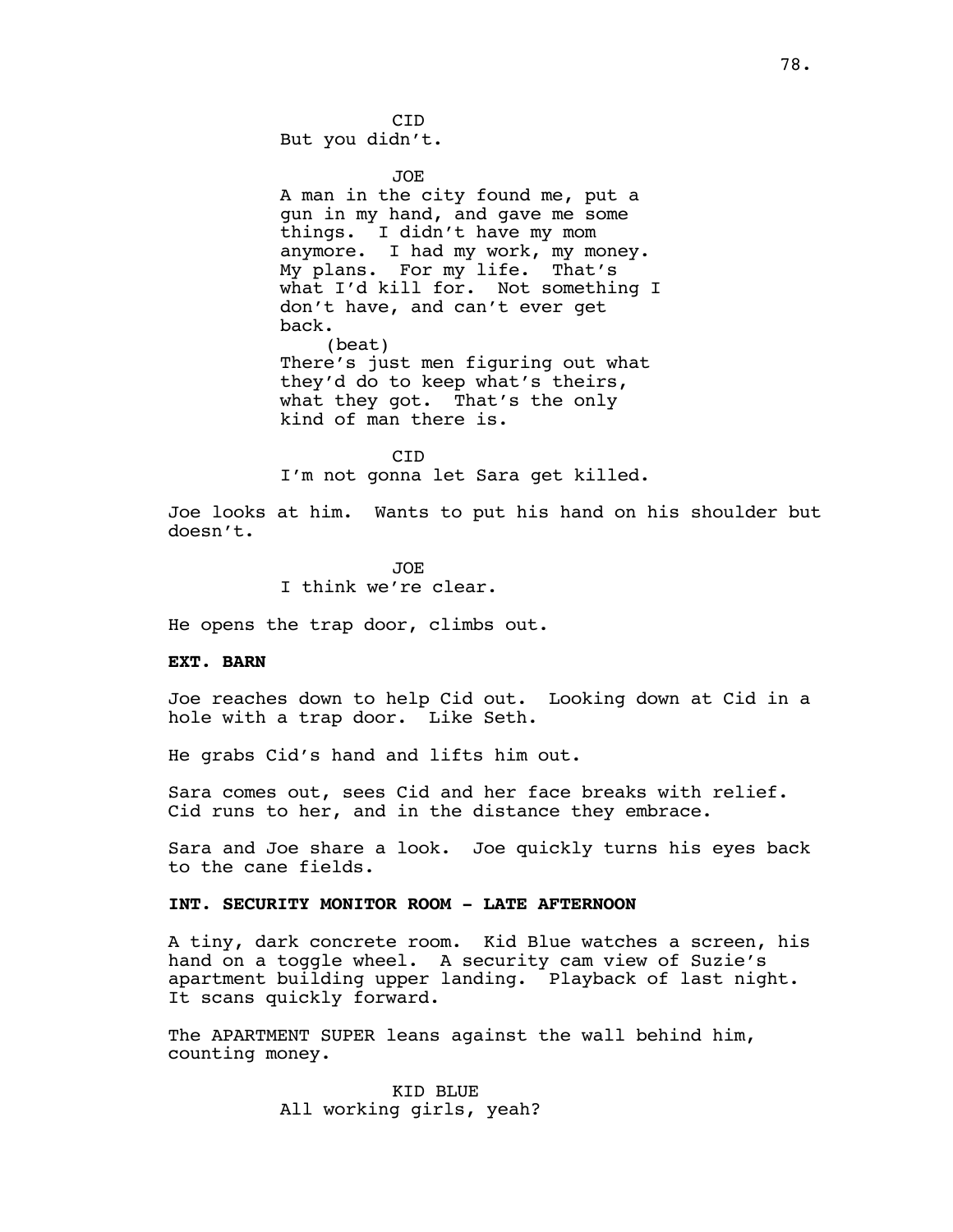SUPER Uh huh. This whole block. You wanna check those too, I can arrange.

### KID BLUE

I do.

On the screen, Suzie comes home. Picks up her daughter from next door. Goes into 205. Kid Blue keeps scanning. And an instant later, Old Joe climbs the stairs. Kid Blue slows the playback.

KID BLUE (CONT'D)

'Lo Joe.

Old Joe goes up to the window, his back to the wall. Watches Suzie through the window for a long while. Kid watches him intently.

Then very suddenly, without going inside, Old Joe leaves. Down the stairs, shoving his gun in his jacket.

> SUPER I'm an arranger, stranger. Huhuha. But you don't see what you wanna see, no refunds.

Old Joe vanishes down the street in a swarm of pixels.

# **INT. SARA'S BEDROOM - NIGHT**

Sara lies in bed. Eyes wide open. Still and quiet in the dark. Her hand moves over her bare leg. Slides across the sheets. Finds the Frog Buzzer lying next to her.

A moment of hesitation. Then she pushes it.

Silence. Her eyes go to the window. A long beat. Then sound: a door opening in the house below.

Quick footsteps approaching. Her eyes follow them. The door flies open. Joe, gun in hand, buzzer in the other. His eyes adjust to the dark.

JOE

What?

Closes the door, kisses him. The adrenaline in his head doesn't know where to go.

She pulls him to the bed, lifting his shirt off. The rain starts to fall against the windows.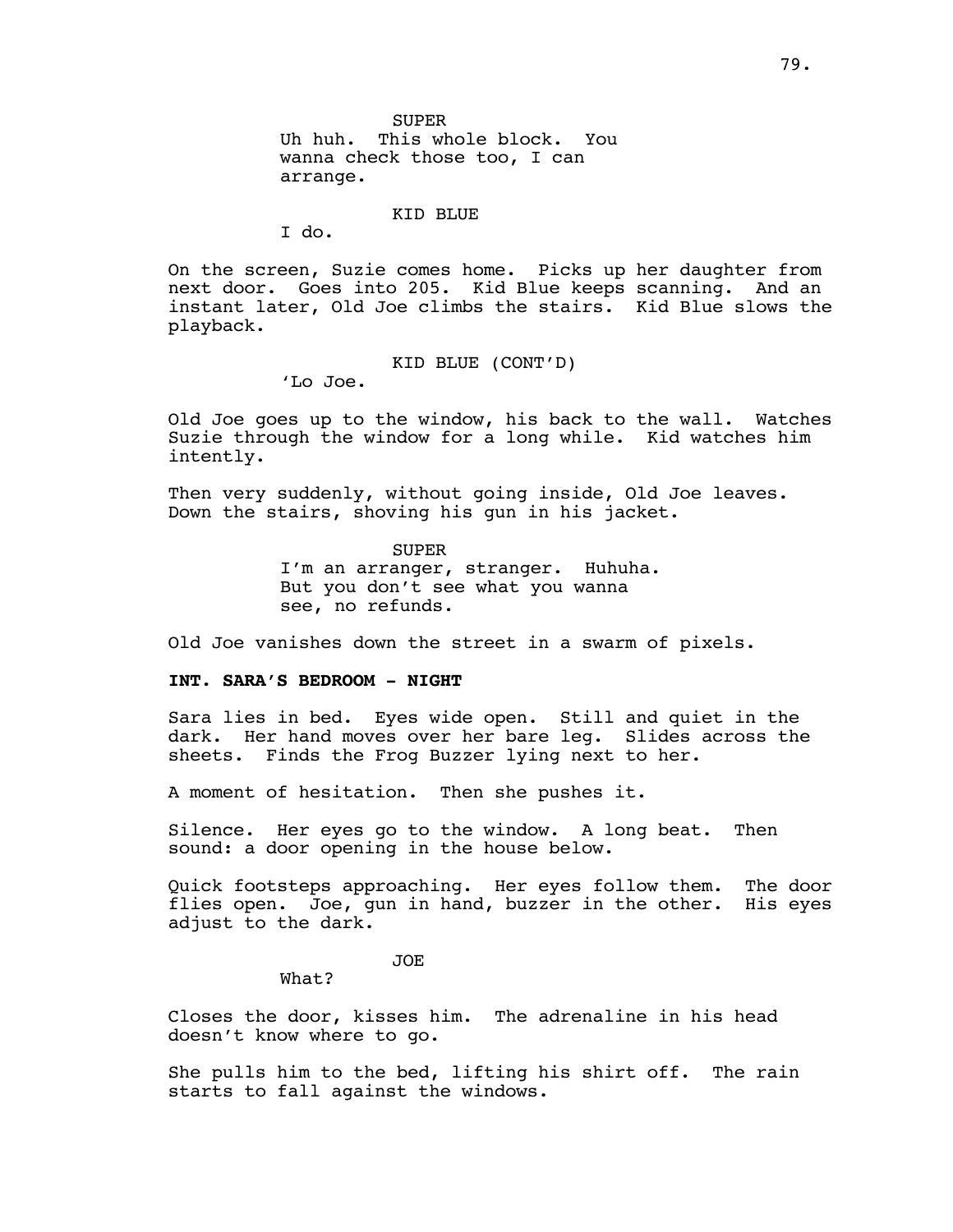### **LATER**

Lying beside each other. Joe still stunned.

Sara smokes a real cigarette, taking a deep joyful drag. She sets the lighter on her palm. It floats about a foot in the air, spinning, then drops.

> JOE That's pretty good.

> > SARA

In the city, young guys would hit on me by floating fucking quarters, I wouldn't tell 'em I was TK but I'd keep their quarters down. One guy busted a blood vessel in his eye trying to get it up.

A long beat.

SARA (CONT'D)

He's you. Your loop. You lied to me. But I know you're not lying that you're gonna kill this guy, your own self. And you protected Cid. From the gat man.

JOE Well. Yeah.

SARA He saved your ass didn't he?

JOE He saved my ass. (they laugh) He's a good kid.

SARA

Yeah he is. When I came back, after my sister died. Cid was sitting on the porch, I remember seeing him for the first time, in two years. Saw him on the porch. I drove up crying and I had been at a party in the city when I got the call, I was wearing this ridiculous party dress. All my ridiculous shit. I don't know if he remembered me, but he looked at me. I abandoned him. I abandoned my baby. (beat)

(MORE)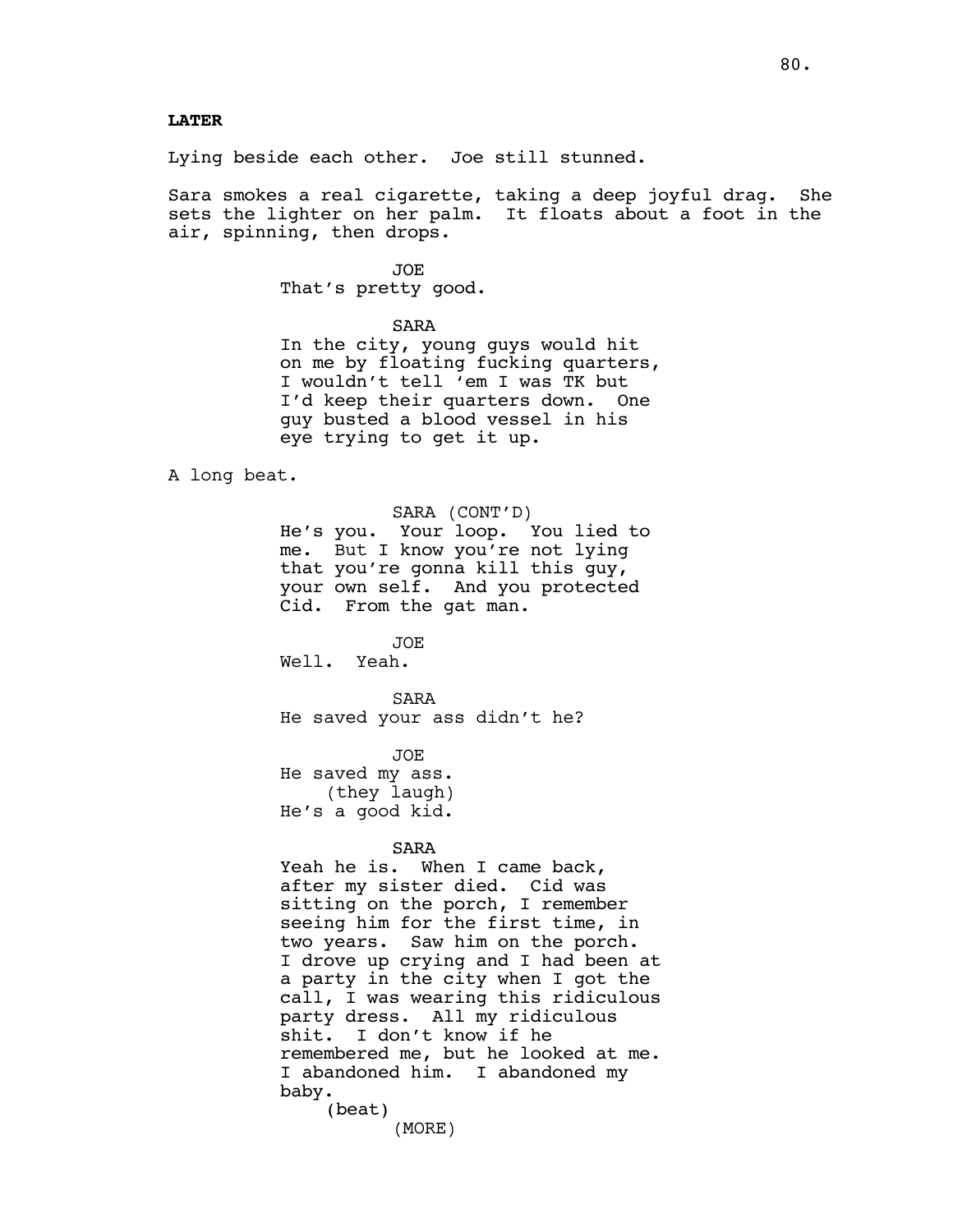#### SARA (CONT'D)

I seen so many men in the city, who I look in their eyes and they're lost. Whether he loves me back or not I'm gonna love my son I said. And as long as I'm there with him, there to raise him, he's gonna be safe, he's gonna be taken care of, and he never gonna get lost.

Joe sitting very still, watcher her.

### **INT. SARA'S BEDROOM - EARLY MORNING**

Joe sleeping alone in the bed.

He wakes. Sara is gone.

#### **INT. FARMHOUSE FOYER**

Joe comes down the stairs half dressed.

Jesse holds Sara at gunpoint in the living room. Staring at Joe with a cool lack of malice.

JESSE

Lo' Joe.

JOE

Jesse.

Joe steps into the living room, stands facing them.

JOE (CONT'D) I'm unarmed Jesse, you can let her go. Sara, Jesse here's the best shot with a gat I've ever seen, when he lets you go you sit on the couch and don't do anything stupid.

Jesse lets Sara go and trains the gat on Joe.

JOE (CONT'D) He's coming here Jess. My Looper, is gonna come here.

JESSE I gotta take you in man.

JOE

I got near a ton in pure silver, I take my looper back in and get right with Abe, whatever he gives me back I'll split it with you.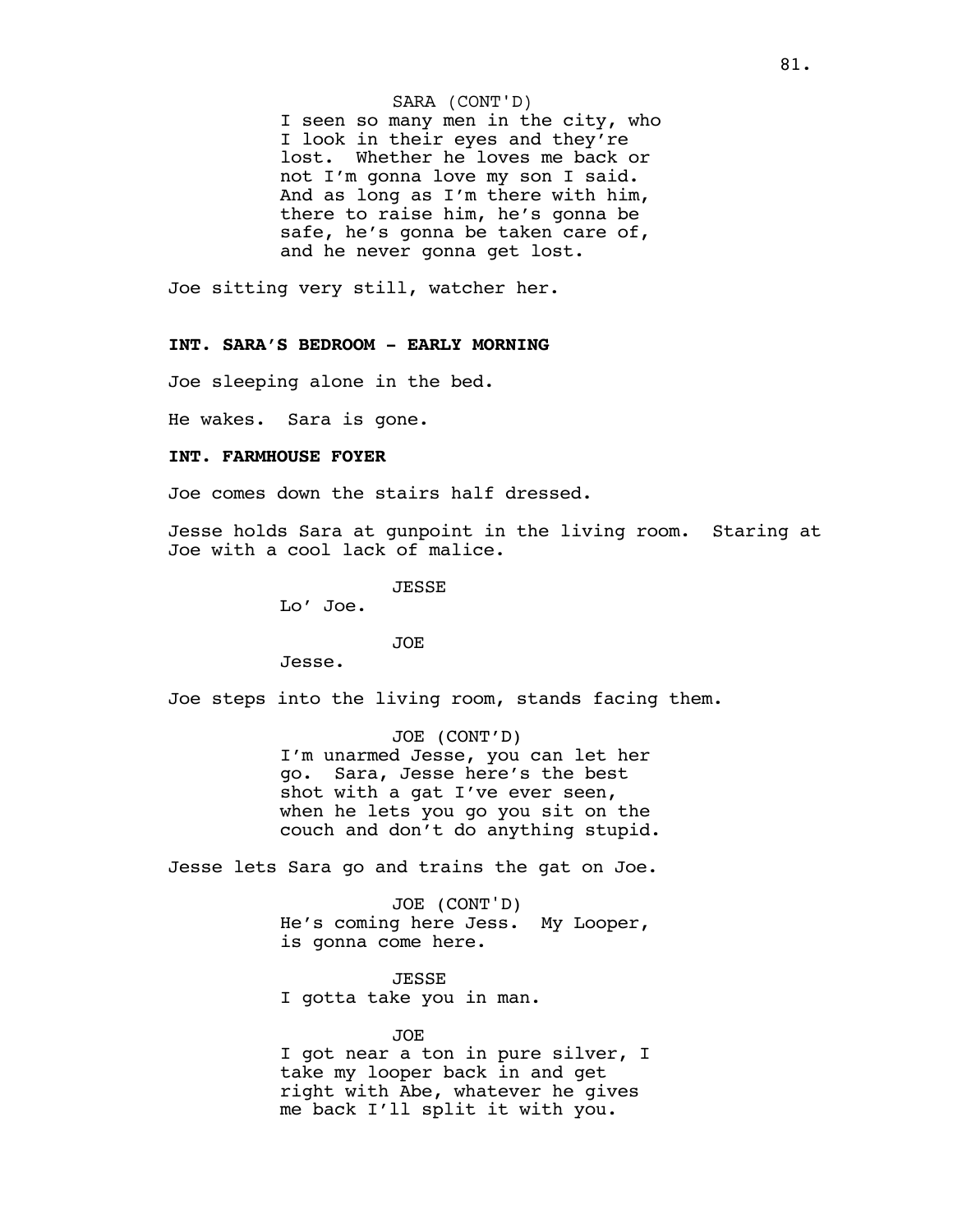**JESSE** Was that your plan?

JOE Ok. It's yours, all of it

JESSE Are you delusional? You aint gettin right with no one. As long as Abe's got one Gat Man standing, he'll be hunting you till his dying day.

Joe's face falling.

### **INT. APARTMENT 205**

Old Joe, gun ready, down the darkened hallway towards the door at the end with a rainbow on it. He puts his hand on the knob.

# **INT. FARMHOUSE LIVING ROOM**

JESSE We're going now. We're gonna go to my truck, you're gonna

CREAK. Cid on the stairs, sleepy eyed. Jesse, purely on instinct, spins and draws on Cid.

Cid's POV - Jesse's gun, snapping like a snake, barrel leveled at him. Cid makes a strange shouting noise, falls back.

Everything slows down.

### **INT. APARTMENT 205 - EARLY MORNING**

A DOOR FRAME - kicked open with all the violence in the world. Old Joe sweeps into the small apartment, gun drawn. Suzie cooking in a robe, opens her mouth to scream.

### **INT. FARMHOUSE FOYER / LIVING ROOM**

The room darkens. As if the sun passed behind a cloud.

Jesse realizes it's a kid. Lowers his gun. But Cid is midscream, falling back, his foot misses the step and he tumbles down the stairs.

Confused, terrified, falling. Joe runs into the foyer, to catch Cid. Sara runs behind him.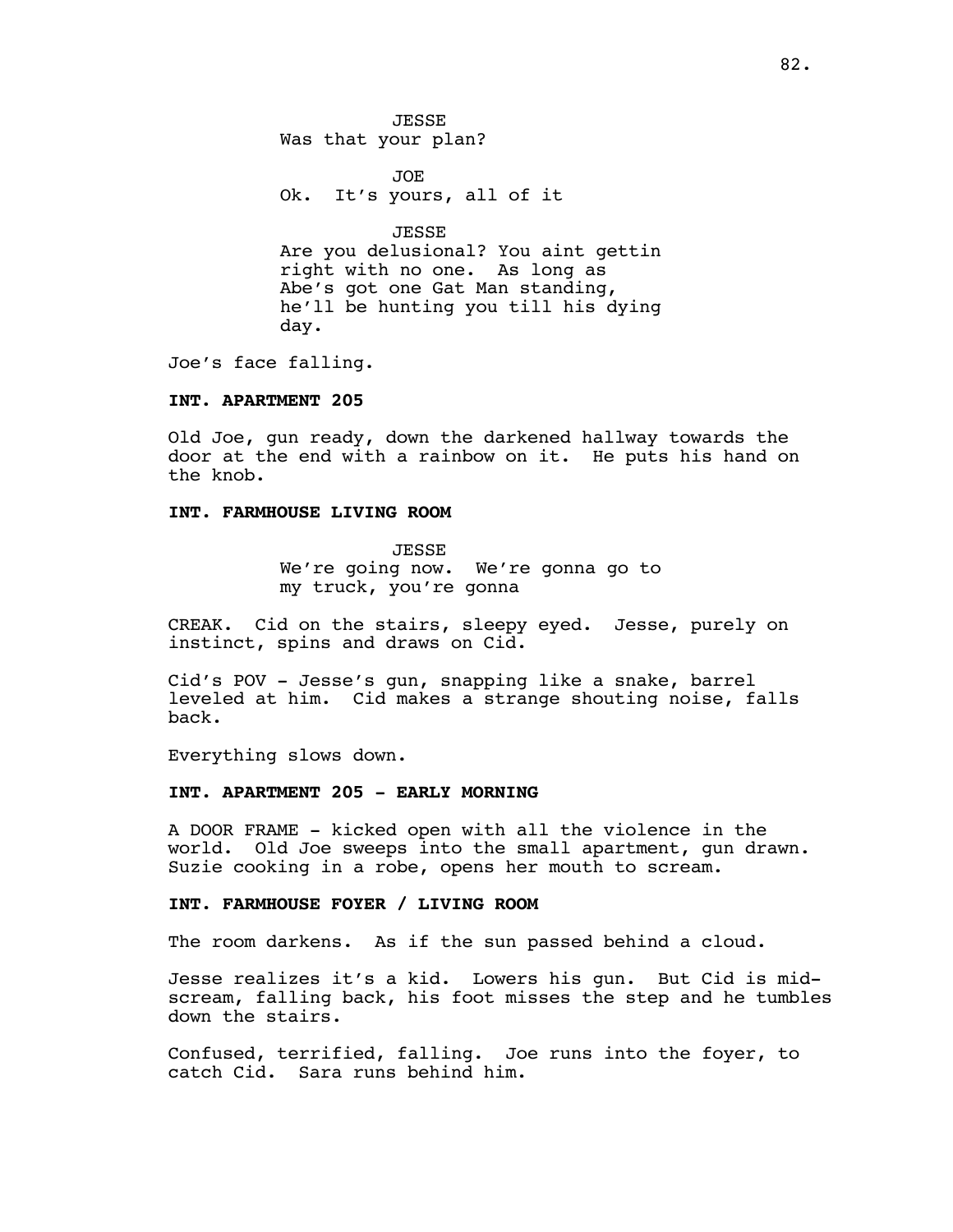The room is very dark now. Knick-knacks around the room rattle, then LIFT INTO THE AIR. All of them. Floating. Spinning. Sara's LIGHTER, on the coffee table: it RISES into the air.

# **INT. APARTMENT 205**

Old Joe shoves Suzie out of the way, charges down the hallway.

# **INT. FARMHOUSE FOYER / LIVING ROOM**

Joe is almost to Cid, who is still tumbling, nearly at the bottom of the stairs.

#### **INT. APARTMENT 205**

Old Joe swiftly moves down the hall to a door decorated with unicorn stickers. Pushes the door open. Gun in hand. Blackness within.

# **INT. FARMHOUSE FOYER / LIVING ROOM**

But just before he reaches him, Sara shoves Joe from behind. Shoving him TOWARDS THE FRONT DOOR. He's confused but her face is set.

Cid hits the hardwood floor of the foyer, face contorted with rage now, hand raised to Jesse, palm outstretched. Screaming. His scream louder than it should be.

Bigger things in the living room RISE OFF THE GROUND. Chairs. The couch. And Jesse. He rises five feet in the air, terrified.

### **INT. APARTMENT 205**

Old Joe readies his gun, staring into the blackness. But his eyes lower. He touches his temple. Remembering.

### **INT. FARMHOUSE FOYER / LIVING ROOM (OLD JOE'S MEMORIES)**

Sara pulls Joe through the front door, and he looks back and sees Jesse suspended in the air and Cid on the ground screaming like an animal

### **INT. APARTMENT 205**

Old Joe's face. Remembering.

### **INT. FARMHOUSE FOYER (OLD JOE MEMORY)**

Sara pulls Joe across the threshold, and looking back he sees this: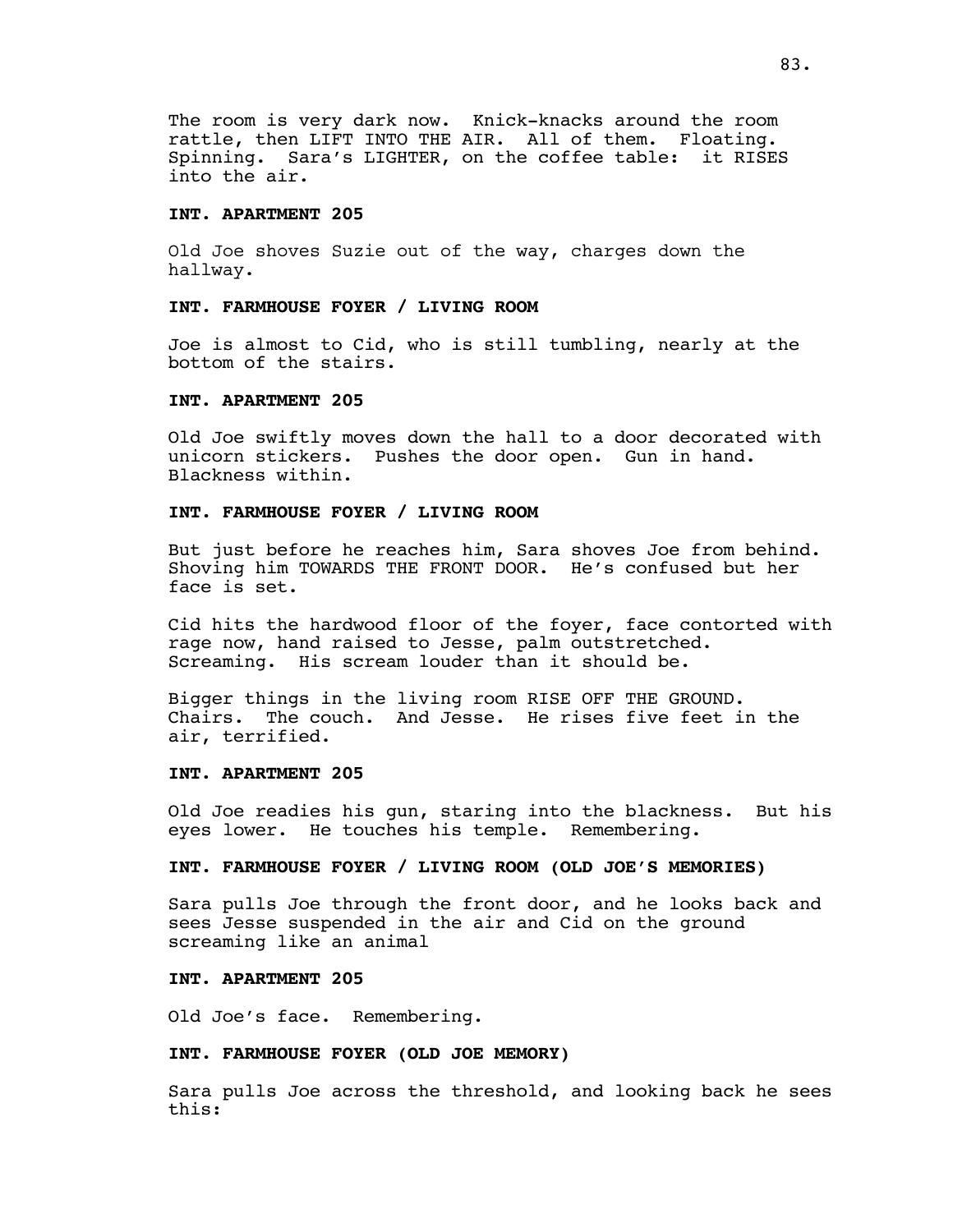Frozen in a tableau - Cid screaming, raw power. Jesse EXPLODING. A bright red fan.

# **INT. APARTMENT 205**

Old Joe's eyes lift. Realizing.

# OLD JOE

The Rainmaker.

A bare bulb hanging from the ceiling turns on.

A six year old girl's room. But the only person in it is Kid Blue. He shoots Old Joe with a blue tazer.

### **EXT. FRONT PORCH**

Joe and Sara fall out and down the stairs.

The front door and windows EXPLODE in a burst of splinters and glass.

# **INT. APARTMENT 205**

Old Joe hits the ground, mouth foaming, paralyzed. Knowing the answer now, knowing the who and the how but helpless and defeated.

Kid Blue kicks him in the face.

# **EXT. FARMHOUSE FRONT LAWN - MOMENTS LATER**

Moments after the blast. Joe and Sara lie in the dirt. Jesse's TRUCK parked nearby.

Joe stirs first. Stands shakily. The front door jam is splintered. Windows broken. He goes inside. Sara gets up, staggers in after him.

> SARA Cid! Cid!

> > JOE (O.S.)

Cid!

#### **EXT. BACK OF FARMHOUSE**

Joe bursts out of the screen door, holding his Blunderbuss and wiping off Jesse's gat.

Bloody Cid-sized footprints lead out the screen door and streak across the lawn, into the cane.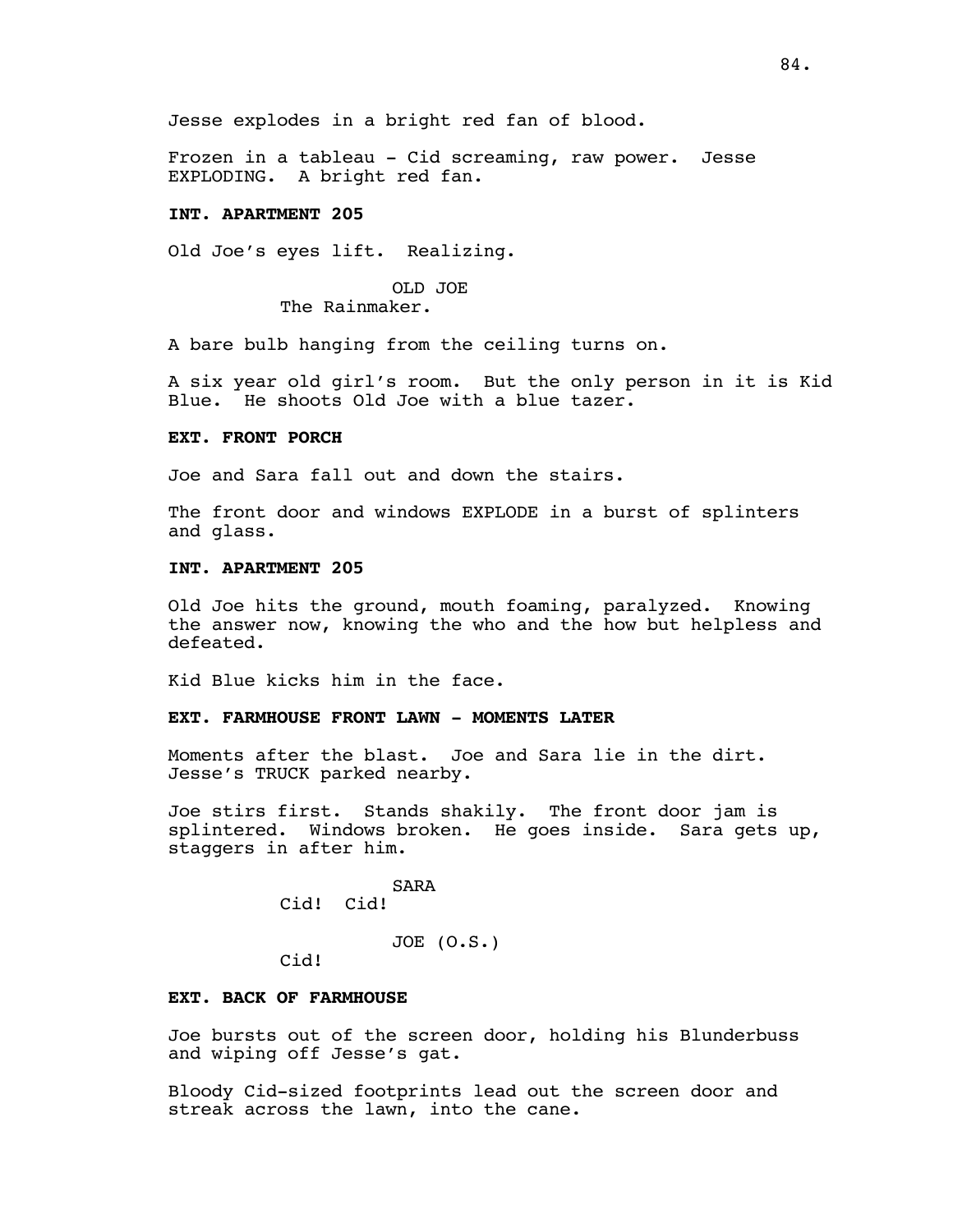Sara comes out after Joe, sees him heading for the cane.

SARA What are you doing with those guns? What are you going to do?

She lunges for him, wild. Wrenches his arm and he spins, throwing her to the ground.

> JOE How did your sister die?

Sara holds his gaze. Then everything breaks inside her and she collapses in sobs. Heaving. Joe rages

> JOE (CONT'D) How did your sister die? Is that what happened to her, did he kill her like that?

This breaks Sara out of her sobs

SARA No! No he was climbing a bookshelf, it fell back on him. He has no control, he gets scared, it explodes.

JOE Jesus what is he some TK freak

SARA Joe someday he'll learn to control it

JOE Yeah I know he will and imagine what he's gonna do

SARA If he did good with it! If he grew up with me raising him, if he grew up good-

JOE

He doesn't.

Joe heads to the cane, Sara scampers after him but slips on the wet grass, and Joe hits the cane with a head start.

> SARA You stay away from him! Cid! Cid!

She runs into the cane.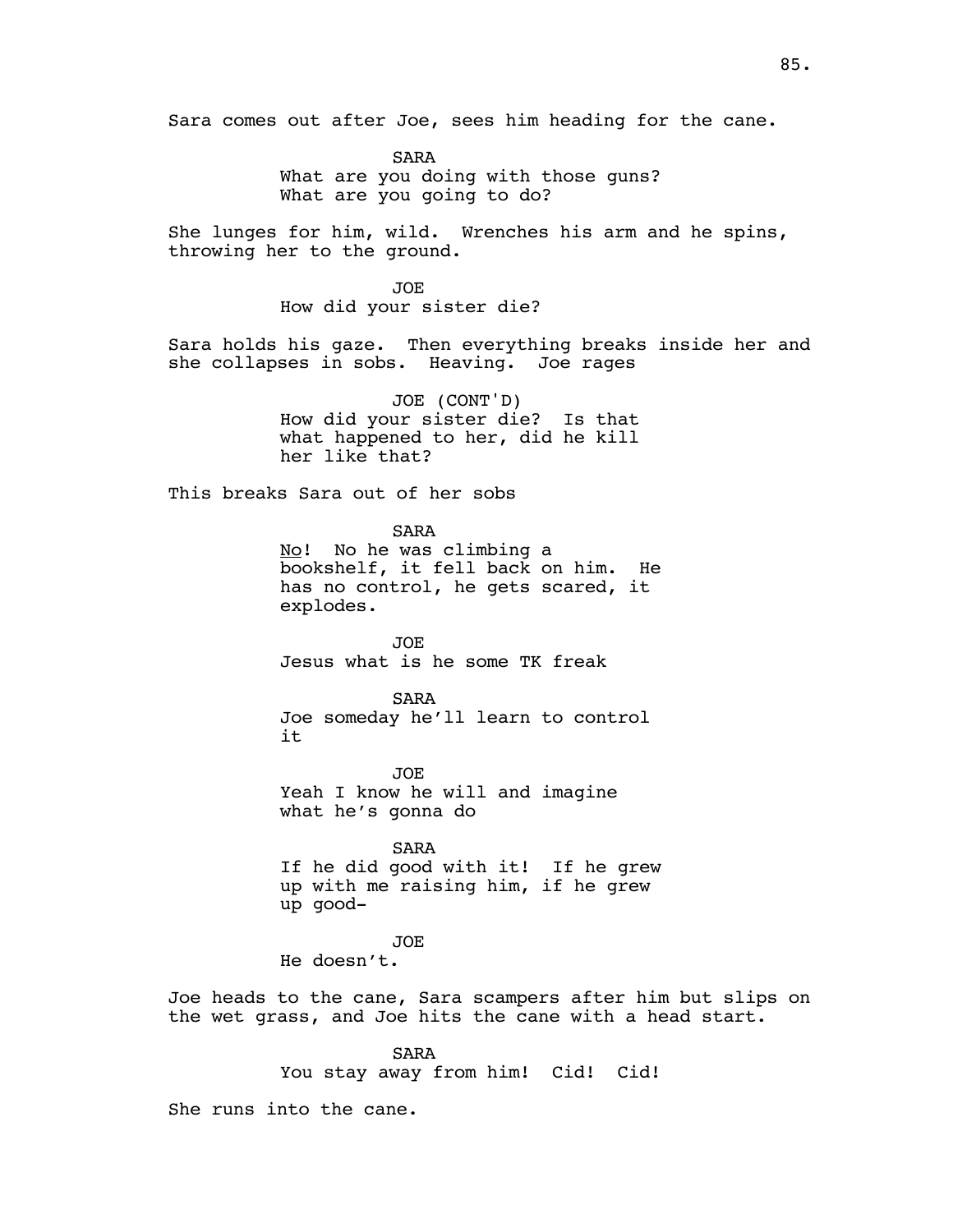# **EXT. CANE FIELD - WITH SARA**

WITH SARA as she stumbles blindly through the tall stalks.

SARA Cid! Make a noise baby, call to me! Cid!

WITH JOE through the cane, following traces of blood on the stalks.

> SARA (O.S.) (CONT'D) You stay away from Joe, you come to me! Cid!

Tries cocking the GAT but it's broken. Tosses it, wields the Blunderbuss.

#### **INT. SMALL CROP CLEARING**

Joe emerges from the cane.

Cid crouches at one end of the small clearing. He looks at Joe. Terrified. Half covered in blood. Hair matted over one eye.

Joe looks back at him. Approaches him, gun not raised, but in hand. Cid, like a frightened animal. A long moment.

And just like that, Joe puts his hand on Cid's head. Cid leans against his legs, crying.

Sara bursts into the clearing, sees this. Runs to Cid and embraces him, wiping the blood from his face. Joe steps back.

> JOE Right now two things have happened. My loop knows Cid's the kid he's looking for, and my gang knows I'm here. So in fifteen minutes one or both is coming down that highway. You pack up the Gat Man's truck, whatever you can fit, and you drive North away from the city.

One last look between them as Sara realizes what he's doing

SARA

Thank you.

and he vanishes into the stalks, towards the highway.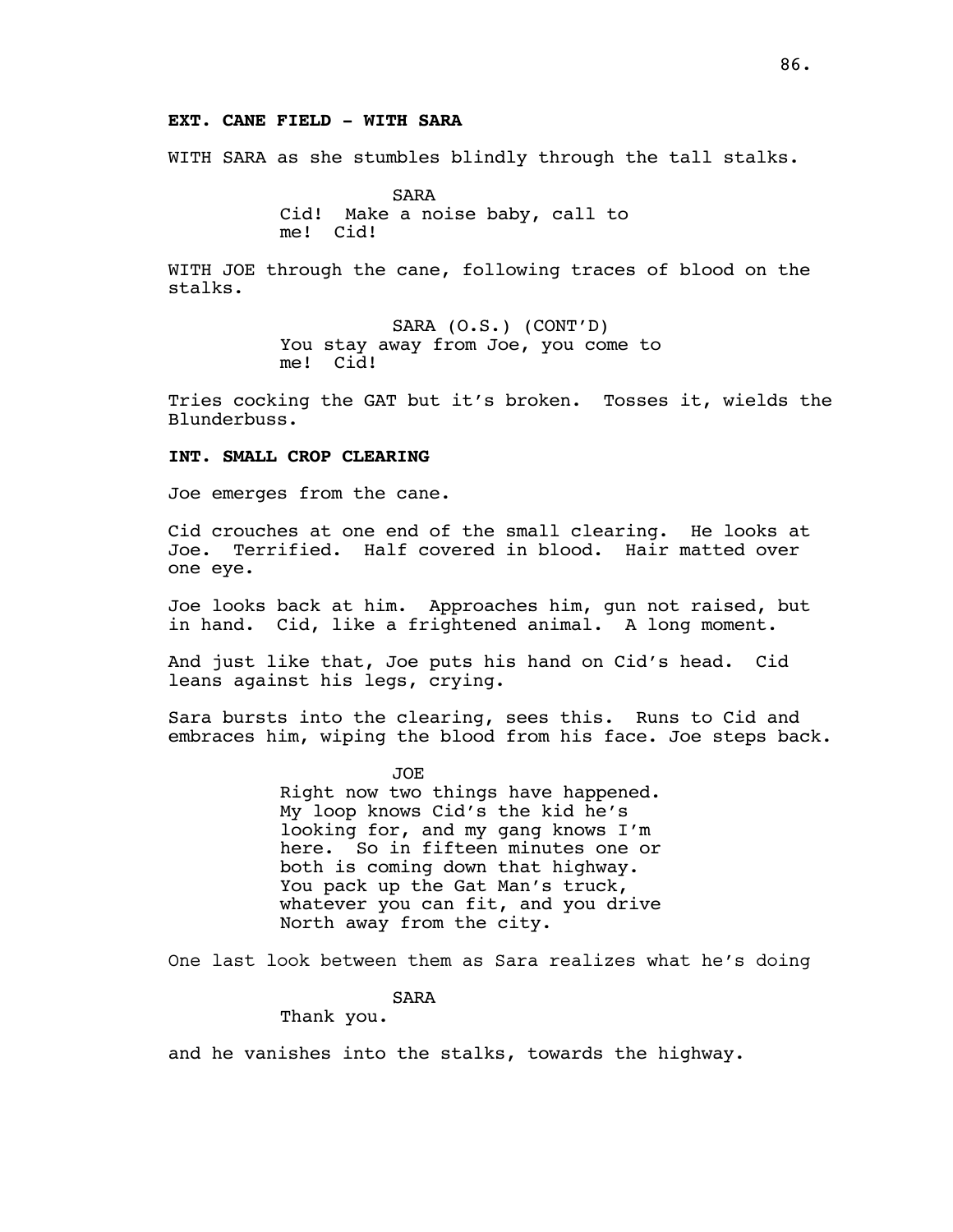From a high vantage point. Cars, bikes, Gat Men on foot, all heading towards the club. An army, all meeting at the Belle Aurore. Massing to attack.

# **INT. ABE'S OFFICE**

Crowded with Gat Men, all preparing.

GAT MAN 1 We got everyone here. All our men.

ABE Arm 'em up, let's go.

BUZZZZ. Abe turns, annoyed, and sees the security monitor. On the screen - Kid Blue rips the sack off and holds Old Joe's bloodied face up to the camera.

> KID BLUE (ON SPEAKER) I got him Abe. I got him.

ABE Well shhhhheeyit.

#### **INT. COAT CHECK**

The door buzzes open. Kid pushes Old Joe through the long entrance hallway, past a dozen Gat Men, who watch him with shocked amazement.

> KID BLUE That's right motherfuckers.

Old Joe's hands bound back. Kid Blue glows. He comes to the tiny coat check room, and Big Craig stops him, then sees Old Joe.

BIG CRAIG

Hoh.

KID BLUE I got him. Knew he was sweet on this one particular whore, so I checked her building.

BIG CRAIG They found Joe too though, in a farm on the east side. That's why all the Gats are here, the whole crew's arming up to make a sweep.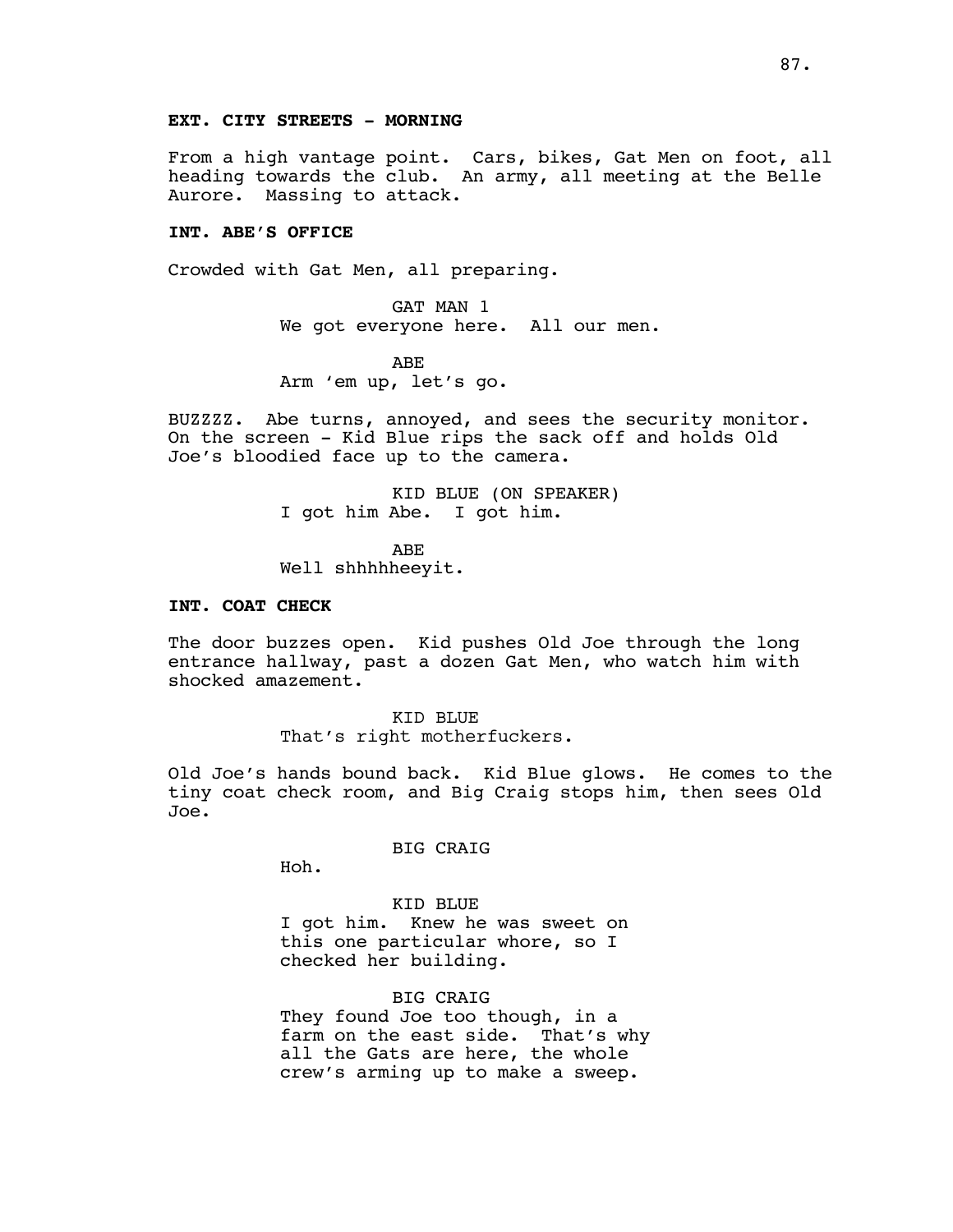KID BLUE Joe fuck Joe, save your bullets I got the Loop. Not such a fuck up huh? I'm taking him up to see Abe

This happens very fast:

Old Joe uses his legs to kick himself off the wall and back into Kid Blue, SLAMMING him against the opposite wall.

Old Joe grabs (behind his back) Kid Blue's gun, and blasts one shot through the chains binding his wrists and into the Kid's midsection.

He whips the gun from behind his back and shoots Big Craig in the face. Then blasts the Gat Men in the entrance hallway while he reaches into the coat check and pulls an automatic rifle.

He blasts like hell into the hallway. A few shots return but mostly the men are trapped. Then it's over. All is smoky still for a moment.

Old Joe stares at the exit door ajar, down the long hallway jammed with bodies. Then at the passage that leads deeper into the club.

A Gat Man runs in, and Old Joe shoots him down.

He steps into the coat check and loads his pockets with guns and grenades. Then launches himself into passageway towards the club.

# **INT. BACKSTAGE**

Old Joe weaves his way through the backstage area, chucking grenades in front of him, then unloading his automatic rifle into the smoky aftermath.

And with a mixture of dumb luck and skill from years of being gangland muscle takes out Gat Man after Gat Man.

The corridors are tight, twisty. Old Joe uses that. Throwing grenades. Blasting away. Purging. Killing everyone he lays eyes on. Wiping them out. All the bad guys.

It's horrible. Men maimed, bleeding and crying, dying the way people actually die from gunshots. Old Joe forges on, deeper.

# **INT. ABE'S DEN**

Abe and two Gat Men, guns out, crouched behind the table. Watching the door. A display screen shows Abe's office.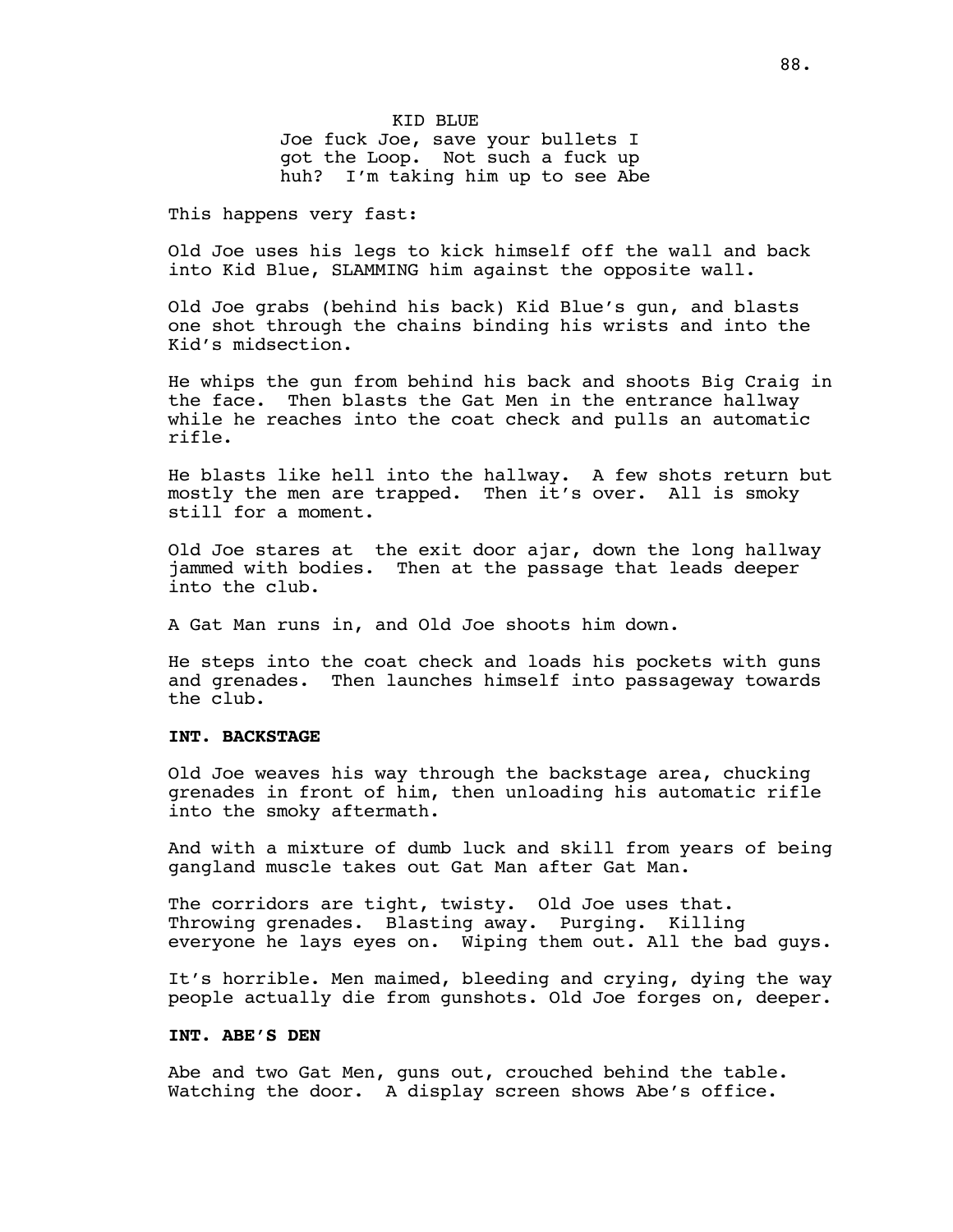**ON THE MONITOR -** Old Joe kicks the office door open. Takes it in, the office. Hammer on the desk. He reloads a gun. Eyes find the door to Abe's inner den.

Abe watches this, eyes dull. Shouts at the door

ABE

Joe. Guess I put the gun in that kid's hand, huh Joe. Guess everything comes back around. Like your goddamn ties.

**ON THE MONITOR -** Old Joe. Breathing hard. Reloaded. Closes the gun.

Abe lowers his eyes to his door, and what's about to come through it. Just as it bursts open we

CUT TO:

#### **INT. COAT CHECK - LATER**

Kid Blue's eyes flutter open. He lifts himself painfully. Checks his chest. Most of the shot caught his shoulder, his chest is grazed.

The Gat Men in the hall. Big Craig. All dead.

### **INT. BACKSTAGE**

Kid Blue wanders the smoky halls. Dead and dying men.

# **INT. ABE'S DEN**

Abe, shot once in the head, twice in the chest. Kid Blue stands over them. Stunned. Tears well in his eyes.

Then on the wall, he sees the map. The farm circled in red.

#### **EXT. HIGHWAY**

Joe breaks out of the cane, panting. He steps out into the middle of the highway.

Storm clouds on the horizon. He cleans and readies his Blunderbuss.

Joe waits. Then, a CLOUD OF DUST on the distant highway. He tenses. The cloud gets closer. It is a truck. An armored truck.

Joe squints. It's the ARMORED TRUCK that Kid Blue loaded his gold bricks into. The front windshield blown in.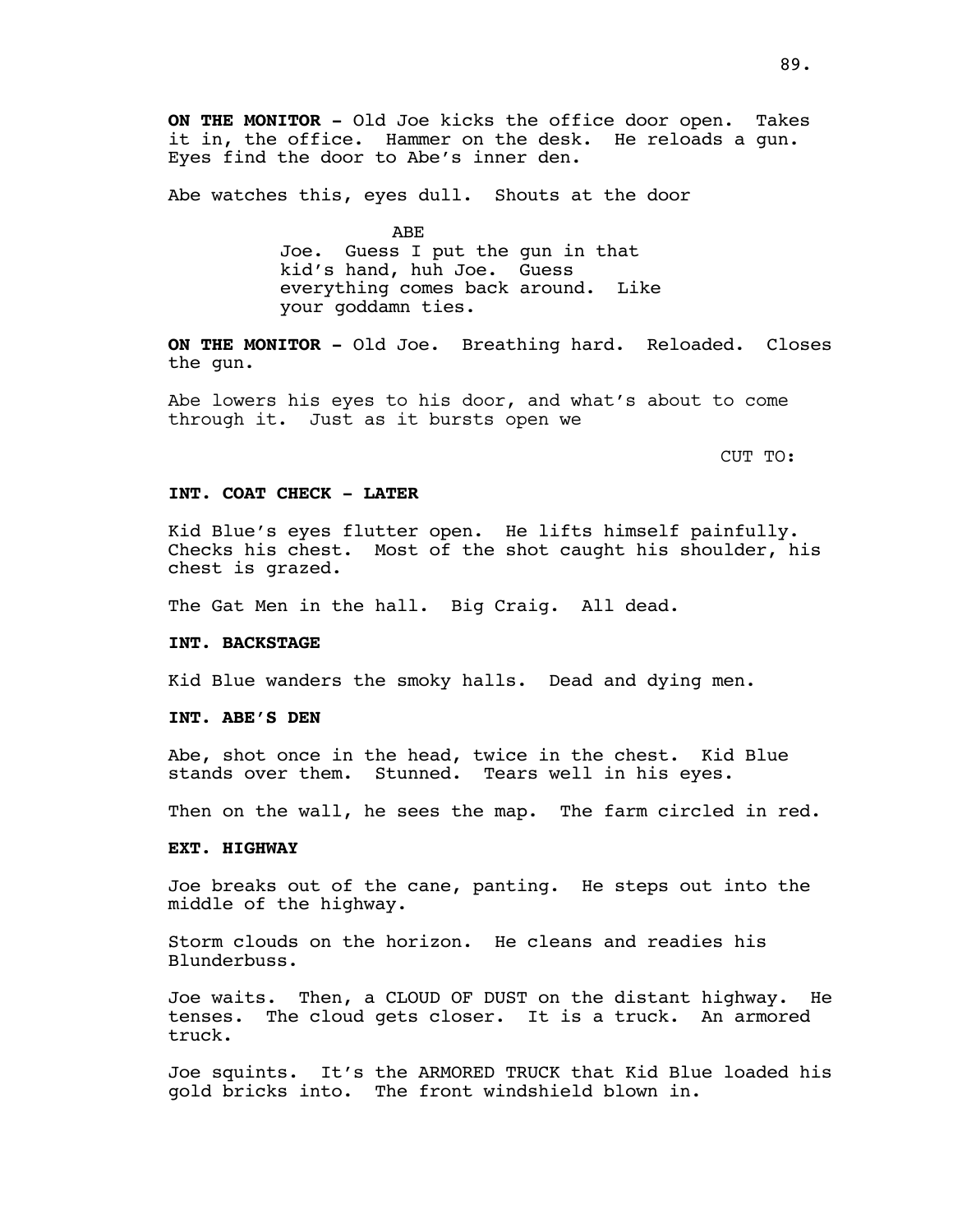The truck stops fifty feet away, and Old Joe steps out. He throws a gold bar, which lands in the dusty highway between them.

> OLD JOE You take this truck, you take your money, and you go live your life. No one's coming after you. I fixed it.

JOE And you go kill the boy. That's how you fix it.

OLD JOE You're goddamn right I'm gonna kill that boy. You got your life back.

JOE My life? Your life. Becoming you.

Joe raises his Blunderbuss and FIRES. Too far away, the shot scatters. The old man flinches, backs away.

Joe walks forward towards Old Joe, stepping over the gold.

OLD JOE Stupid little shit! You let him live, he's gonna take away everything you got! Everything I got! You seen what the boy's gonna become.

JOE I haven't seen that yet.

Joe fires again, close enough now to draw blood off Old Joe's chest and knock him back.

Out of nowhere a SLAT BIKE careens around the van, which has until now blocked our line of sight down the highway.

Kid Blue.

The bike clips Joe's leg, sending him spinning violently to the dusty pavement.

The bike shoots off down the highway, a cloud of dust in its wake. It takes a hundred yards for the Kid to pull it to a stop and spin it around.

Joe is hurt bad. He grapples for his blunderbuss.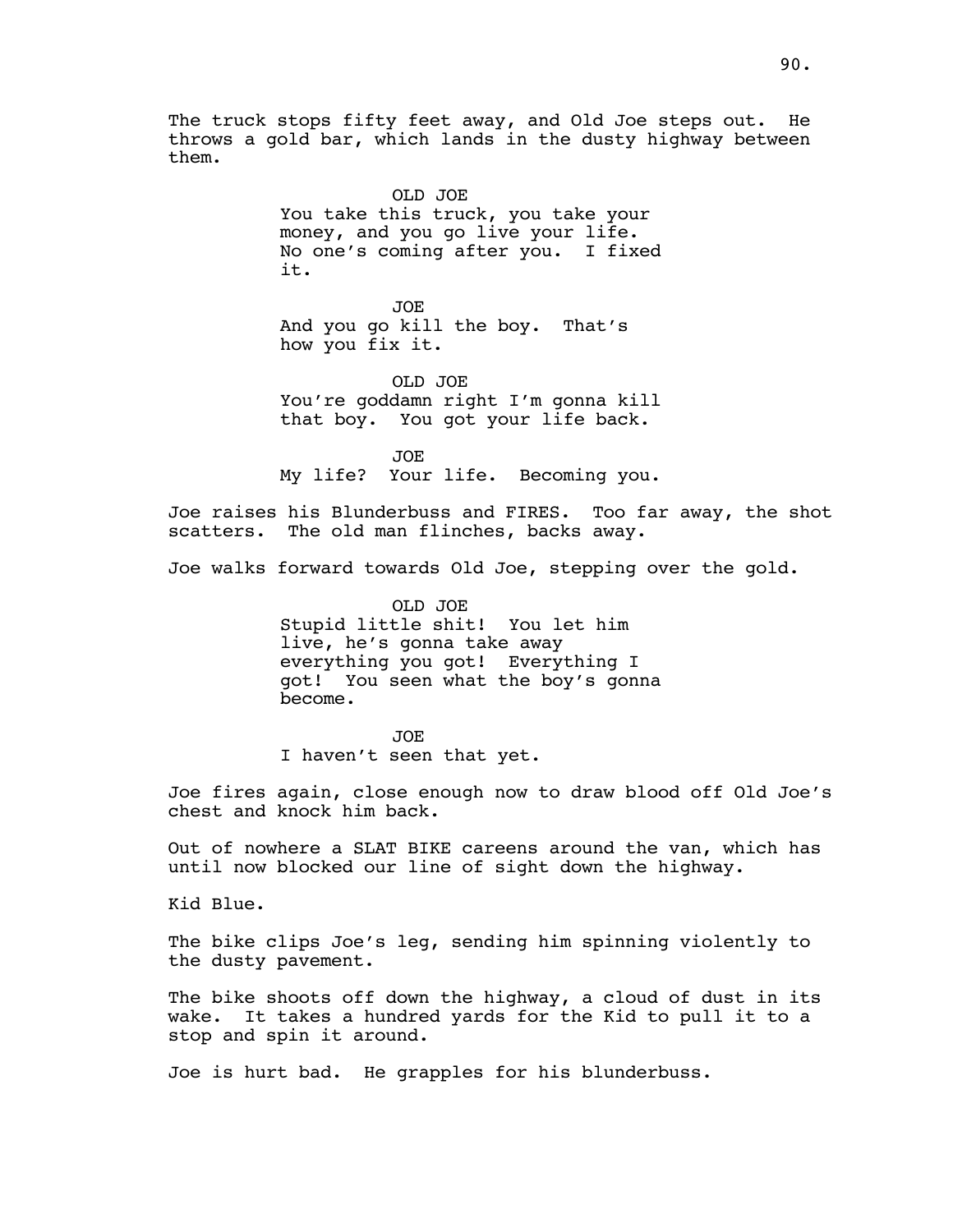Joe shoots at the Kid, but he's out of range, the gun fires scattershot.

Kid Blue fires, a bullet hits dangerously close to Joe.

Panicked, Joe begins firing at the pavement around him, round after fiery round.

Kicking up dust. Lots of dust. Raising a cloud.

KID BLUE'S POV - zooming towards Joe, now obscured in a cloud of dust and smoke. He fires his gat into the cloud, tries to slow the bike but can't in time.

In the dust cloud Joe hears the bike roaring down upon him. He covers up and when he feels the bike roaring past blindly FIRES his buss.

A moment later the bike emerges from the dust cloud. Without a driver. It skids, crashes.

When the dust clears away Joe lies still, arms over his head.

Besides him, the broken remains of Kid Blue.

Painfully, Joe raises himself. Then realizes:

Old Joe is gone.

# **EXT. FARMHOUSE FRONT LAWN - MORNING**

Clothes and boxes piled in the back of Jesse's truck. Sara loads one last bundle. Calls to Cid, in the front seat.

> SARA Ok baby, we're going. Put your seatbelt on baby.

They pull out and chug down the dirt road.

# **EXT. DIRT ROAD**

Stop

They roll down the dirt road that leads to the highway.

At the far end of it, at a distance but walking towards them, is the dark figure of Old Joe. Gun in hand.

Sara hesitates a minute, then guns it. Straight for him.

CID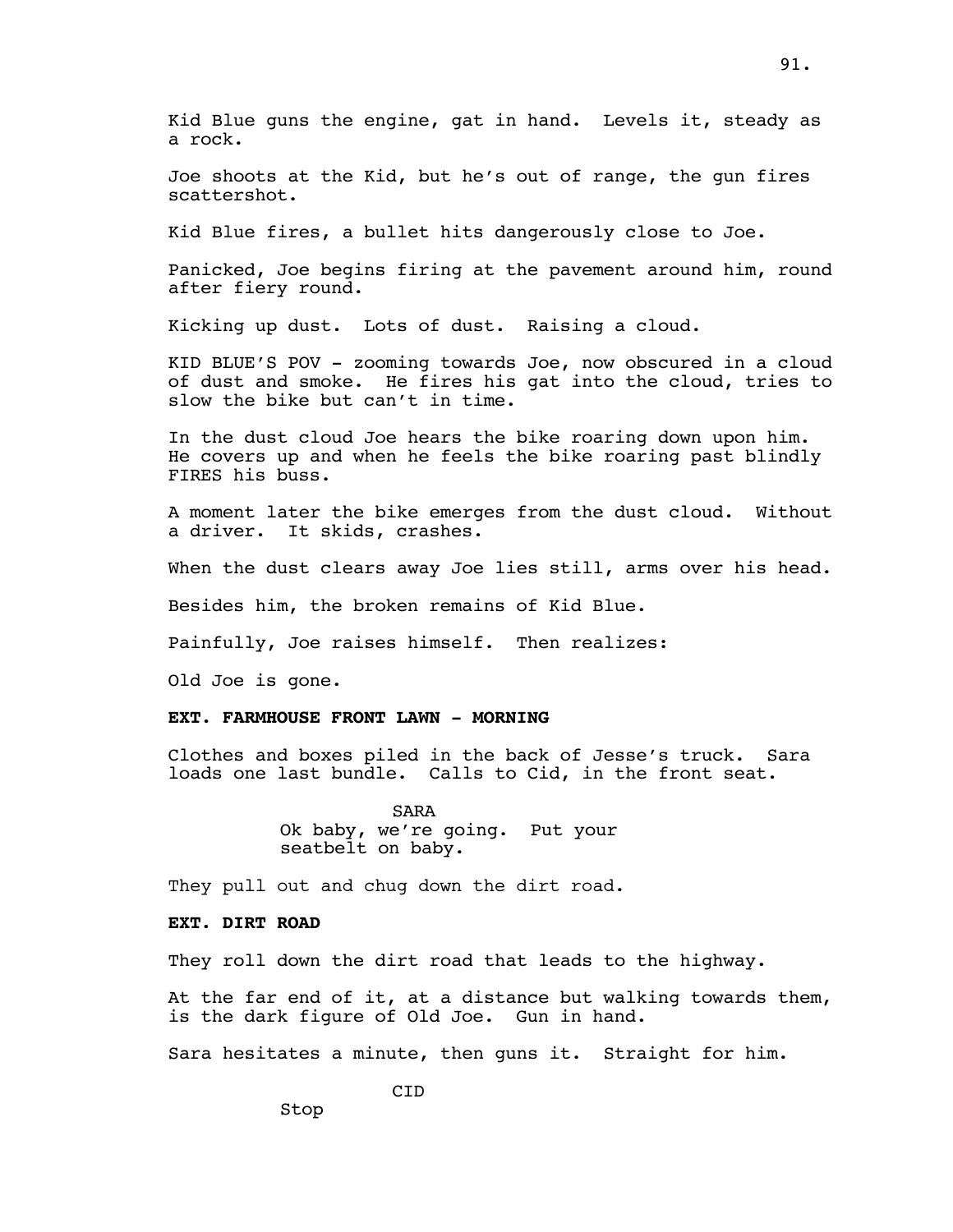SARA Duck down baby

CID Stop please he can shoot us

SARA Just stay down

Half the distance closed, but he's still far off. A shot cracks the front grill, another cracks the windshield.

CID

Stop!

The truck lurches horribly, and flips straight back in a graceful arc, landing upsidown.

Sara and Cid, dazed, hanging by their seatbelts.

SARA

Are you ok?

#### CID

I'm sorry

In the rear view mirror, Sara sees Old Joe getting closer.

SARA You're ok. C'mon baby we have to run now.

She unfastens them and they both climb out, and Old Joe stops suddenly, taking aim.

Sara pulls Cid behind the flatbed for cover as two bullets glance off the overturned truck.

> SARA (CONT'D) We're going into the fields. I want you to run, I'll be right behind you, don't look back. Okay?

Old Joe lowers his gun and runs towards them.

SARA (CONT'D)

Go!

They both sprint off the road.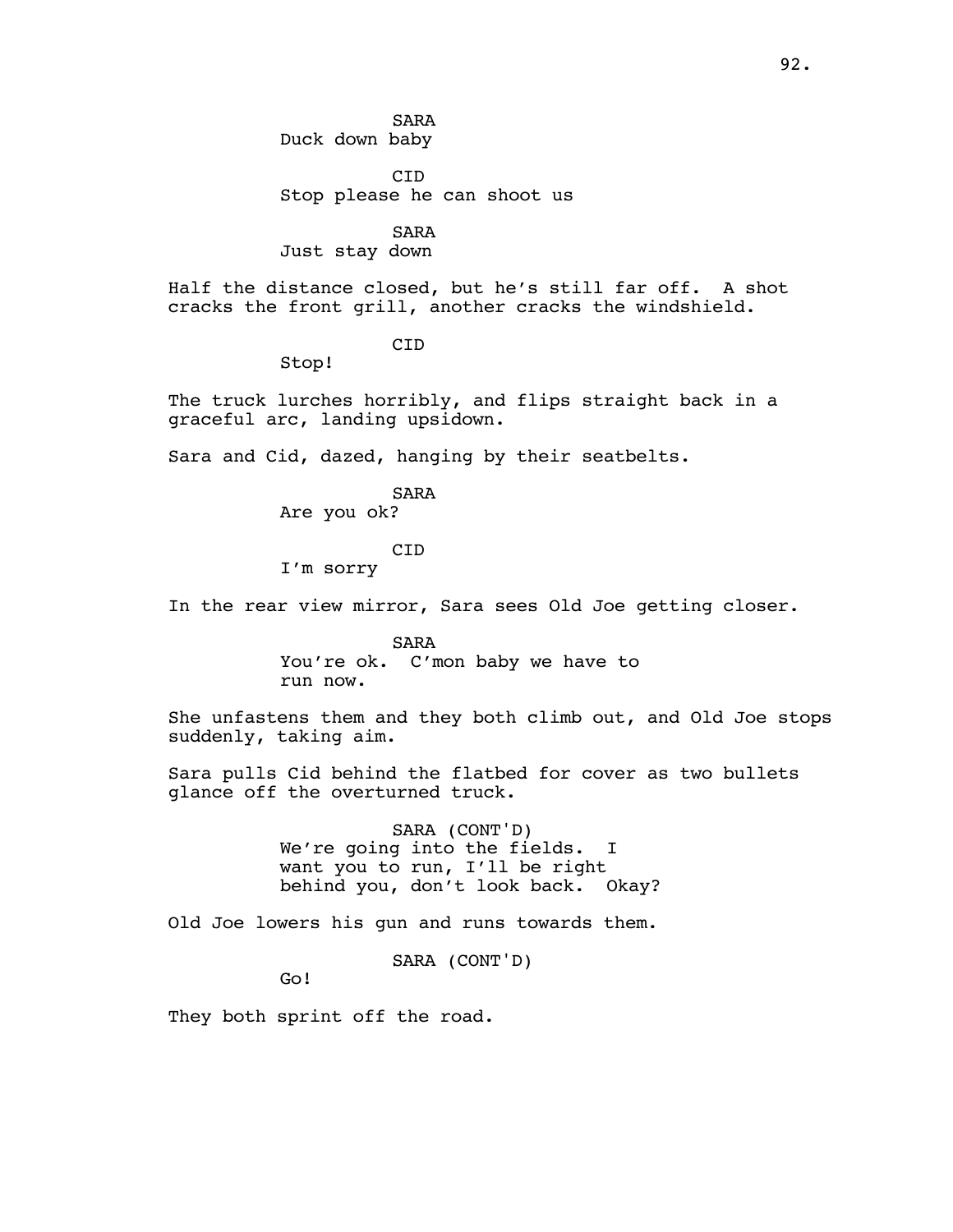# **EXT. FIELD - WITH CID & SARA**

The wide bare field. Cid runs ahead towards the cane, Sara not far behind. The earth soft, their feet sink in, like a nightmare.

# **EXT. FIELD - WITH OLD JOE**

Old Joe crosses the road and chases them onto the field, firing at them on the run.

# **EXT. FIELD - WITH CID & SARA**

Bullets thunk in the earth. Sara stumbles, exhausted. Cid turns, about thirty feet ahead of her.

# **EXT. FIELD - WITH OLD JOE**

Old Joe stops running and steadies his gun.

### **EXT. FIELD - WITH CID & SARA**

A distant gunshot CRACK. A fan of crimson blood sprays from Cid's head. His neck twists and he crumples to the ground.

SARA

NO!

Sara is stopped in her tracks by an invisible force.

```
SARA (CONT'D)
```
No Cid no!

The topsoil of the earth around them RISES in a fine dust.

# **EXT. FIELD - WITH OLD JOE**

Old Joe reacts as the topsoil rises, an eerie moment.

# **EXT. FIELD - WITH CID & SARA**

Sara struggles to reach Cid but is still about twenty feet behind him.

Cid raises his head. The bullet grazed his jawline. Not severe but lots of blood.

Cid's eyes locked hateful on Old Joe. Blood soaks his shirt. Far behind him, the barn splinters apart as if in a tornado.

SARA

No!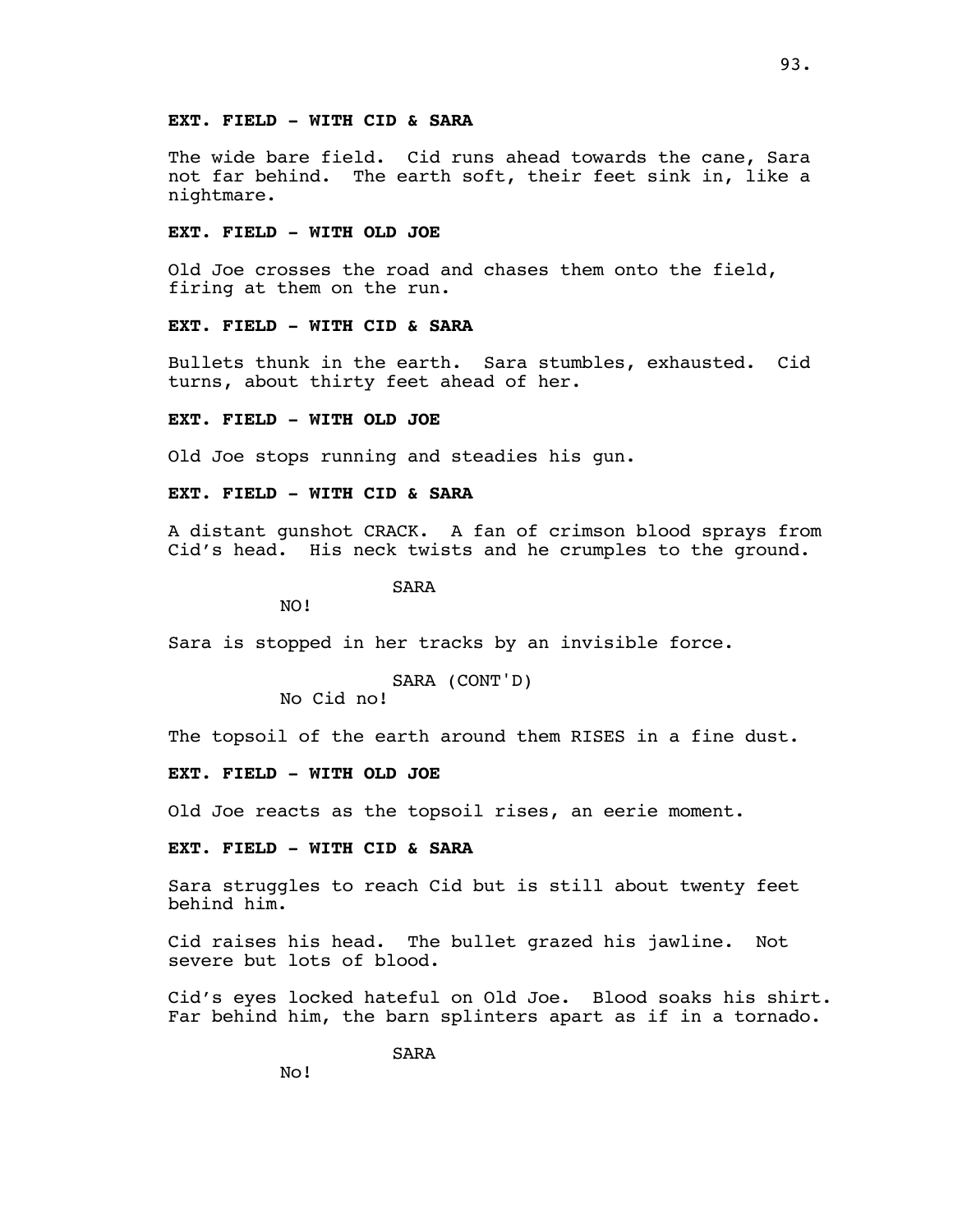Sara lifts into the air.

### **EXT. FIELD - WITH OLD JOE**

Old Joe is hefted off the ground. His gun falls.

### **EXT. DIRT ROAD - CONTINUOUS**

Joe speeds onto the dirt road in the ARMORED TRUCK. He spots the field but at that moment a seismic wave of wind and dirt hits. The Armored Truck skids and topples over, bursting like a cheaply wrapped gift.

# **EXT. FIELD - WITH CID & SARA**

Cid stands. Intense, eyes dark, in another place.

### **EXT. FIELD - WITH OLD JOE**

Old Joe, suspended mid-air, realizes what's about to happen. He lifts his hand defensively and SCREAMS

#### **EXT. FIELD - WITH CID & SARA**

Cid's face straining, about to scream.

Then words filter through the din. Faint gentle words.

SARA

It's ok baby

Cid's focus adjusts from Old Joe to Sara. She floats, reaching out to him. Eyes calming, reapeating

> SARA (CONT'D) It's ok, mommy loves you. It's alright. You're alright. Mommy loves you baby. It's ok.

Cid's eyes hold hers, something big changes, and then his face breaks. He barely mouths the word

CID

Mom

And everything FALLS. Sara, Old Joe, the earth. All comes crashing down.

### **EXT. DIRT ROAD**

The sugar cane shivers then is still.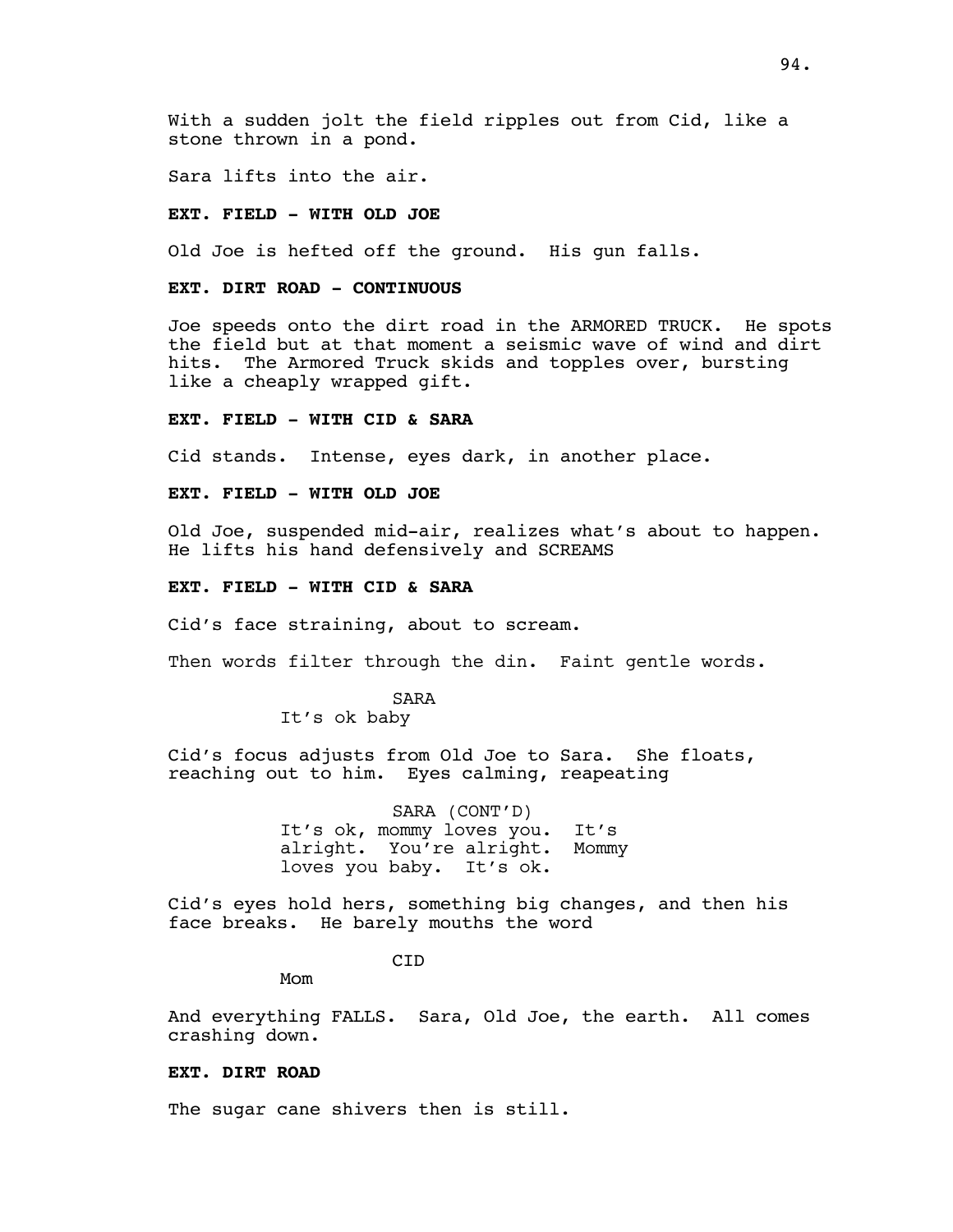Joe crawls from the truck. Gasping for breath. Gets his bearings. In the far distance across the field, Old Joe, Sara and Cid.

Too far.

# **EXT. FIELD - WITH CID & SARA**

Cid runs to Sara, who sits up slowly. They embrace.

SARA You did good, baby. You did so good. I love you.

Behind them, Old Joe struggles to his feet. Sara kisses Cid.

SARA (CONT'D) Into the fields. Run now baby. Go. **C<sub>TD</sub>** No SARA

Go now

**C<sub>TD</sub>** No no mom no

SARA

You go!

She pushes him away and Cid runs. Then she turns. Standing her ground. Directly between Old Joe and Cid.

Old Joe TRIPS in the mud, fumbles his gun. Sees Cid approaching the safety of the SUGAR CANE. Blocked by Sara.

OLD JOE

Move!

### **EXT. FIELD - WITH JOE**

Still too far away, struggling as fast as he can, helpless as Old Joe closes in on Sara. He fires his buss at Old Joe, but is way out of range.

### **EXT. FIELD - WITH OLD JOE & SARA**

Old Joe gets his gun, rises with it. Cid about to hit the stalks. Sara between them.

> OLD JOE Move goddammit!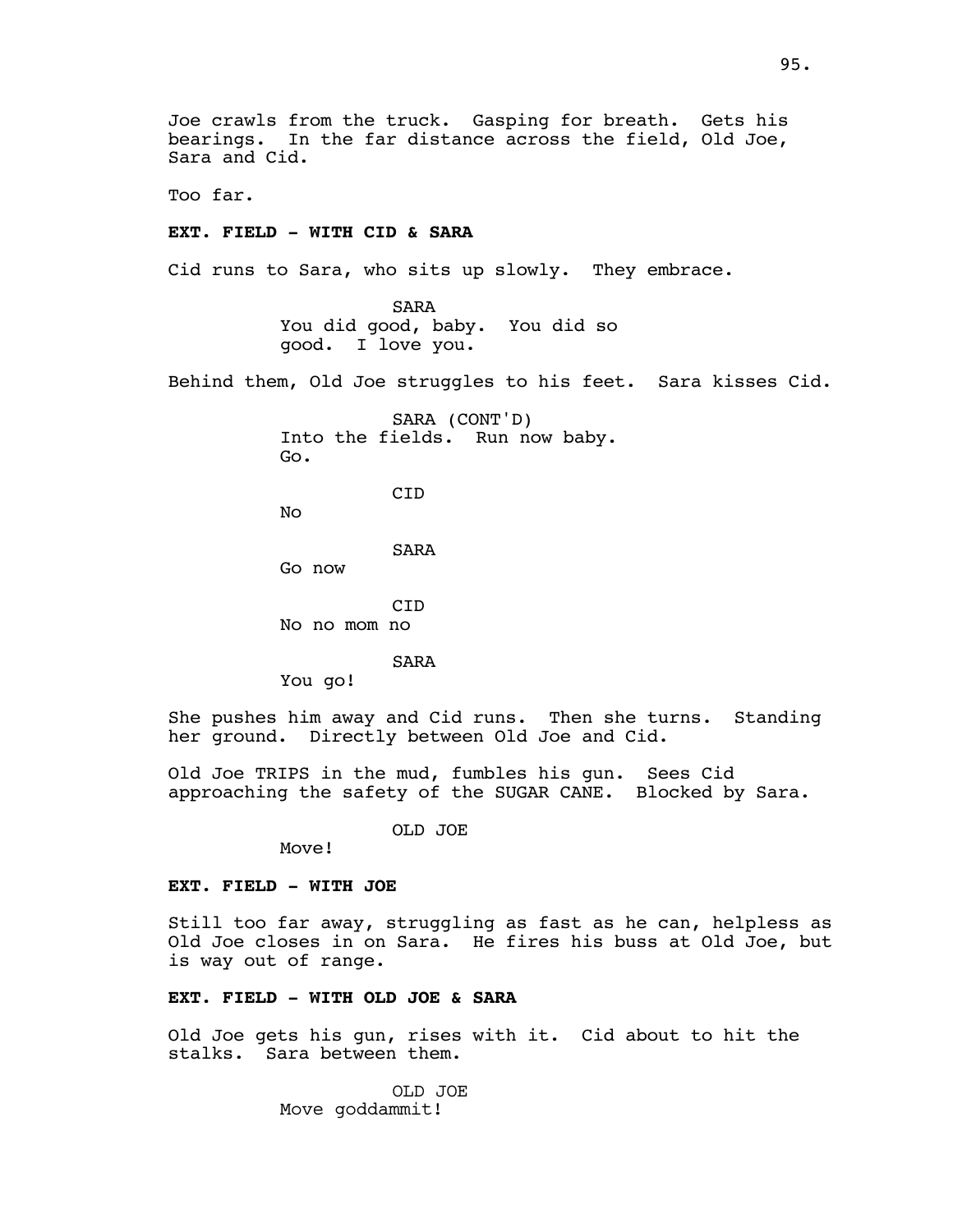### **EXT. FIELD - WITH CID**

Cid nears the cane fields, running. Seconds from safety.

# **EXT. FIELD - WITH OLD JOE & SARA**

Old Joe. Gun raised. Pocket watch wrapped around it.

No time to move around Sara. Now or never.

# **EXT. FIELD - WITH JOE**

Joe running, useless gun in hand.

JOE

No!

# **EXT. FIELD - WITH OLD JOE & SARA**

Sara, not going anywhere. Old Joe almost pleading

OLD JOE

Move

His finger squeezes the trigger

**EXT. FIELD - WITH JOE**

Joe running. Time slows.

JOE (V.O.) Then I saw it.

Watching:

# **EXT. FIELD - OLD JOE & SARA**

Everything is a little surreal. Dream-like. Slow.

JOE (V.O.) I saw a mom who would die for her son.

Old Joe shoots Sara.

We hear no gunshot. Just the wind in the cane, and young Joe's breathing. She falls, giving him a clear shot at Cid.

# **EXT. FIELD - WITH JOE**

Joe watching: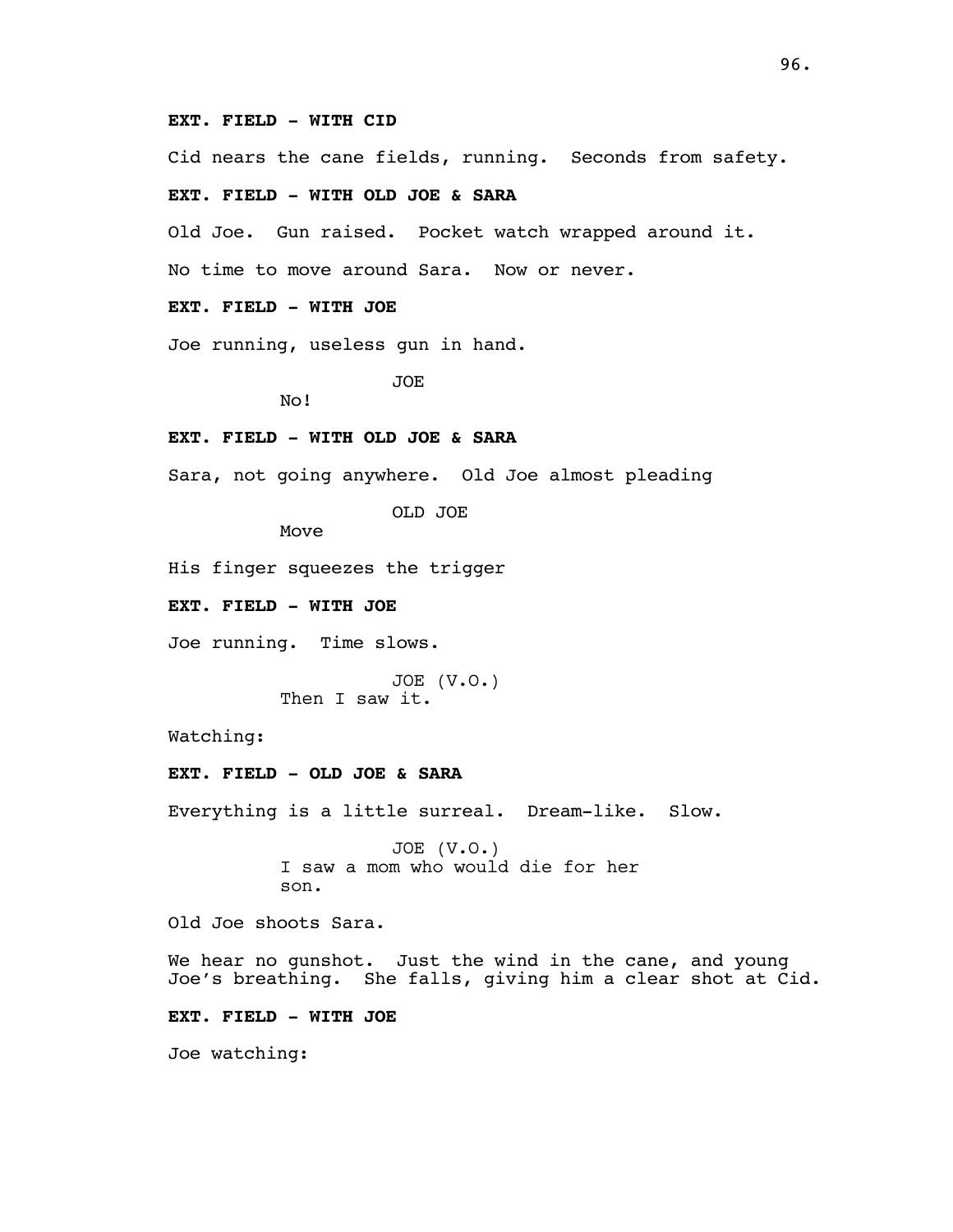# **EXT. FIELD - WITH CID**

Just as Old Joe gets him in his sights, Cid breaches the cane fields and is gone, vanishing in the stalks.

> JOE (V.O.) A man who would kill for his wife.

Old Joe lowers his gun, stunned but still frantic. He stumbles towards the cane, still far off, his face breaking.

Trips, falls in the mud. Cane field vast in front of him. Cid is gone. He lost him. He holds his pocket watch. Sobs. Lost.

### **EXT. FIELD - WITH JOE**

Joe watching:

# **EXT. CANE FIELDS**

On the horizon, a train.

#### **EXT. FIELD - WITH JOE**

Joe watching:

# **INT./EXT. FREIGHT TRAIN CAR**

Cid sits in a darkened car, holding a bloody rag to his jaw.

JOE (V.O.) A boy, angry and alone.

#### **EXT. FIELD - WITH JOE**

Joe watching, seeing:

# **INT./EXT. FREIGHT TRAIN CAR**

Cid's face. Bloody. Dirty. His eyes full of hate. The train rumbles towards the dark city.

> JOE (V.O.) Laid out in front of him, the bad path. I saw it. And the path was a circle.

### **EXT. FIELD - WITH JOE**

Joe watches. Sees, in his mind's eye, all of this.

JOE (V.O.) Round and round.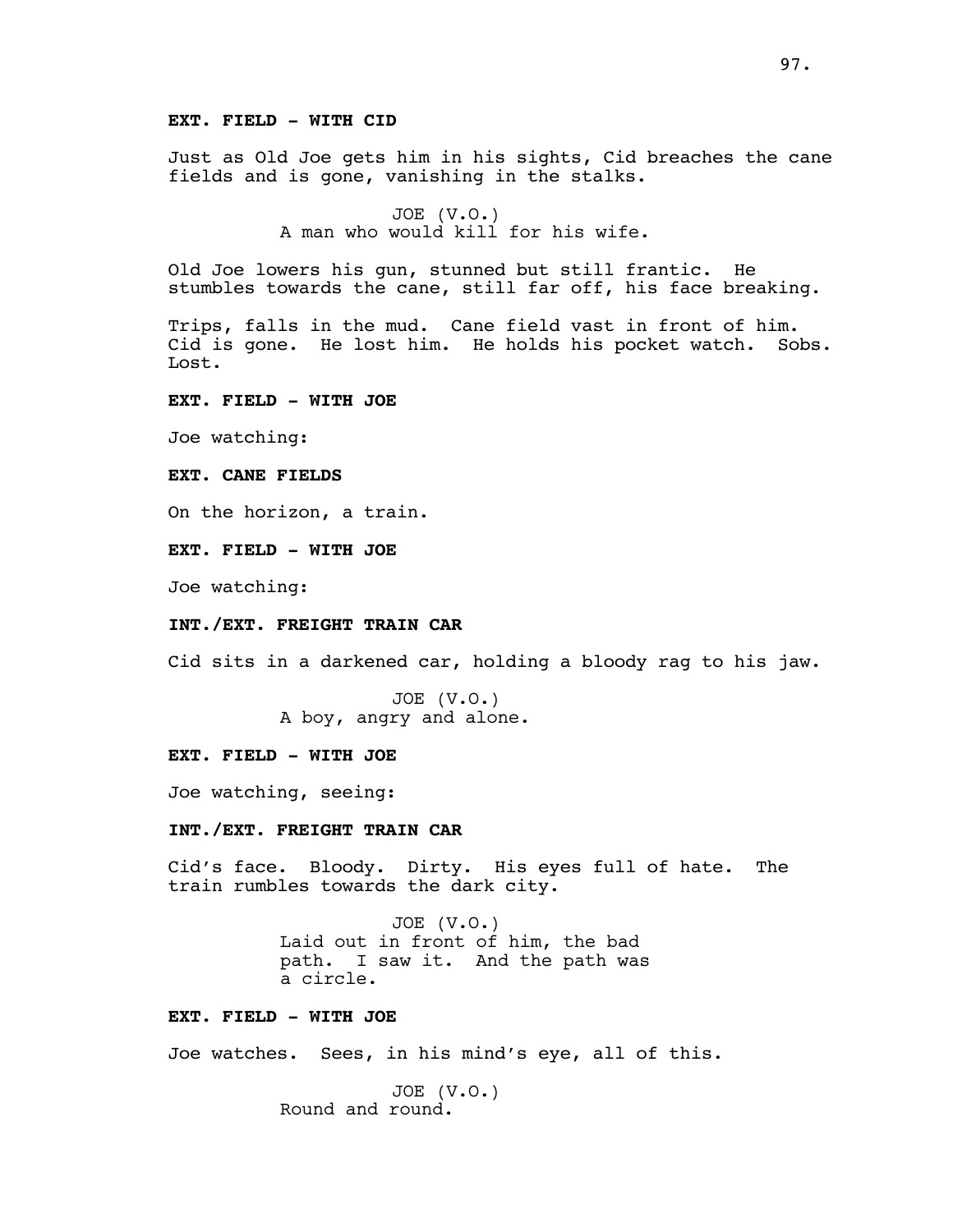All we saw was in Joe's head, and we are still in the moment where Old Joe is about to shoot Sara. They're there, on the horizon, Cid running towards the cane, Old Joe with his gun raised about to shoot, Sara between them.

Time hanging, slowed nearly to a stop. A moment of decision.

Across the field, Sara and Joe lock eyes.

Joe turns his blunderbuss back on himself.

JOE (V.O.) So I changed it.

He FIRES into his own chest.

# **EXT. FIELD - WITH OLD JOE & SARA**

A distant shot is heard.

Old Joe's face flinches. He just starts to realize something

and Old Joe DISAPPEARS.

Sara stands shell shocked just for a moment. Then she doesn't process any of it, she just turns and yells

SARA

# **EXT. FIELD - WITH CID**

CID!

Cid stops just shy of the cane. Turns back to the field. There's his mom, Sara, unharmed and smiling. The bad man is gone. The field is empty.

### **EXT. FIELD - SEEN FROM JOE'S POV**

We don't see Joe, but far across the field Cid runs to his mom, into her arms. Sara lifts him, holds him.

### **EXT. FIELD - WITH CID & SARA**

She carries him. Walking fast back towards a far distant figure lying still on the edge of the field. Joe.

She slows. Stops. Looking at him, far away.

**C<sub>TD</sub>** Where's Joe?

SARA He had to go away, baby.